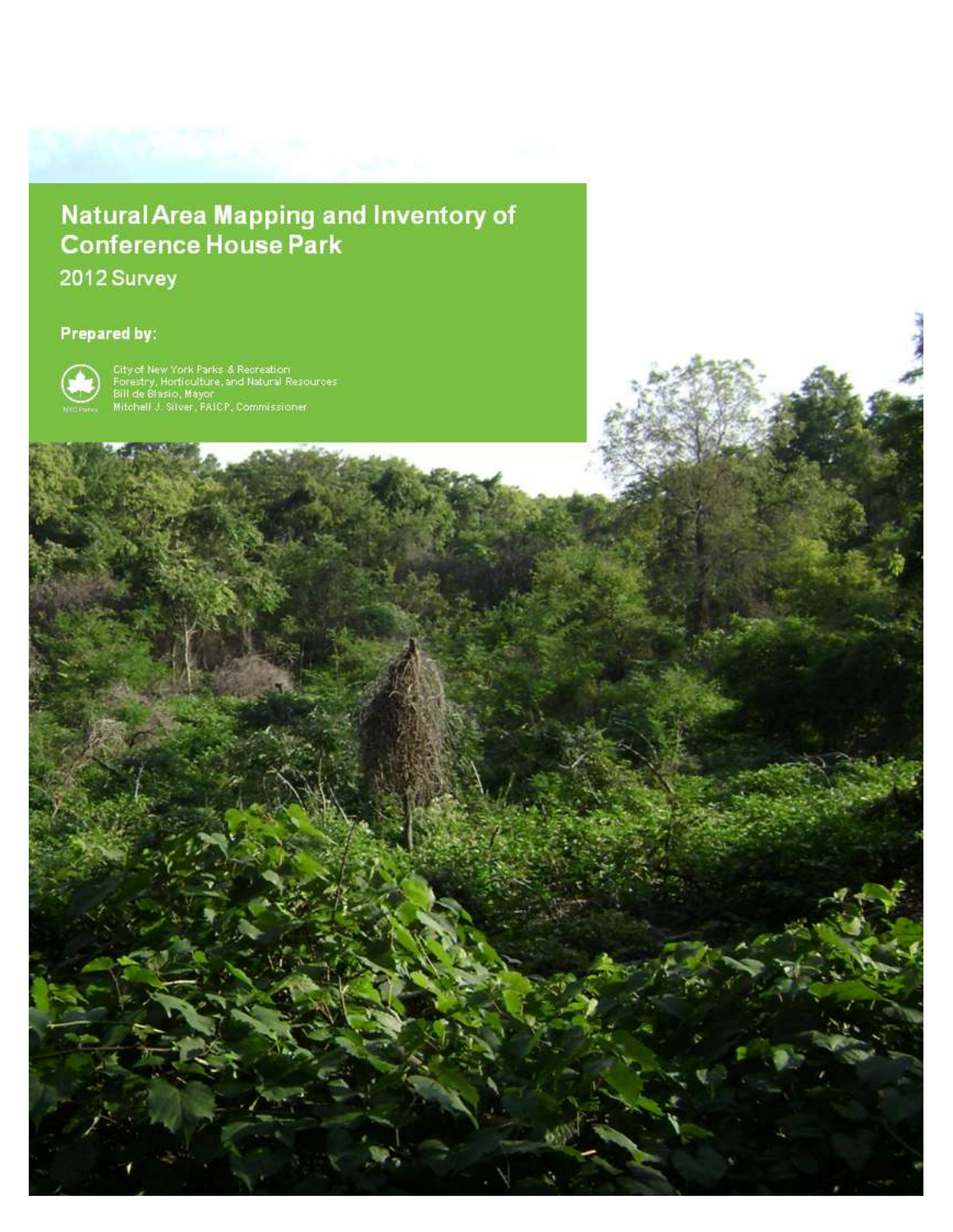# **Conference House Park Natural Area Mapping & Inventory Surveyed 2012**

# **286.382 acres**

# **Introduction**

The City of New York Parks & Recreation (Parks) manages one of the most extensive and varied parks systems of any city in the world. These 29,000 acres of city park property occupy about 15 percent of New York City's total area. In addition to flagship parks such as Central Park and Prospect Park, the city's parklands include over 11,000 acres of natural areas.

Until the 1980's, Parks was primarily concerned with developed landscapes and recreation facilities rather than natural areas. In the absence of a comprehensive management policy, these areas succumbed to invasive species, pollution and erosion. In 1984, Parks established the Natural Resources Group (NRG) with a mandate to acquire, restore, and manage natural areas in New York City. The wetlands, forests, meadows, and shorelines under Parks' jurisdiction provide valuable habitat for hundreds of species, from rare wildflowers to endangered birds of prey. To facilitate the protection, management and restoration of natural areas, NRG began an inventory of parkland using entitation, a process of identifying and describing ecologically distinct plant communities (or entities).

# **Entitation**

Originally designed for European landscapes, the system was revised by NRG in 1985 for use in urban parkland. This method of inventory was chosen because it is well suited to the patchy environments often found in urban areas. The focus of this type of survey is to break down a landscape into discrete, manageable units based primarily on dominant vegetation; each unit is described as an "entitation unit". Entitation units are defined using a weighted list of criteria.

The following distinctions qualify entitation units:

- Vegetation cover type (e.g. closed forest, vineland, scrub)
- Dominant canopy vegetation (e.g. Norway maple, hickory, oak)
- Understory vegetation type (e.g. herbs, vines, shrubs)

Additional factors, such as topography, current use, environmental disturbance and soil condition (e.g. wet, moist, and dry) are also taken into account. Using aerial photographs and field reconnaissance, a landscape can be delineated and mapped into distinct ecological entities. These maps and descriptions will serve as baseline ecological data to plan and conduct natural areas management.

# **Data Collection**

To prepare for fieldwork, mapping technicians examine aerial photographs, delineate areas of similar cover and create a strategy for on the ground surveys. In the field, boundaries are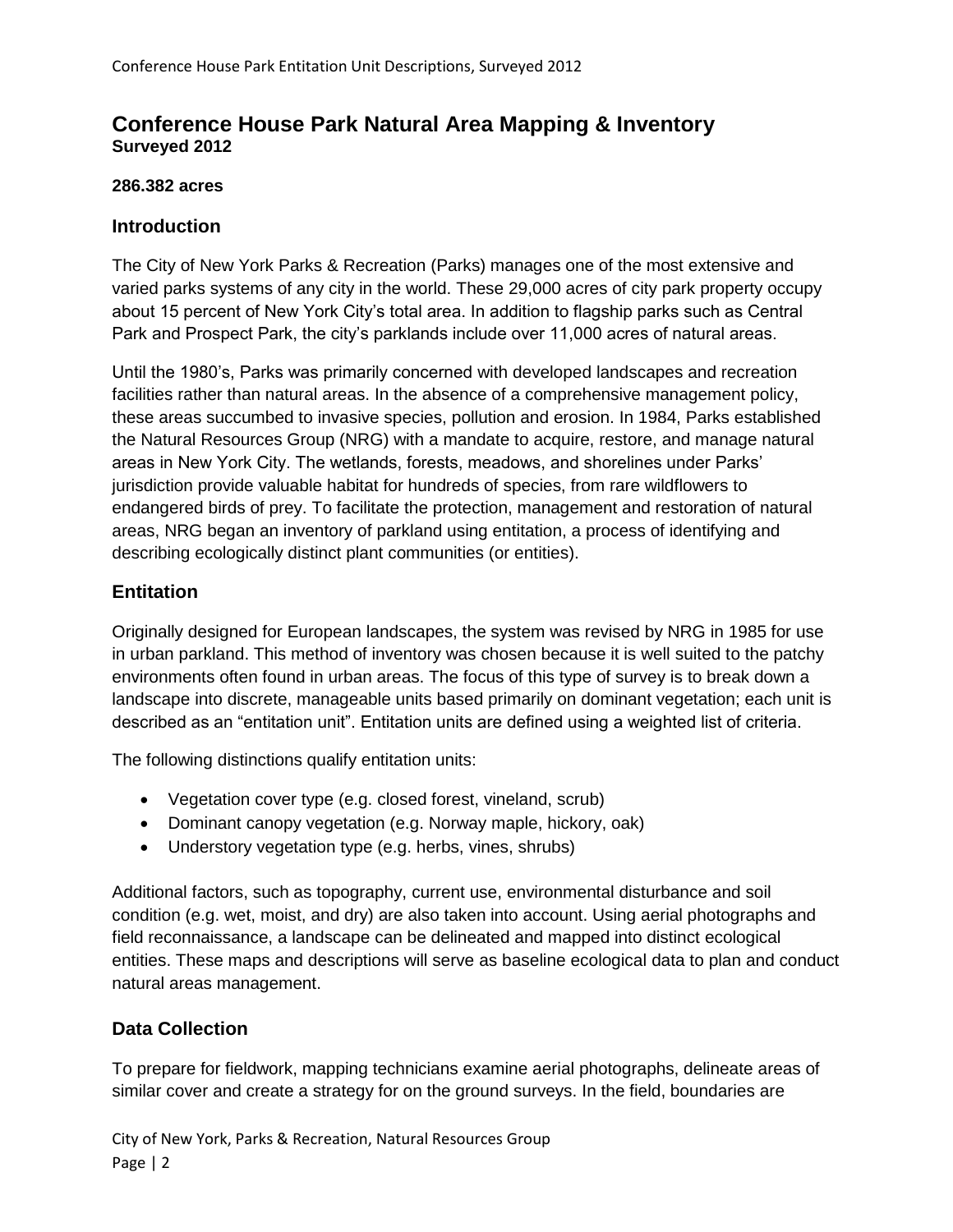identified as described based on ground cover and vegetation types. For each unit, staff records the data listed above, current uses, environmental disturbances, historical indicators, community stability, and a narrative description of the area including management concerns and notable other species present.

Once collected, all of this data is then entered into a central entitation database. The field maps are then digitized in ArcGIS with the boundaries of each unit recreated and linked to the entitation database. Once the digital map and database are linked maps can be created and information can be queried quickly. The final step is to convert the unit map and descriptions into a final report format.

# **Conference House Park Overview**

# **Cultural and Natural History**

At the southernmost tip of New York State, Conference House Park is a unique ecological and historic site.

Ecologically, the park supports several important systems and locally uncommon habitats, including coastal dunes and plains, tidal and freshwater wetlands including over a mile of coastline, and the northernmost hackberry-dominated forest in North America. Culturally, the park contains one of the largest and best preserved, and federally recognized, archaeological sites associated with the Lenape, a Native American tribe historically resident along the mid-Atlantic and northeastern coastline from Delaware to Connecticut, as well as three historic houses that showcase the history of settlement in the area and its important role in American history.

Long before Europeans settled this land, the Lene Lenape used this area, particularly the bluff, as a seasonal settlement. They traveled up and down the East Coast from the New York Harbor to the Delaware River basin, oystering, fishing, hunting, and trading. At one time, animals such as deer, turkeys, heath hen, black bears, beavers, wolves, red and gray foxes were plentiful in this region. The Lene Lenape also used the bluff as a burial ground, perhaps on the site of a burial ground previously established by a prehistoric culture. The unique hackberry forest in the northern part of the park is supported by alkaline surface soils, thought to be formed by thousands of years of oyster shell deposition from Native American settlements.

The Conference House, a  $17<sup>th</sup>$ century manor house located on Hylan Boulevard just inside the park, was named after a dramatic meeting that shaped the history of the United States. Formerly a simple residence for the family that owned the Tottenville-Perth Amboy ferry, the house was selected as the location for peace talks between Benjamin Franklin, John Adams, Edward Rutledge, and British Lord Admiral Richard Howe in September of 1776, just two months after the Declaration of Independence had been signed, because of its proximity to and visibility from nearby New Jersey.

With the British controlling New York City, Long Island, and Staten Island, the Americans seemed headed for defeat. Lord Howe offered to end the conflict peacefully if the American colonies would return to British control, but the Americans refused to give up their struggle for

City of New York, Parks & Recreation, Natural Resources Group Page | 3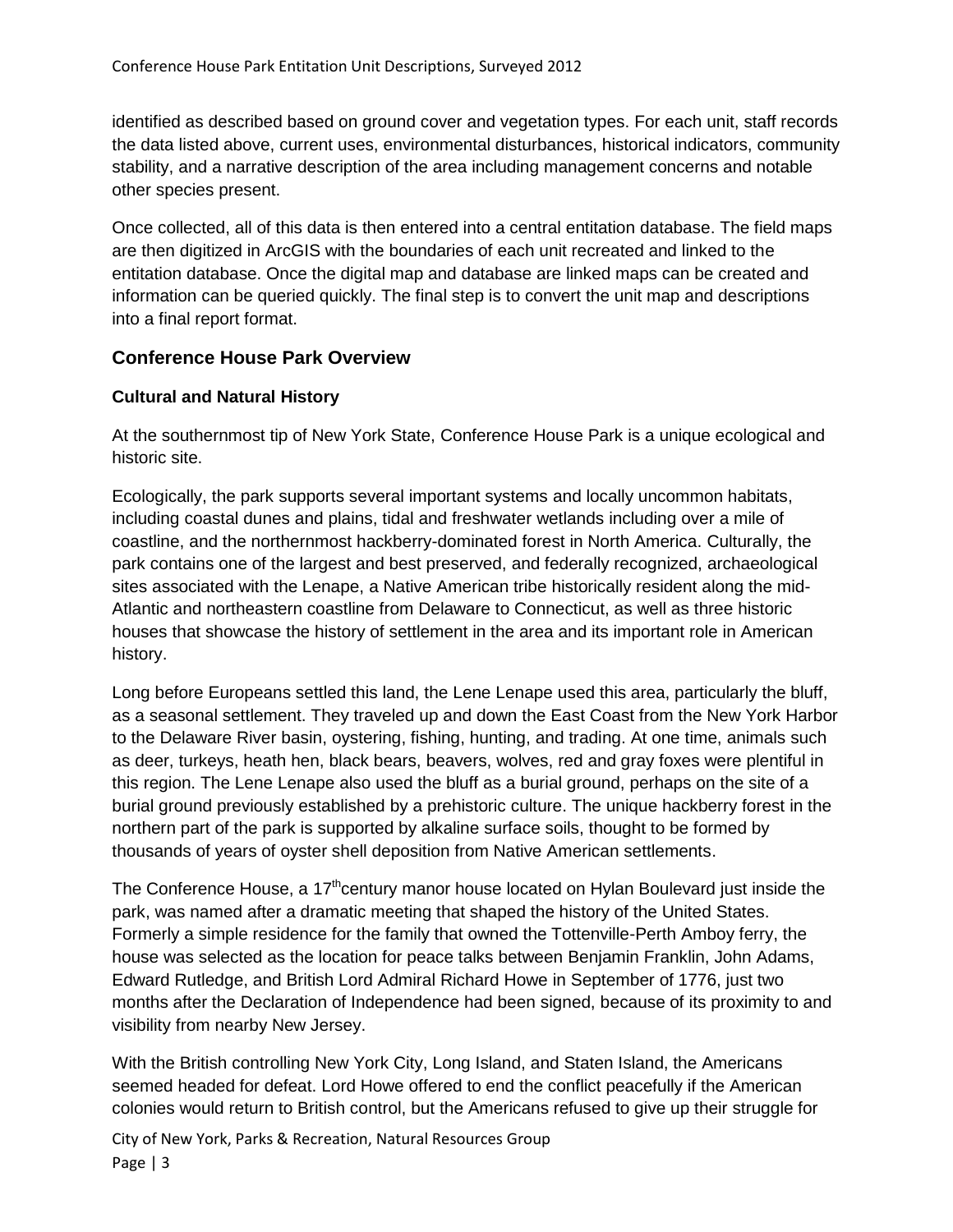independence. Franklin, Adams, and Rutledge reported back to the Continental Congress in Philadelphia, and the Revolution continued for another seven years until American independence was finally won.

After the conference, the house became a multi-family dwelling, then a 19th-century traveler's inn, and finally a rat-poison manufacturing site before being deeded to the City of New York in 1926. In 1929 the Conference House Association took over operation of the house and has maintained it since then, in cooperation with the City of New York / Parks & Recreation and the Historic House Trust of New York City. Today, the Conference House is a historic site portraying life in colonial times situated on a 3.27-acre plot of Conference House Park.

# **Current Use**

.

The majority of Conference House Park today is a passive natural landscape, with paved trails allowing visitors access to the woods and shoreline. The natural areas of the park, along with Long Pond Park and adjacent New York State Department of Environmental Conservation lands, forms a valuable part of the Atlantic corridor for migrating birds and excellent breeding habitat for forest interior birds. Because the area surrounding these parks is among the least densely settled in New York City, these areas also provide unique habitat for many organisms that require more of a buffer from urban infrastructure.

Restoration efforts have been underway since 2007 in the western and southern end of Conference House Park to address coastal erosion, invasion by exotic flora, and concerns related to diminished biodiversity. Changing weather patterns, such as increased frequency and intensity of storms in the region, are also of concern for ongoing park management. Superstorm Sandy, which had impacts across New York City in fall of 2012, did completely over wash the park. While the impacts of the storm were devastating, it also has highlighted the importance of areas with intact and resilient coastal forests, scrublands, dunes and marshes for protection. This inventory is intended to complement those efforts, guide future restoration activities, provide a baseline understanding of the natural systems of the park, as well as provide context and background for educational programs held at the park.

**Technicians:** Jason Stein, Leila Mougoui Bakhtiari, Katerli Bounds, Clara Pregitzer, Neysha Vasquez, Andrew Peralta, David Conde, Jeremy Lessing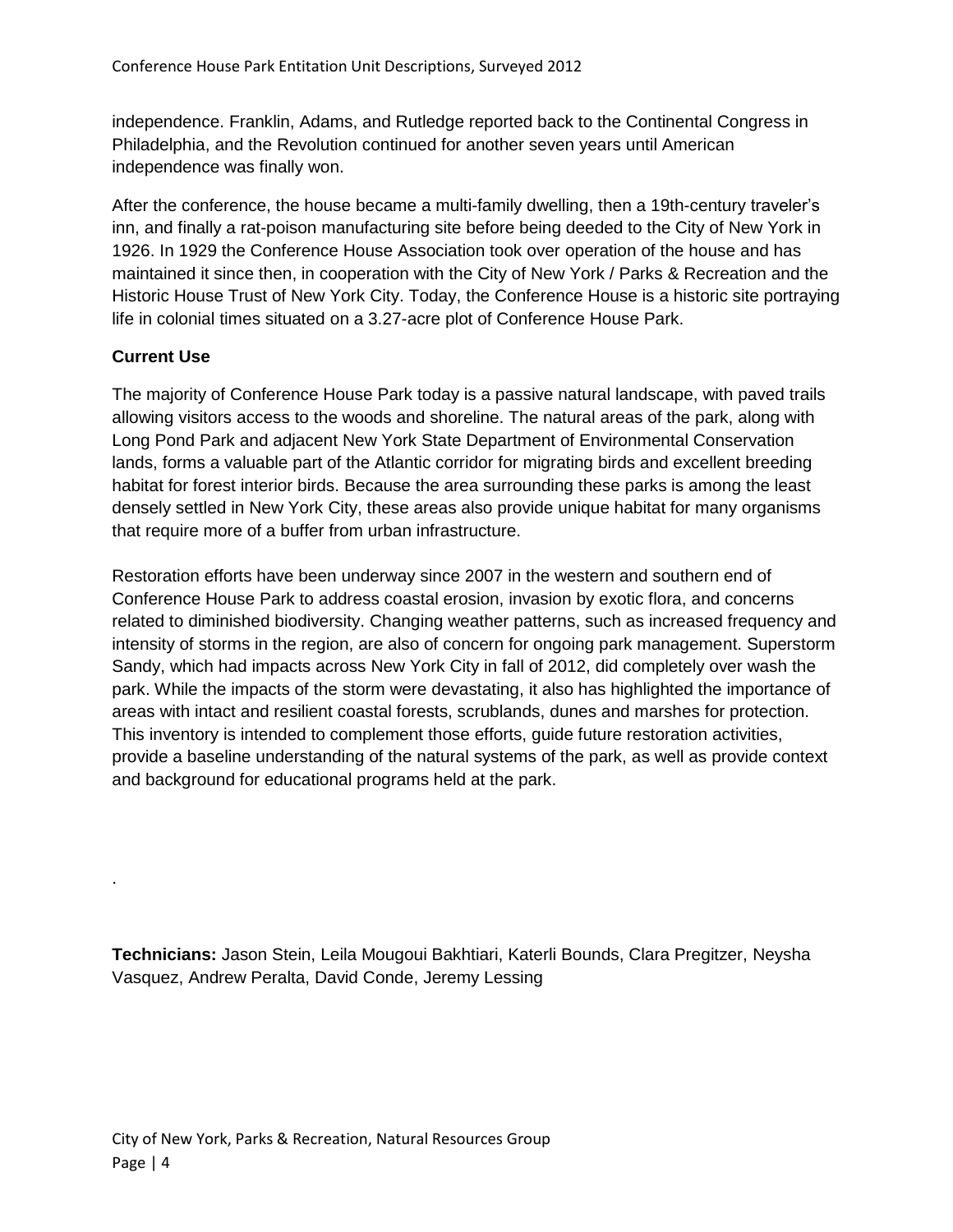# Conference House Park 2012 Entitation Staten Island, NY

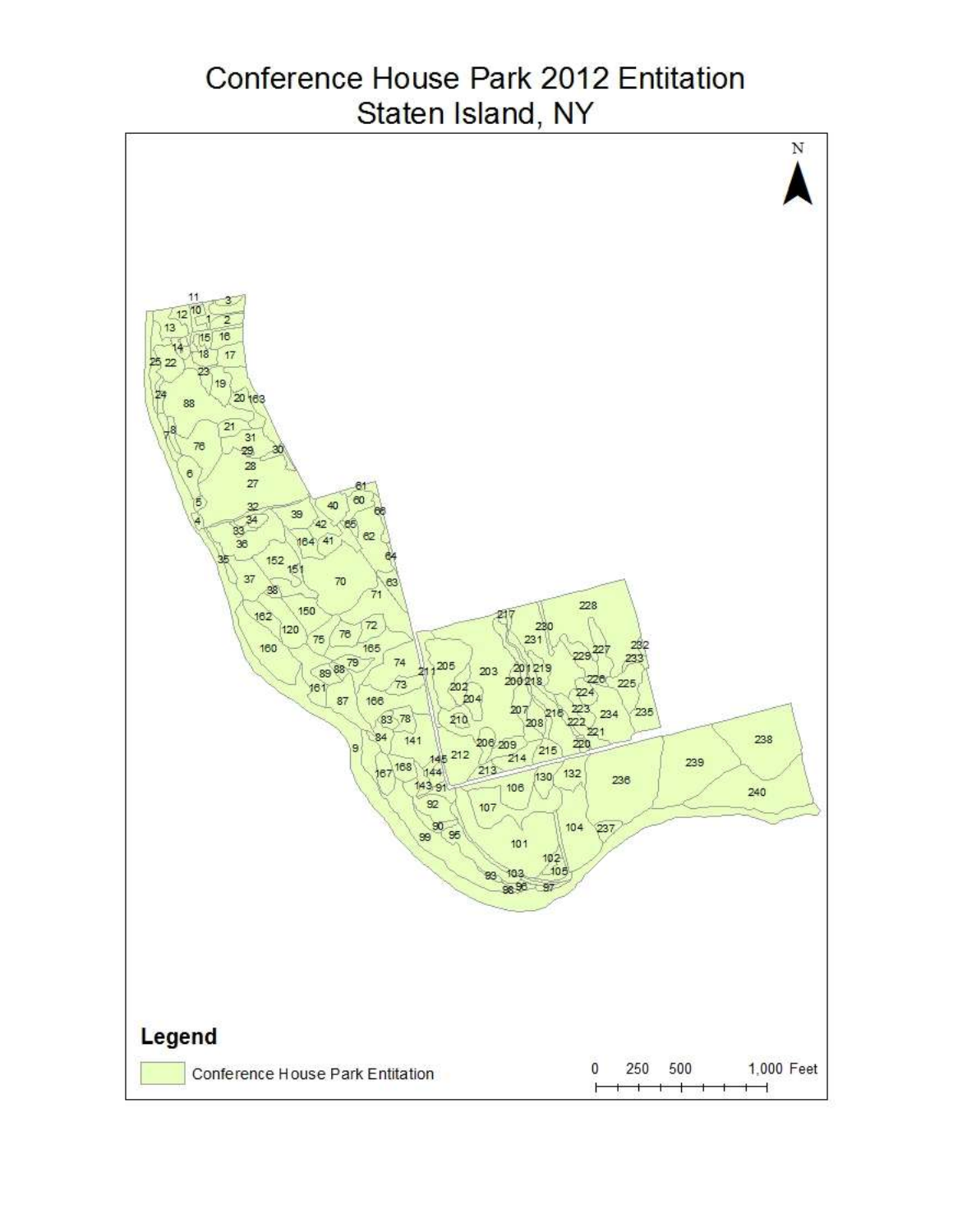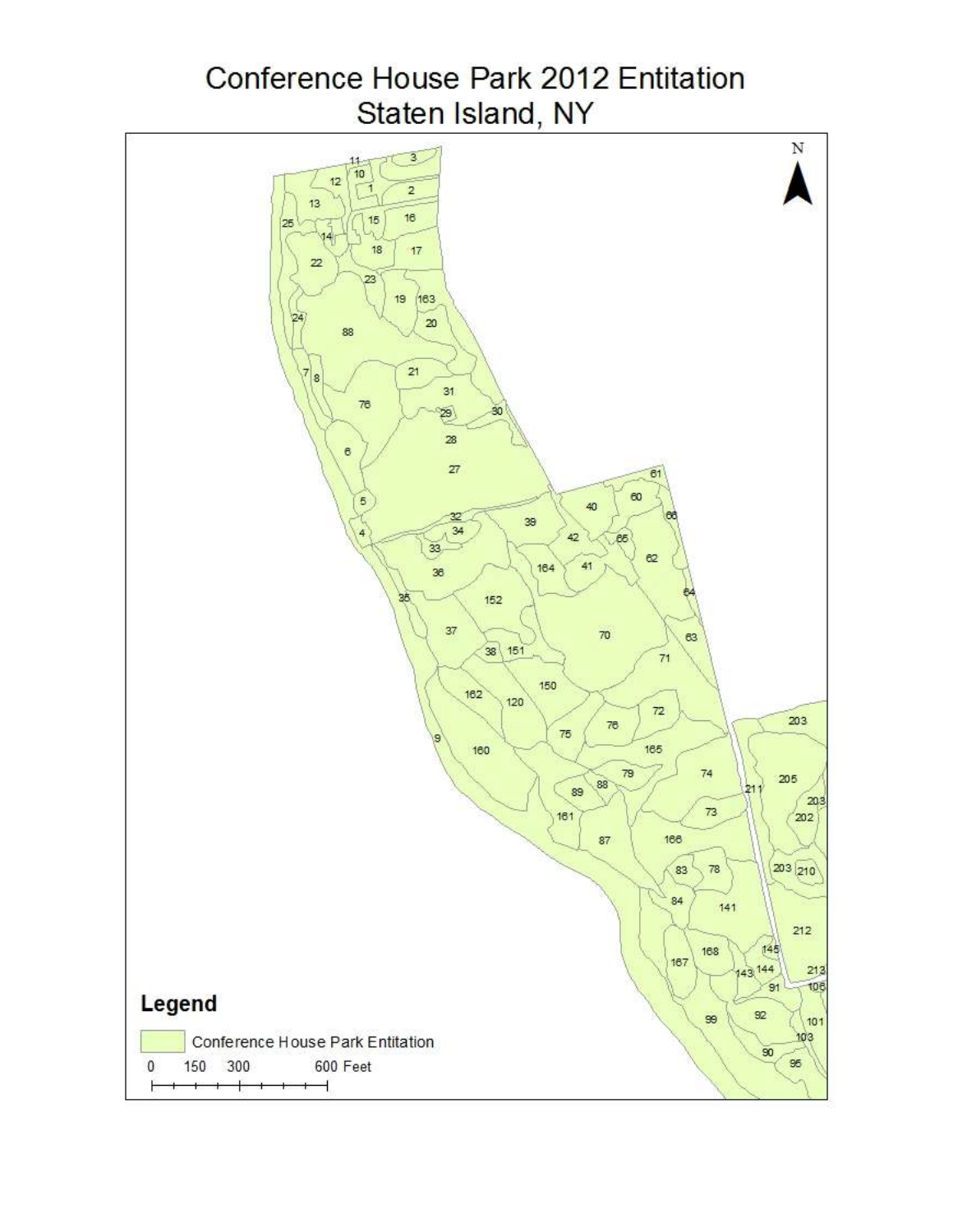# Conference House Park 2012 Entitation Staten Island, NY

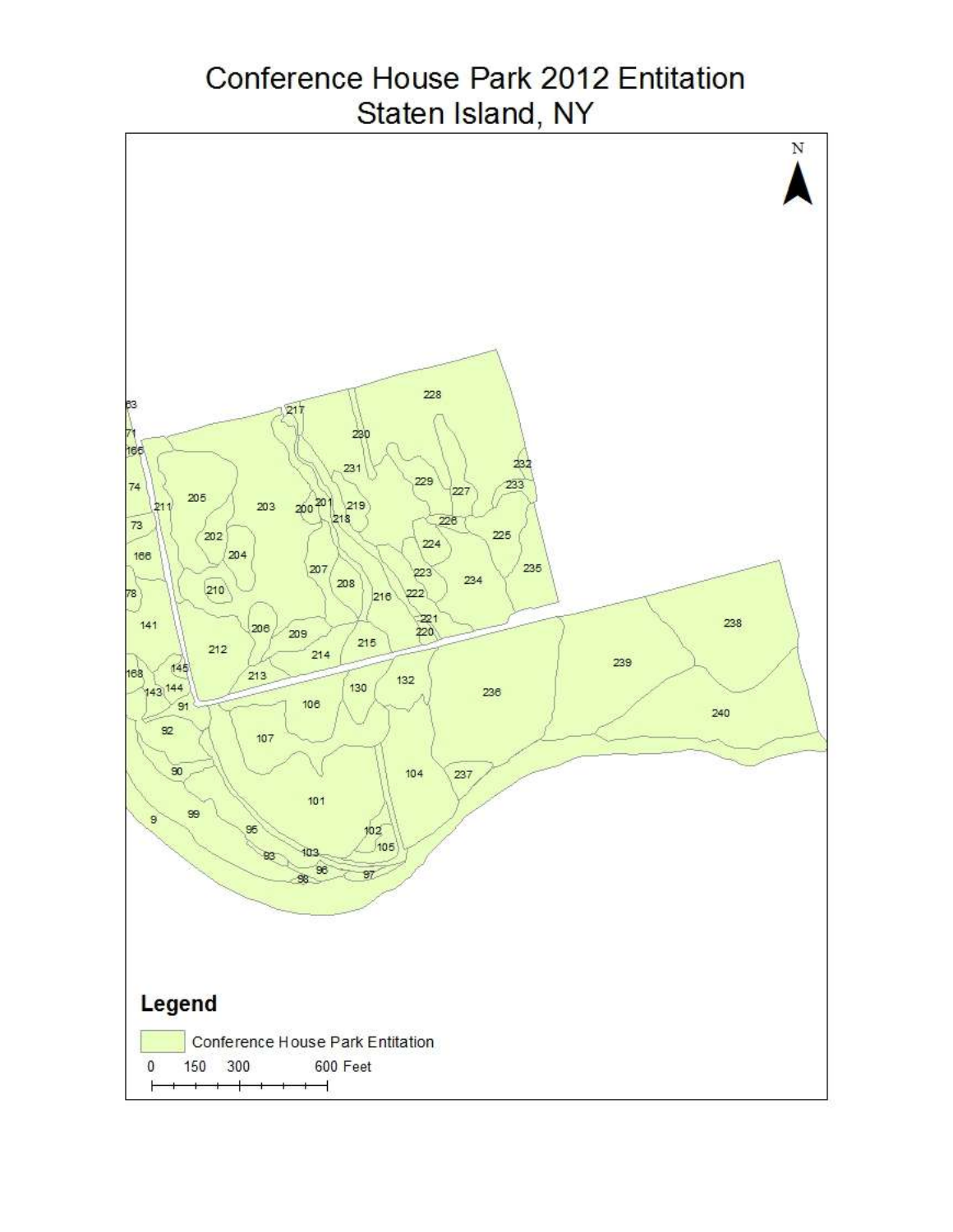| Unit:<br>0.24<br>Acreage:<br><b>Classification:</b><br>VD |                                   | Date of Visit:<br>6/12/2012<br><b>Management Concern: no</b> |               | <b>Species Composition Changing: No</b><br><b>Community Structure Changing: No</b> |                                 |                     |
|-----------------------------------------------------------|-----------------------------------|--------------------------------------------------------------|---------------|------------------------------------------------------------------------------------|---------------------------------|---------------------|
| Site:                                                     | <b>Species</b>                    | Height                                                       | <b>Exotic</b> | <b>Historical</b>                                                                  | Uses                            | <b>Disturbances</b> |
|                                                           | <b>Scarcely Vegetated Mugwort</b> | $<$ 5'                                                       |               | Foundation<br>Paved path                                                           | Parking lot<br>Vehicle<br>Other |                     |
| Level                                                     |                                   |                                                              |               |                                                                                    |                                 |                     |

Dry

# **Comments:**

 Scarcely vegetated unit containing the Biddle House, located in the northeastern corner of Conference House Park, bordered on the east by Satterlee St. Contains some ornamental shrubs including boxwood and hydrangea. Also features some day lily and mugwort in the small area at the center of the roundabout.

| Unit:                  |        | <b>Date of Visit: 6/12/2012</b> | <b>Species Composition Changing: no</b> |
|------------------------|--------|---------------------------------|-----------------------------------------|
| Acreage:               | 0.56   | <b>Management Concern: no</b>   | <b>Community Structure Changing: no</b> |
| <b>Classification:</b> | IVA3a5 |                                 |                                         |

| Site:                                                                | <b>Species</b>                                                                    | <b>Height</b>                           | <b>Exotic</b> | <b>Historical</b> | <u>Uses</u>                      | <b>Disturbances</b> |
|----------------------------------------------------------------------|-----------------------------------------------------------------------------------|-----------------------------------------|---------------|-------------------|----------------------------------|---------------------|
| <b>Herbaceous</b><br>Mixed<br>Hemicryptophytes<br>Level<br>Dry/Moist | Cool season grass<br>Plantain, common<br>Clover, white<br>Oak, pin<br>Pine, white | <5'<br>$<$ 5'<br>$<$ 5'<br>>30'<br>>30' | yes<br>ves    | Road              | Vehicle<br>Foot traffic<br>Other | Soil                |

#### **Comments:**

 Lawn area on both sides of the road leading to the Biddle House from Satterlee St. and Shore Rd. This area is mowed regularly, and is punctuated by eastern white pines and pin oak.

City of New York, NYC Parks, Natural Resources Group Page 1 of 72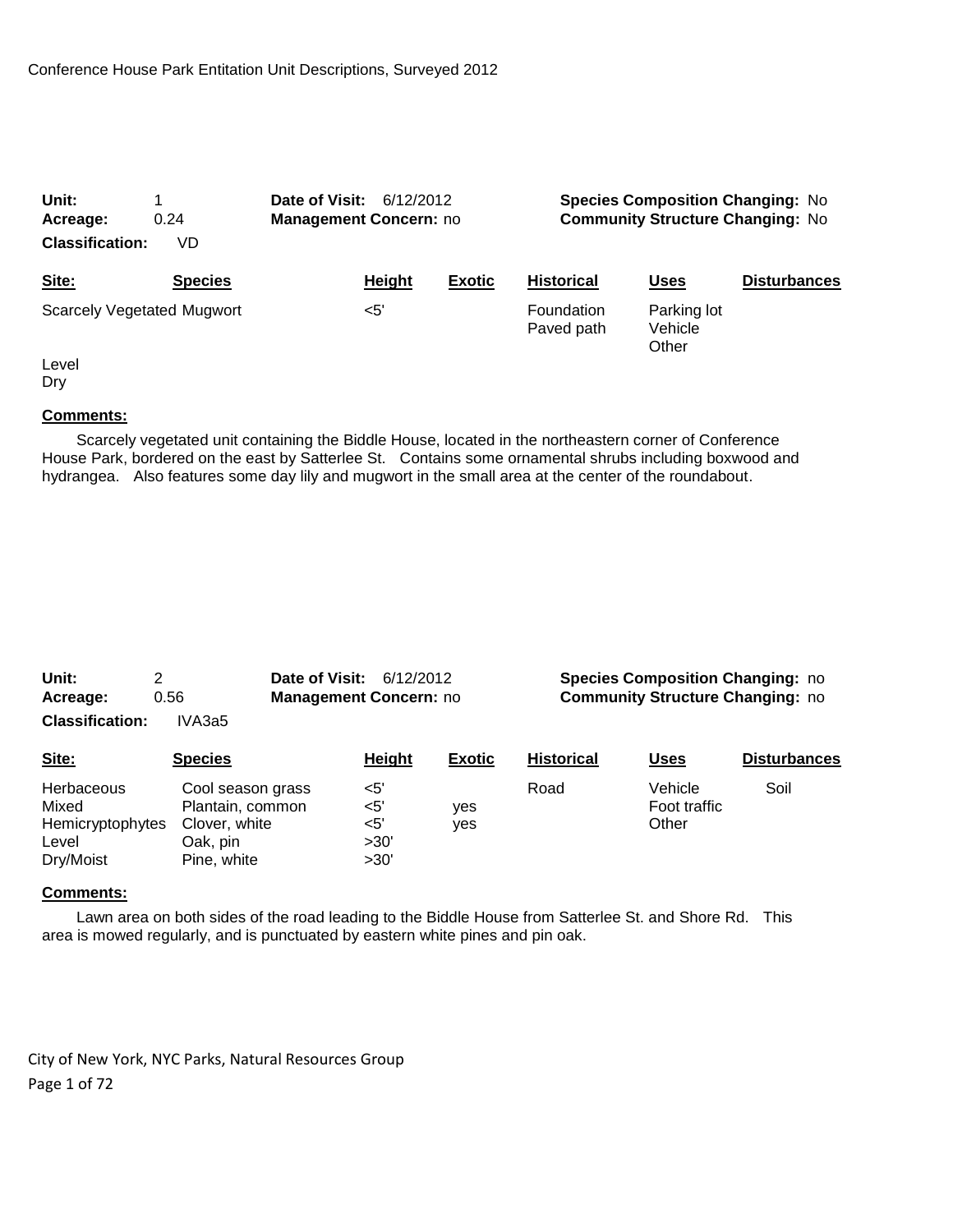| 0.13<br>Acreage:<br><b>Classification:</b><br>IIB2a4 |                                                                                                 | <b>Management Concern: yes</b>                                   |                          |                   | <b>Community Structure Changing: no</b> |                     |  |
|------------------------------------------------------|-------------------------------------------------------------------------------------------------|------------------------------------------------------------------|--------------------------|-------------------|-----------------------------------------|---------------------|--|
| Site:                                                | <b>Species</b>                                                                                  | Height                                                           | <b>Exotic</b>            | <b>Historical</b> | <b>Uses</b>                             | <b>Disturbances</b> |  |
| Woodland<br>Mixed<br>Geophytes<br>Level<br>Dry/Moist | Locust, black<br>Pine, white<br>Hackberry<br>Sassafras<br>Mustard, garlic<br><b>Bittersweet</b> | $5' - 30'$<br>>30'<br>$>30'$ & 5-<br><5'<br>$<$ 5'<br>$5' - 30'$ | ves<br><b>ves</b><br>ves | Fence             |                                         |                     |  |

**Unit:** 3 **Date of Visit:** 6/12/2012 **Species Composition Changing:** no

#### **Comments:**

 Black locust dominated woodland with a mostly invasive understory. Several large white pines and mixed age hackberry and sassafras are also dominant. Burdened by park boundary and house to the north, with some possible encroachment. Unit is also close to the Biddle House. Understory dominated by garlic mustard, Oriental bittersweet, poison ivy, Virginia creeper.

| Unit:<br>Acreage:<br><b>Classification:</b> | 4<br>0.11<br>VD | Date of Visit: | 6/12/2012<br><b>Management Concern: no</b> |               | <b>Species Composition Changing: no</b><br><b>Community Structure Changing: no</b> |                 |                     |
|---------------------------------------------|-----------------|----------------|--------------------------------------------|---------------|------------------------------------------------------------------------------------|-----------------|---------------------|
| Site:                                       | <b>Species</b>  |                | Height                                     | <b>Exotic</b> | <b>Historical</b>                                                                  | <u>Uses</u>     | <b>Disturbances</b> |
| <b>Scarcely Vegetated</b>                   |                 |                |                                            |               | Fence<br>Other                                                                     | Picnic<br>Other | Trash               |

Level Dry

#### **Comments:**

 This is a pavilion located on the water's edge, made of painted wood. Foundation on piers with open space underneath, but nothing growing. (note: Since this entry, pavilion has been partially dismantled/destroyed and remains in ruins.)

City of New York, NYC Parks, Natural Resources Group Page 2 of 72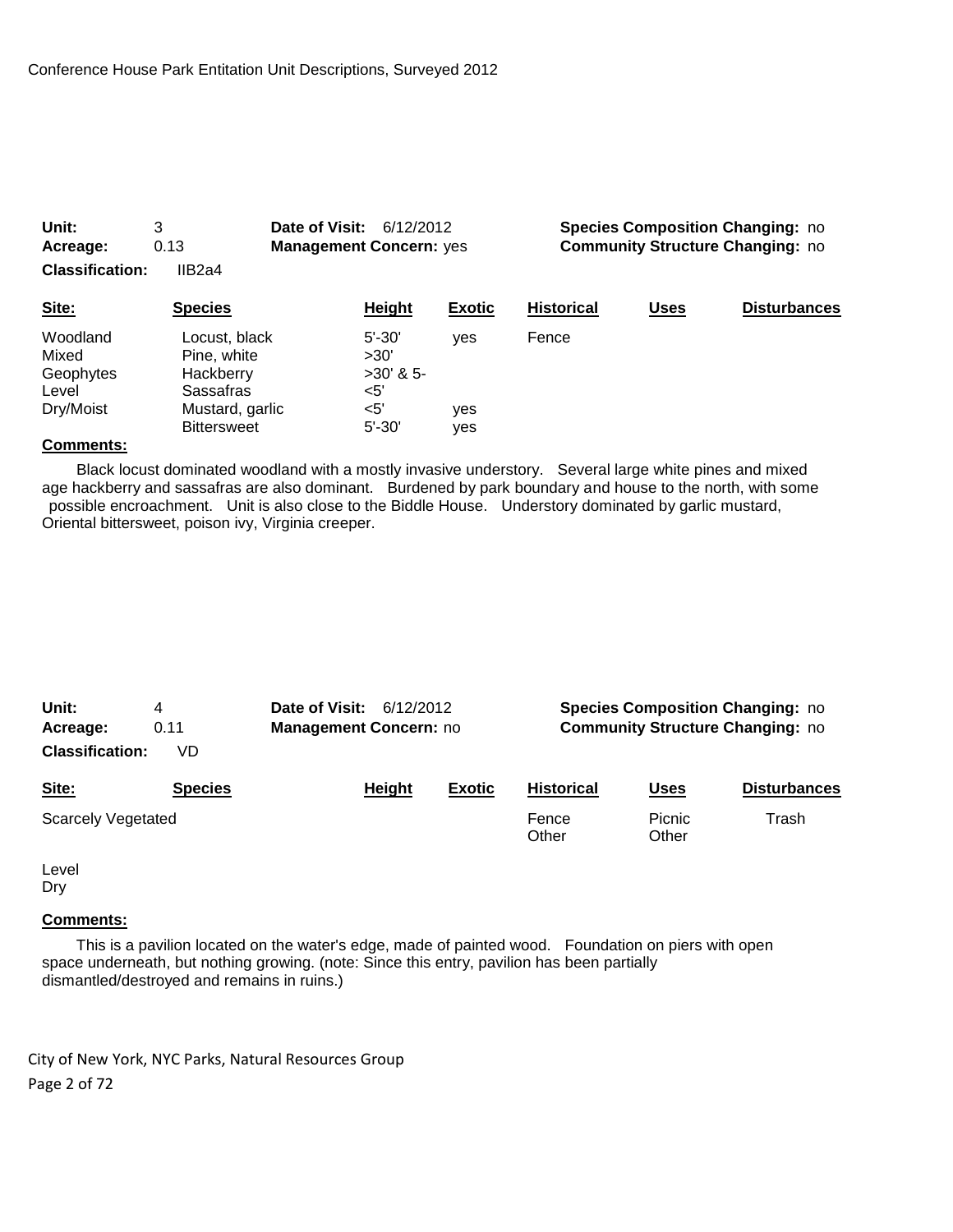| Unit:<br>Acreage:                                                         | 5<br>0.11                                                                                | Date of Visit:                                                 | <b>Species Composition Changing: yes</b><br>6/12/2012<br><b>Community Structure Changing: yes</b><br><b>Management Concern: yes</b> |                   |             |                     |
|---------------------------------------------------------------------------|------------------------------------------------------------------------------------------|----------------------------------------------------------------|-------------------------------------------------------------------------------------------------------------------------------------|-------------------|-------------|---------------------|
| <b>Classification:</b>                                                    | IVA3a5                                                                                   |                                                                |                                                                                                                                     |                   |             |                     |
| Site:                                                                     | <b>Species</b>                                                                           | Height                                                         | <b>Exotic</b>                                                                                                                       | <b>Historical</b> | <u>Uses</u> | <b>Disturbances</b> |
| <b>Herbaceous</b><br><b>Deciduous</b><br>Hemicryptophytes<br>Slope<br>Dry | Planetree, London<br>Mugwort<br>Cord grass<br>Ailanthus<br>Mulberry, white<br>Phragmites | >30'<br>$<$ 5'<br>$<$ 5'<br>$5' - 30'$<br>$5' - 30'$<br>$<$ 5' | yes<br>yes<br>yes<br>yes                                                                                                            | Full-crown tree   |             |                     |

 A small dune area on the northern side of the pavilion, with the sea-side area covered with cord grass, while the rest of the understory is mostly mugwort. Some Ailanthus trees are covered by porcelain berry. Scattered dandelion also present, as well as a full crown London planetree.

| Unit:                  | 6      | <b>Date of Visit: 6/12/2012</b> |  |
|------------------------|--------|---------------------------------|--|
| Acreage:               | 0.51   | <b>Management Concern: yes</b>  |  |
| <b>Classification:</b> | IIB2a6 |                                 |  |

**Species Composition Changing: yes Community Structure Changing: yes** 

| Site:                 | <b>Species</b>                       | Height              | <b>Exotic</b> | <b>Historical</b> | <u>Uses</u> | <b>Disturbances</b> |
|-----------------------|--------------------------------------|---------------------|---------------|-------------------|-------------|---------------------|
| Woodland<br>Deciduous | Locust, black<br>Cottonwood, Eastern | >30'<br>$>30'$ & 5- | ves           |                   |             | Trash               |
| Lianas                | Ailanthus                            | $5' - 30'$          | ves           |                   |             |                     |
| Slope                 | <b>Bittersweet</b>                   | $<$ 5'              | ves           |                   |             |                     |
| Dry/Moist             | Porcelain berry<br>Virginia creeper  | <5'<br>$<$ 5'       | ves           |                   |             |                     |

#### **Comments:**

 Situated between the beach and manicured lawn, this is an area of trees being taken over by vines. Additionally, some understory area is blanketed by Japanese knotweed.

City of New York, NYC Parks, Natural Resources Group Page 3 of 72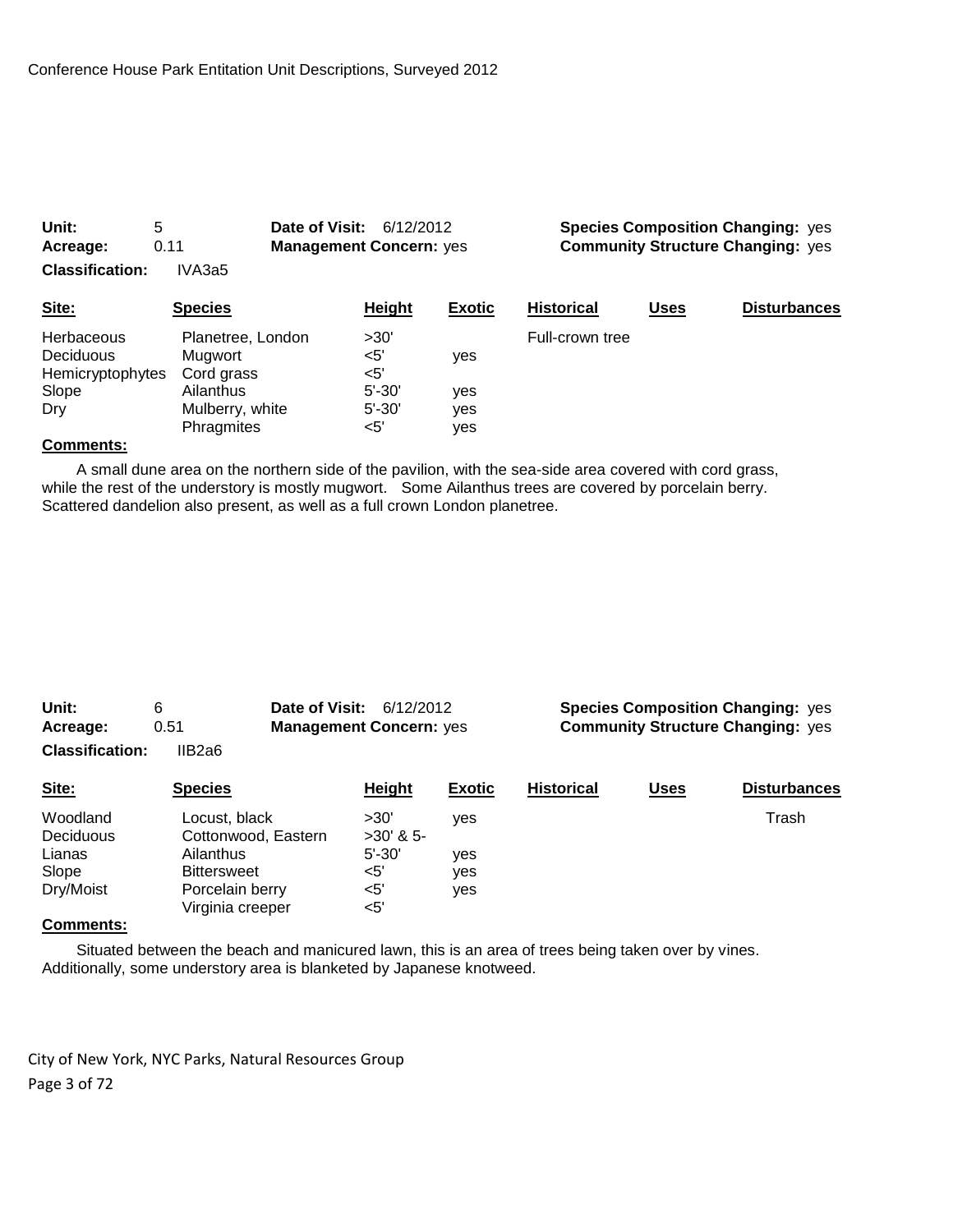| Unit:<br>Acreage:      | 0.23                              | Date of Visit:    | <b>Species Composition Changing: yes</b><br>6/12/2012<br><b>Community Structure Changing: yes</b><br><b>Management Concern: yes</b> |                   |             |                     |
|------------------------|-----------------------------------|-------------------|-------------------------------------------------------------------------------------------------------------------------------------|-------------------|-------------|---------------------|
| <b>Classification:</b> | IIB@a4                            |                   |                                                                                                                                     |                   |             |                     |
| Site:                  | <b>Species</b>                    | <b>Height</b>     | <b>Exotic</b>                                                                                                                       | <b>Historical</b> | <b>Uses</b> | <b>Disturbances</b> |
| Woodland<br>Deciduous  | Sassafras<br>Locust, black        | >30'<br>>30'      | yes                                                                                                                                 |                   |             |                     |
| Geophytes              | Ailanthus                         | $5' - 30'$        | yes                                                                                                                                 |                   |             |                     |
| Slope<br>Dry/Moist     | Knotweed, Japanese<br>ivy, poison | $5' - 30'$<br><5' | yes                                                                                                                                 |                   |             |                     |
|                        | <b>Bittersweet</b>                | <5'               | yes                                                                                                                                 |                   |             |                     |

 This area is dominated by sassafras, with understory of Japanese knotweed, Japanese vine honeysuckle, and multiflora rose. Additionally there are some crab apple saplings.

| Unit:                  | 8                  | Date of Visit:<br>6/12/2012    |               | <b>Species Composition Changing: yes</b> |             |                                          |
|------------------------|--------------------|--------------------------------|---------------|------------------------------------------|-------------|------------------------------------------|
| Acreage:               | 0.18               | <b>Management Concern: yes</b> |               |                                          |             | <b>Community Structure Changing: yes</b> |
| <b>Classification:</b> | VIIIA              |                                |               |                                          |             |                                          |
| Site:                  | <b>Species</b>     | Height                         | <b>Exotic</b> | <b>Historical</b>                        | <b>Uses</b> | <b>Disturbances</b>                      |
| Vineland               | Knotweed, Japanese | <5'                            | ves           |                                          |             |                                          |
| <b>Deciduous</b>       | Ailanthus          | >30'                           | yes           |                                          |             |                                          |
| Geophytes              | Porcelain berry    | $<$ 5'                         | ves           |                                          |             |                                          |
| Level<br>Dry/Moist     | Phragmites         | $5' - 30'$                     | yes           |                                          |             |                                          |

#### **Comments:**

 A big patch dominated by Japanese knotweed, located between the water and sloped sassafras woodland. Phragmites becomes more predominant in gaps heading north.

City of New York, NYC Parks, Natural Resources Group Page 4 of 72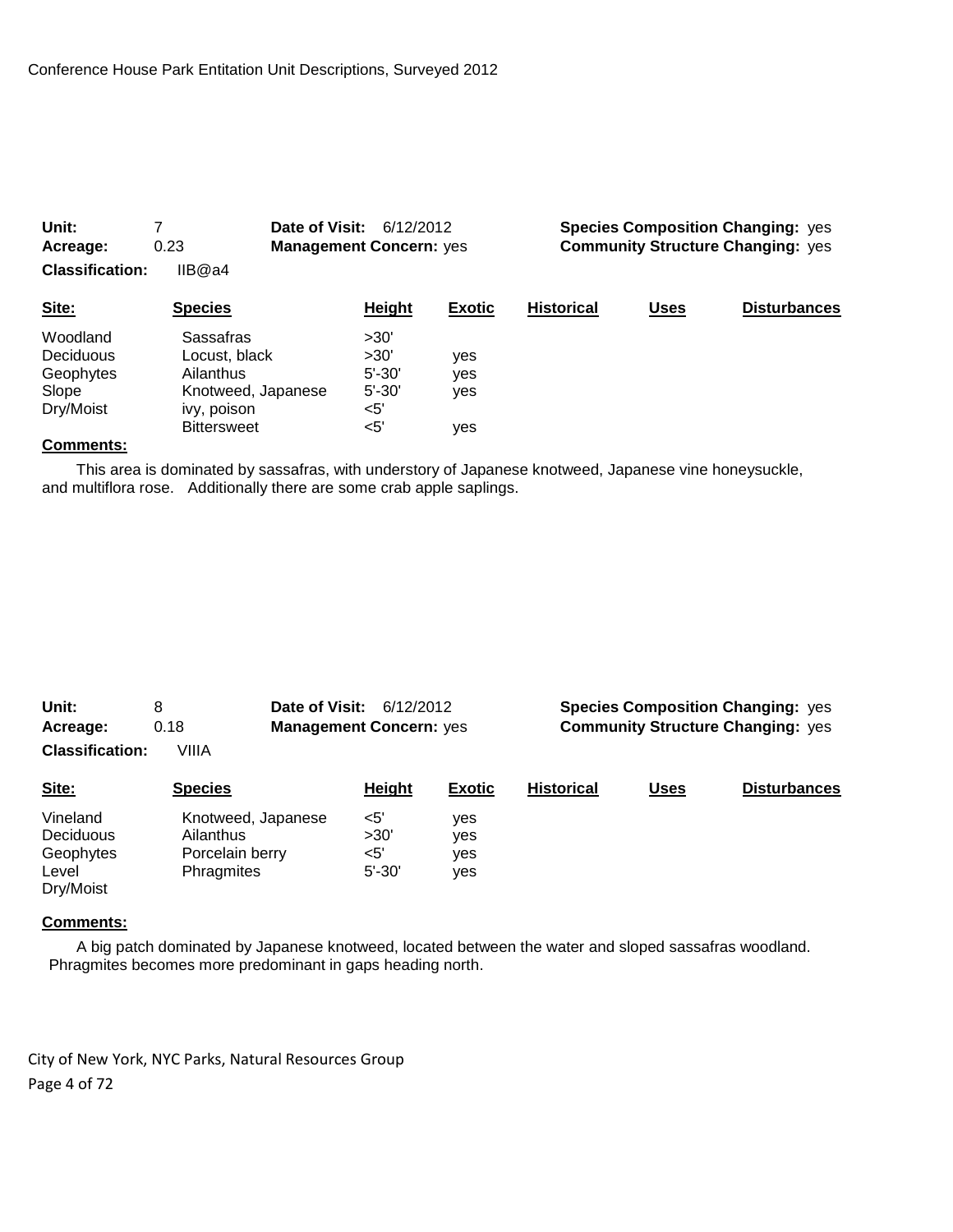| Unit:                                      | 9                                                 | Date of Visit:<br>6/12/2012    |  |               | <b>Species Composition Changing: no</b> |                                         |                     |  |
|--------------------------------------------|---------------------------------------------------|--------------------------------|--|---------------|-----------------------------------------|-----------------------------------------|---------------------|--|
| Acreage:                                   | 9.09                                              | <b>Management Concern: yes</b> |  |               |                                         | <b>Community Structure Changing: no</b> |                     |  |
| <b>Classification:</b>                     | VC <sub>1</sub> b                                 |                                |  |               |                                         |                                         |                     |  |
| Site:                                      | <b>Species</b>                                    | Height                         |  | <b>Exotic</b> | <b>Historical</b>                       | <b>Uses</b>                             | <b>Disturbances</b> |  |
| <b>Deciduous</b><br>Lianas<br>Slope<br>Dry | Scarcely Vegetated cord grass<br>Virginia creeper | $<$ 5'<br>$<$ 5'               |  |               |                                         | Foot traffic<br>Bike/ATV                | Trash<br>Dumping    |  |

 Western shoreline of the park. Mostly sand and shells, with some Virginia creeper and cord grass bordering shoreline from denser forested areas. Driftwood and cut logs on beach mix with lots of trash.

| Unit:                  | 10     | <b>Date of Visit: 6/28/2012</b> |  |
|------------------------|--------|---------------------------------|--|
| Acreage:               | 0.22   | <b>Management Concern: no</b>   |  |
| <b>Classification:</b> | IVA3a5 |                                 |  |

#### **Species Composition Changing: no Community Structure Changing: no**

| Site:                                                         | <b>Species</b>                                                                                 | <b>Height</b>                                              | <b>Exotic</b>                          | <b>Historical</b> | <b>Uses</b> | <b>Disturbances</b> |
|---------------------------------------------------------------|------------------------------------------------------------------------------------------------|------------------------------------------------------------|----------------------------------------|-------------------|-------------|---------------------|
| Herbaceous<br>Mixed<br>Hemicryptophytes<br>Level<br>Dry/Moist | Cool season grass<br>Plantain, common<br>Clover, white<br>boxwood<br>rose, ornamental<br>vucca | $<$ 5'<br>$<$ 5'<br><5'<br>$5' - 30'$<br>$5' - 30'$<br><5' | ves<br>ves<br>ves<br>yes<br>ves<br>ves | Hedgerow          | Other       | Soil<br>Other       |

#### **Comments:**

 Lawn area surrounding the Biddle House, featuring a rose garden with a sitting area on the northern end. Plantain and clover dominate lawn. Ornamental plants such as boxwood hedges and rose border the Biddle House. Other plants present include white mulberry, yucca, Japanese knotweed, poison ivy, bittersweet, and Virginia creeper.

City of New York, NYC Parks, Natural Resources Group Page 5 of 72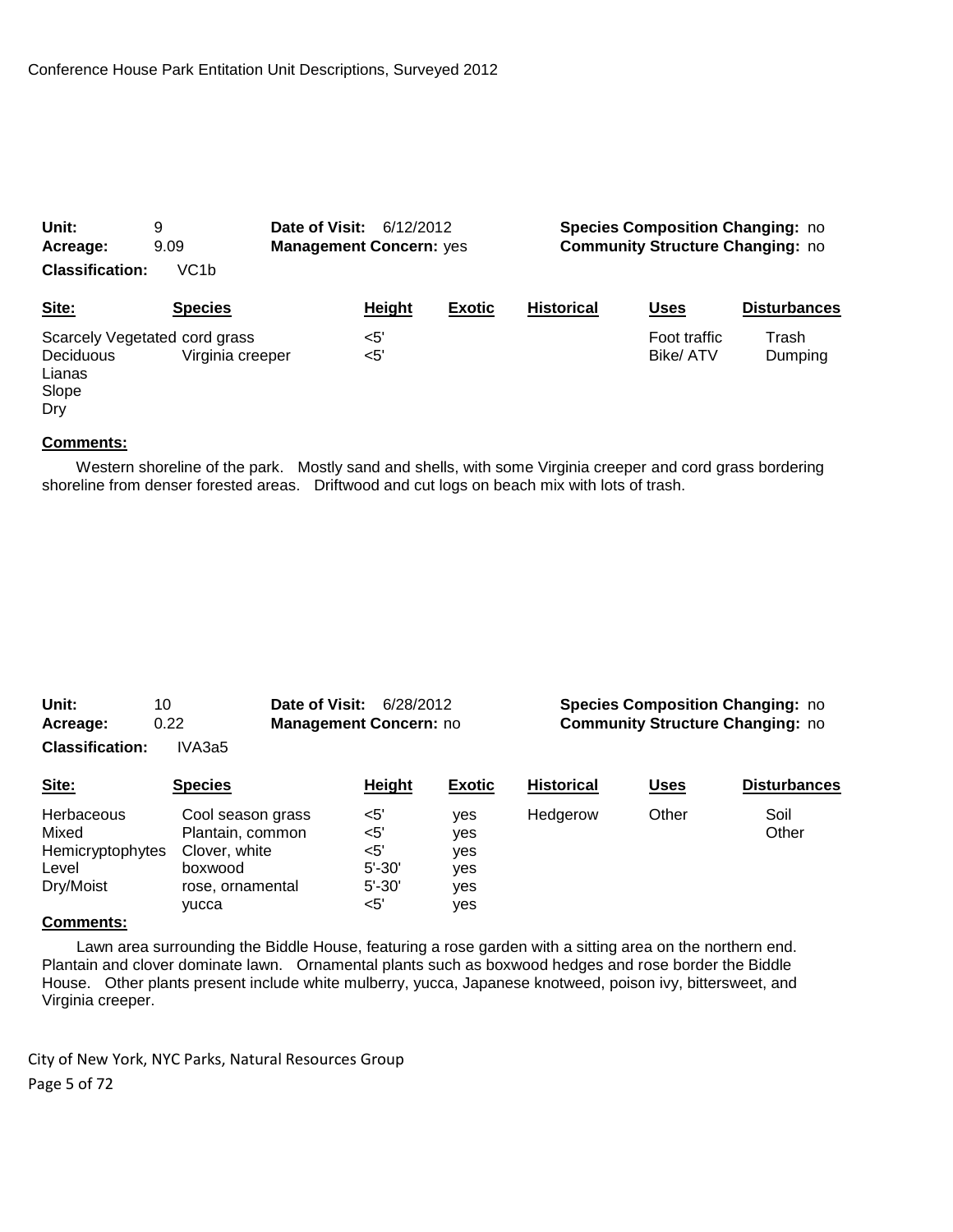| Acreage:                                                 | 0.03                                                                                          | <b>Management Concern: yes</b>                                 |               |                   | <b>Community Structure Changing: no</b> |                     |  |
|----------------------------------------------------------|-----------------------------------------------------------------------------------------------|----------------------------------------------------------------|---------------|-------------------|-----------------------------------------|---------------------|--|
| <b>Classification:</b>                                   | IIB <sub>2a1</sub>                                                                            |                                                                |               |                   |                                         |                     |  |
| Site:                                                    | <b>Species</b>                                                                                | <b>Height</b>                                                  | <b>Exotic</b> | <b>Historical</b> | <b>Uses</b>                             | <b>Disturbances</b> |  |
| Woodland<br>Mixed<br>Phanerophytes<br>Level<br>Dry/Moist | Mulberry, white<br>Ash, spp.<br>Oak, pin<br>holly, American<br>Walnut, black<br>Cherry, black | $5' - 30'$<br>>30'<br>>30'<br>$5' - 30'$<br>>30'<br>$5' - 30'$ | ves           |                   |                                         | Soil                |  |

**Unit:** 11 **Date of Visit:** 6/28/2012 **Species Composition Changing:** no

#### **Comments:**

 Small woodland area dominated by white mulberries, adjacent to Biddle House. Understory includes garlic mustard, Oriental bittersweet, and porcelain berry. Other understory plants include Virginia creeper, English ivy, yucca, and ragweed. Japanese knotweed present, as well as emergent sassafras.

| Unit:                  | 12     | <b>Date of Visit: 6/28/2012</b> |  |
|------------------------|--------|---------------------------------|--|
| Acreage:               | 0.29   | <b>Management Concern: yes</b>  |  |
| <b>Classification:</b> | IIB2a1 |                                 |  |

**Species Composition Changing: no Community Structure Changing: no** 

| Site:            | <b>Species</b>     | Height     | <b>Exotic</b> | <b>Historical</b> | <u>Uses</u>  | <b>Disturbances</b> |
|------------------|--------------------|------------|---------------|-------------------|--------------|---------------------|
| Woodland         | Knotweed, Japanese | $5' - 30'$ | ves           |                   | Foot traffic | Trash               |
| <b>Deciduous</b> | Walnut, black      | $5' - 30'$ |               |                   | Vehicle      |                     |
| Phanerophytes    | Cherry, black      | $5' - 30'$ |               |                   |              |                     |
| Slope            | Sassafras          | $5' - 30'$ |               |                   |              |                     |
| Moist            | Porcelain berry    | $<$ 5'     | yes           |                   |              |                     |
|                  | Paulownia          | $5' - 30'$ | yes           |                   |              |                     |
|                  |                    |            |               |                   |              |                     |

#### **Comments:**

 Early successional, sloped woodland mixed with dense patches of Japanese knotweed on eastern upland edge, with dead/dying patch of sassafras in the center. The abundance of knotweed and paulownia, mixed with native materials, is a concern. This area also features an unpaved vehicular access path.

City of New York, NYC Parks, Natural Resources Group Page 6 of 72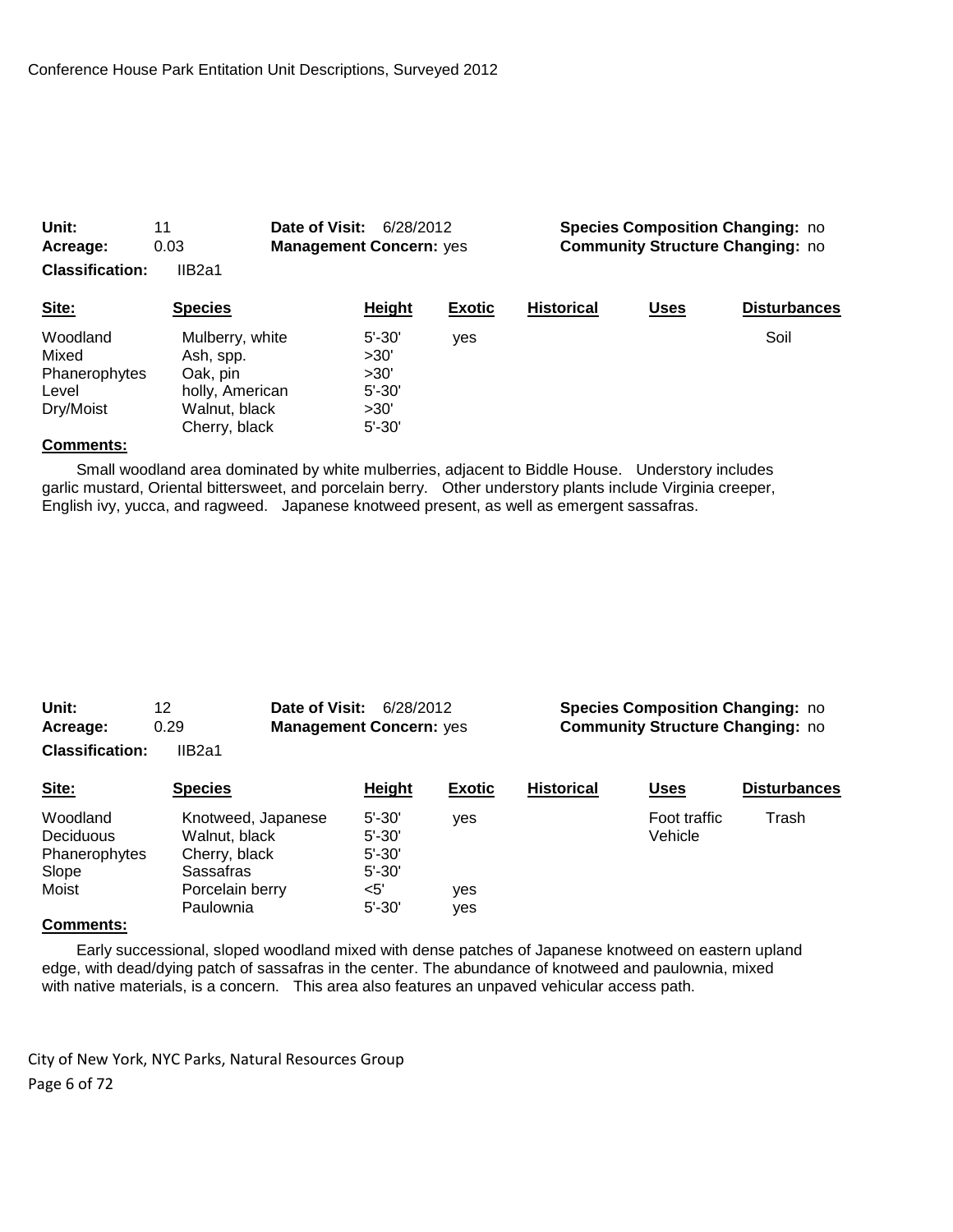| Unit:                  | 13                 | Date of Visit:<br>6/28/2012    |               | <b>Species Composition Changing: no</b> |                                         |                     |
|------------------------|--------------------|--------------------------------|---------------|-----------------------------------------|-----------------------------------------|---------------------|
| Acreage:               | 0.51               | <b>Management Concern: yes</b> |               |                                         | <b>Community Structure Changing: no</b> |                     |
| <b>Classification:</b> | IB <sub>2a1</sub>  |                                |               |                                         |                                         |                     |
| Site:                  | <b>Species</b>     | <b>Height</b>                  | <b>Exotic</b> | <b>Historical</b>                       | <b>Uses</b>                             | <b>Disturbances</b> |
| <b>Closed Forest</b>   | Walnut, black      | >30'                           |               |                                         | Foot traffic                            | Trash               |
| Deciduous              | Oak, pin           | >30'                           |               |                                         |                                         |                     |
| Phanerophytes          | Sassafras          | $5' - 30'$                     |               |                                         |                                         |                     |
| Slope                  | Cherry, black      | $5' - 30'$                     |               |                                         |                                         |                     |
| Moist                  | Oak, swamp white   | $5' - 30'$                     |               |                                         |                                         |                     |
|                        | <b>Bittersweet</b> | $5' - 30'$                     | ves           |                                         |                                         |                     |

 Dense, sloped forest on the northern edge of the park, with understory of sassafras and black cherry, mixed with invasive vines and native herbs. Bordered on down slope side by Rhus maritime scrubland.

| Unit:                  | 14     | <b>Date of Visit: 6/28/2012</b> |  |
|------------------------|--------|---------------------------------|--|
| Acreage:               | 0.17   | <b>Management Concern: no</b>   |  |
| <b>Classification:</b> | IVA3a1 |                                 |  |

#### **Species Composition Changing: no Community Structure Changing: no**

| Site:      | <b>Species</b>     | Height     | <b>Exotic</b> | <b>Historical</b> | <u>Uses</u> | <b>Disturbances</b> |
|------------|--------------------|------------|---------------|-------------------|-------------|---------------------|
| Herbaceous | Cool season grass  | $<$ 5'     | ves           |                   | Other       | Soil                |
| Deciduous  | Porcelain berry    | <5'        | ves           |                   |             |                     |
| Geophytes  | Plantain, common   | $<$ 5'     | ves           |                   |             |                     |
| Slope      | Dayflower, Asiatic | $<$ 5'     | ves           |                   |             |                     |
| Dry/Moist  | Hackberry          | $5' - 30'$ |               |                   |             |                     |
|            | maple, Japanese    | $5' - 30'$ | ves           |                   |             |                     |

#### **Comments:**

 Lawn area bordering Rutan Beckett house and greenhouse. Garden in front of house dominated by milkweed , and includes asters, mugwort, Japanese maples and paper mulberry, as well as a black walnut. Invasive vines such as Oriental bittersweet and porcelainberry on edges of front lawn.

City of New York, NYC Parks, Natural Resources Group Page 7 of 72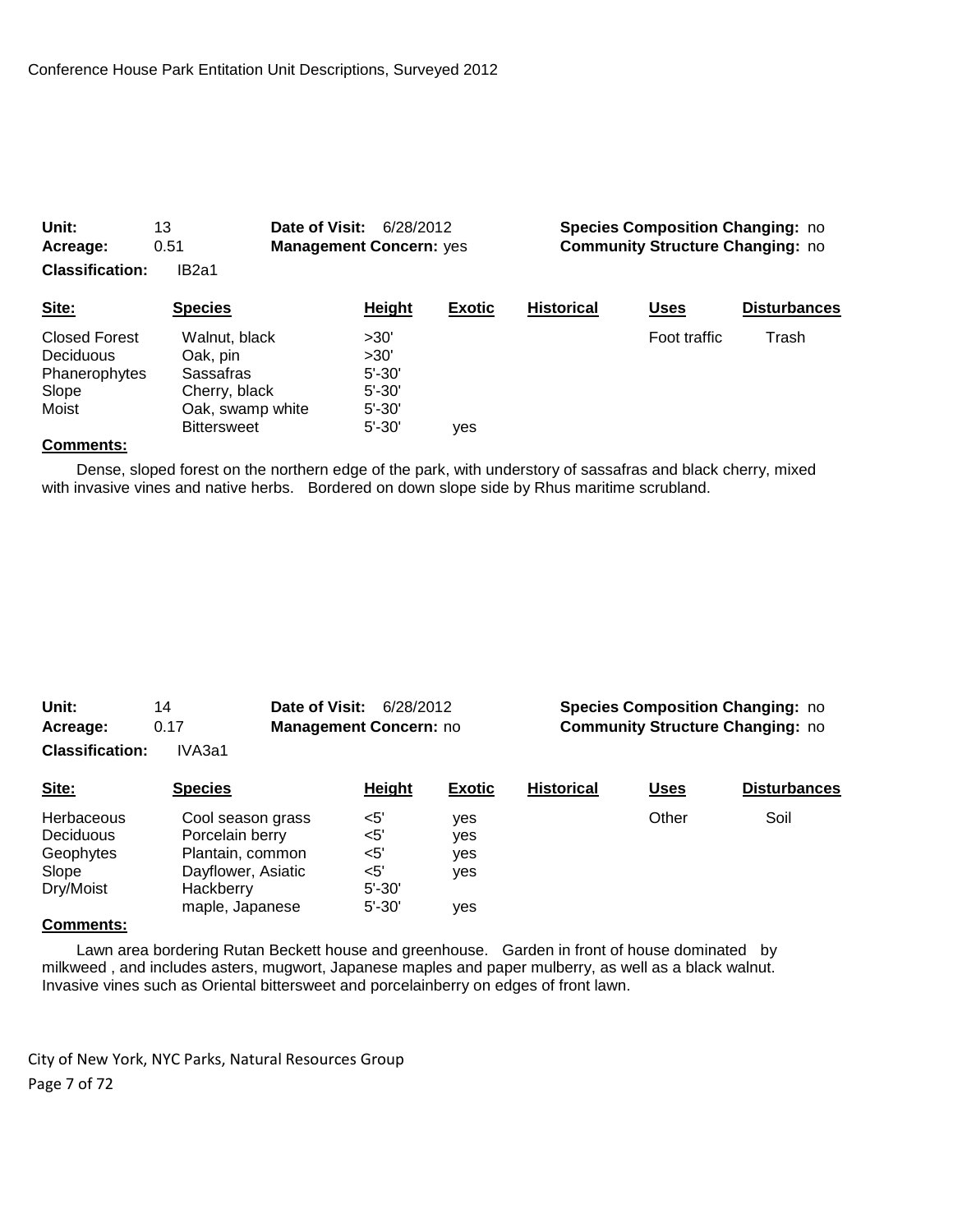| Acreage:<br><b>Classification:</b>                      | 0.38<br>IVA3a5                                                | <b>Management Concern: no</b>      |                   | <b>Community Structure Changing: no</b> |                                  |                     |
|---------------------------------------------------------|---------------------------------------------------------------|------------------------------------|-------------------|-----------------------------------------|----------------------------------|---------------------|
| Site:                                                   | <b>Species</b>                                                | <b>Height</b>                      | <b>Exotic</b>     | <b>Historical</b>                       | Uses                             | <b>Disturbances</b> |
| <b>Herbaceous</b><br>Mixed<br>Hemicryptophytes<br>Level | Cool season grass<br>Dandelion<br>Clover, white<br>Cedar spp. | $<$ 5'<br><5'<br><5'<br>$5' - 30'$ | ves<br>yes<br>yes | Fence<br>Other                          | Vehicle<br>Foot traffic<br>Other | Soil                |
| Dry/Moist                                               | Nightshade, common<br>Magnolia spp.                           | $<$ 5'<br>$5' - 30'$               | yes               |                                         |                                  |                     |

**Unit:** 15 **Date of Visit:** 6/28/2012 **Species Composition Changing:** no

#### **Comments:**

 Lawn area and paved parking lot surrounding residential house at dead end of Shore Rd. Ornamental cedars planted in front of house. Day lily, hydrangea, and magnolia tree also in yard area.

| Unit:                  | Date of Visit:<br>16<br>6/28/2012      |            |               | <b>Species Composition Changing: yes</b> |             |                     |  |
|------------------------|----------------------------------------|------------|---------------|------------------------------------------|-------------|---------------------|--|
| Acreage:               | <b>Management Concern: yes</b><br>0.40 |            |               | <b>Community Structure Changing: no</b>  |             |                     |  |
| <b>Classification:</b> | IIB2a1                                 |            |               |                                          |             |                     |  |
| Site:                  | <b>Species</b>                         | Height     | <b>Exotic</b> | <b>Historical</b>                        | <b>Uses</b> | <b>Disturbances</b> |  |
| Woodland               | Hackberry                              | >30'       |               | Fence                                    |             | Soil                |  |
| Deciduous              | Walnut, black                          | >30'       |               |                                          |             |                     |  |
| Phanerophytes          | Sassafras                              | $5' - 30'$ |               |                                          |             |                     |  |
| Level                  | Cherry, black                          | $5' - 30'$ |               |                                          |             |                     |  |
| Dry/Moist              | Wintercreeper                          | $<$ 5'     | yes           |                                          |             |                     |  |
|                        | Mustard, garlic                        | $<$ 5'     | ves           |                                          |             |                     |  |

# **Comments:**

 Woodland adjacent to parking lot, dominated by hackberries and emergent black walnuts, sassafras, and oaks. Woodland floor is carpeted by winter creeper, Oriental bittersweet, and garlic mustard. Understory comprised of mugwort, moonseed, bedstraw, catbrier, Japanese vine honeysuckle, Oriental bittersweet, and multiflora rose, as well as winged euonymus.

City of New York, NYC Parks, Natural Resources Group Page 8 of 72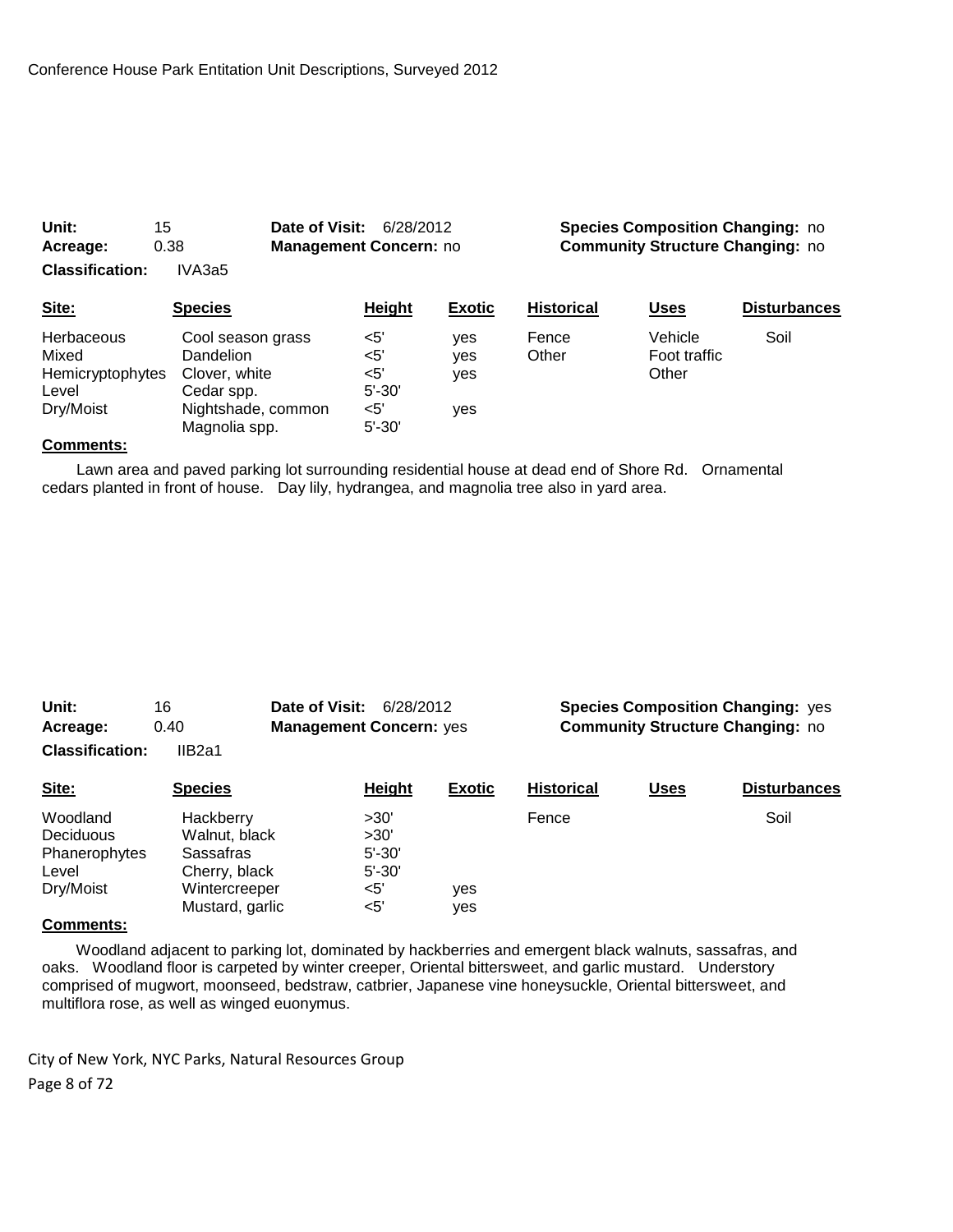| 0.49<br>Acreage:<br><b>Classification:</b><br>IVA3a5                      |                                                                                                     | <b>Management Concern: yes</b>                         |               |                   | <b>Community Structure Changing: no</b> |                     |  |
|---------------------------------------------------------------------------|-----------------------------------------------------------------------------------------------------|--------------------------------------------------------|---------------|-------------------|-----------------------------------------|---------------------|--|
| Site:                                                                     | <b>Species</b>                                                                                      | <b>Height</b>                                          | <b>Exotic</b> | <b>Historical</b> | <b>Uses</b>                             | <b>Disturbances</b> |  |
| <b>Herbaceous</b><br><b>Deciduous</b><br>Hemicryptophytes<br>Level<br>Dry | Cool season grass<br>Walnut, black<br>Hackberry<br>Ailanthus<br>elm, American<br><b>Bittersweet</b> | <5'<br>>30'<br>>30'<br>$5' - 30'$<br>$5' - 30'$<br><5' | ves<br>ves    | Road<br>Fence     |                                         | Erosion<br>Soil     |  |
|                                                                           |                                                                                                     |                                                        |               |                   |                                         |                     |  |

**Unit:** 17 **Date of Visit:** 6/28/2012 **Species Composition Changing:** no

#### **Comments:**

 Open, regularly mowed lawn area bordered by Satterlee St. on the eastern side. Contains a few large black walnut and hackberry trees, and ailanthus, which is a concern as a seed source. Additionally, there is some Oriental bittersweet and Japanese knotweed around the larger trees, and the house.

| Unit:                  | 18     | <b>Date of Visit: 6/28/2012</b> |  |
|------------------------|--------|---------------------------------|--|
| Acreage:               | 0.38   | <b>Management Concern: yes</b>  |  |
| <b>Classification:</b> | IIB2a1 |                                 |  |

**Species Composition Changing: no Community Structure Changing: no** 

| Site:                                                    | <b>Species</b>                                                                                         | Height                                              | <b>Exotic</b>            | <b>Historical</b> | Uses                  | <b>Disturbances</b> |
|----------------------------------------------------------|--------------------------------------------------------------------------------------------------------|-----------------------------------------------------|--------------------------|-------------------|-----------------------|---------------------|
| Woodland<br>Mixed<br>Phanerophytes<br>Level<br>Dry/Moist | Walnut, black<br>Hackberry<br>Knotweed, Japanese<br>Paulownia<br>Porcelain berry<br><b>Bittersweet</b> | >30'<br>>30'<br>$5' - 30'$<br>>30'<br>$<$ 5'<br><5' | yes<br>ves<br>yes<br>yes | Other             | Foot traffic<br>Other | Soil                |
| $\sim$                                                   |                                                                                                        |                                                     |                          |                   |                       |                     |

#### **Comments:**

 Woodland dominated by black walnut and hackberry. Japanese knotweed borders the edges. Woodland floor is carpeted by crown vetch, Japanese vine honeysuckle, Oriental bittersweet, garlic mustard, and Virginia creeper. Bedstraw and grasses cover outer edges of the woodland. Porcelain berry drapes over smaller trees and shrubs, including spice bush, and white mulberry.

City of New York, NYC Parks, Natural Resources Group Page 9 of 72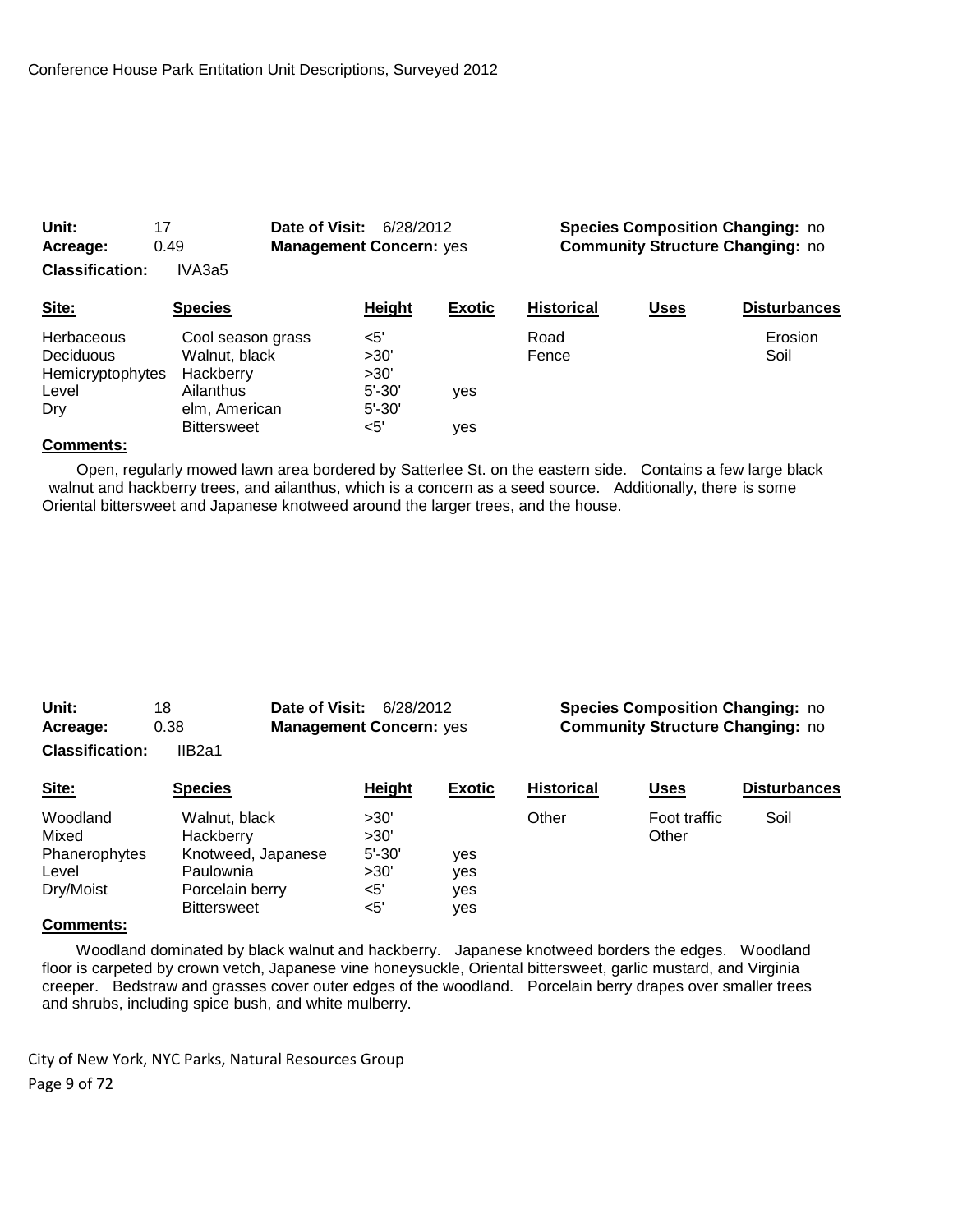| Unit:<br>Acreage:                                                       | 19<br>0.50                                                                                            | Date of Visit:<br><b>Management Concern: yes</b> | 7/31/2012                                             |               |                   |              | <b>Species Composition Changing: no</b><br><b>Community Structure Changing: yes</b> |
|-------------------------------------------------------------------------|-------------------------------------------------------------------------------------------------------|--------------------------------------------------|-------------------------------------------------------|---------------|-------------------|--------------|-------------------------------------------------------------------------------------|
| <b>Classification:</b>                                                  | IVB <sub>1c</sub>                                                                                     |                                                  |                                                       |               |                   |              |                                                                                     |
| Site:                                                                   | <b>Species</b>                                                                                        |                                                  | <b>Height</b>                                         | <b>Exotic</b> | <b>Historical</b> | <b>Uses</b>  | <b>Disturbances</b>                                                                 |
| Aquatic (fresh)<br>Deciduous<br>Hemicryptophytes<br>Depression<br>Moist | Sycamore, American<br>Rose mallow, swamp<br>Spicebush<br>Jewelweed<br>Knotweed, Japanese<br>Wineberry |                                                  | >30'<br><5'<br>$5' - 30'$<br><5'<br>$5' - 30'$<br><5' | yes<br>yes    | Full-crown tree   | Foot traffic | Trash<br>Vandalism<br>Other                                                         |

 Marshy area dominated by old sycamore fell in recent years, drastically opening the canopy of the site, but which is still alive and sprouting aggressively. Lower areas dominated by swamp rose mallow, and jewelweed, pokeweed, and spicebush surrounding the bowl shaped marsh. Other species present include Joe pye weed, deer tongue grass, green briar, Virginia creeper, and Oriental bittersweet. This area is a popular spot for feral cat colonies.

| Unit:                  | 20    | <b>Date of Visit: 7/31/2012</b> |  |
|------------------------|-------|---------------------------------|--|
| Acreage:               | 0.46  | <b>Management Concern: yes</b>  |  |
| <b>Classification:</b> | IIIA1 |                                 |  |

**Species Composition Changing: yes Accommunity Structure Changing:** yes

| Site:            | <b>Species</b>    | Height     | <b>Exotic</b> | <b>Historical</b> | Uses         | <b>Disturbances</b> |
|------------------|-------------------|------------|---------------|-------------------|--------------|---------------------|
| Scrub            | Cool season grass | $5' - 30'$ | yes           |                   | Foot traffic | Trash               |
| Deciduous        | Multiflora rose   | $5' - 30'$ | ves           |                   |              |                     |
| Hemicryptophytes | <b>Rubus</b>      | $<$ 5'     |               |                   |              |                     |
| Level            | Spicebush         | $5' - 30'$ |               |                   |              |                     |
| Dry/Moist        | Honeysuckle spp.  | $5' - 30'$ | yes           |                   |              |                     |
|                  | Locust, black     | $5' - 30'$ | yes           |                   |              |                     |
| $\sim$           |                   |            |               |                   |              |                     |

#### **Comments:**

 Dense scrub dominated by grape, multiflora rose, blackberry, spicebush, and bush honeysuckle. The ground is covered in English ivy and poison ivy, and area generally is converting to a vineland.

City of New York, NYC Parks, Natural Resources Group Page 10 of 72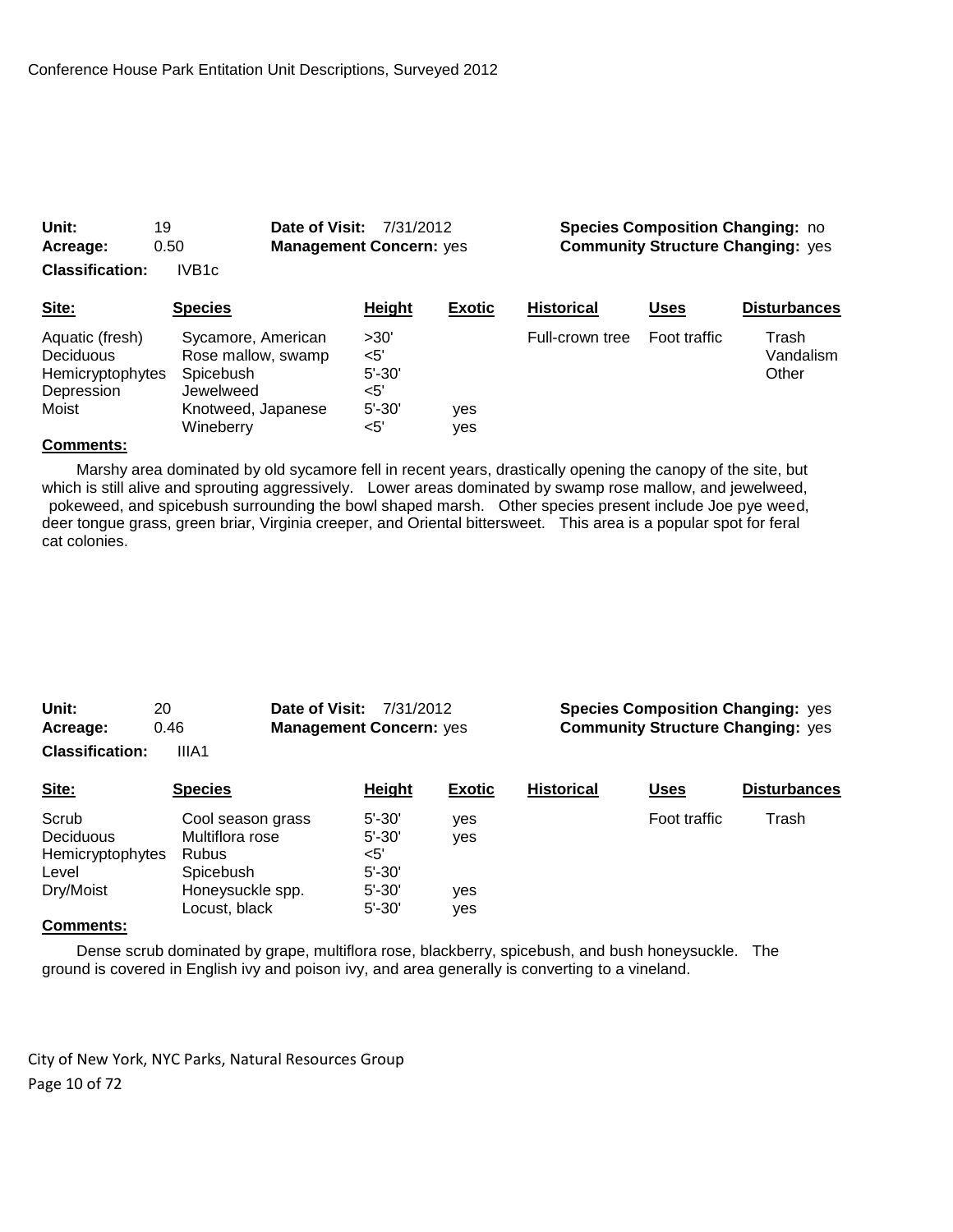| 0.34<br>Acreage:<br>IIB2a1<br><b>Classification:</b>     |                                                                                       | <b>Management Concern: yes</b>               |               | <b>Community Structure Changing: no</b> |             |                     |
|----------------------------------------------------------|---------------------------------------------------------------------------------------|----------------------------------------------|---------------|-----------------------------------------|-------------|---------------------|
| Site:                                                    | <b>Species</b>                                                                        | Height                                       | <b>Exotic</b> | <b>Historical</b>                       | <b>Uses</b> | <b>Disturbances</b> |
| Woodland<br>Mixed<br>Phanerophytes<br>Level<br>Dry/Moist | Locust, black<br>Walnut, black<br>elm, American<br>Hackberry<br>Oak, pin<br>Sassafras | >30'<br>>30'<br>>30'<br>>30'<br>>30'<br>>30' | ves           | Planting<br>Fence<br>Other              |             | Trash               |

**Unit:** 21 **Date of Visit:** 7/31/2012 **Species Composition Changing:** no

#### **Comments:**

 Woodland dominated by black locusts, black walnut, and American elm, bordered by a gravel road and wooden fence. Diverse understory of shrubs, herbs, and vines. Species include grape, Japanese vine honeysuckle, Japanese knotweed, Virginia creeper, and rubus. The eastern edge of the unit has been planted with Viburnum, junipers and pines.

| Unit:                  | 22.    | <b>Date of Visit: 8/1/2012</b> |  |
|------------------------|--------|--------------------------------|--|
| Acreage:               | 0.61   | <b>Management Concern: yes</b> |  |
| <b>Classification:</b> | IIB2a1 |                                |  |

#### **Species Composition Changing: yes Acress Community Structure Changing:** yes

| Site:         | <b>Species</b>     | Height     | <b>Exotic</b> | <b>Historical</b> | <u>Uses</u>  | <b>Disturbances</b> |
|---------------|--------------------|------------|---------------|-------------------|--------------|---------------------|
| Woodland      | Hackberry          | >30'       |               | Restoration       | Foot traffic | Trash               |
| Deciduous     | Knotweed, Japanese | $5' - 30'$ | <b>ves</b>    |                   |              |                     |
| Phanerophytes | Walnut, black      | >30'       |               |                   |              |                     |
| Slope         | Snakeroot, white   | <5'        |               |                   |              |                     |
| Dry/Moist     | <b>Bittersweet</b> | $5' - 30'$ | ves           |                   |              |                     |
|               | Porcelain berry    | $<$ 5'     | yes           |                   |              |                     |
| $\sim$        |                    |            |               |                   |              |                     |

#### **Comments:**

 Woodland containing hackberries and black walnut trees, with strong presence of Japanese knotweed, white snakeroot and Oriental bittersweet. Wineberry and porcelainberry also abound. Floor is covered in poison ivy, ferns, with small amount of dodder. Sumac border the unit.

City of New York, NYC Parks, Natural Resources Group Page 11 of 72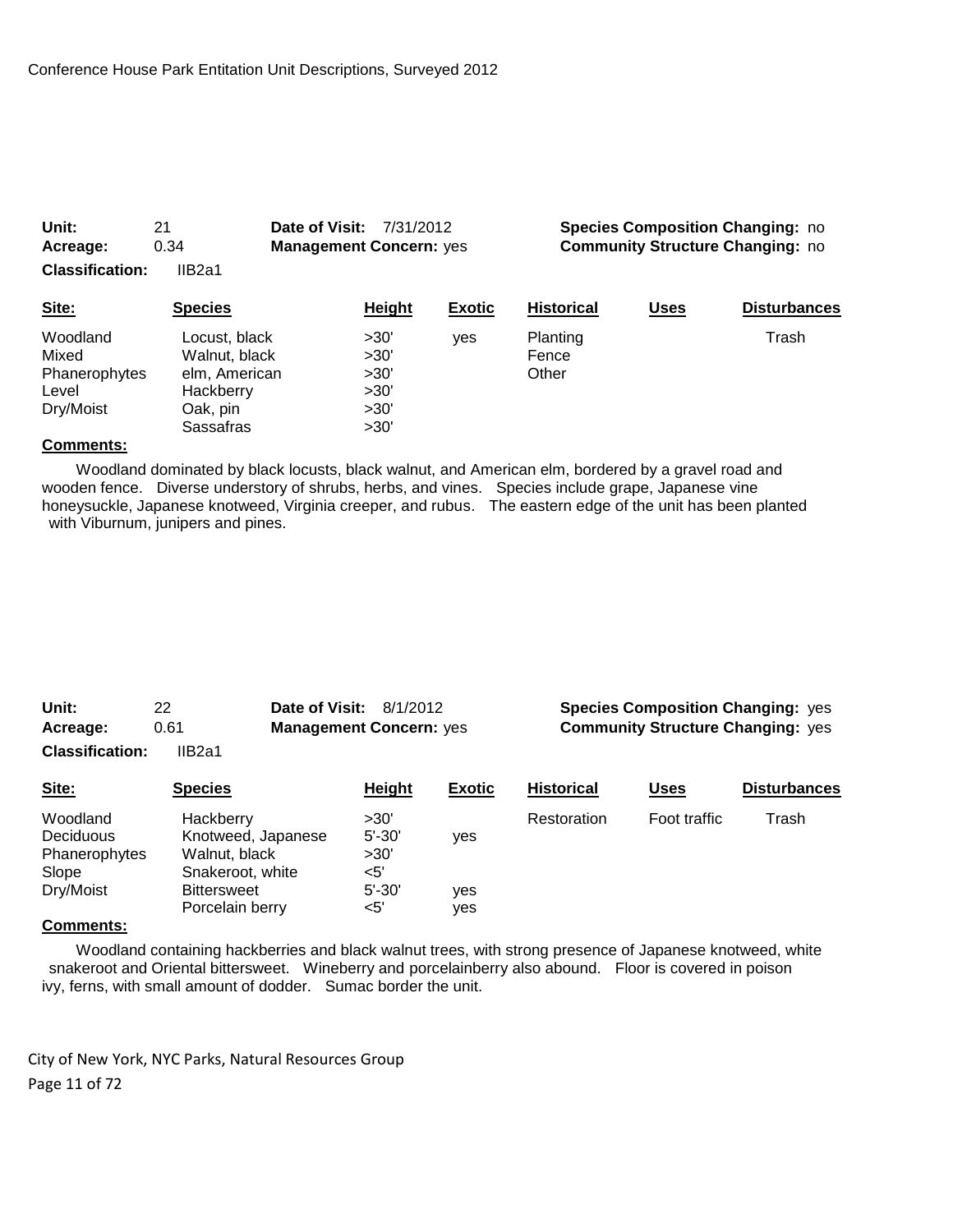| Unit:                  | 23<br>Date of Visit: | 8/1/2012                       |               |                                         |             | <b>Species Composition Changing: yes</b> |  |
|------------------------|----------------------|--------------------------------|---------------|-----------------------------------------|-------------|------------------------------------------|--|
| Acreage:               | 0.31                 | <b>Management Concern: yes</b> |               | <b>Community Structure Changing: no</b> |             |                                          |  |
| <b>Classification:</b> | IIB2a1               |                                |               |                                         |             |                                          |  |
| Site:                  | <b>Species</b>       | Height                         | <b>Exotic</b> | <b>Historical</b>                       | <b>Uses</b> | <b>Disturbances</b>                      |  |
| Woodland               | Hackberry            | >30'                           |               | Road                                    |             | Trash                                    |  |
| Deciduous              | Pokeweed             | $5' - 30'$                     |               |                                         |             |                                          |  |
| Phanerophytes          | Walnut, black        | >30'                           |               |                                         |             |                                          |  |
| Undulating             | Porcelain berry      | $5' - 30'$                     | yes           |                                         |             |                                          |  |
| Dry/Moist              | Knotweed, Japanese   | $5' - 30'$                     | yes           |                                         |             |                                          |  |

 Hackberry woodland with black walnut and black cherries, ailanthus and emerging paulownias. Dominant species included pokeweed and porcelain berry which drapes plants on outer edge.

Wineberry 5'-30' yes

| Unit:                  | 24                | <b>Date of Visit: 8/1/2012</b> |
|------------------------|-------------------|--------------------------------|
| Acreage:               | 0.16              | <b>Management Concern: yes</b> |
| <b>Classification:</b> | IVB <sub>1c</sub> |                                |

#### **Species Composition Changing: no Community Structure Changing: no**

| Site:                                                              | <b>Species</b>                                                                                       | Height                                                   | <b>Exotic</b>            | <b>Historical</b> | <b>Uses</b> | <b>Disturbances</b> |
|--------------------------------------------------------------------|------------------------------------------------------------------------------------------------------|----------------------------------------------------------|--------------------------|-------------------|-------------|---------------------|
| Herbaceous<br>Deciduous<br>Hemicryptophytes<br>Depression<br>Moist | Phragmites<br>Knotweed, Japanese<br>Oak, pin<br>Rose mallow, swamp<br>Wineberry<br>Cool season grass | $5' - 30'$<br>$5' - 30'$<br>>30'<br>$<$ 5'<br><5'<br><5' | ves<br>ves<br>yes<br>yes | Full-crown tree   |             | Trash               |
|                                                                    |                                                                                                      |                                                          |                          |                   |             |                     |

# **Comments:**

 Herbaceous community mostly comprised of phragmites and Japanese knotweed. Pin oaks and swamp rose mallow are also present in the site, along with wineberry and grape. There is an uprooted full crown cottonwood in the site. There is also evidence of large deer activity here.

City of New York, NYC Parks, Natural Resources Group Page 12 of 72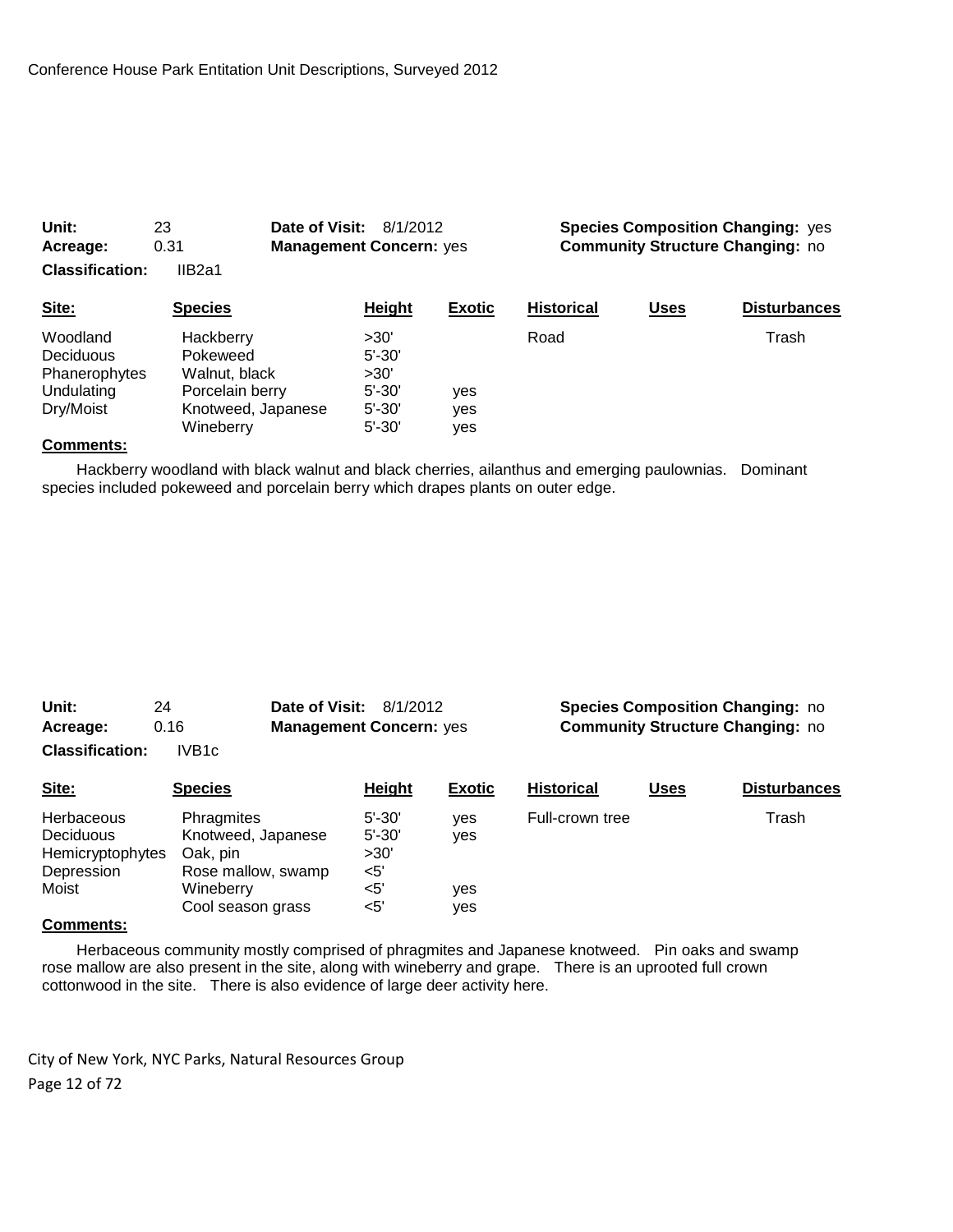| 0.53<br>Acreage:<br><b>Classification:</b><br>IIIB <sub>1a</sub> |                                        | <b>Management Concern: yes</b> |               |                   | <b>Community Structure Changing: no</b> |                     |
|------------------------------------------------------------------|----------------------------------------|--------------------------------|---------------|-------------------|-----------------------------------------|---------------------|
| Site:                                                            | <b>Species</b>                         | Height                         | <b>Exotic</b> | <b>Historical</b> | <b>Uses</b>                             | <b>Disturbances</b> |
| Scrub<br>Deciduous                                               | Sumac, shining<br>Ailanthus            | $5' - 30'$<br>>30'             | yes           |                   |                                         | Dumping<br>Trash    |
| Phanerophytes<br>Level                                           | False indigo<br>Hackberry              | $5' - 30'$<br>$5' - 30'$       |               |                   |                                         |                     |
| Moist                                                            | Knotweed, Japanese<br>Virginia creeper | $5' - 30'$<br>$5' - 30'$       | yes           |                   |                                         |                     |

**Unit:** 25 **Date of Visit:** 8/1/2012 **Species Composition Changing:** yes

#### **Comments:**

 Maritime scrub bordering the shore. Ailanthus and winged sumac dominate, with false indigo present throughout unit. Virginia creeper covers some of the scrubland floor, Ailanthus and Japanese knotweed are a concern here.

| Unit:                  | 27    | <b>Date of Visit: 8/1/2012</b> |  |
|------------------------|-------|--------------------------------|--|
| Acreage:               | 4.19  | <b>Management Concern: no</b>  |  |
| <b>Classification:</b> | IVA2f |                                |  |

#### **Species Composition Changing: no Community Structure Changing: no**

| Site:                                 | <b>Species</b>                   | Height             | <b>Exotic</b> | <b>Historical</b> | <u>Uses</u>              | <b>Disturbances</b> |
|---------------------------------------|----------------------------------|--------------------|---------------|-------------------|--------------------------|---------------------|
| Herbaceous<br>Mixed                   | Cool season grass<br>Oak, willow | $<$ 5'<br>>30'     | ves           | Road<br>Fence     | <b>Picnic</b><br>Vehicle | Soil                |
| Geophytes<br>Level                    | sycamore, American<br>Oak, pin   | >30'               |               | Full-crown tree   | Foot traffic             |                     |
| Dry/Moist<br>$\overline{\phantom{a}}$ | Pine spp.<br>Bald cyprus         | >30'<br>$5' - 30'$ | ves           |                   |                          |                     |

#### **Comments:**

 Manicured lawn area leading to and surrounding the historic Conference House. Large full-crown trees dot the turf. Paved roads and fences also run through the unit. Japanese knotweed encroaches on the edges.

City of New York, NYC Parks, Natural Resources Group Page 13 of 72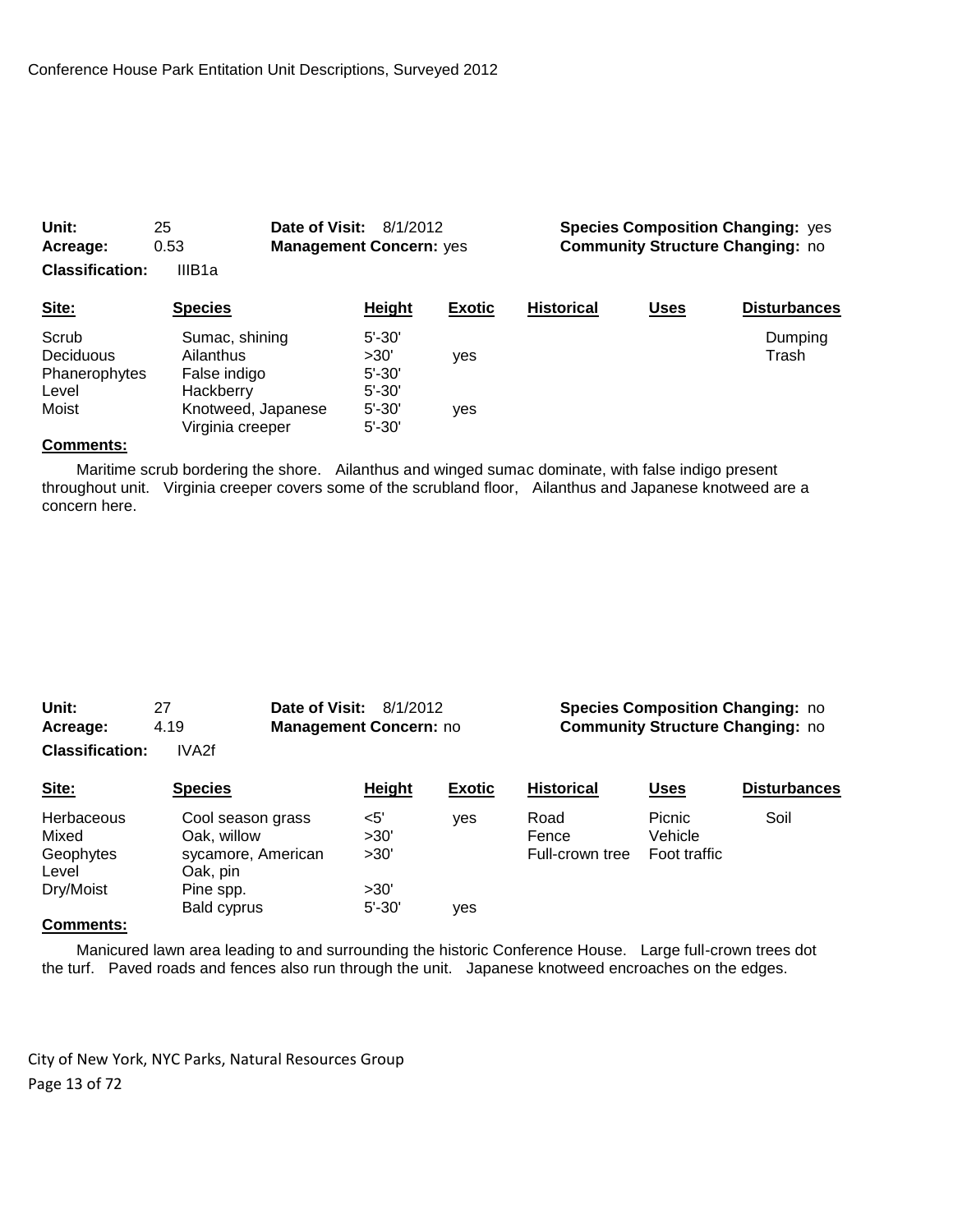| 0.10<br>Acreage:                                                                                |                                                                        | <b>Management Concern: no</b>                               |                          | <b>Community Structure Changing: no</b> |             |                     |  |
|-------------------------------------------------------------------------------------------------|------------------------------------------------------------------------|-------------------------------------------------------------|--------------------------|-----------------------------------------|-------------|---------------------|--|
| <b>Classification:</b>                                                                          | VD                                                                     |                                                             |                          |                                         |             |                     |  |
| Site:                                                                                           | <b>Species</b>                                                         | Height                                                      | <b>Exotic</b>            | <b>Historical</b>                       | <b>Uses</b> | <b>Disturbances</b> |  |
| Scarcely Vegetated butterfly bush<br><b>Deciduous</b><br>Hemicryptophytes<br>Level<br>Dry/Moist | maple, Japanese<br>Loosestrife, purple<br>fig tree<br>Snakeroot, white | $5' - 30'$<br>$5' - 30'$<br>$5' - 30'$<br>$5' - 30'$<br><5' | ves<br>ves<br>ves<br>yes | Fence<br>Road<br>Exotic                 | Other       |                     |  |

**Unit:** 28 **Date of Visit:** 8/1/2012 **Species Composition Changing:** no

#### **Comments:**

 This unit includes the historic Conference House and its adjacent ornamental garden, which is planted with largely exotic species, including butterfly bush, Japanese maple, fig tree, and purple loosestrife. Also features white snake root, tomatoes, and miscellaneous ornamentals.

| Unit:<br>Acreage:                                                               | 29<br>0.06                                                | Date of Visit:<br>8/1/2012<br>Management Concern: no |                                          |               | <b>Species Composition Changing: no</b><br><b>Community Structure Changing: no</b> |             |                     |
|---------------------------------------------------------------------------------|-----------------------------------------------------------|------------------------------------------------------|------------------------------------------|---------------|------------------------------------------------------------------------------------|-------------|---------------------|
| <b>Classification:</b>                                                          | IVA3a5                                                    |                                                      |                                          |               |                                                                                    |             |                     |
| Site:                                                                           | <b>Species</b>                                            |                                                      | Height                                   | <b>Exotic</b> | <b>Historical</b>                                                                  | <b>Uses</b> | <b>Disturbances</b> |
| <b>Herbaceous</b><br><b>Deciduous</b><br>Hemicryptophytes<br>Level<br>Dry/Moist | echinacea<br>Pokeweed<br><b>Bittersweet</b><br>Elderberry |                                                      | $<$ 5'<br>$<$ 5'<br>$<$ 5'<br>$5' - 30'$ | yes           | Exotic                                                                             | Other       |                     |

#### **Comments:**

 Colonial herb garden features a variety of species, many planted for education purposes, including rosemary, pink yarrow, Solomon's seal, eupatorium spp. And ornamental rose. No dominant species present.

City of New York, NYC Parks, Natural Resources Group Page 14 of 72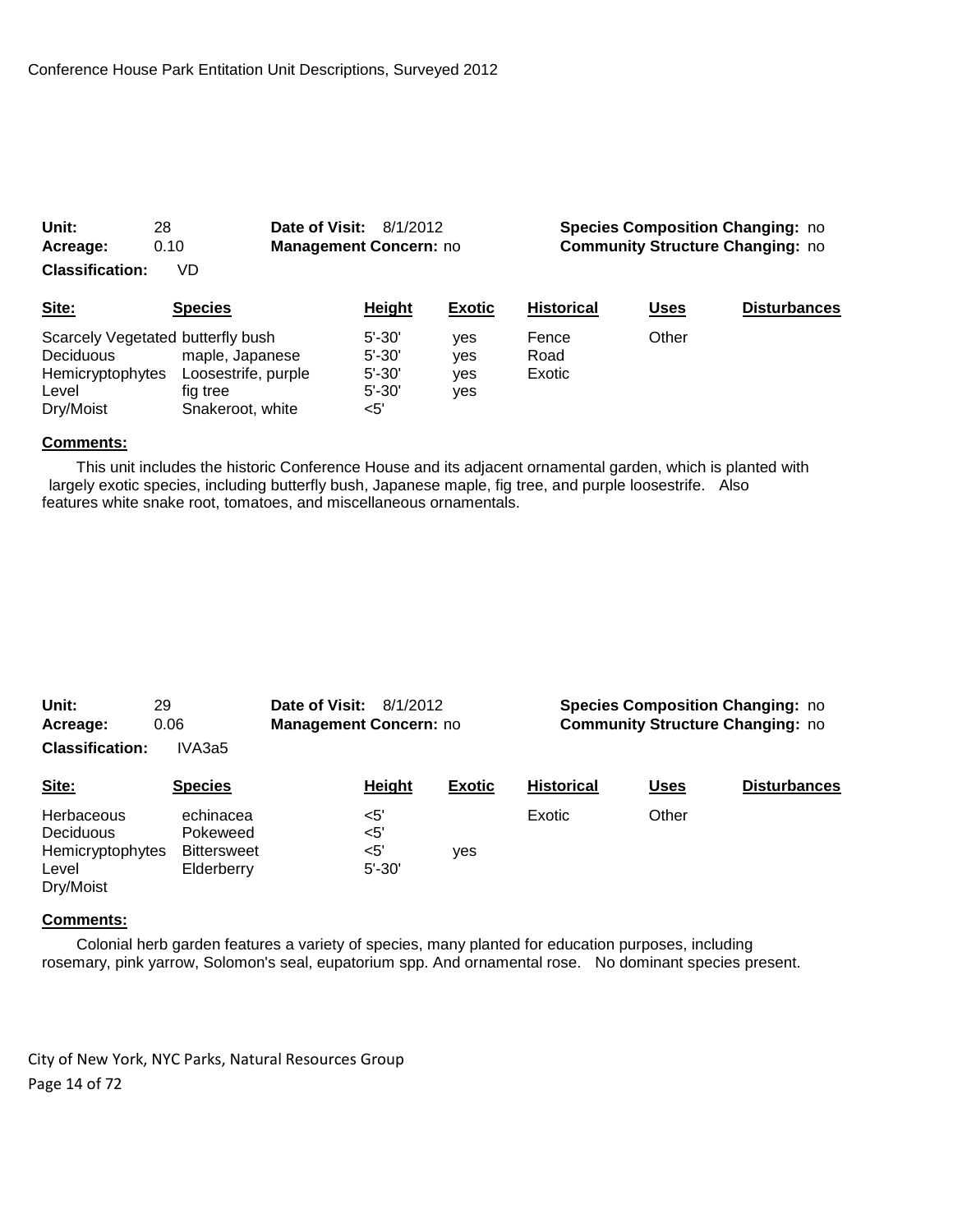| Unit:                  | 30<br>Date of Visit: | 8/1/2012                       |               |                                         | <b>Species Composition Changing: no</b> |                     |
|------------------------|----------------------|--------------------------------|---------------|-----------------------------------------|-----------------------------------------|---------------------|
| Acreage:               | 0.20                 | <b>Management Concern: yes</b> |               | <b>Community Structure Changing: no</b> |                                         |                     |
| <b>Classification:</b> | IIB <sub>2a1</sub>   |                                |               |                                         |                                         |                     |
| Site:                  | <b>Species</b>       | Height                         | <b>Exotic</b> | <b>Historical</b>                       | Uses                                    | <b>Disturbances</b> |
| Woodland               | elm, American        | >30'                           |               | Road                                    | Foot traffic                            |                     |
| Mixed                  | Hackberry            | >30'                           |               | Fence                                   |                                         |                     |
| Phanerophytes          | Pine, white          | >30'                           |               |                                         |                                         |                     |
| Level                  | Sycamore, American   | >30'                           |               |                                         |                                         |                     |
| Dry/Moist              | <b>Bittersweet</b>   | $5' - 30'$                     | ves           |                                         |                                         |                     |

 Woodland area bordering the Conference House lawn, with a fence and road bordering the site. Sassafras and black-eyed Susan also present in patches.

Porcelain berry 5'-30' yes

| Unit:                  | Date of Visit:<br>31<br>8/1/2012 |                                | <b>Species Composition Changing: no</b> |               |                   |             |                                         |
|------------------------|----------------------------------|--------------------------------|-----------------------------------------|---------------|-------------------|-------------|-----------------------------------------|
| Acreage:               | 0.79                             | <b>Management Concern: yes</b> |                                         |               |                   |             | <b>Community Structure Changing: no</b> |
| <b>Classification:</b> | IB2a1                            |                                |                                         |               |                   |             |                                         |
| Site:                  | <b>Species</b>                   |                                | Height                                  | <b>Exotic</b> | <b>Historical</b> | <b>Uses</b> | <b>Disturbances</b>                     |
| <b>Closed Forest</b>   | Oak, pin                         |                                | >30'                                    |               | Road              |             | Trash                                   |
| Mixed                  | Hackberry                        |                                | >30'                                    |               | Fence             |             |                                         |
| Phanerophytes          | elm, American                    |                                | >30'                                    |               |                   |             |                                         |

#### **Comments:**

 Closed forest adjacent to colonial garden, with a gate on the eastern edge by Satterlee St. Some sections of the forest floor covered in periwinkle, poison ivy and English ivy. Also some oriental bittersweet, porcelain berry, and Japanese vine honeysuckle moving in.

City of New York, NYC Parks, Natural Resources Group Page 15 of 72

Dry/Moist Cherry, black >30'

Level Locust, black  $>30'$  yes

Mulberry, white  $>30'$  yes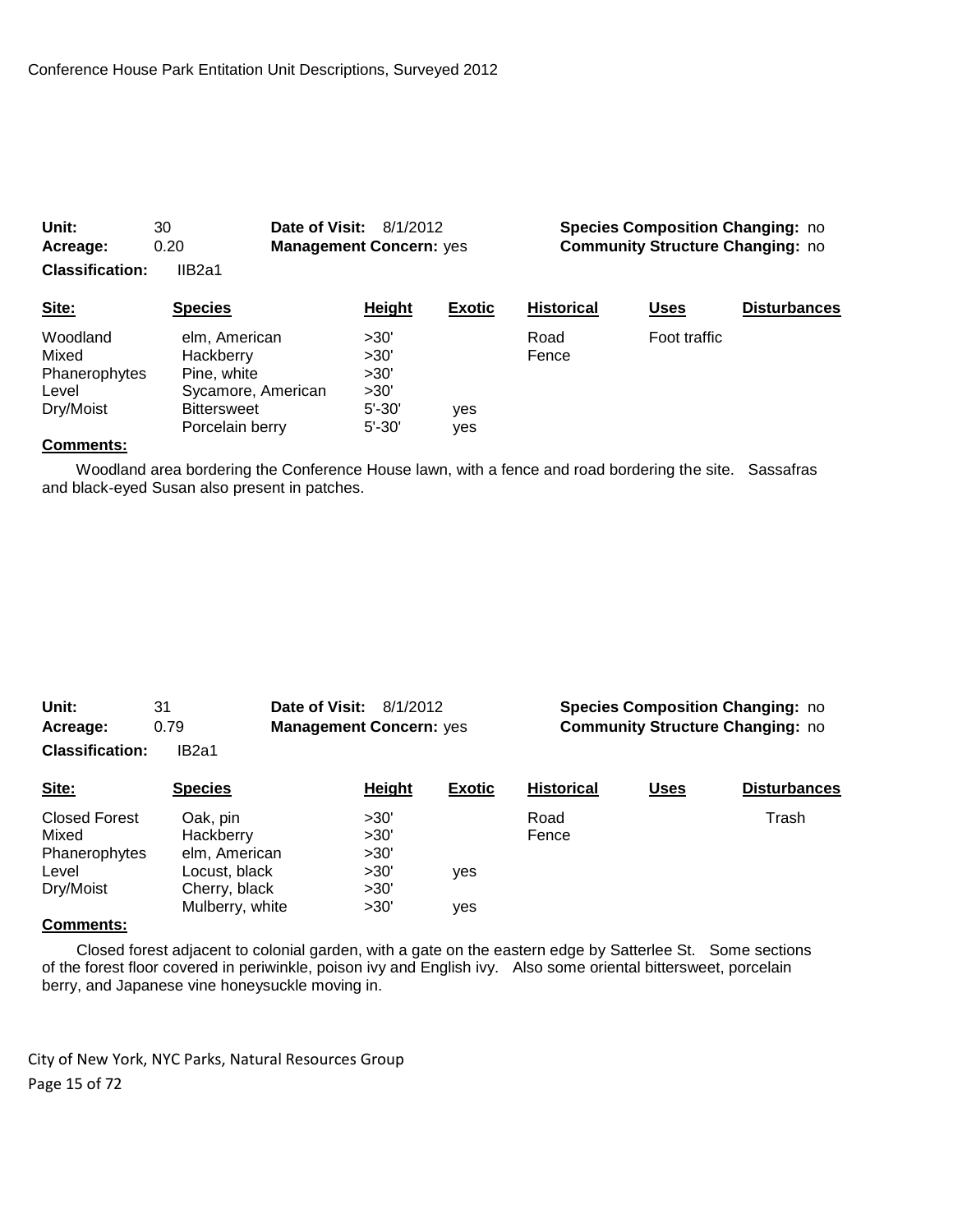| Unit:                                                     | 32<br>Date of Visit:                                                                                 | 8/2/2012                                                             |               |                   |                                         | <b>Species Composition Changing: yes</b> |  |
|-----------------------------------------------------------|------------------------------------------------------------------------------------------------------|----------------------------------------------------------------------|---------------|-------------------|-----------------------------------------|------------------------------------------|--|
| Acreage:                                                  | 0.19                                                                                                 | <b>Management Concern: yes</b>                                       |               |                   | <b>Community Structure Changing: no</b> |                                          |  |
| <b>Classification:</b>                                    | IIIA1                                                                                                |                                                                      |               |                   |                                         |                                          |  |
| Site:                                                     | <b>Species</b>                                                                                       | Height                                                               | <b>Exotic</b> | <b>Historical</b> | <u>Uses</u>                             | <b>Disturbances</b>                      |  |
| Scrub<br>Deciduous<br>Chamaephytes<br>Depression<br>Moist | Dogwood, silky<br><b>Buttonbush</b><br>elm, American<br>Knotweed, Japanese<br>Phragmites<br>Oak, pin | $5' - 30'$<br>$5' - 30'$<br>>30'<br>$5' - 30'$<br>$5' - 30'$<br>>30' | yes<br>yes    | Road<br>Other     | Other                                   |                                          |  |

 Dense dogwood dominated scrub located south of the conference house. This unit is on its eastern and western edges by the gravel trails which feature culverts and artificial riprap as a drain. Japanese knotweed and phragmites are present in thick bunches. Pin oaks, mulberries, and a few black walnuts are also present. Understory comprised of Virginia creeper, bindweed, wineberry, Japanese vine honeysuckle, and scattered jewelweed.

| Unit:                  | 33    | <b>Date of Visit: 8/2/2012</b> |  |
|------------------------|-------|--------------------------------|--|
| Acreage:               | 0.14  | <b>Management Concern: yes</b> |  |
| <b>Classification:</b> | VIIIA |                                |  |

**Species Composition Changing: no Community Structure Changing: no** 

| Site:     | <b>Species</b>     | Height     | <b>Exotic</b> | <b>Historical</b> | <u>Uses</u> | <b>Disturbances</b> |
|-----------|--------------------|------------|---------------|-------------------|-------------|---------------------|
| Vineland  | <b>Bittersweet</b> | $5' - 30'$ | ves           | Road              |             |                     |
| Deciduous | Porcelain berry    | $5' - 30'$ | yes           |                   |             |                     |
| Lianas    | Grape, wild        | $5' - 30'$ |               |                   |             |                     |
| Slope     | Honeysuckle sp.    | $5' - 30'$ | ves           |                   |             |                     |
| Dry/Moist | Walnut, black      | $5' - 30'$ |               |                   |             |                     |
|           | Sassafras          | >30'       |               |                   |             |                     |

#### **Comments:**

 Vineland dominated by oriental bittersweet and porcelain berry. This unit is adjacent to lower gravel road. This area is next to the south high restoration zone, and marks the edge of that project. Other species include moonseed, poison ivy, and jewelweed.

City of New York, NYC Parks, Natural Resources Group Page 16 of 72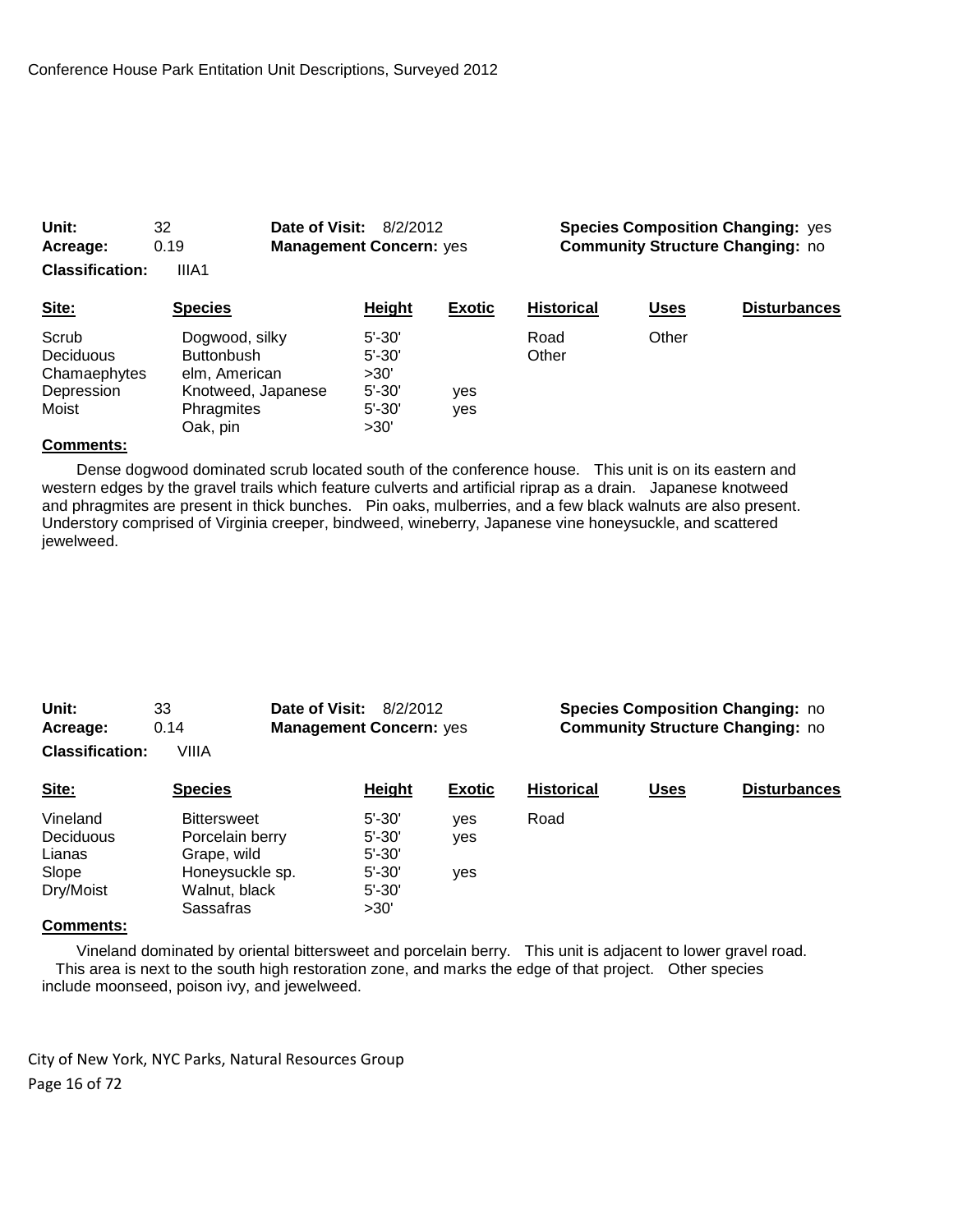| Unit:<br>Acreage:<br><b>Classification:</b>                   | 34<br>0.25<br>IVA3a5                                                                       | Date of Visit:<br>11/20/2013<br><b>Management Concern: yes</b> |                          |               | <b>Species Composition Changing: yes</b><br><b>Community Structure Changing: yes</b> |             |                     |
|---------------------------------------------------------------|--------------------------------------------------------------------------------------------|----------------------------------------------------------------|--------------------------|---------------|--------------------------------------------------------------------------------------|-------------|---------------------|
| Site:                                                         | <b>Species</b>                                                                             |                                                                | <b>Height</b>            | <b>Exotic</b> | <b>Historical</b>                                                                    | <b>Uses</b> | <b>Disturbances</b> |
| Herbaceous<br>Deciduous<br>Hemicryptophytes<br>Level<br>Moist | Walnut, black<br>Groundsel tree<br>Goldenrod<br><b>Rubus</b><br>Grass, switch<br>Wineberry | $<$ 5'<br><5'<br><5'<br><5'                                    | $5' - 30'$<br>$5' - 30'$ | ves           | Restoration<br>Planting                                                              |             | Trash               |

 This is the south high restoration zone. A mound most likely of fill, it was dominated by oriental bittersweet before restoration efforts targeted that vine, and aggressively planted herbs. Walnuts, groundsel, and other woody species are moving in, while the herbaceous community is thriving.

| Unit:                  | 35     | <b>Date of Visit: 8/2/2012</b> |  |
|------------------------|--------|--------------------------------|--|
| Acreage:               | 0.22   | <b>Management Concern: yes</b> |  |
| <b>Classification:</b> | IIIB1a |                                |  |

**Species Composition Changing: yes Acress Community Structure Changing:** yes

| Site:        | <b>Species</b>      | Height     | <b>Exotic</b> | <b>Historical</b> | <u>Uses</u>  | <b>Disturbances</b> |
|--------------|---------------------|------------|---------------|-------------------|--------------|---------------------|
| Scrub        | Cottonwood, Eastern | >30'       |               | Other             | Foot traffic | Trash               |
| Deciduous    | Indigo, false       | $5' - 30'$ |               |                   |              |                     |
| Chamaephytes | Cool season grass   | <5'        | yes           |                   |              |                     |
| Slope        | Locust, black       | $5' - 30'$ | ves           |                   |              |                     |
| Dry/Moist    | Oak, pin            | >30'       |               |                   |              |                     |
|              | Knotweed, Japanese  | $5' - 30'$ | yes           |                   |              |                     |
|              |                     |            |               |                   |              |                     |

# **Comments:**

 Maritime scrub adjacent to southwest shore. This site is populated by trees shrubs and dune grasses, with Japanese knotweed moving in, as well as scattered pockets of mugwort, poison ivy, and Virginia creeper, as well as sumacs.

City of New York, NYC Parks, Natural Resources Group Page 17 of 72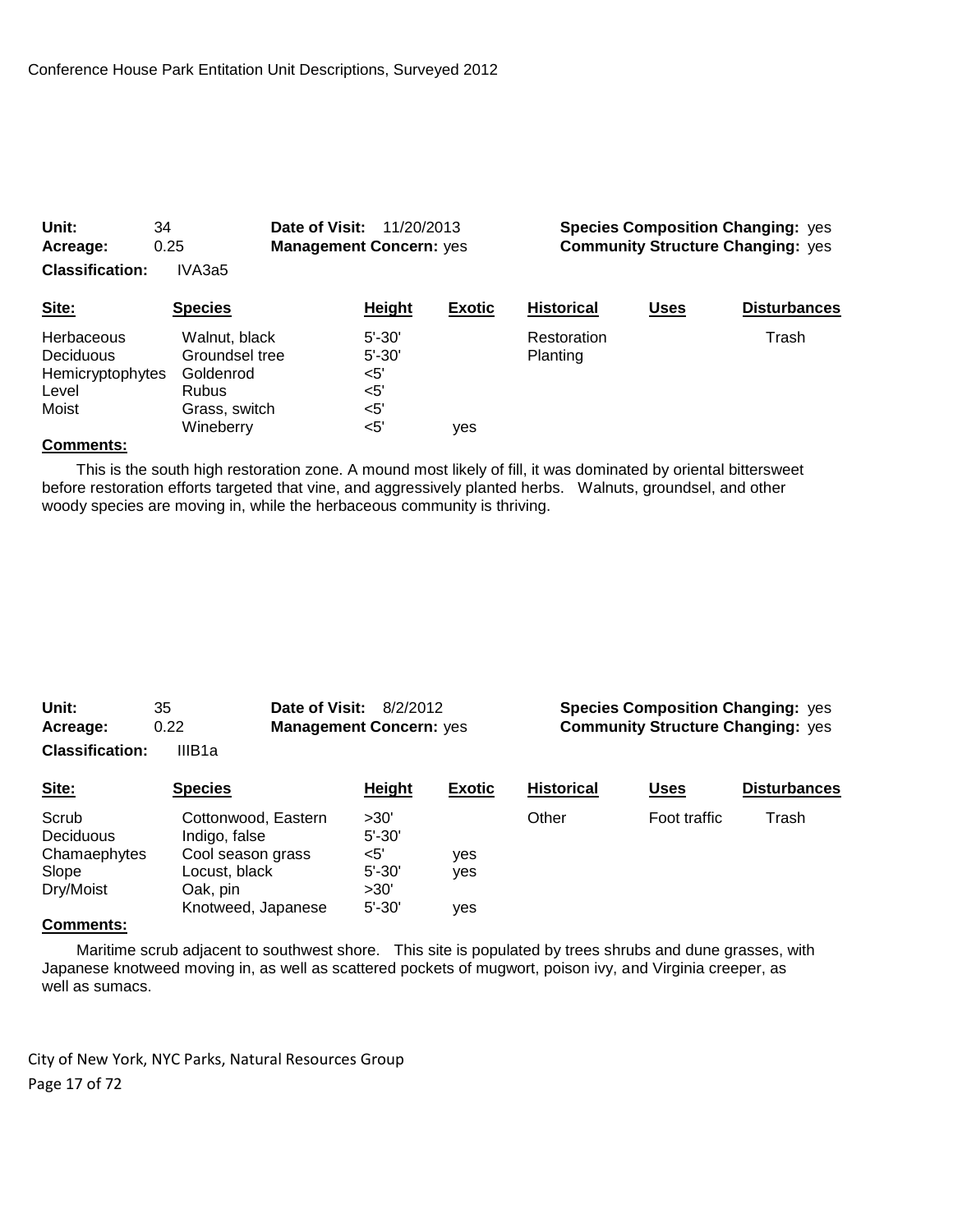| Unit:<br>Acreage:<br><b>Classification:</b>                              | 36<br>1.50<br>IB <sub>2a1</sub>                                                                | Date of Visit:<br><b>Management Concern: yes</b> | 8/2/2012                                                |               |                   | <b>Species Composition Changing: no</b><br><b>Community Structure Changing: no</b> |                     |
|--------------------------------------------------------------------------|------------------------------------------------------------------------------------------------|--------------------------------------------------|---------------------------------------------------------|---------------|-------------------|------------------------------------------------------------------------------------|---------------------|
| Site:                                                                    | <b>Species</b>                                                                                 |                                                  | <b>Height</b>                                           | <b>Exotic</b> | <b>Historical</b> | Uses                                                                               | <b>Disturbances</b> |
| <b>Closed Forest</b><br>Deciduous<br>Phanerophytes<br>Level<br>Dry/Moist | elm, American<br>Oak, pin<br>Sassafras<br>Mulberry, white<br><b>Bittersweet</b><br>ivy, poison |                                                  | >30'<br>>30'<br>>30'<br>$5' - 30'$<br>$5' - 30'$<br><5' | yes<br>yes    | Road              | Foot traffic                                                                       |                     |

 Closed forest edged by lower gravel road. This unit is dominated by American elms and pin oaks, with an understory consisting of poison ivy, oriental bittersweet, Japanese vine honeysuckle, Virginia creeper, as well as spice bush, multiflora rose, and porcelain berry.

| Unit:                  | 37     | <b>Date of Visit: 8/2/2012</b> |  |
|------------------------|--------|--------------------------------|--|
| Acreage:               | 0.92   | <b>Management Concern: yes</b> |  |
| <b>Classification:</b> | IIB2a1 |                                |  |

**Species Composition Changing: no Accommunity Structure Changing:** yes

| Site:                 | <b>Species</b>        | Height       | <b>Exotic</b> | <b>Historical</b> | <u>Uses</u>  | <b>Disturbances</b> |
|-----------------------|-----------------------|--------------|---------------|-------------------|--------------|---------------------|
| Woodland<br>Deciduous | Oak, pin<br>Sassafras | >30'<br>>30' |               | Road<br>Other     | Foot traffic |                     |
| Phanerophytes         | <b>Bittersweet</b>    | $5' - 30'$   | ves           |                   |              |                     |
| Level                 | ivy, poison           | $<$ 5'       |               |                   |              |                     |
| Dry/Moist             | Mugwort               | $5' - 30'$   | ves           |                   |              |                     |
|                       | Knotweed, Japanese    | $5' - 30'$   | yes           |                   |              |                     |

#### **Comments:**

 Pin oak and sassafras woodland edged by lower gravel road on the eastern side of the unit. Understory comprised of poison ivy, Japanese vine honeysuckle, moonseed, cat briar, and Virginia creeper. Some Japanese knotweed and mugwort border the edges of the site.

City of New York, NYC Parks, Natural Resources Group Page 18 of 72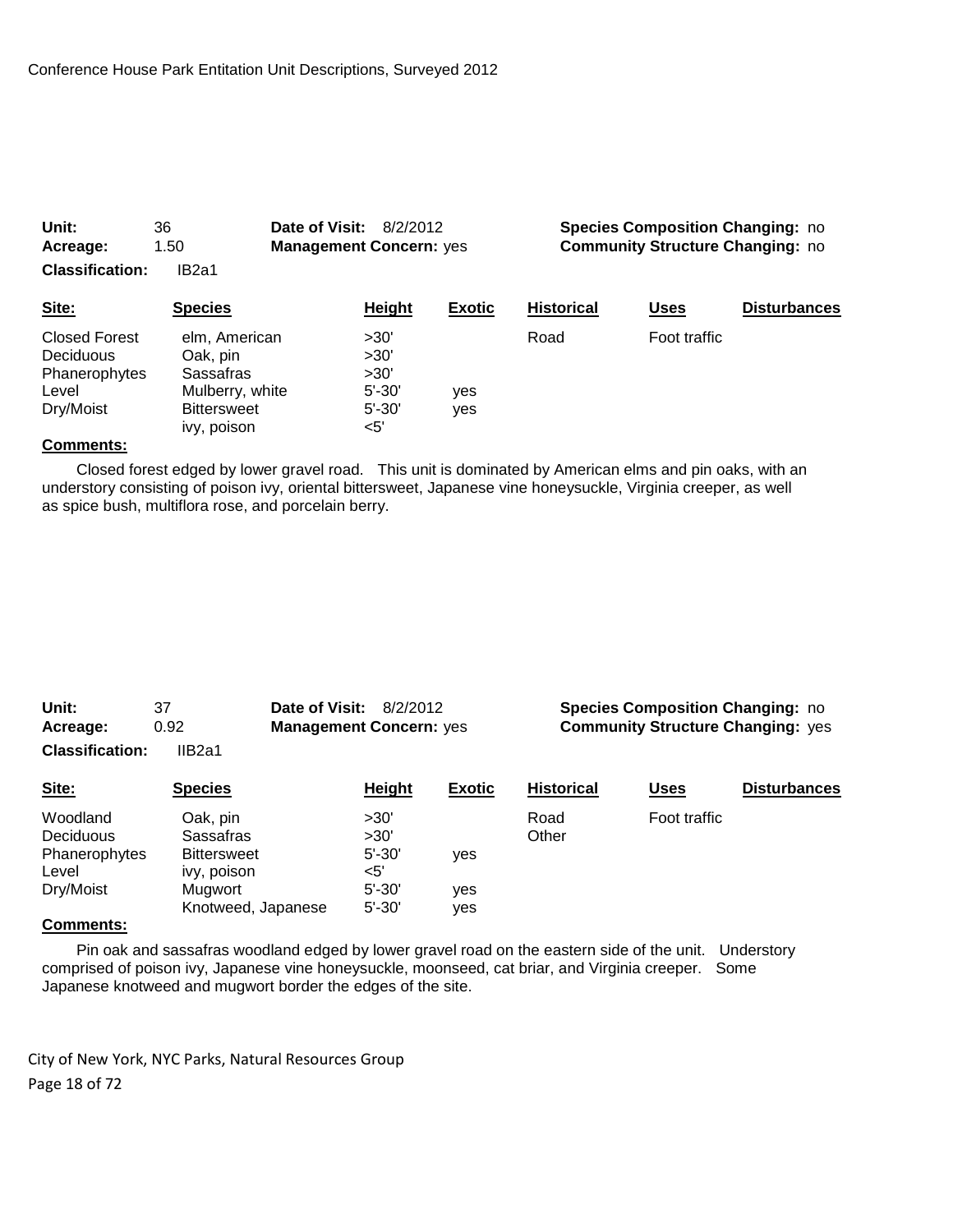| Unit:                  | 38                 | Date of Visit:<br>8/2/2012     |               |                                         | <b>Species Composition Changing: no</b> |                     |  |
|------------------------|--------------------|--------------------------------|---------------|-----------------------------------------|-----------------------------------------|---------------------|--|
| Acreage:               | 0.12               | <b>Management Concern: yes</b> |               | <b>Community Structure Changing: no</b> |                                         |                     |  |
| <b>Classification:</b> | IVA3a5             |                                |               |                                         |                                         |                     |  |
| Site:                  | <b>Species</b>     | <b>Height</b>                  | <b>Exotic</b> | <b>Historical</b>                       | Uses                                    | <b>Disturbances</b> |  |
| <b>Herbaceous</b>      | Porcelain berry    | $5' - 30'$                     | ves           | Road                                    | Foot traffic                            |                     |  |
| Deciduous              | <b>Bittersweet</b> | $5' - 30'$                     | yes           |                                         |                                         |                     |  |
| Lianas                 | Pokeweed           | $5' - 30'$                     |               |                                         |                                         |                     |  |
| Level                  | Knotweed, Japanese | $5' - 30'$                     | yes           |                                         |                                         |                     |  |
| Dry/Moist              | Ailanthus          | $5' - 30'$                     | yes           |                                         |                                         |                     |  |
|                        | Mugwort            | $<$ 5'                         | yes           |                                         |                                         |                     |  |

 Invasive herbaceous community dominated by porcelainberry, oriental bittersweet, and pokeweed. Lower gravel road borders eastern edge. Japanese knotweed and mugwort also present in unit.

| Unit:                  | 39     | <b>Date of Visit: 8/2/2012</b> |  |
|------------------------|--------|--------------------------------|--|
| Acreage:               | 0.69   | <b>Management Concern: yes</b> |  |
| <b>Classification:</b> | IIB2a1 |                                |  |

**Species Composition Changing: no Acress Community Structure Changing:** yes

| Site:         | <b>Species</b>     | Height     | <b>Exotic</b> | <b>Historical</b> | <u>Uses</u>  | <b>Disturbances</b> |
|---------------|--------------------|------------|---------------|-------------------|--------------|---------------------|
| Woodland      | Oak, pin           | >30'       |               | Road              | Foot traffic |                     |
| Deciduous     | Sumac sp.          | >30'       |               |                   |              |                     |
| Phanerophytes | Mulberry, white    | >30'       | yes           |                   |              |                     |
| Level         | Porcelain berry    | $5' - 30'$ | ves           |                   |              |                     |
| Dry           | Sycamore, common   | $5' - 30'$ |               |                   |              |                     |
|               | Knotweed, Japanese | $5' - 30'$ | ves           |                   |              |                     |

#### **Comments:**

 Pin oak woodland with sumacs, mulberries, as well as sassafras. Invasives include porcelain berry and Japanese knotweed. The understory comprises Virginia creeper and poison ivy. The unit is bordered by the lower gravel road on its eastern edge.

City of New York, NYC Parks, Natural Resources Group Page 19 of 72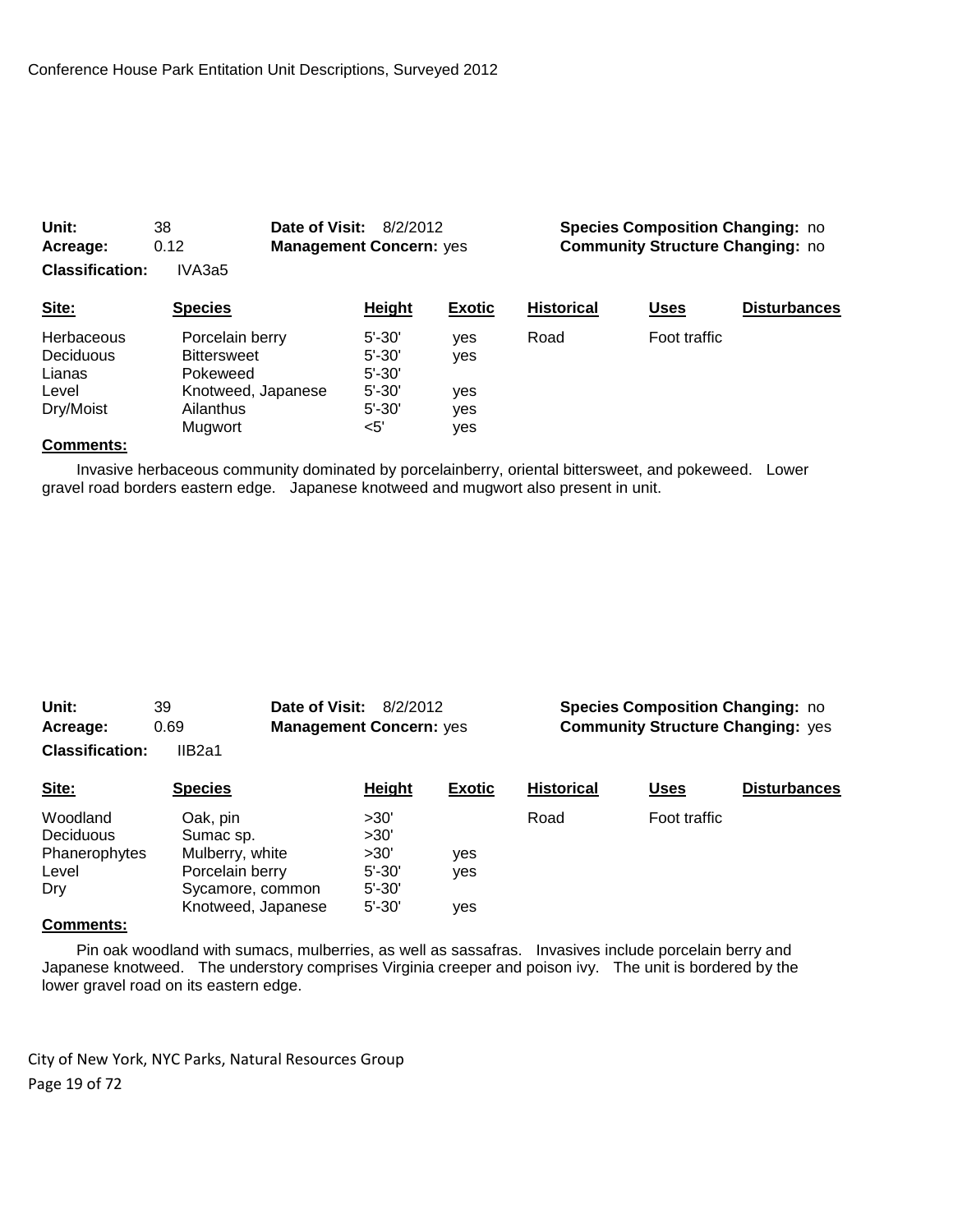| Unit:                                                                    | 40             | Date of Visit:<br>11/20/2013 |                               |               | <b>Species Composition Changing: no</b> |             |                     |  |
|--------------------------------------------------------------------------|----------------|------------------------------|-------------------------------|---------------|-----------------------------------------|-------------|---------------------|--|
| Acreage:                                                                 | 0.57           |                              | <b>Management Concern: no</b> |               | <b>Community Structure Changing: no</b> |             |                     |  |
| <b>Classification:</b>                                                   | VD             |                              |                               |               |                                         |             |                     |  |
| Site:                                                                    | <b>Species</b> |                              | Height                        | <b>Exotic</b> | <b>Historical</b>                       | <b>Uses</b> | <b>Disturbances</b> |  |
| Scarcely Vegetated Pine, white<br>Mixed<br>Phanerophytes<br>Level<br>Drv | Viburnum spp.  |                              | $5' - 30'$<br>$<$ 5'          |               | Planting                                | Parking lot |                     |  |

 Parking lot unit bordering the Conference House visitor center and Hylan Blvd. Scarcely vegetated except for an ornamental traffic island features eastern white pines, and cranberry bush viburnum.

| Unit:                  | 41   | <b>Date of Visit: 8/2/2012</b> |  |
|------------------------|------|--------------------------------|--|
| Acreage:               | 0.54 | <b>Management Concern: no</b>  |  |
| <b>Classification:</b> |      |                                |  |

**Species Composition Changing: no Community Structure Changing: no** 

**Classificatio** 

| Site:                                                                                                                                                 | <b>Species</b>       | Height     | <b>Exotic</b> | <b>Historical</b> | Uses        | <b>Disturbances</b> |
|-------------------------------------------------------------------------------------------------------------------------------------------------------|----------------------|------------|---------------|-------------------|-------------|---------------------|
| Scarcely Vegetated Oak, pin                                                                                                                           |                      | >30'       |               | Exotic            | Parking lot |                     |
| Deciduous                                                                                                                                             | Crape myrtle         | $5' - 30'$ | ves           |                   | Vehicle     |                     |
| Phanerophytes                                                                                                                                         | Sugar maple          | $5' - 30'$ | no            |                   |             |                     |
| Level                                                                                                                                                 | Kentucky coffee tree | $5' - 30'$ |               |                   |             |                     |
| Dry/Moist                                                                                                                                             | Cool season grass    | <5'        | ves           |                   |             |                     |
|                                                                                                                                                       | Joe-Pye weed         | $5' - 30'$ | no            |                   |             |                     |
| $\bigcap$ $\bigcap$ $\bigcap$ $\bigcap$ $\bigcap$ $\bigcap$ $\bigcap$ $\bigcap$ $\bigcap$ $\bigcap$ $\bigcap$ $\bigcap$ $\bigcap$ $\bigcap$ $\bigcap$ |                      |            |               |                   |             |                     |

#### **Comments:**

Parking lot with garden median partially vegetated. Garden also includes elderberry, Crape myrtle, and hydrangeas.

City of New York, NYC Parks, Natural Resources Group Page 20 of 72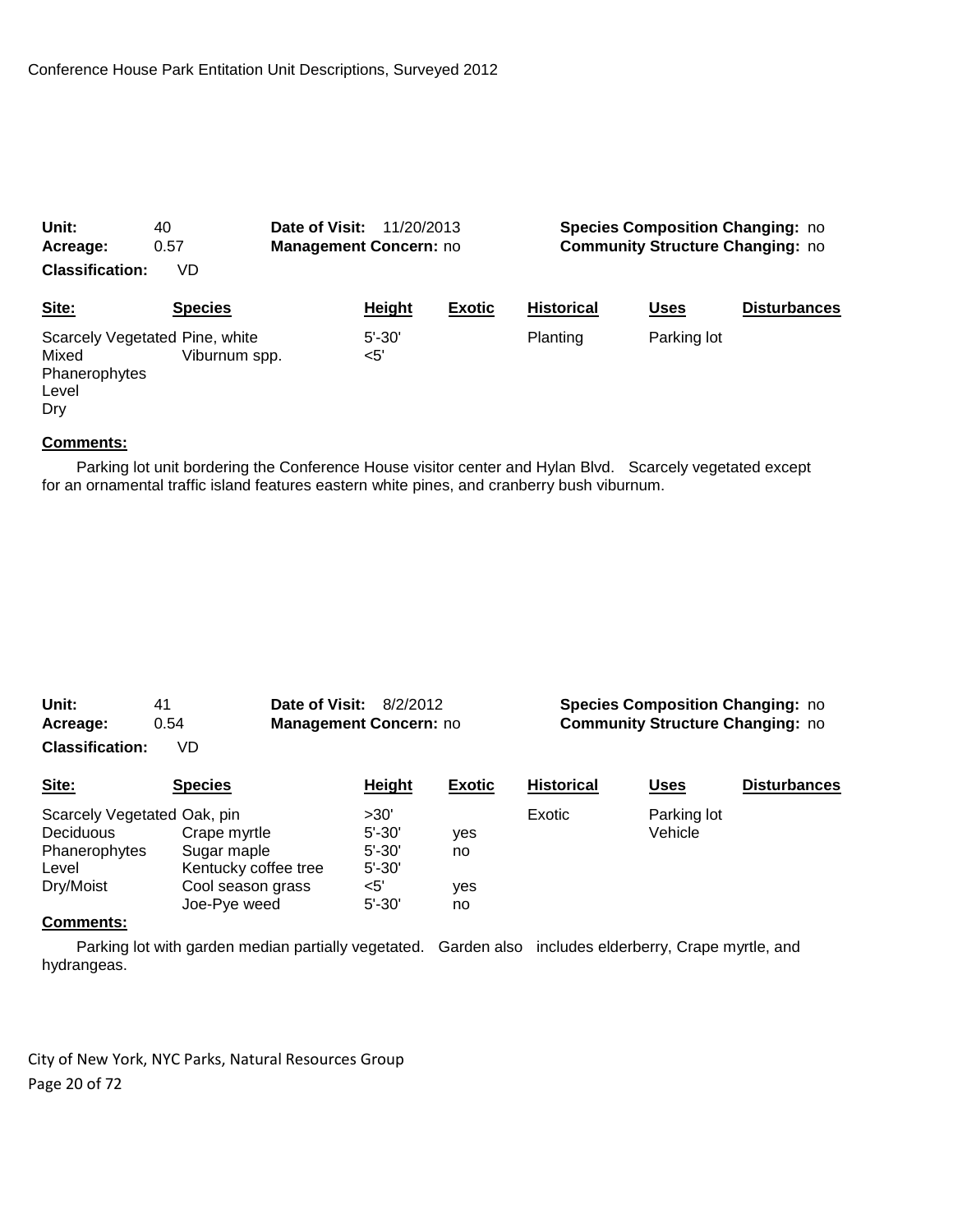| Unit:<br>42<br>0.45<br>Acreage:<br><b>Classification:</b><br>IVA <sub>2g</sub>  |                                                                                                | Date of Visit:<br><b>Management Concern: no</b>    | 11/20/2013                     |                   | <b>Species Composition Changing: no</b><br><b>Community Structure Changing: no</b> |                     |  |
|---------------------------------------------------------------------------------|------------------------------------------------------------------------------------------------|----------------------------------------------------|--------------------------------|-------------------|------------------------------------------------------------------------------------|---------------------|--|
| Site:                                                                           | <b>Species</b>                                                                                 | <b>Height</b>                                      | <b>Exotic</b>                  | <b>Historical</b> | <u>Uses</u>                                                                        | <b>Disturbances</b> |  |
| <b>Herbaceous</b><br><b>Deciduous</b><br>Hemicryptophytes<br>Level<br>Dry/Moist | Japanese holly<br>butterfly bush<br>Cool season grass<br>Oak, red<br>plum tree<br>Dogwood spp. | <5'<br>$5'$<br>$<$ 5'<br>>30'<br>$5' - 30'$<br><5' | yes<br>yes<br>yes<br>yes<br>no |                   | Foot traffic                                                                       |                     |  |

 Area including visitor center and lawn in front of visitor center. Lots of deer marks on smaller trees. Other spp. Include ornamental cherry.

| Unit:           | 60    | <b>Date of Visit: 11/28/2012</b> |
|-----------------|-------|----------------------------------|
| Acreage:        | 0.43  | <b>Management Concern: yes</b>   |
| Claesification: | IIIAA |                                  |

**Species Composition Changing: no Community Structure Changing: no** 

**Classification:** IIIA1

| Site:                                                                             | <b>Species</b>     | Height     | <b>Exotic</b> | <b>Historical</b> | <u>Uses</u> | <b>Disturbances</b> |
|-----------------------------------------------------------------------------------|--------------------|------------|---------------|-------------------|-------------|---------------------|
| Scrub                                                                             | Honeysuckle, J.    | $5' - 30'$ | ves           | Restoration       |             | Dumping             |
| <b>Deciduous</b>                                                                  | Catbrier           | $5' - 30'$ |               |                   |             | Trash               |
| Chamaephytes                                                                      | Multiflora rose    | $5' - 30'$ | ves           |                   |             |                     |
| Level                                                                             | Knotweed, Japanese | $5' - 30'$ | ves           |                   |             |                     |
| Moist                                                                             | Sassafras          | $5' - 30'$ |               |                   |             |                     |
|                                                                                   | Spicebush          | $5' - 30'$ | no            |                   |             |                     |
| $\bigcap$ - $\bigcap$ - $\bigcap$ - $\bigcap$ - $\bigcap$ - $\bigcap$ - $\bigcap$ |                    |            |               |                   |             |                     |

#### **Comments:**

 Small open area dominated by honeysuckle and catbrier. Lots of downed trees, and small sassafras moving in.

City of New York, NYC Parks, Natural Resources Group Page 21 of 72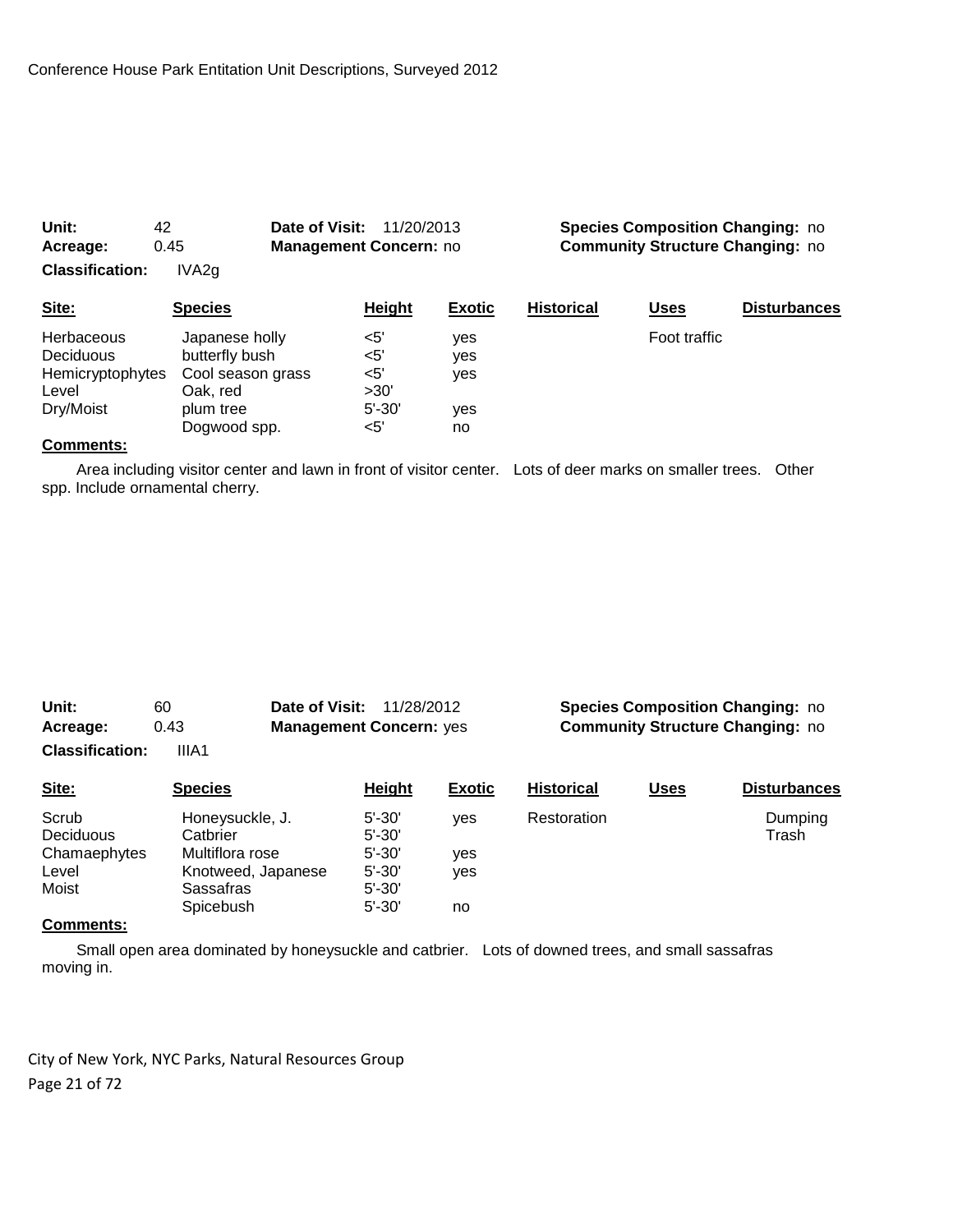| Unit:<br>Acreage:                                               | 61<br>0.19                                                                     | Date of Visit:<br>11/28/2012<br><b>Management Concern: yes</b> |               | <b>Species Composition Changing: no</b><br><b>Community Structure Changing: no</b> |              |                     |  |
|-----------------------------------------------------------------|--------------------------------------------------------------------------------|----------------------------------------------------------------|---------------|------------------------------------------------------------------------------------|--------------|---------------------|--|
| <b>Classification:</b>                                          | IIB <sub>2a1</sub>                                                             |                                                                |               |                                                                                    |              |                     |  |
| Site:                                                           | <b>Species</b>                                                                 | Height                                                         | <b>Exotic</b> | <b>Historical</b>                                                                  | <b>Uses</b>  | <b>Disturbances</b> |  |
| Woodland<br><b>Deciduous</b><br>Phanerophytes<br>Level<br>Moist | Sweetgum<br>Oak, pin<br>Oak. white<br>Hackberry<br>Catbrier<br>Honeysuckle sp. | >30'<br>>30'<br>>30'<br>>30'<br>$5' - 30'$<br>$5' - 30'$       | ves           | Planting<br>Restoration                                                            | Foot traffic | Dumping<br>Trash    |  |

 Small woodland dominated by a large sweetgum with smaller oaks and hackberries coming in. Catbrier and vine honeysuckle dominate understory.

| Unit:                  | 62                | Date of Visit:<br>11/28/2012   |                                         | <b>Species Composition Changing: no</b> |             |                     |
|------------------------|-------------------|--------------------------------|-----------------------------------------|-----------------------------------------|-------------|---------------------|
| 1.20<br>Acreage:       |                   | <b>Management Concern: yes</b> | <b>Community Structure Changing: no</b> |                                         |             |                     |
| <b>Classification:</b> | IB <sub>2a1</sub> |                                |                                         |                                         |             |                     |
| Site:                  | <b>Species</b>    | <b>Height</b>                  | <b>Exotic</b>                           | <b>Historical</b>                       | <b>Uses</b> | <b>Disturbances</b> |
| Closed Forest          | Oak, pin          | >30'                           |                                         | Full-crown tree                         |             | Trash               |
| <b>Deciduous</b>       | Walnut, black     | >30'                           |                                         | Exotic                                  |             |                     |
| Phanerophytes          | Sweetgum          | >30'                           |                                         |                                         |             |                     |
| Level                  | Sassafras         | >30'                           |                                         |                                         |             |                     |
| Moist                  | Witch hazel       | $5' - 30'$                     |                                         |                                         |             |                     |
|                        | Hackberry         | >30'                           |                                         |                                         |             |                     |
| C <sub>ommonot</sub>   |                   |                                |                                         |                                         |             |                     |

#### **Comments:**

Closed canopy pin oak forest with understory of witch hazel, viburnum, and catbrier

City of New York, NYC Parks, Natural Resources Group Page 22 of 72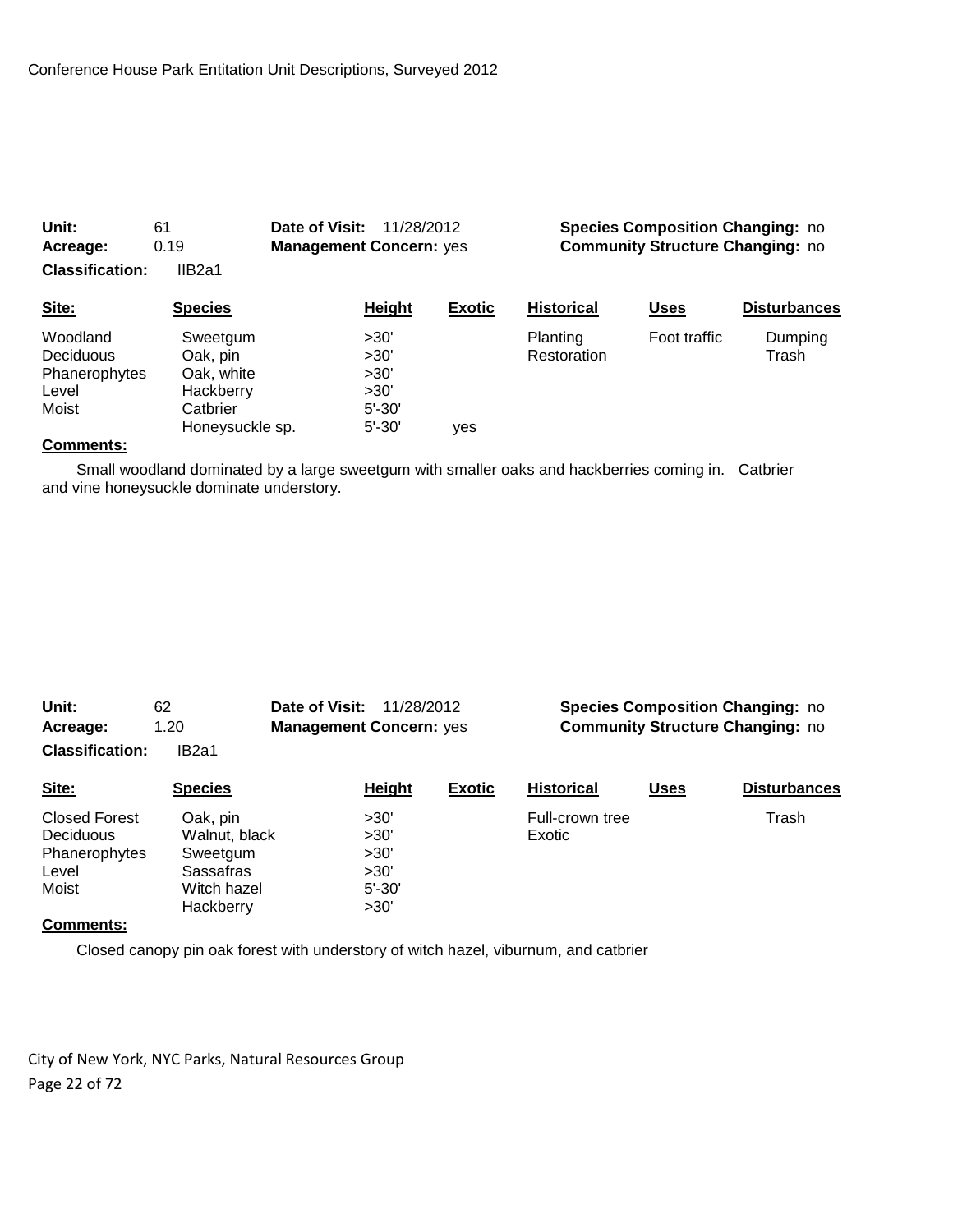| 0.41<br>Acreage:<br><b>Classification:</b><br>IIIB <sub>1a</sub> |                                                                                                         | <b>Management Concern: yes</b>                                       | <b>Community Structure Changing: no</b> |                                         |             |                     |
|------------------------------------------------------------------|---------------------------------------------------------------------------------------------------------|----------------------------------------------------------------------|-----------------------------------------|-----------------------------------------|-------------|---------------------|
| Site:                                                            | <b>Species</b>                                                                                          | Height                                                               | <b>Exotic</b>                           | <b>Historical</b>                       | <b>Uses</b> | <b>Disturbances</b> |
| Scrub<br>Deciduous<br>Phanerophytes<br>Level<br>Moist            | Multiflora rose<br><b>Bittersweet</b><br>Cherry, black<br>Honeysuckle sp.<br>Walnut, black<br>Hackberry | $5' - 30'$<br>$5' - 30'$<br>>30'<br>$5' - 30'$<br>>30'<br>$5' - 30'$ | yes<br>yes<br>ves                       | <b>Planting</b><br>Restoration<br>Other |             | Dumping<br>Trash    |

**Unit:** 63 **Date of Visit:** 11/28/2012 **Species Composition Changing:** no

#### **Comments:**

 Small open area mixing multiflora rose with black cherries and smaller hackberries. Bittersweet starting to take over smaller trees in scrub. Phragmites coming in the southern edge closer to Massachusetts Ave. Dumping of Callery pear branches and other downed trees.

| Unit:<br>Acreage:<br><b>Classification:</b> | 64<br>0.09<br>IIB2a2 | Date of Visit:<br><b>Management Concern: yes</b> | 11/28/2012    |               |                   |             | <b>Species Composition Changing: no</b><br><b>Community Structure Changing: no</b> |
|---------------------------------------------|----------------------|--------------------------------------------------|---------------|---------------|-------------------|-------------|------------------------------------------------------------------------------------|
| Site:                                       | <b>Species</b>       |                                                  | <b>Height</b> | <b>Exotic</b> | <b>Historical</b> | <b>Uses</b> | <b>Disturbances</b>                                                                |

| $\overline{\phantom{a}}$ | $   -$             | <u>.</u>   | ------ | .        | ---- | .       |
|--------------------------|--------------------|------------|--------|----------|------|---------|
| Woodland                 | Sweetgum           | >30'       |        | Fence    |      | Dumping |
| Mixed                    | Oak, pin           | >30'       |        | Planting |      | Trash   |
| Chamaephytes             | Phragmites         | $5' - 30'$ | ves    |          |      |         |
| Level                    | Honeysuckle sp.    | $5' - 30'$ | ves    |          |      |         |
| Moist                    | ivy, poison        | $5' - 30'$ |        |          |      |         |
|                          | <b>Bittersweet</b> | <5'        | ves    |          |      |         |
| $\sim$                   |                    |            |        |          |      |         |

#### **Comments:**

 Woodland edge with stand of phragmites and open canopy area dominated by poison ivy. It looks as though some trees have been planted, though they are overrun by vines.

City of New York, NYC Parks, Natural Resources Group Page 23 of 72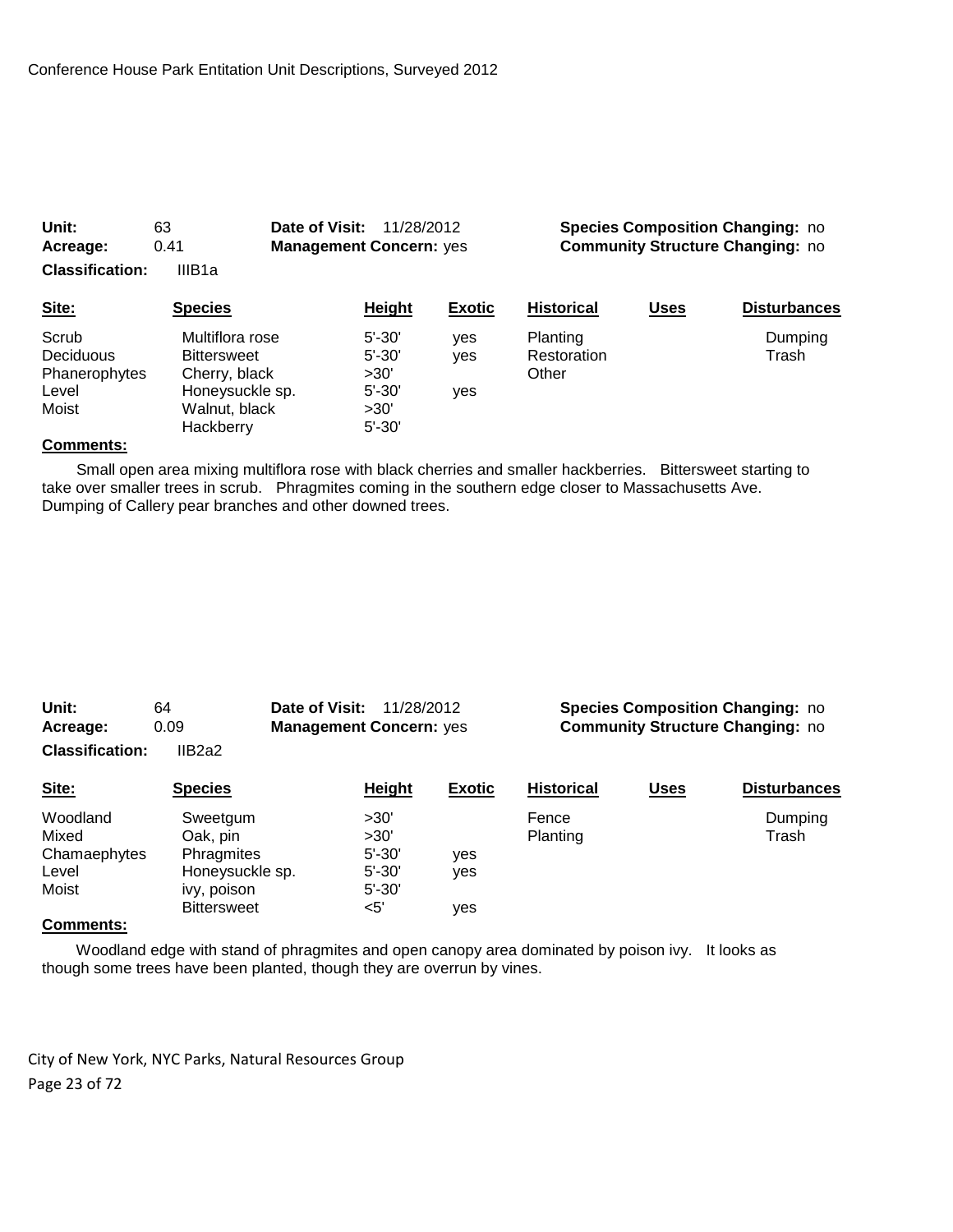| Acreage:               | 0.14                | <b>Management Concern: yes</b> |               | <b>Community Structure Changing: yes</b> |             |                     |
|------------------------|---------------------|--------------------------------|---------------|------------------------------------------|-------------|---------------------|
| <b>Classification:</b> | IIB2a1              |                                |               |                                          |             |                     |
| Site:                  | <b>Species</b>      | Height                         | <b>Exotic</b> | <b>Historical</b>                        | <b>Uses</b> | <b>Disturbances</b> |
| Woodland               | Cottonwood, Eastern | >30'                           |               | Fence                                    |             |                     |
| Deciduous              | Ash, spp.           | $5' - 30'$                     |               | Exotic                                   |             |                     |
| Phanerophytes          | Oak, pin            | $5' - 30'$                     |               |                                          |             |                     |
| Level                  | Viburnum spp.       | $5' - 30'$                     |               |                                          |             |                     |
| Moist                  | Knotweed, Japanese  | $5' - 30'$                     | yes           |                                          |             |                     |
|                        | Locust, black       | $5' - 30'$                     | ves           |                                          |             |                     |

**Unit:** 65 **Date of Visit:** 11/28/2012 **Species Composition Changing:** yes

#### **Comments:**

 Area adjacent to parking lot, with variety of saplings, dominated by knotweed, but also including cedar and willow. Large numbers of small ash are reforming this parcel into woodland.

| Unit:                  | 66                 | Date of Visit:<br>11/28/2012   |                                         | <b>Species Composition Changing: no</b> |             |                     |
|------------------------|--------------------|--------------------------------|-----------------------------------------|-----------------------------------------|-------------|---------------------|
| 0.21<br>Acreage:       |                    | <b>Management Concern: yes</b> | <b>Community Structure Changing: no</b> |                                         |             |                     |
| <b>Classification:</b> | IIIB <sub>1a</sub> |                                |                                         |                                         |             |                     |
| Site:                  | <b>Species</b>     | <b>Height</b>                  | <b>Exotic</b>                           | <b>Historical</b>                       | <u>Uses</u> | <b>Disturbances</b> |
| Scrub                  | Catbrier           | $\leq 5'$                      |                                         | Fence                                   |             | Dumping             |
| Mixed                  | Sassafras          | $5' - 30'$                     |                                         |                                         |             | Trash               |
| Phanerophytes          | Ailanthus          | $5' - 30'$                     | ves                                     |                                         |             |                     |
| Level                  | Mugwort            | $<$ 5'                         | yes                                     |                                         |             |                     |
| Moist                  | Honeysuckle sp.    | $<$ 5'                         | yes                                     |                                         |             |                     |

#### **Comments:**

 Open edge with trash and plant cuttings dumped. Also concrete slabs. Has a fir and cedar with guy-lines planted, possibly by neighbors. Also present are winged euonymus, winter creeper, and multiflora rose outside the fence.

City of New York, NYC Parks, Natural Resources Group Page 24 of 72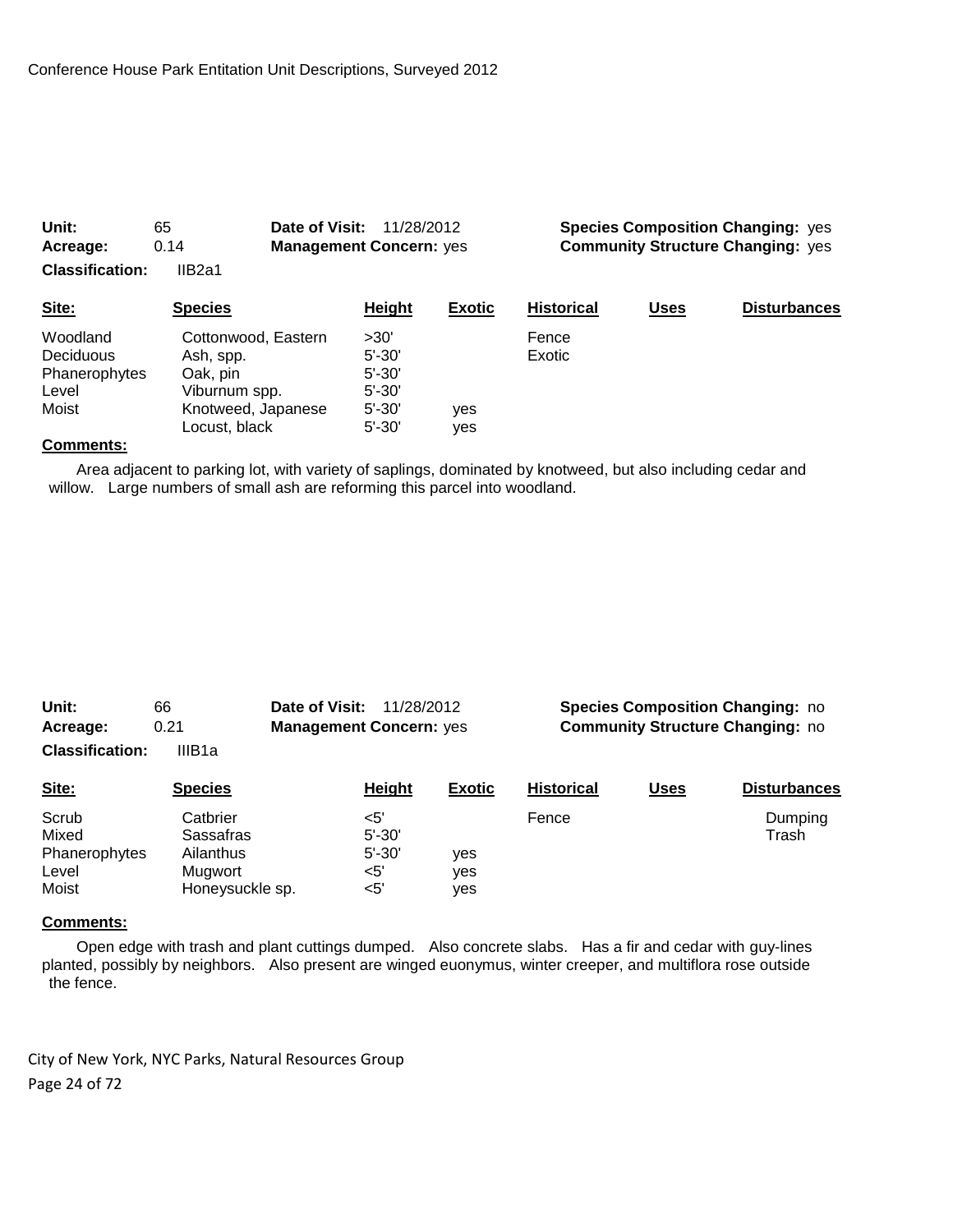| Unit:<br>Acreage:<br><b>Classification:</b>                          | 70<br>2.93<br>IB <sub>2a1</sub>                                                  | Date of Visit:<br><b>Management Concern: yes</b> | 11/28/2012                                               |               |                   |              | <b>Species Composition Changing: no</b><br><b>Community Structure Changing: no</b> |
|----------------------------------------------------------------------|----------------------------------------------------------------------------------|--------------------------------------------------|----------------------------------------------------------|---------------|-------------------|--------------|------------------------------------------------------------------------------------|
| Site:                                                                | <b>Species</b>                                                                   |                                                  | Height                                                   | <b>Exotic</b> | <b>Historical</b> | Uses         | <b>Disturbances</b>                                                                |
| <b>Closed Forest</b><br>Deciduous<br>Phanerophytes<br>Level<br>Moist | Hackberry<br>Oak, pin<br>Ash, spp.<br>elm spp.<br>Cool season grass<br>Spicebush |                                                  | >30'<br>>30'<br>>30'<br>>30'<br>$5' - 30'$<br>$5' - 30'$ | yes           | Full-crown tree   | Foot traffic |                                                                                    |

 Hackberry and Pin Oak forest with spicebush and grape understory, featuring several 'lone wolf' ash trees at southern end. Eastern side has extensive blow down.

| Unit:                  |        | Date of Visit:<br>11/30/2012   |              |                       |       | <b>Species Composition Changing: no</b>  |
|------------------------|--------|--------------------------------|--------------|-----------------------|-------|------------------------------------------|
| Acreage:               | 1.41   | <b>Management Concern: yes</b> |              |                       |       | <b>Community Structure Changing: yes</b> |
| <b>Classification:</b> | IIB2a1 |                                |              |                       |       |                                          |
| C <sub>1</sub>         |        | 11-1-LL                        | F., <b>.</b> | <u> Liaberta al I</u> | ''--- | Diatorala a maiar                        |

| Site:         | <b>Species</b> | Height     | <b>Exotic</b> | <b>Historical</b> | Uses         | <b>Disturbances</b> |
|---------------|----------------|------------|---------------|-------------------|--------------|---------------------|
| Woodland      | Walnut, black  | >30'       |               | Fence             | Foot traffic |                     |
| Deciduous     | Hackberry      | >30'       |               |                   |              |                     |
| Phanerophytes | elm spp.       | >30'       |               |                   |              |                     |
| Level         | Oak, white     | >30'       |               |                   |              |                     |
| Dry/Moist     | Cherry, black  | $5' - 30'$ |               |                   |              |                     |
|               | Sumac sp.      | $5' - 30'$ |               |                   |              |                     |
| $\sim$        |                |            |               |                   |              |                     |

#### **Comments:**

 Diverse woodland composed of black walnut, hackberry, elm and white oak. Black cherry and sumac also present along with some blackberry, wineberry, motherwort, oriental bittersweet, garlic mustard, Japanese vine honeysuckle, and grape.

City of New York, NYC Parks, Natural Resources Group Page 25 of 72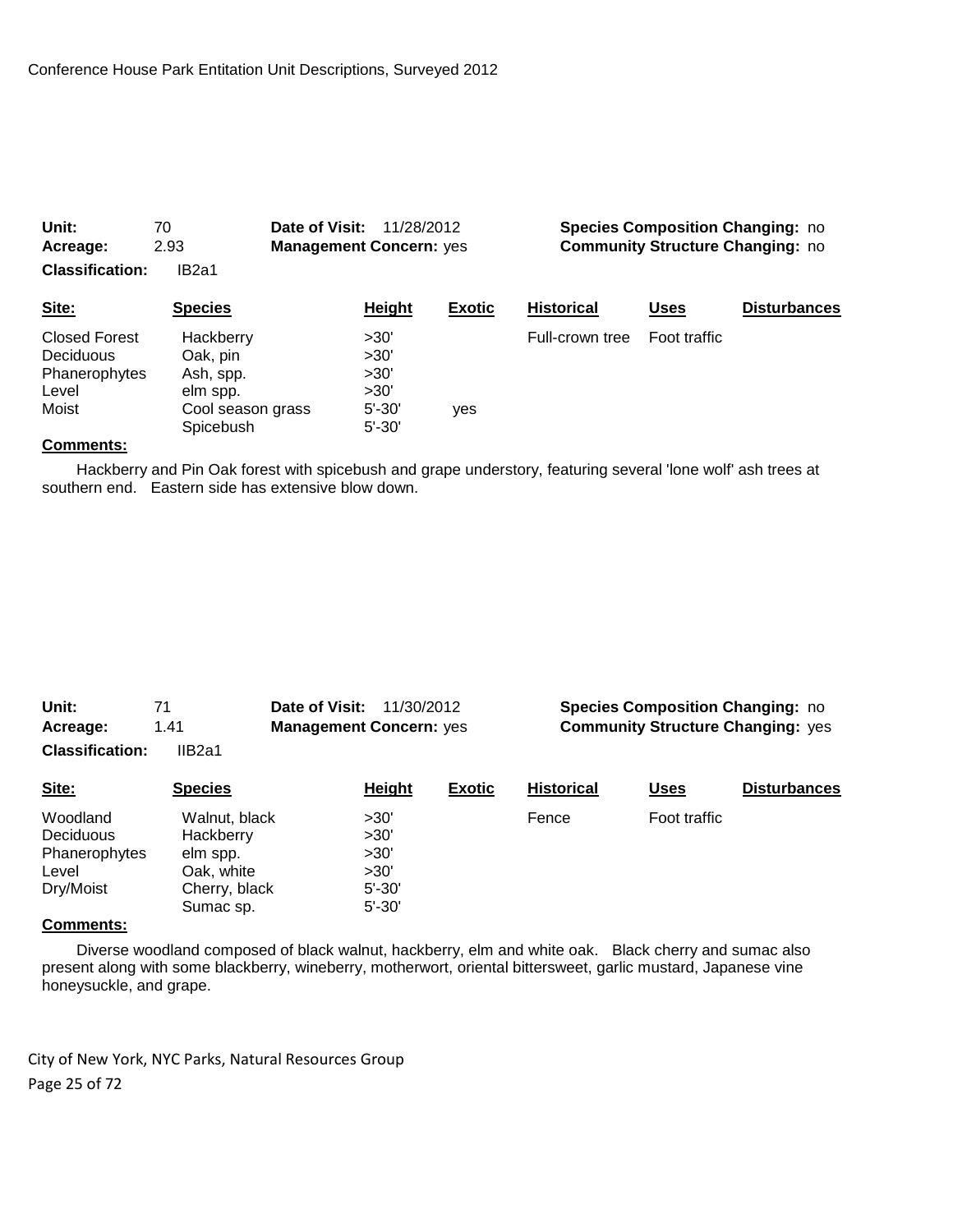| Unit:<br>Acreage:<br><b>Classification:</b> | 72<br>0.41<br>IIIA1                   | Date of Visit:<br><b>Management Concern: yes</b> | 11/30/2012               |               |                   |              | <b>Species Composition Changing: yes</b><br><b>Community Structure Changing: yes</b> |
|---------------------------------------------|---------------------------------------|--------------------------------------------------|--------------------------|---------------|-------------------|--------------|--------------------------------------------------------------------------------------|
| Site:                                       | <b>Species</b>                        |                                                  | <b>Height</b>            | <b>Exotic</b> | <b>Historical</b> | <u>Uses</u>  | <b>Disturbances</b>                                                                  |
| Scrub<br>Deciduous                          | Mugwort<br>Blackberry                 | $<$ 5'<br>$<$ 5'                                 |                          | yes           | Road              | Foot traffic |                                                                                      |
| Chamaephytes<br>Level                       | Wineberry<br>Hackberry                |                                                  | $5' - 30'$<br>$5' - 30'$ | yes           |                   |              |                                                                                      |
| Dry/Moist                                   | Porcelain berry<br>Dogwood, red osier | $<$ 5'<br>$<$ 5'                                 |                          | yes           |                   |              |                                                                                      |

 Scrubland on its way to becoming a vineland, understory also features garlic mustard, oriental bittersweet and Japanese vine honeysuckle.

| Unit:           | 73     | <b>Date of Visit: 11/30/2012</b> |  |
|-----------------|--------|----------------------------------|--|
| Acreage:        | 0.41   | <b>Management Concern: yes</b>   |  |
| Classification: | ID20.4 |                                  |  |

**Species Composition Changing: yes Community Structure Changing: yes** 

**Classification:** IIB2a1

| Woodland<br>$5' - 30'$<br>Foot traffic<br>Cottonwood, Eastern<br>Road<br>Mixed<br><b>Planting</b><br>$5' - 30'$<br>Juniper<br>Phanerophytes<br>$5' - 30'$<br>Pine, pitch<br>>30'<br>Hackberry<br>Level<br>>30'<br>Dry/Moist<br>Oak, white<br>Honeysuckle sp.<br>$<$ 5'<br>ves |  |
|-------------------------------------------------------------------------------------------------------------------------------------------------------------------------------------------------------------------------------------------------------------------------------|--|

# **Comments:**

 Early to mid-successional forest bordered by Craig Ave gravel road. Mostly dominated by cottonwood and Juniper. There is a concern for the honeysuckle and oriental bittersweet moving in. Mullein also present on the forest floor.

City of New York, NYC Parks, Natural Resources Group Page 26 of 72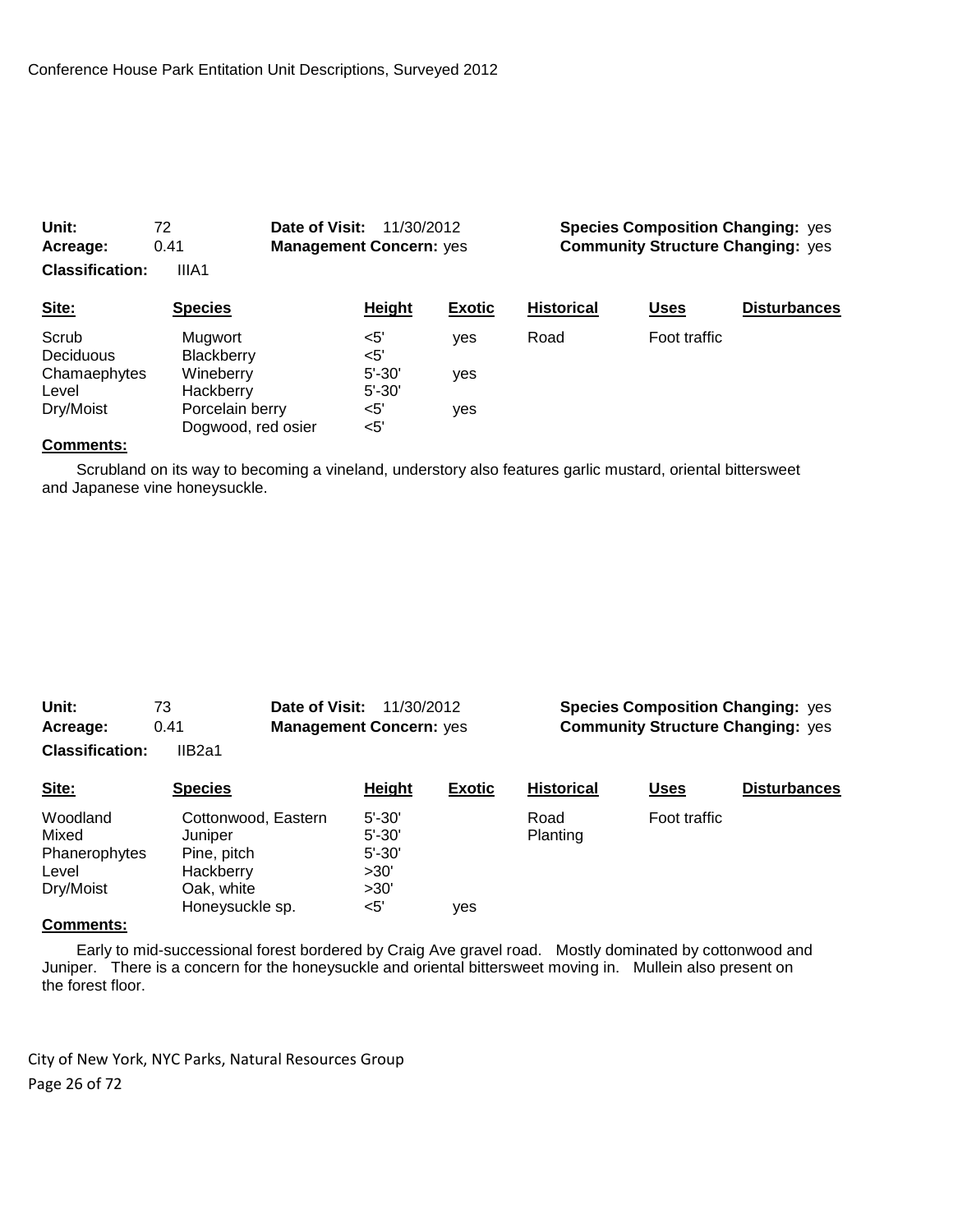| Unit:<br>Acreage:                                                   | 74<br>1.26                                                                                  | Date of Visit:<br>11/30/2012<br><b>Management Concern: yes</b> |                                                               |               | <b>Species Composition Changing: no</b><br><b>Community Structure Changing: yes</b> |             |                     |  |
|---------------------------------------------------------------------|---------------------------------------------------------------------------------------------|----------------------------------------------------------------|---------------------------------------------------------------|---------------|-------------------------------------------------------------------------------------|-------------|---------------------|--|
| <b>Classification:</b><br>Site:                                     | IIB <sub>2a1</sub><br><b>Species</b>                                                        |                                                                | <b>Height</b>                                                 | <b>Exotic</b> | <b>Historical</b>                                                                   | <b>Uses</b> | <b>Disturbances</b> |  |
| Woodland<br><b>Deciduous</b><br>Phanerophytes<br>Level<br>Dry/Moist | Osage Orange<br>Hackberry<br>Silver maple<br>Ash, spp.<br>Grape, wild<br>Hickory, bitternut |                                                                | >30'<br>$5' - 30'$<br>>30'<br>$5' - 30'$<br>$5' - 30'$<br><5' | no            | Fence<br>Full-crown tree                                                            | Other       |                     |  |

 Young woodland with full crown Osage orange and silver maple. Privet, burning bush, and pin oak also present, as well as Japanese vine honeysuckle, and bittersweet.

| Unit:                  | Date of Visit:<br>75 | 11/30/2012                     |               | <b>Species Composition Changing: yes</b> |                                          |                     |  |  |
|------------------------|----------------------|--------------------------------|---------------|------------------------------------------|------------------------------------------|---------------------|--|--|
| Acreage:               | 0.52                 | <b>Management Concern: yes</b> |               |                                          | <b>Community Structure Changing: yes</b> |                     |  |  |
| <b>Classification:</b> | IIB <sub>2a1</sub>   |                                |               |                                          |                                          |                     |  |  |
| Site:                  | <b>Species</b>       | Height                         | <b>Exotic</b> | <b>Historical</b>                        | <b>Uses</b>                              | <b>Disturbances</b> |  |  |
| Woodland               | Hackberry            | >30'                           |               | Road                                     |                                          | Trash               |  |  |
| Deciduous              | Honeysuckle sp.      | $5' - 30'$                     | yes           |                                          |                                          |                     |  |  |
| Phanerophytes          | Osage Orange         | >30'                           |               |                                          |                                          |                     |  |  |
| Undulating             | Multiflora rose      | $5' - 30'$                     | yes           |                                          |                                          |                     |  |  |
| Moist                  | <b>Bittersweet</b>   | $5' - 30'$                     | yes           |                                          |                                          |                     |  |  |
|                        | Knotweed, Japanese   | $5' - 30'$                     | ves           |                                          |                                          |                     |  |  |

# **Comments:**

 Small hackberry woodland with understory of vine honeysuckle, multiflora rose, and privet. Borders upper gravel road on its western edge.

City of New York, NYC Parks, Natural Resources Group Page 27 of 72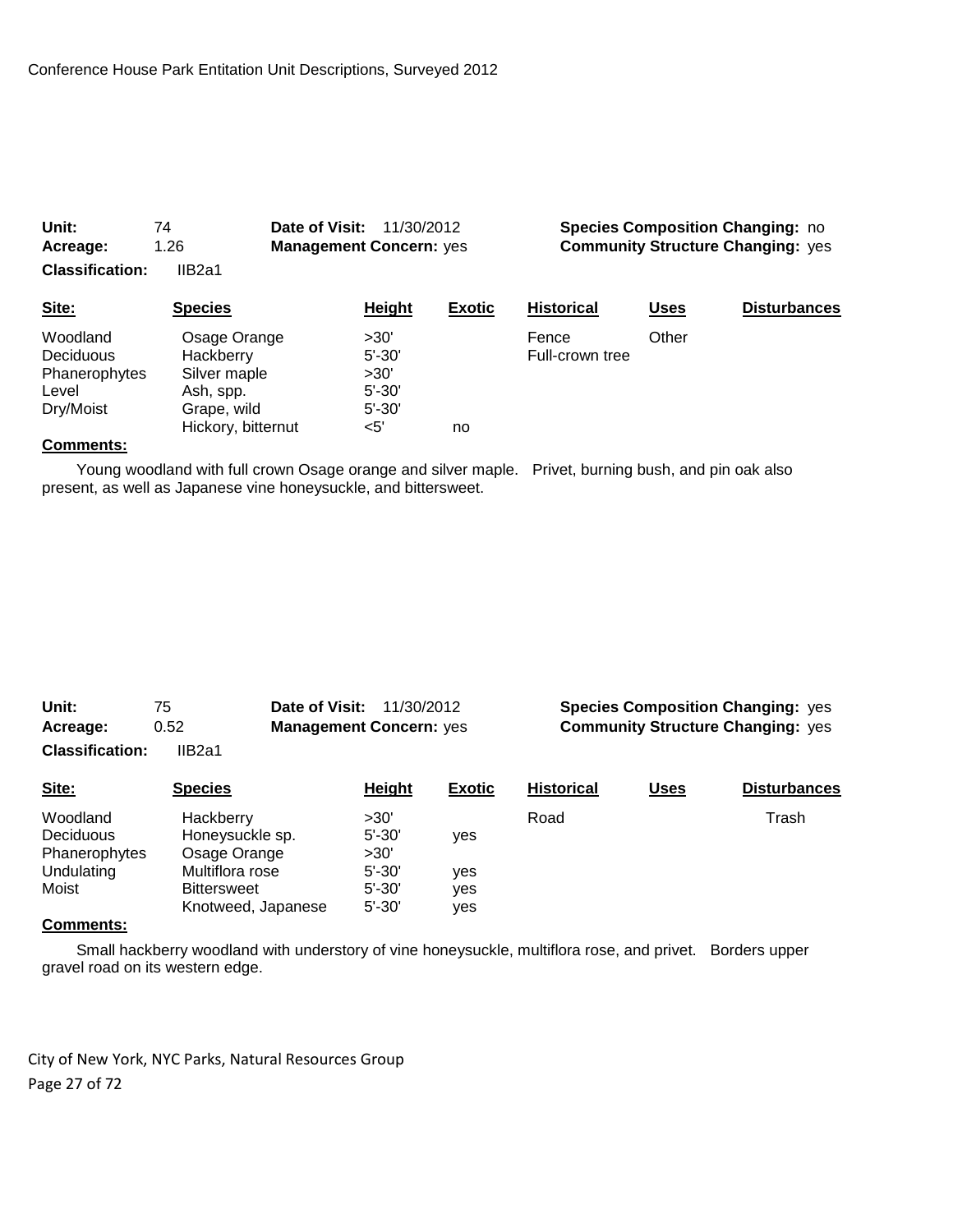| Unit:<br>76<br>0.50<br>Acreage:<br><b>Classification:</b><br>IIIA1 |                                                      | Date of Visit:<br>11/30/2012<br><b>Management Concern: yes</b> |                                    |               | <b>Species Composition Changing: yes</b><br><b>Community Structure Changing: yes</b> |              |                     |
|--------------------------------------------------------------------|------------------------------------------------------|----------------------------------------------------------------|------------------------------------|---------------|--------------------------------------------------------------------------------------|--------------|---------------------|
| Site:                                                              | <b>Species</b>                                       |                                                                | Height                             | <b>Exotic</b> | <b>Historical</b>                                                                    | Uses         | <b>Disturbances</b> |
| Scrub<br>Deciduous<br>Chamaephytes                                 | Mugwort<br>Hackberry<br>Sumac sp.                    |                                                                | $<$ 5'<br>$5' - 30'$<br>$5' - 30'$ | ves           | Road                                                                                 | Foot traffic |                     |
| Undulating<br>Dry/Moist                                            | Wineberry<br><b>Blackberry</b><br>Knotweed, Japanese |                                                                | $<$ 5'<br>$<$ 5'<br>$5' - 30'$     | yes<br>ves    |                                                                                      |              |                     |

Scrub with Japanese vine honeysuckle moving in. Structure slowly transitioning into vineland.

| Unit:<br>78            |                | Date of Visit:<br>11/30/2012   |               | <b>Species Composition Changing: no</b>  |              |                     |  |  |
|------------------------|----------------|--------------------------------|---------------|------------------------------------------|--------------|---------------------|--|--|
| Acreage:               | 0.38           | <b>Management Concern: yes</b> |               | <b>Community Structure Changing: yes</b> |              |                     |  |  |
| <b>Classification:</b> | IIB2a1         |                                |               |                                          |              |                     |  |  |
| Site:                  | <b>Species</b> | Height                         | <b>Exotic</b> | <b>Historical</b>                        | <b>Uses</b>  | <b>Disturbances</b> |  |  |
| Woodland               | Osage Orange   | >30'                           |               |                                          | Foot traffic | Dumping             |  |  |
| <b>Deciduous</b>       | Hackberry      | $5' - 30'$                     |               |                                          |              |                     |  |  |
| Phanerophytes          | Wineberry      | $<$ 5'                         | ves           |                                          |              |                     |  |  |
| Undulating             | Mugwort        | <5'                            | ves           |                                          |              |                     |  |  |
|                        |                |                                |               |                                          |              |                     |  |  |

#### **Comments:**

 Woodland with young paper mulberry and callery pear moving in. Understory also includes motherwort, oriental bittersweet, mullein, and bush honeysuckle.

City of New York, NYC Parks, Natural Resources Group Page 28 of 72

Dry/Moist Horseweed <5'

Honeysuckle sp.  $\leq$ 5' yes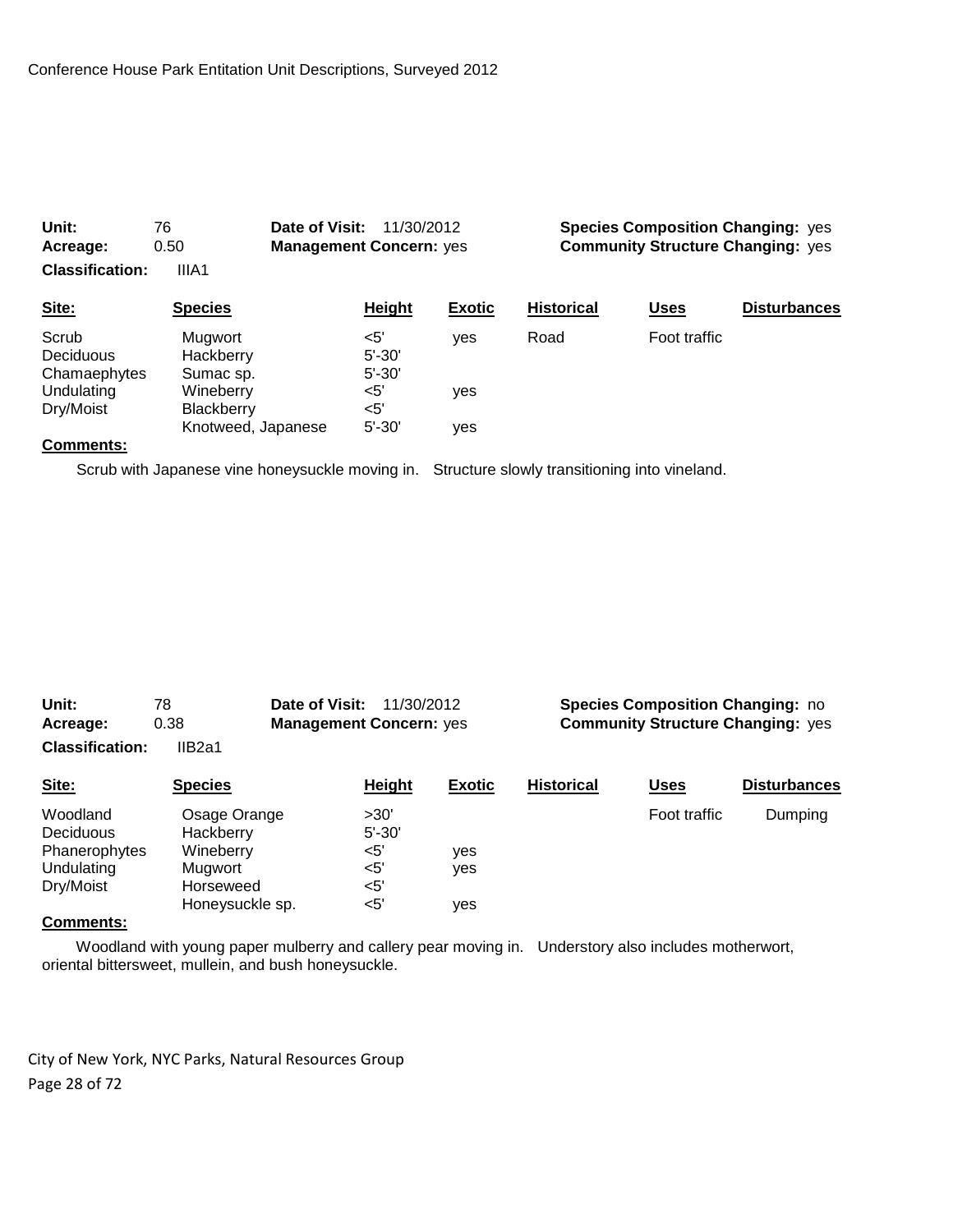| Unit:<br>79<br>0.32<br>Acreage:<br><b>Classification:</b><br>IIIB <sub>1a</sub> |                                                                                  | Date of Visit:<br>11/30/2012<br><b>Management Concern: yes</b>   |               | <b>Species Composition Changing: no</b><br><b>Community Structure Changing: yes</b> |              |                     |
|---------------------------------------------------------------------------------|----------------------------------------------------------------------------------|------------------------------------------------------------------|---------------|-------------------------------------------------------------------------------------|--------------|---------------------|
| Site:                                                                           | <b>Species</b>                                                                   | <b>Height</b>                                                    | <b>Exotic</b> | <b>Historical</b>                                                                   | <u>Uses</u>  | <b>Disturbances</b> |
| Scrub<br><b>Deciduous</b><br>Phanerophytes<br>Level<br>Dry/Moist                | Hackberry<br>Sumac sp.<br>Ash, spp.<br>Privet<br>Mustard, garlic<br>Dogwood spp. | $5' - 30'$<br>$5' - 30'$<br>$5' - 30'$<br>$5'$<br>$5'$<br>$<$ 5' | yes<br>yes    |                                                                                     | Foot traffic |                     |

Scrub bordered by upper gravel road on the western edge. Understory also features horseweed.

| Unit:                  | 83              | Date of Visit:<br>12/7/2012    |        |                    |        | <b>Species Composition Changing: yes</b> |
|------------------------|-----------------|--------------------------------|--------|--------------------|--------|------------------------------------------|
| Acreage:               | 0.20            | <b>Management Concern: yes</b> |        |                    |        | <b>Community Structure Changing: yes</b> |
| <b>Classification:</b> | IIB2a2          |                                |        |                    |        |                                          |
| C <sub>14</sub>        | <b>C</b> nociac | <b>Uninht</b>                  | Evotic | <b>Llietorieal</b> | l leae | Dicturbonces                             |

| Site:            | <b>Species</b>     | <b>Height</b> | <b>Exotic</b> | <b>Historical</b> | Uses | <b>Disturbances</b> |
|------------------|--------------------|---------------|---------------|-------------------|------|---------------------|
| Woodland         | Mugwort            | $<$ 5'        | ves           | Full-crown tree   |      | Other               |
| <b>Deciduous</b> | Oak, white         | >30'          |               |                   |      |                     |
| Chamaephytes     | Wineberry          | $5' - 30'$    | ves           |                   |      |                     |
| Level            | Honeysuckle, J.    | $5' - 30'$    | ves           |                   |      |                     |
| Dry/Moist        | Cherry, black      | $5' - 30'$    |               |                   |      |                     |
|                  | <b>Bittersweet</b> | $5' - 30'$    | ves           |                   |      |                     |
|                  |                    |               |               |                   |      |                     |

#### **Comments:**

 Mugwort field surrounded by vines and dotted with oaks, bordered by MacDonald Ct. on the north. This area shows very high deer activity. Other species include boxelder privet, and callery pear features full-crown white oak.

City of New York, NYC Parks, Natural Resources Group Page 29 of 72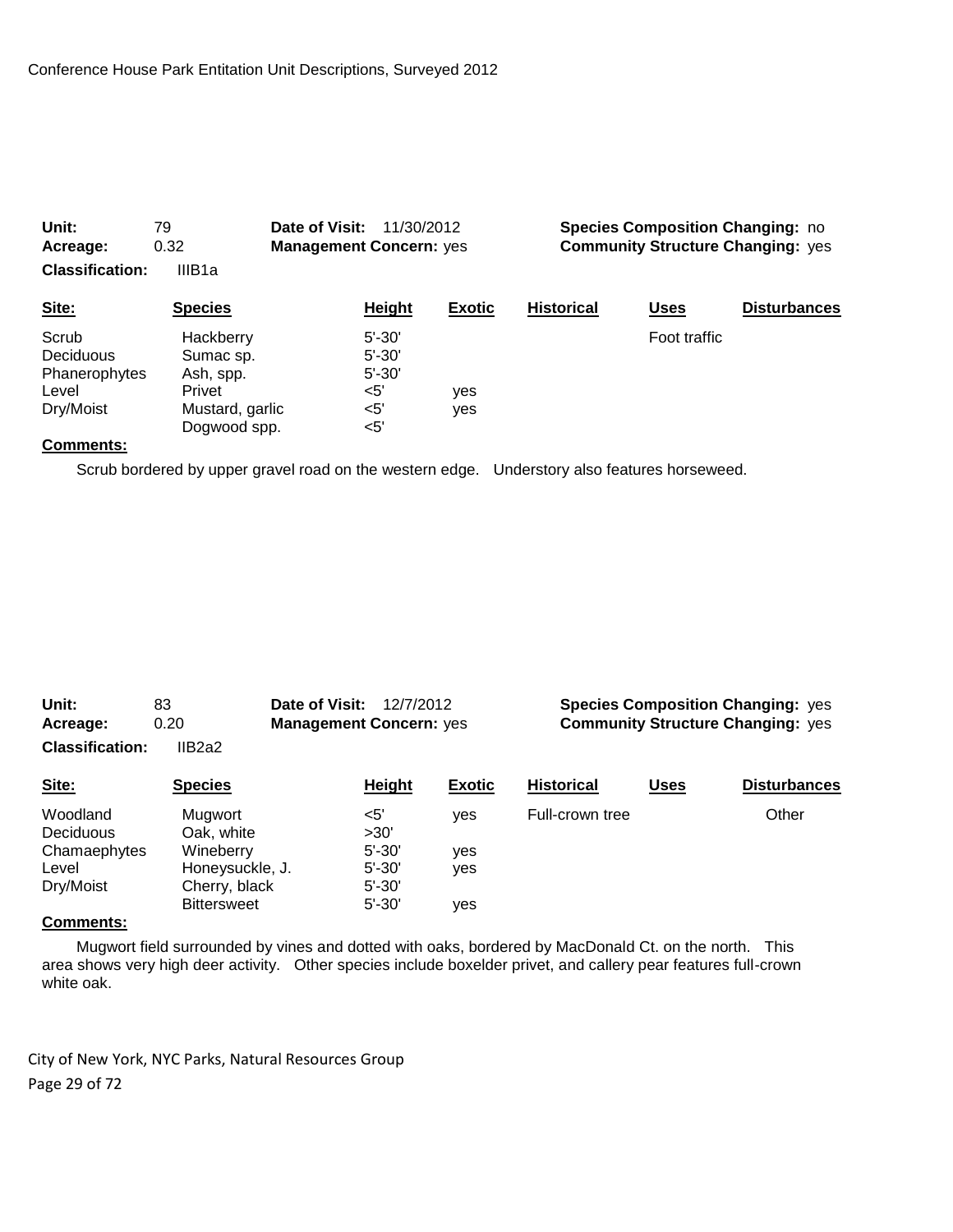| Unit:                                                             | 84                                                                          | Date of Visit:<br>12/7/2012                                  |                                |                   | <b>Species Composition Changing: no</b><br><b>Community Structure Changing: yes</b> |                        |  |  |
|-------------------------------------------------------------------|-----------------------------------------------------------------------------|--------------------------------------------------------------|--------------------------------|-------------------|-------------------------------------------------------------------------------------|------------------------|--|--|
| Acreage:                                                          | 0.37                                                                        |                                                              | <b>Management Concern: yes</b> |                   |                                                                                     |                        |  |  |
| <b>Classification:</b>                                            | IIB <sub>2a1</sub>                                                          |                                                              |                                |                   |                                                                                     |                        |  |  |
| Site:                                                             | <b>Species</b>                                                              | Height                                                       | <b>Exotic</b>                  | <b>Historical</b> | <b>Uses</b>                                                                         | <b>Disturbances</b>    |  |  |
| Woodland<br>Deciduous<br>Phanerophytes<br>Undulating<br>Dry/Moist | Oak, pin<br>Hackberry<br><b>Bittersweet</b><br>Cherry, black<br>ivy, poison | >30'<br>$5' - 30'$<br>$5' - 30'$<br>$5' - 30'$<br>$5' - 30'$ | yes                            | Road              | Foot traffic                                                                        | Soil<br>Trash<br>Other |  |  |
|                                                                   | ivy, English                                                                | $5' - 30'$                                                   | yes                            |                   |                                                                                     |                        |  |  |

 Woodland split by upper gravel road, covered in rack from Hurricane Sandy. Dominated by pin oaks, and hackberries.

| Unit:                  | 87                 | Date of Visit:<br>12/7/2012<br><b>Management Concern: yes</b> |               | <b>Species Composition Changing: no</b>  |              |                     |  |
|------------------------|--------------------|---------------------------------------------------------------|---------------|------------------------------------------|--------------|---------------------|--|
| Acreage:               | 0.96               |                                                               |               | <b>Community Structure Changing: yes</b> |              |                     |  |
| <b>Classification:</b> | IIB <sub>2a1</sub> |                                                               |               |                                          |              |                     |  |
| Site:                  | <b>Species</b>     | Height                                                        | <b>Exotic</b> | <b>Historical</b>                        | <b>Uses</b>  | <b>Disturbances</b> |  |
| Woodland               | Hackberry          | >30'                                                          |               |                                          | Foot traffic | Erosion             |  |
| Deciduous              | Ailanthus          | $5' - 30'$                                                    | yes           |                                          |              | Trash               |  |
| Phanerophytes          | Mulberry, white    | $5' - 30'$                                                    | yes           |                                          |              | Other               |  |
| Level<br>Dry/Moist     | Cherry, black      | $5' - 30'$                                                    |               |                                          |              |                     |  |

#### **Comments:**

Small woodland area dominated by hackberries, this area was impacted by Hurricane Sandy.

City of New York, NYC Parks, Natural Resources Group Page 30 of 72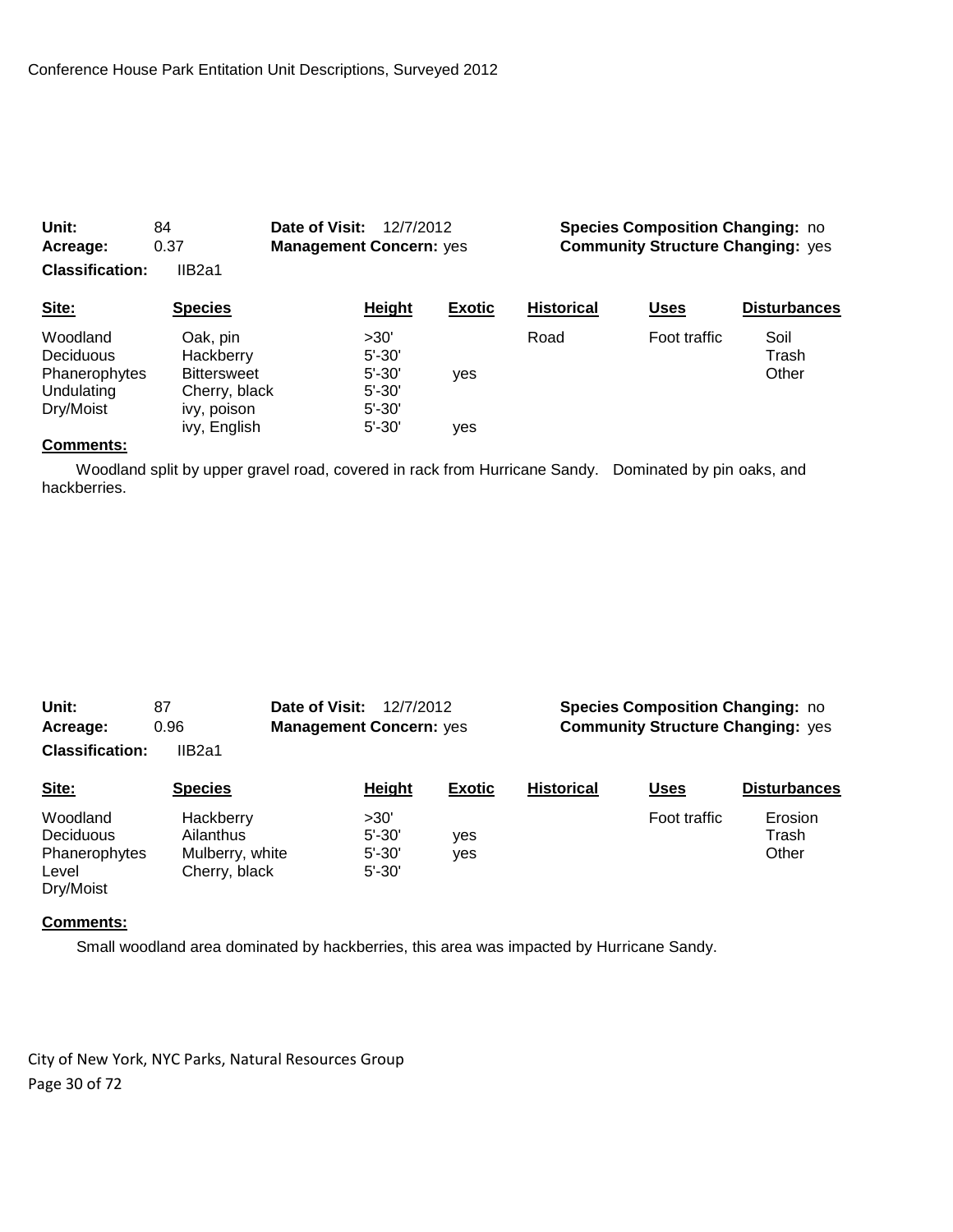| Unit:<br>Acreage:<br><b>Classification:</b>                  | 88<br>0.00<br>IIB <sub>2a1</sub>                                                  | Date of Visit:<br>12/7/2012<br><b>Management Concern: yes</b> |               | <b>Species Composition Changing: no</b><br><b>Community Structure Changing: no</b> |              |                               |  |
|--------------------------------------------------------------|-----------------------------------------------------------------------------------|---------------------------------------------------------------|---------------|------------------------------------------------------------------------------------|--------------|-------------------------------|--|
| Site:                                                        | <b>Species</b>                                                                    | Height                                                        | <b>Exotic</b> | <b>Historical</b>                                                                  | <b>Uses</b>  | <b>Disturbances</b>           |  |
| Woodland<br>Deciduous<br>Phanerophytes<br>Slope<br>Dry/Moist | Hackberry<br><b>Bittersweet</b><br>Viburnum spp.<br>Oak, white<br>Honeysuckle, J. | >30'<br>$5' - 30'$<br>$5' - 30'$<br>$5' - 30'$<br>$5' - 30'$  | yes<br>ves    |                                                                                    | Foot traffic | Erosion<br>Vandalism<br>Trash |  |

 Sloped woodland strip dominated by hackberries, with invasion of oriental bittersweet, vine and bush honeysuckle, and wineberry.

| Unit:<br>Date of Visit:<br>89 |                    | 12/7/2012                      |               | <b>Species Composition Changing: no</b>  |              |                     |  |
|-------------------------------|--------------------|--------------------------------|---------------|------------------------------------------|--------------|---------------------|--|
| Acreage:                      | 0.44               | <b>Management Concern: yes</b> |               | <b>Community Structure Changing: yes</b> |              |                     |  |
| <b>Classification:</b>        | IIB2a1             |                                |               |                                          |              |                     |  |
| Site:                         | <b>Species</b>     | Height                         | <b>Exotic</b> | <b>Historical</b>                        | <b>Uses</b>  | <b>Disturbances</b> |  |
| Woodland                      | Cherry, black      | $5' - 30'$                     |               |                                          | Foot traffic | Erosion             |  |
| Deciduous                     | Hackberry          | $5' - 30'$                     |               |                                          |              | Trash               |  |
| Phanerophytes                 | <b>Bittersweet</b> | $5' - 30'$                     | ves           |                                          |              | Other               |  |
| Slope                         | Wineberry          | $<$ 5'                         | yes           |                                          |              |                     |  |
| Dry/Moist                     | Mugwort            | $<$ 5'                         | yes           |                                          |              |                     |  |
|                               | Honeysuckle, J.    | $5$                            | yes           |                                          |              |                     |  |

#### **Comments:**

Sloped woodland adjacent to dunes, transitioning into vineland. Includes rack from Hurricane Sandy.

City of New York, NYC Parks, Natural Resources Group Page 31 of 72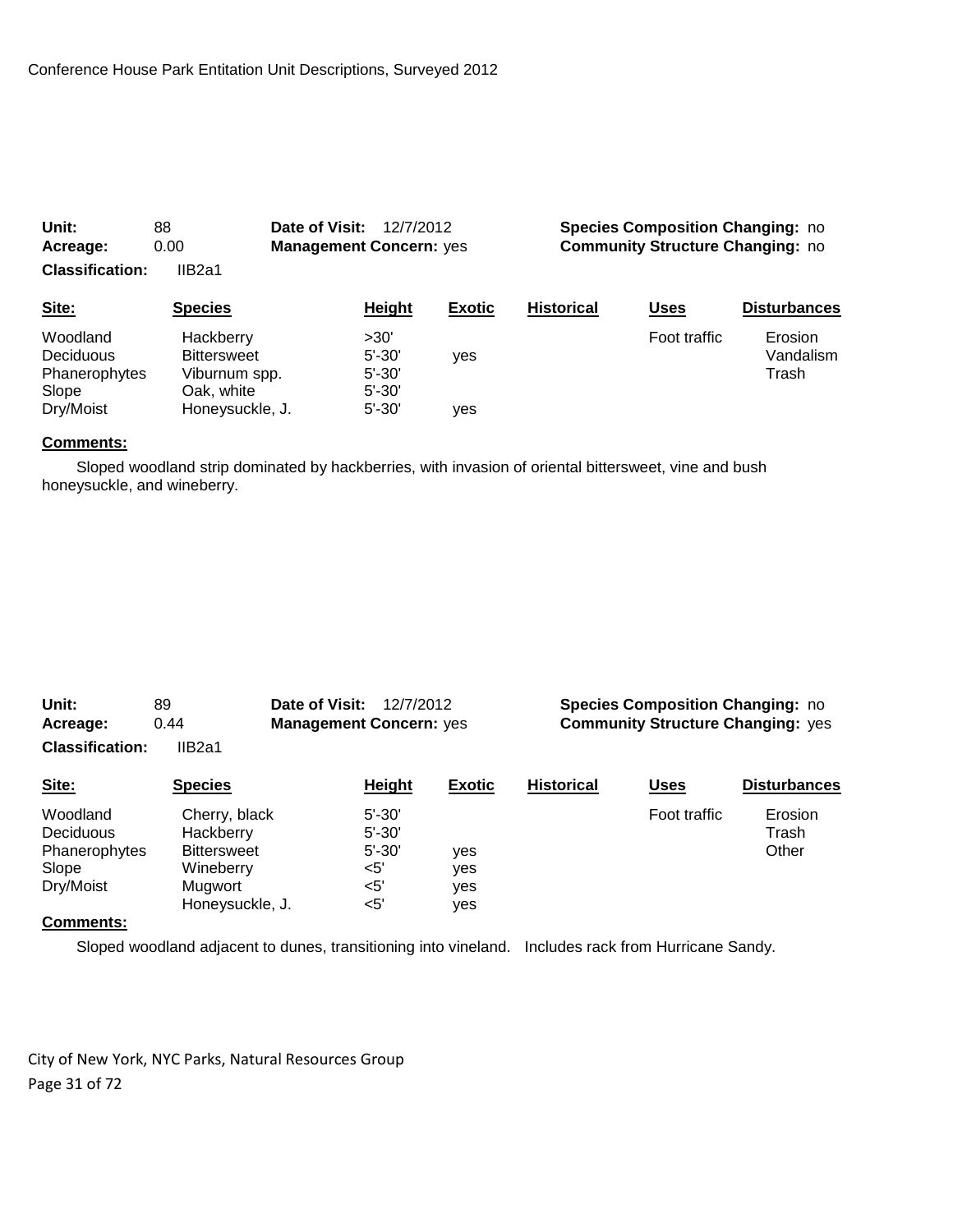| Acreage:                            | 0.30               | <b>Management Concern: yes</b> |               | <b>Community Structure Changing: yes</b> |      |                     |  |
|-------------------------------------|--------------------|--------------------------------|---------------|------------------------------------------|------|---------------------|--|
| <b>Classification:</b>              | VC <sub>2</sub>    |                                |               |                                          |      |                     |  |
| Site:                               | <b>Species</b>     | Height                         | <b>Exotic</b> | <b>Historical</b>                        | Uses | <b>Disturbances</b> |  |
| <b>Scarcely Vegetated Ailanthus</b> |                    | $5' - 30'$                     | ves           |                                          |      | Erosion             |  |
| <b>Deciduous</b>                    | Knotweed, Japanese | <5'                            | ves           |                                          |      | Trash               |  |
| Phanerophytes                       | Sassafras          | $5' - 30'$                     |               |                                          |      |                     |  |
| Slope                               | <b>Bittersweet</b> | <5'                            | ves           |                                          |      |                     |  |
| Dry/Moist                           | Grape, wild        | <5'                            |               |                                          |      |                     |  |

**Unit:** 90 **Date of Visit:** 12/4/2012 **Species Composition Changing:** no

#### **Comments:**

 This sandy coastal area adjacent to dunes was scoured by Hurricane Sandy, forming a matrix of Ailanthus, Japanese knotweed, and vines, it buffered the sassafras stand immediately inland. Most of the vegetation was apparently swept away here, leaving behind open sand, with some small sassafras saplings.

| Unit:                       | 91              | Date of Visit:<br>12/4/2012<br><b>Management Concern: yes</b> |            |               | <b>Species Composition Changing: yes</b><br><b>Community Structure Changing: yes</b> |              |                     |  |
|-----------------------------|-----------------|---------------------------------------------------------------|------------|---------------|--------------------------------------------------------------------------------------|--------------|---------------------|--|
| Acreage:                    | 0.26            |                                                               |            |               |                                                                                      |              |                     |  |
| <b>Classification:</b>      | <b>VCE</b>      |                                                               |            |               |                                                                                      |              |                     |  |
| Site:                       | <b>Species</b>  |                                                               | Height     | <b>Exotic</b> | <b>Historical</b>                                                                    | <b>Uses</b>  | <b>Disturbances</b> |  |
| Scarcely Vegetated Oak, pin |                 |                                                               | >30'       |               | Road                                                                                 | Foot traffic |                     |  |
| <b>Deciduous</b>            | Mulberry, white |                                                               | $5' - 30'$ | <b>ves</b>    | Fence                                                                                |              |                     |  |
| Phanerophytes               | Grape, wild     |                                                               | $5' - 30'$ |               | Restoration                                                                          |              |                     |  |

#### **Comments:**

 This area covered in debris from Hurricane Sandy, much of which has been plowed into piled on the edge of the path. Debris includes washed up detritus, as well as porter potties from the fall 2012 planting that occurred near here. A few taller oaks remain, but most of the former vegetation has been washed away and/or covered.

City of New York, NYC Parks, Natural Resources Group Page 32 of 72

Level Cherry, black 5'-30'

Dry Bittersweet <5' yes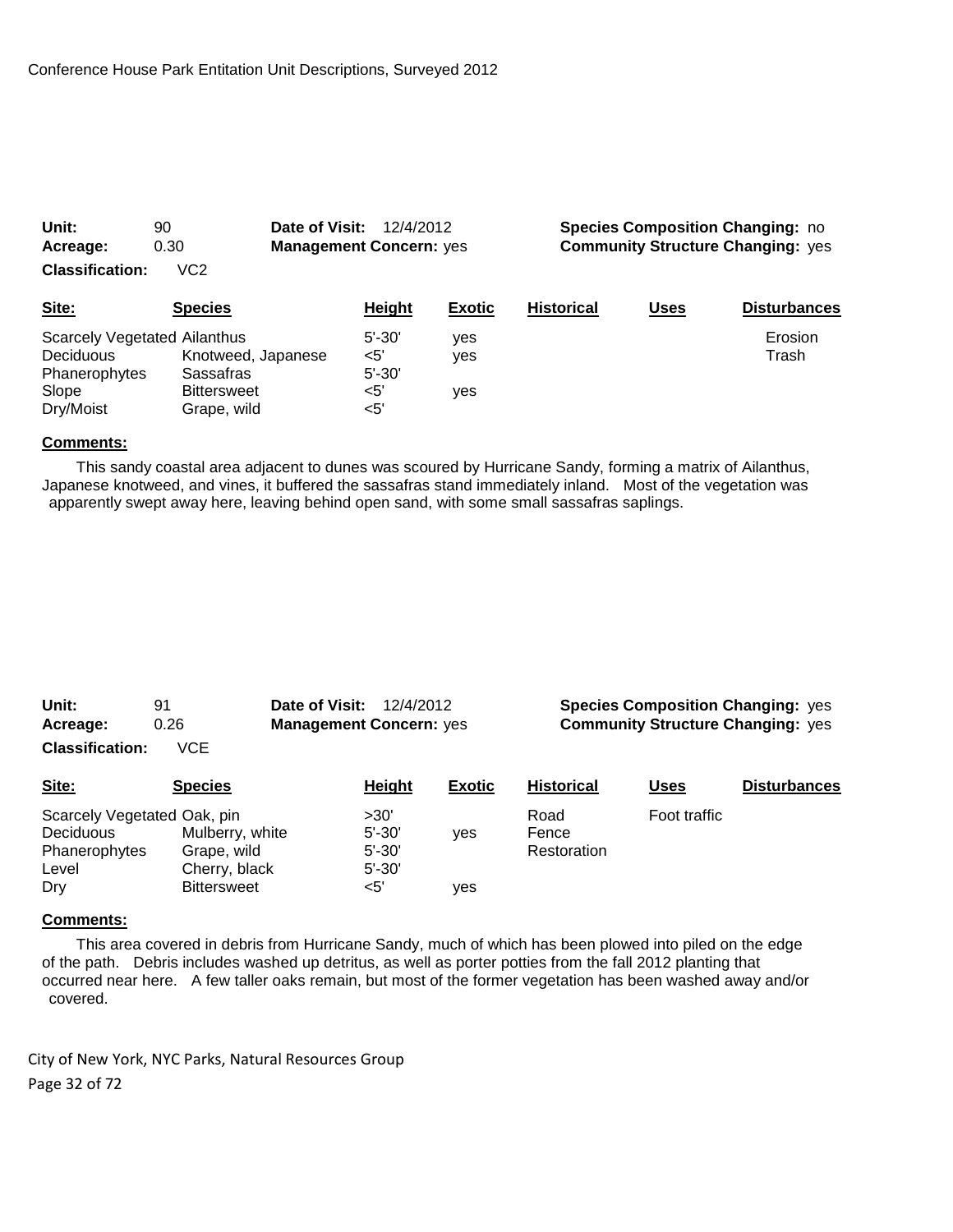| Acreage:                                                     | 0.63                                                                              | <b>Management Concern: yes</b>              |                   | <b>Community Structure Changing: yes</b> |             |                     |
|--------------------------------------------------------------|-----------------------------------------------------------------------------------|---------------------------------------------|-------------------|------------------------------------------|-------------|---------------------|
| <b>Classification:</b>                                       | IIB <sub>2a1</sub>                                                                |                                             |                   |                                          |             |                     |
| Site:                                                        | <b>Species</b>                                                                    | Height                                      | <b>Exotic</b>     | <b>Historical</b>                        | <b>Uses</b> | <b>Disturbances</b> |
| Woodland<br>Deciduous<br>Phanerophytes<br>Level<br>Dry/Moist | Sassafras<br><b>Bittersweet</b><br>ivy, English<br>Honeysuckle sp.<br>Grape, wild | >30'<br>$5'$<br>$<$ 5'<br>$5' - 30'$<br><5' | yes<br>yes<br>ves |                                          |             | Trash<br>Other      |

**Unit:** 92 **Date of Visit:** 12/4/2012 **Species Composition Changing:** yes

#### **Comments:**

 Small sassafras grove with oriental bittersweet and formerly English ivy ground cover, this area was badly damaged by Hurricane Sandy. Down trees and rack cover the ground with several feet of debris and sand in places. English ivy no longer visible at all on the ground. Remains to be seen if/how the sassafras will recover.

| Unit:                  | 93             | Date of Visit:                 | 12/4/2012 |               |                   |      | <b>Species Composition Changing: yes</b> |
|------------------------|----------------|--------------------------------|-----------|---------------|-------------------|------|------------------------------------------|
| Acreage:               | 0.07           | <b>Management Concern: yes</b> |           |               |                   |      | <b>Community Structure Changing: yes</b> |
| <b>Classification:</b> | IIIB1a         |                                |           |               |                   |      |                                          |
| Site:                  | <b>Species</b> |                                | Heiaht    | <b>Exotic</b> | <b>Historical</b> | Uses | <b>Disturbances</b>                      |

| $\sim$        |                    | ______     |            |             | $\overline{\phantom{a}}$ |         |
|---------------|--------------------|------------|------------|-------------|--------------------------|---------|
| Scrub         | Sumac sp.          | $5' - 30'$ |            | Restoration |                          | Erosion |
| Deciduous     | Ailanthus          | >30'       | <b>ves</b> |             |                          | Trash   |
| Phanerophytes | false indigo       | $5' - 30'$ |            |             |                          | Other   |
| Level         | <b>Bittersweet</b> | $5' - 30'$ | ves        |             |                          |         |
| Dry           |                    |            |            |             |                          |         |

### **Comments:**

 Scrubby area bordering dune grasses and southern end of 'Lower Shore' planting area, this was scoured by Hurricane Sandy. Many of the trees are leaning, and it remains to be seen if this sumac and ailanthus grove rebounds.

City of New York, NYC Parks, Natural Resources Group Page 33 of 72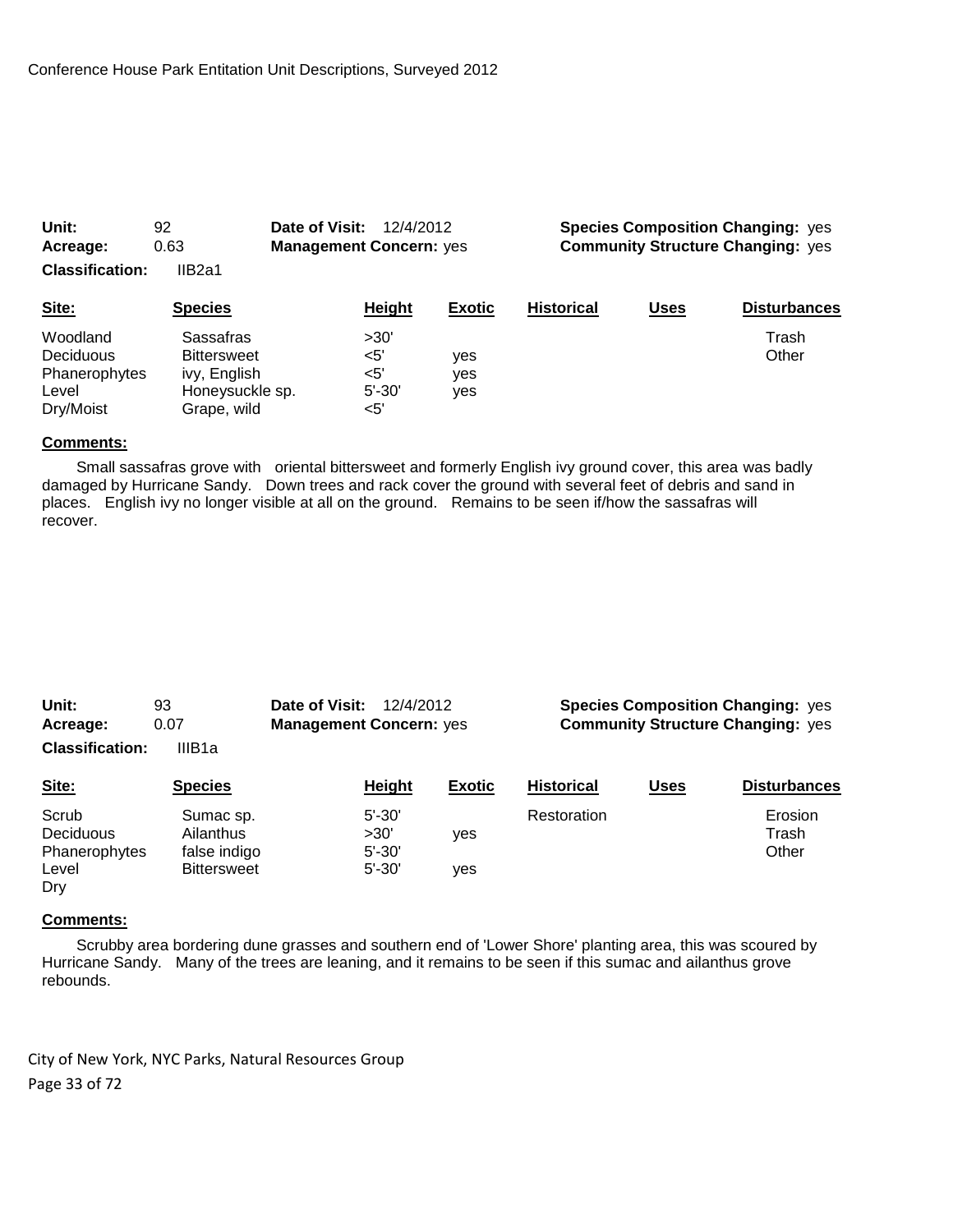| Unit:<br>Acreage:           | 95<br>0.85       | Date of Visit:<br>12/4/2012<br><b>Management Concern: yes</b> |               | <b>Species Composition Changing: yes</b><br><b>Community Structure Changing: yes</b> |             |                     |  |
|-----------------------------|------------------|---------------------------------------------------------------|---------------|--------------------------------------------------------------------------------------|-------------|---------------------|--|
| <b>Classification:</b>      | V                |                                                               |               |                                                                                      |             |                     |  |
| Site:                       | <b>Species</b>   | Height                                                        | <b>Exotic</b> | <b>Historical</b>                                                                    | <b>Uses</b> | <b>Disturbances</b> |  |
| Scarcely Vegetated Oak, pin |                  | $<$ 5'                                                        |               |                                                                                      |             |                     |  |
| <b>Deciduous</b>            | Oak. red         | $<$ 5'                                                        |               |                                                                                      |             |                     |  |
| Phanerophytes               | Pine, pitch      | $<$ 5'                                                        |               |                                                                                      |             |                     |  |
| Level                       | <b>Box Elder</b> | $<$ 5'                                                        |               |                                                                                      |             |                     |  |
| Dry/Moist                   | Oak, black       | $<$ 5'                                                        |               |                                                                                      |             |                     |  |
|                             | Cherry, black    | <5'                                                           |               |                                                                                      |             |                     |  |
|                             |                  |                                                               |               |                                                                                      |             |                     |  |

 PlaNYC site "Lower Shore", planted the day before Hurricane Sandy, was completely inundated by tidal swell, leaving the area scoured, and covered with sand. 3700 trees and shrubs were planted, of which many remain, large numbers bent over. This area had been treated aggressively for knotweed prior to the planting. Area is now scrubby desert with the few larger mulberry trees uprooted. Plant species listed reflect what was planted, not what is known of what survived.

| Unit:                  | 96                 | Date of Visit:<br>12/7/2012    |               | <b>Species Composition Changing: yes</b> |      |                     |  |
|------------------------|--------------------|--------------------------------|---------------|------------------------------------------|------|---------------------|--|
| Acreage:               | 0.16               | <b>Management Concern: yes</b> |               | <b>Community Structure Changing: yes</b> |      |                     |  |
| <b>Classification:</b> | IVA3a5             |                                |               |                                          |      |                     |  |
| Site:                  | <b>Species</b>     | Height                         | <b>Exotic</b> | <b>Historical</b>                        | Uses | <b>Disturbances</b> |  |
| Herbaceous             | Mugwort            | <5'                            | ves           | Road                                     |      | Trash               |  |
| <b>Deciduous</b>       | Phragmites         | $<$ 5'                         | yes           |                                          |      |                     |  |
| Hemicryptophytes       | Ailanthus          | $5' - 30'$                     | yes           |                                          |      |                     |  |
| Level                  | <b>Bittersweet</b> | <5'                            | yes           |                                          |      |                     |  |
| Moist                  | Cool season grass  | $<$ 5'                         | yes           |                                          |      |                     |  |
|                        | Goldenrod, seaside | $<$ 5'                         |               |                                          |      |                     |  |

# **Comments:**

 This unit was scoured and reshaped by the storm and a lot of sand washed into the unit. There is a patch of ailanthus and there used to be a lot of oriental bittersweet, though much of this was washed away. The unit is an herbaceous area next to the former planting site.

City of New York, NYC Parks, Natural Resources Group Page 34 of 72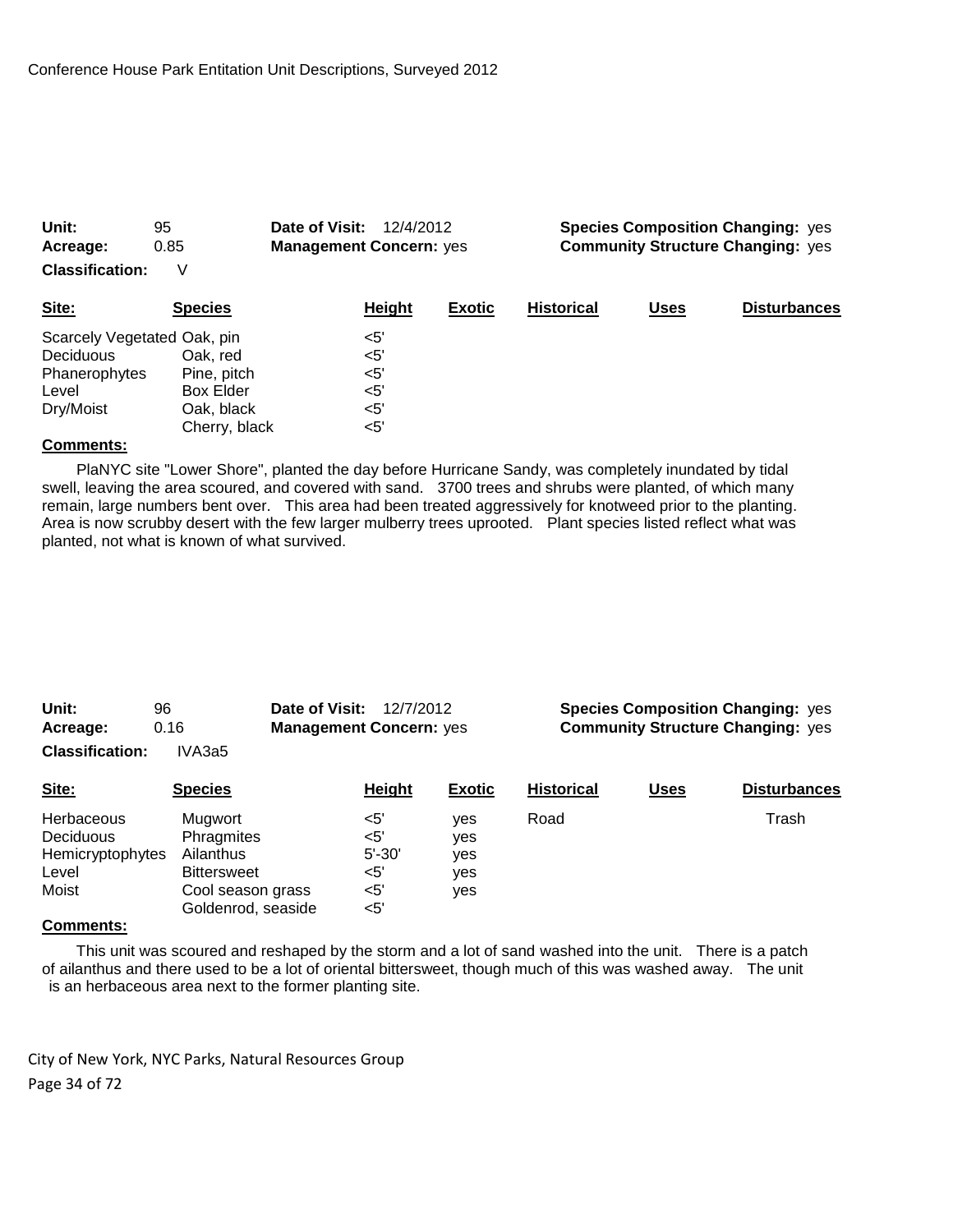| Acreage:<br><b>Classification:</b> | 0.10<br><b>Management Concern: yes</b><br>IVA3a5 |            |               | <b>Community Structure Changing: yes</b> |              |                     |  |
|------------------------------------|--------------------------------------------------|------------|---------------|------------------------------------------|--------------|---------------------|--|
| Site:                              | <b>Species</b>                                   | Height     | <b>Exotic</b> | <b>Historical</b>                        | Uses         | <b>Disturbances</b> |  |
| <b>Herbaceous</b>                  | Phragmites                                       | $<$ 5'     | yes           |                                          | Foot traffic | Trash               |  |
| <b>Deciduous</b>                   | Cool season grass                                | $<$ 5'     | yes           |                                          |              |                     |  |
| Hemicryptophytes                   | <b>Bittersweet</b>                               | $<$ 5'     | yes           |                                          |              |                     |  |
| Level                              | Ailanthus                                        | $<$ 5'     | yes           |                                          |              |                     |  |
| Moist                              | False indigo                                     | $<$ 5'     |               |                                          |              |                     |  |
|                                    | Locust, honey                                    | $5' - 30'$ |               |                                          |              |                     |  |

**Unit:** 97 **Date of Visit:** 12/7/2012 **Species Composition Changing:** yes

### **Comments:**

 This unit is phragmites with a pocket of honey locust. It is located at the end of the "Lower Shore", and is next to the main path.

| Unit:<br>Acreage:                                             | Date of Visit:<br>98<br>0.04                                                                    | 12/7/2012<br><b>Management Concern: yes</b>              |                   | <b>Species Composition Changing: yes</b><br><b>Community Structure Changing: yes</b> |             |                     |  |
|---------------------------------------------------------------|-------------------------------------------------------------------------------------------------|----------------------------------------------------------|-------------------|--------------------------------------------------------------------------------------|-------------|---------------------|--|
| <b>Classification:</b>                                        | IVA3a5                                                                                          |                                                          |                   |                                                                                      |             |                     |  |
| Site:                                                         | <b>Species</b>                                                                                  | <b>Height</b>                                            | Exotic            | <b>Historical</b>                                                                    | <b>Uses</b> | <b>Disturbances</b> |  |
| Herbaceous<br>Deciduous<br>Hemicryptophytes<br>Level<br>Moist | Grass, dune<br>false indigo<br>Mugwort<br>Ailanthus<br>Knotweed, Japanese<br>Goldenrod, seaside | $<$ 5'<br>$<$ 5'<br>$<$ 5'<br>$<$ 5'<br>$<$ 5'<br>$<$ 5' | yes<br>yes<br>yes |                                                                                      |             | Trash               |  |

# **Comments:**

 This unit is the edge of a dune system which also includes some prickly pear cactus which had been planted in the area. Most of the area has been washed off the storm damage, and the water level has risen so the beach area is smaller than in the aerial photos.

City of New York, NYC Parks, Natural Resources Group Page 35 of 72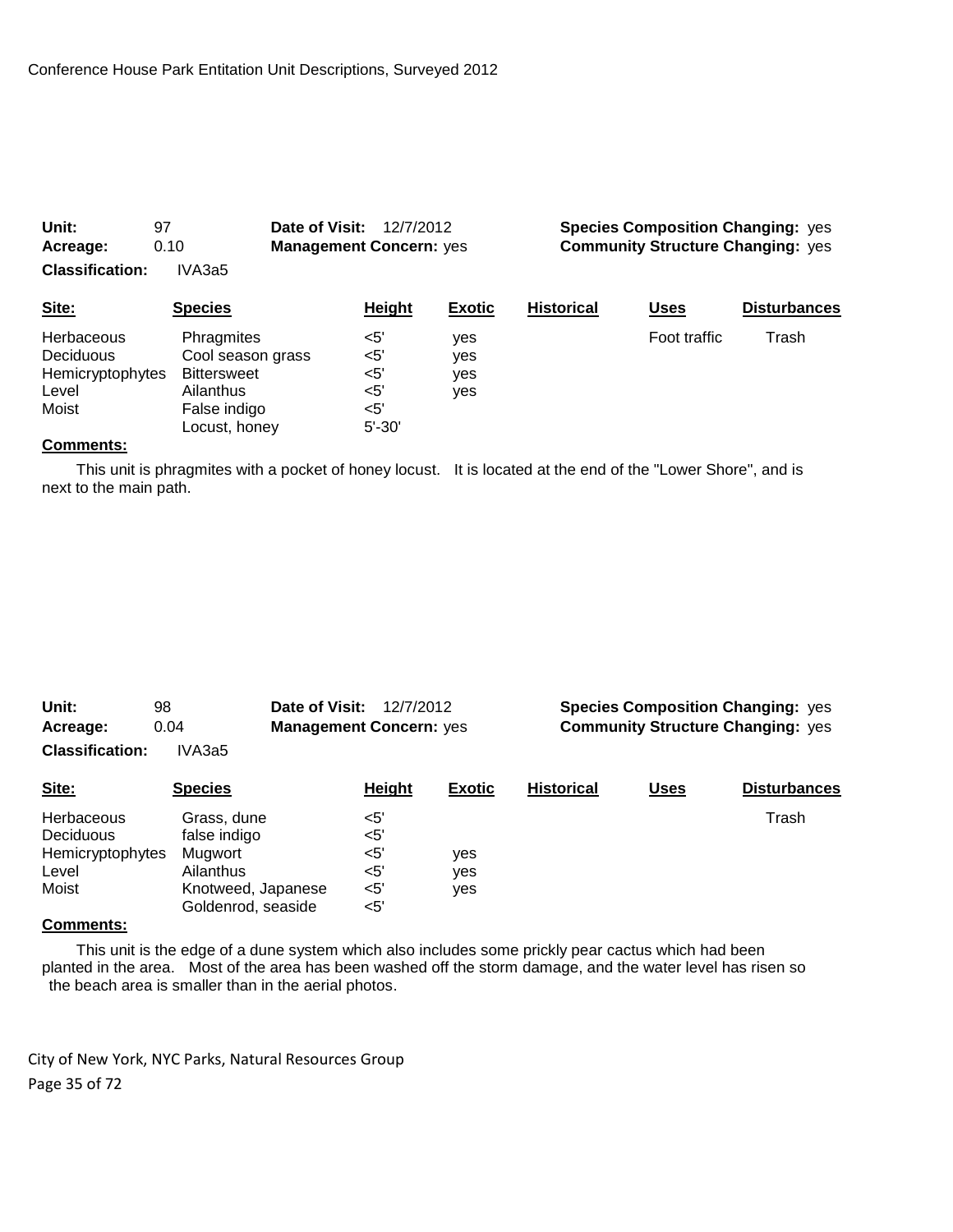| Acreage:<br><b>Classification:</b>                                   | 2.63<br>IVA3a5                                                                                                | <b>Management Concern: no</b>                    |                          |                   | <b>Community Structure Changing: yes</b> |                     |  |  |
|----------------------------------------------------------------------|---------------------------------------------------------------------------------------------------------------|--------------------------------------------------|--------------------------|-------------------|------------------------------------------|---------------------|--|--|
| Site:                                                                | <b>Species</b>                                                                                                | Height                                           | <b>Exotic</b>            | <b>Historical</b> | <b>Uses</b>                              | <b>Disturbances</b> |  |  |
| <b>Herbaceous</b><br>Deciduous<br>Hemicryptophytes<br>Level<br>Moist | Grass, dune<br>Goldenrod, seaside<br>Locust, black<br>False indigo<br>Cool season grass<br><b>Bittersweet</b> | $<$ 5'<br>$<$ 5'<br>$<$ 5'<br><5'<br><5'<br>$5'$ | <b>ves</b><br>yes<br>ves |                   |                                          | Trash               |  |  |

**Unit:** 99 **Date of Visit:** 12/7/2012 **Species Composition Changing:** yes

### **Comments:**

 This unit is a dune system that is covered with grass dunes, some occasional Spartina and a lot of seaside goldenrod. There is some false indigo and black locust dispersed in the unit. There are some Ailanthus trees on both edges.

| Unit:                  | 101                                    | Date of Visit:<br>12/7/2012 |               | <b>Species Composition Changing: yes</b> |             |                     |  |
|------------------------|----------------------------------------|-----------------------------|---------------|------------------------------------------|-------------|---------------------|--|
| Acreage:               | <b>Management Concern: yes</b><br>3.44 |                             |               | <b>Community Structure Changing: yes</b> |             |                     |  |
| <b>Classification:</b> | IVA3a5                                 |                             |               |                                          |             |                     |  |
| Site:                  | <b>Species</b>                         | Height                      | <b>Exotic</b> | <b>Historical</b>                        | <u>Uses</u> | <b>Disturbances</b> |  |
| Herbaceous             | Oak, pin                               | >30'                        |               | Road                                     |             |                     |  |
| Deciduous              | Hackberry                              | >30'                        |               | Restoration                              |             |                     |  |
| Phanerophytes          | Pilewort                               | <5'                         |               |                                          |             |                     |  |
| Level                  | Mulberry, white                        | $5' - 30'$                  | yes           |                                          |             |                     |  |
| Dry/Moist              | Pokeweed                               | <5'                         |               |                                          |             |                     |  |
|                        | Knotweed, Japanese                     | $<$ 5'                      | ves           |                                          |             |                     |  |

## **Comments:**

 This unit is a reforestation site, with different species of oaks, pines, and sycamores planted. Some big pin oak and hackberry are scattered in the unit. The understory contains pokeweed, Japanese knotweed, phragmites, and annual wormwood. There were two roads that were covered in debris before the reforestation happened, and now post-Sandy the debris is gone and the roads show through.

City of New York, NYC Parks, Natural Resources Group Page 36 of 72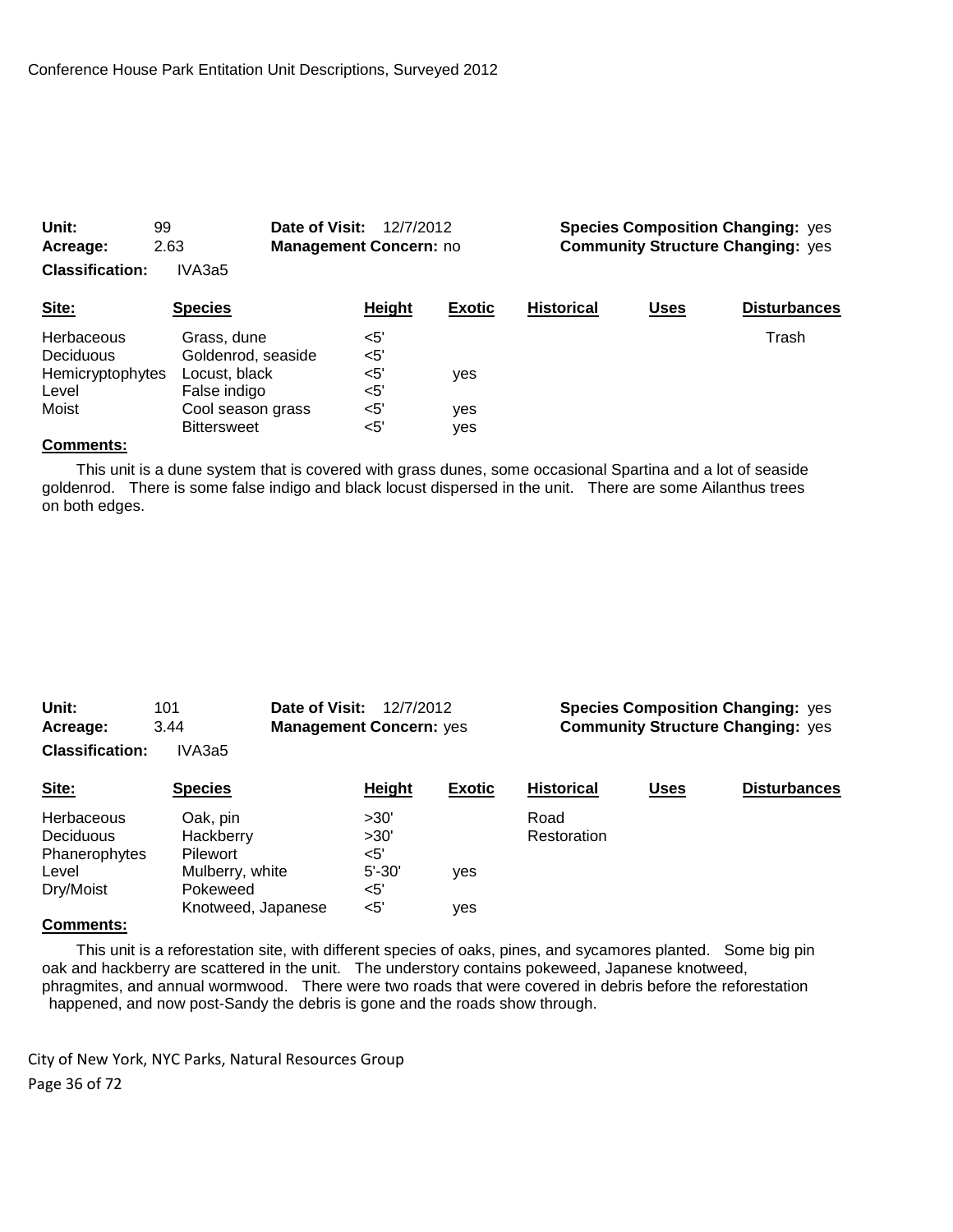| Acreage:               | 0.18               | <b>Management Concern: yes</b> |               | <b>Community Structure Changing: yes</b> |             |                     |  |
|------------------------|--------------------|--------------------------------|---------------|------------------------------------------|-------------|---------------------|--|
| <b>Classification:</b> | IVA3a5             |                                |               |                                          |             |                     |  |
| Site:                  | <b>Species</b>     | Height                         | <b>Exotic</b> | <b>Historical</b>                        | <b>Uses</b> | <b>Disturbances</b> |  |
| <b>Herbaceous</b>      | Knotweed, Japanese | $<$ 5'                         | ves           | Road                                     |             | Trash               |  |
| <b>Deciduous</b>       | Pokeweed           | <5'                            |               |                                          |             |                     |  |
| Hemicryptophytes       | <b>Rubus</b>       | $<$ 5'                         |               |                                          |             |                     |  |
| Level                  | <b>Bittersweet</b> | $<$ 5'                         | yes           |                                          |             |                     |  |
| Dry/Moist              | Multiflora rose    | $<$ 5'                         | yes           |                                          |             |                     |  |
|                        | Porcelain berry    | $5'$                           | yes           |                                          |             |                     |  |

**Unit:** 102 **Date of Visit:** 12/7/2012 **Species Composition Changing:** yes

### **Comments:**

 This unit of a patch of mixed invasive plants that is next to the reforestation site and was not cleared. There is a lot of Japanese knotweed, pokeweed, and multiflora rose. The unit is next to the road.

| Unit:<br>Acreage:                  | Date of Visit:<br>103<br>0.58 | 12/7/2012<br>Management Concern: no |               | <b>Species Composition Changing: yes</b><br><b>Community Structure Changing: yes</b> |             |                     |  |
|------------------------------------|-------------------------------|-------------------------------------|---------------|--------------------------------------------------------------------------------------|-------------|---------------------|--|
| <b>Classification:</b>             | VD                            |                                     |               |                                                                                      |             |                     |  |
| Site:                              | <b>Species</b>                | <b>Height</b>                       | <b>Exotic</b> | <b>Historical</b>                                                                    | <b>Uses</b> | <b>Disturbances</b> |  |
| <b>Scarcely Vegetated Pokeweed</b> |                               | $<$ 5'                              |               | Road                                                                                 |             |                     |  |
| <b>Deciduous</b>                   | Knotweed, Japanese            | <5'                                 | yes           |                                                                                      |             |                     |  |
| Hemicryptophytes                   | Goldenrod                     | <5'                                 |               |                                                                                      |             |                     |  |
| Level                              | Phragmites                    | <5'                                 | yes           |                                                                                      |             |                     |  |
| Dry                                | Mullein, common               | <5'                                 | yes           |                                                                                      |             |                     |  |
|                                    | Cool season grass             | <5'                                 |               |                                                                                      |             |                     |  |

# **Comments:**

This unit is two sidewalks and one big road going to the water that was revealed after the storm.

City of New York, NYC Parks, Natural Resources Group Page 37 of 72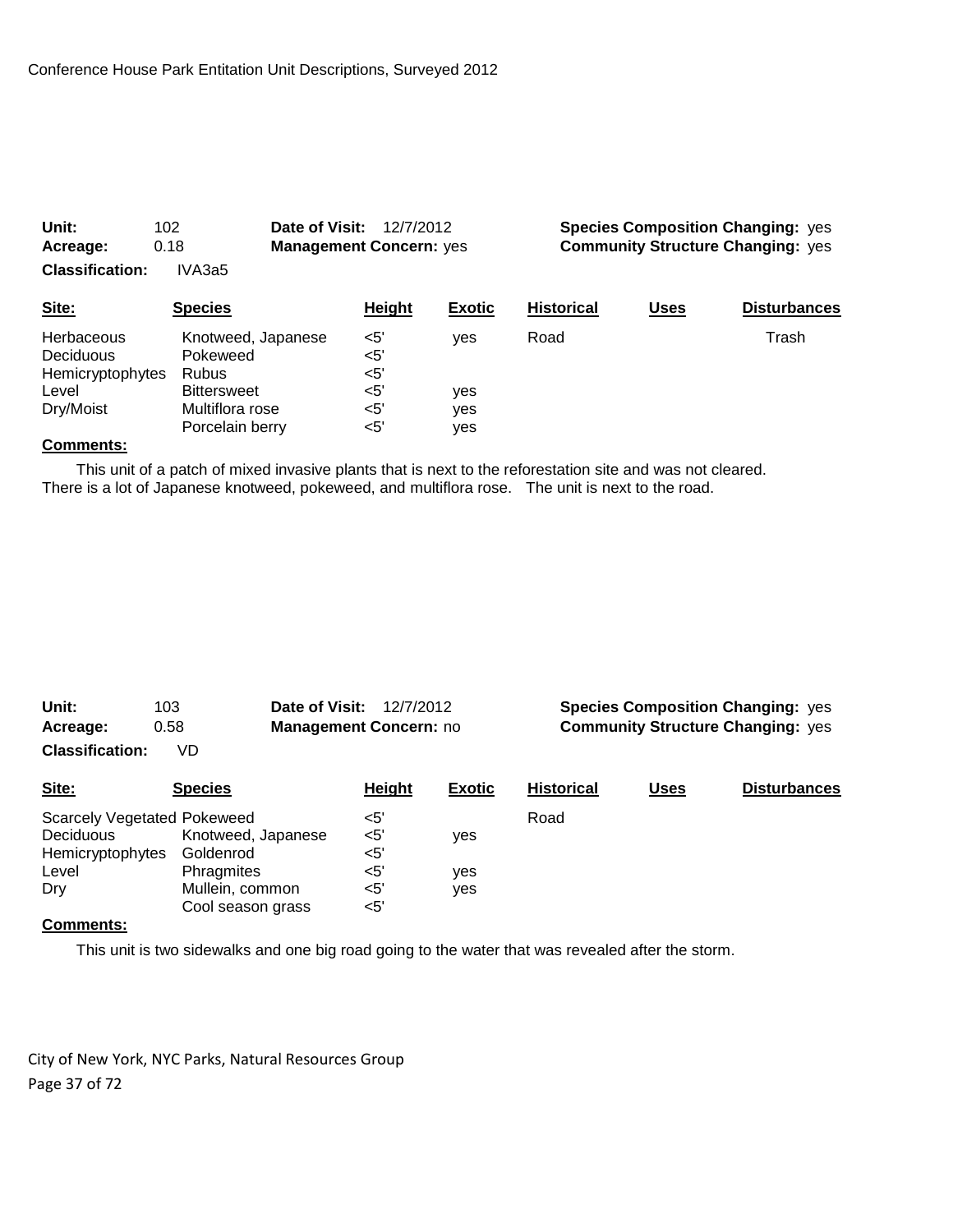| Unit:                  | Date of Visit:<br>104 | 12/7/2012                      |               | <b>Species Composition Changing: no</b> |                                         |                     |  |  |
|------------------------|-----------------------|--------------------------------|---------------|-----------------------------------------|-----------------------------------------|---------------------|--|--|
| Acreage:               | 1.92                  | <b>Management Concern: yes</b> |               |                                         | <b>Community Structure Changing: no</b> |                     |  |  |
| <b>Classification:</b> | IVA3a5                |                                |               |                                         |                                         |                     |  |  |
| Site:                  | <b>Species</b>        | Height                         | <b>Exotic</b> | <b>Historical</b>                       | Uses                                    | <b>Disturbances</b> |  |  |
| <b>Herbaceous</b>      | Phragmites            | $<$ 5'                         | ves           | Road                                    |                                         | Trash               |  |  |
| <b>Deciduous</b>       | Knotweed, Japanese    | <5'                            | yes           |                                         |                                         |                     |  |  |
| Geophytes              | Goldenrod             | $<$ 5'                         |               |                                         |                                         |                     |  |  |
| Depression             |                       |                                |               |                                         |                                         |                     |  |  |
| Surface water          |                       |                                |               |                                         |                                         |                     |  |  |

 This unit is a depression area with surface water and mostly Phragmites. It is next to the road, and there are little ponds still in the area from when the water rose after the storm.

| Unit:<br>Acreage:<br><b>Classification:</b>                       | 105<br>0.26<br>IVA3a5 | Date of Visit:<br><b>Management Concern: yes</b> | 12/7/2012     |               | <b>Species Composition Changing: no</b><br><b>Community Structure Changing: no</b> |             |                     |  |
|-------------------------------------------------------------------|-----------------------|--------------------------------------------------|---------------|---------------|------------------------------------------------------------------------------------|-------------|---------------------|--|
| Site:                                                             | <b>Species</b>        |                                                  | <b>Height</b> | <b>Exotic</b> | <b>Historical</b>                                                                  | <b>Uses</b> | <b>Disturbances</b> |  |
| Herbaceous<br><b>Deciduous</b><br>Geophytes<br>Level<br>Dry/Moist | Knotweed, Japanese    |                                                  | $<$ 5'        | yes           |                                                                                    |             |                     |  |

#### **Comments:**

This unit is a Japanese knotweed patch next to the reforestation site bordering the road.

City of New York, NYC Parks, Natural Resources Group Page 38 of 72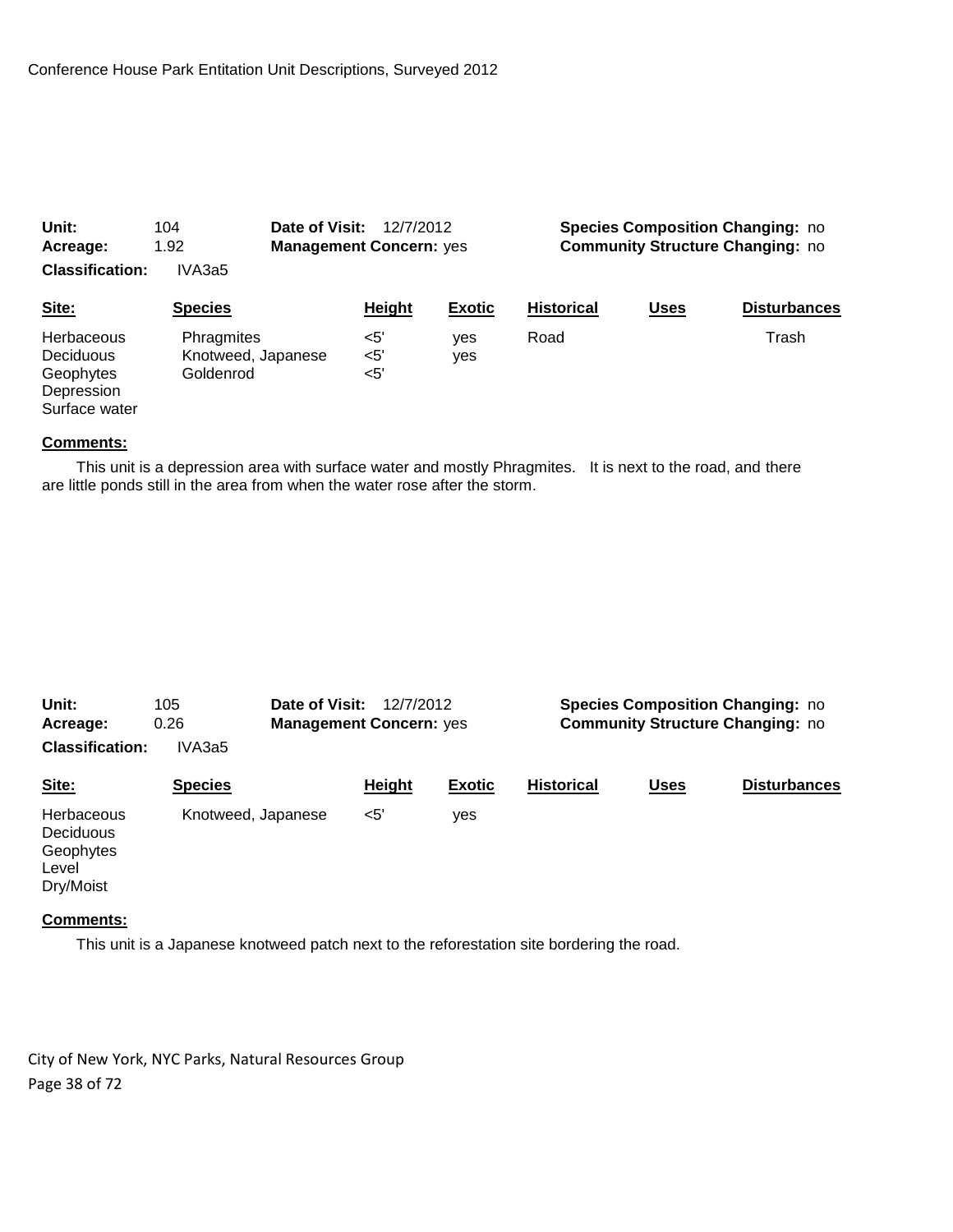| Unit:<br>106<br>Date of Visit:<br>1.06<br><b>Management Concern: no</b><br>Acreage:<br><b>Classification:</b><br>IIB2a6 |                                                                                            | 12/7/2012        |                                          | <b>Species Composition Changing: no</b><br><b>Community Structure Changing: no</b> |                   |              |                     |
|-------------------------------------------------------------------------------------------------------------------------|--------------------------------------------------------------------------------------------|------------------|------------------------------------------|------------------------------------------------------------------------------------|-------------------|--------------|---------------------|
| Site:                                                                                                                   | <b>Species</b>                                                                             |                  | <b>Height</b>                            | <b>Exotic</b>                                                                      | <b>Historical</b> | <u>Uses</u>  | <b>Disturbances</b> |
| Woodland<br>Deciduous<br>Lianas<br>Level<br>Dry/Moist                                                                   | Oak, pin<br>Silver maple<br>Hackberry<br>Mulberry, white<br>Grape, wild<br>Multiflora rose | $<$ 5'<br>$<$ 5' | >30'<br>>30'<br>$5' - 30'$<br>$5' - 30'$ | yes                                                                                | Road              | Foot traffic | Trash               |

 This is a pin oak woodland with some big silver maples. There are invasives in the understory. The unit is located next to Billop Ave.

| Unit:<br>Acreage:<br><b>Classification:</b> | 107<br>1.61<br>IIB2a4 | Date of Visit:<br><b>Management Concern: yes</b> | 12/7/2012     |               |                   |             | <b>Species Composition Changing: no</b><br><b>Community Structure Changing: no</b> |
|---------------------------------------------|-----------------------|--------------------------------------------------|---------------|---------------|-------------------|-------------|------------------------------------------------------------------------------------|
| Site:                                       | <b>Species</b>        |                                                  | <b>Height</b> | <b>Exotic</b> | <b>Historical</b> | <b>Uses</b> | <b>Disturbances</b>                                                                |

| Woodland         | Knotweed, Japanese | $5' - 30'$  | ves | Road | Trash |
|------------------|--------------------|-------------|-----|------|-------|
| <b>Deciduous</b> | Cherry, black      | $>30'$ & 5- |     |      |       |
| Geophytes        | <b>Bittersweet</b> | <5'         | ves |      |       |
| Level            | Honeysuckle, J.    | <5'         | ves |      |       |
| Dry/Moist        | Hickory, bitternut | $>30'$ & 5- |     |      |       |
|                  | Multiflora rose    | <5'         | ves |      |       |
| $\sim$           |                    |             |     |      |       |

### **Comments:**

 This unit is a woodland between Billop Ave and the reforestation site, dominated by Japanese knotweed. Other species include grape and trumpet creeper.

City of New York, NYC Parks, Natural Resources Group Page 39 of 72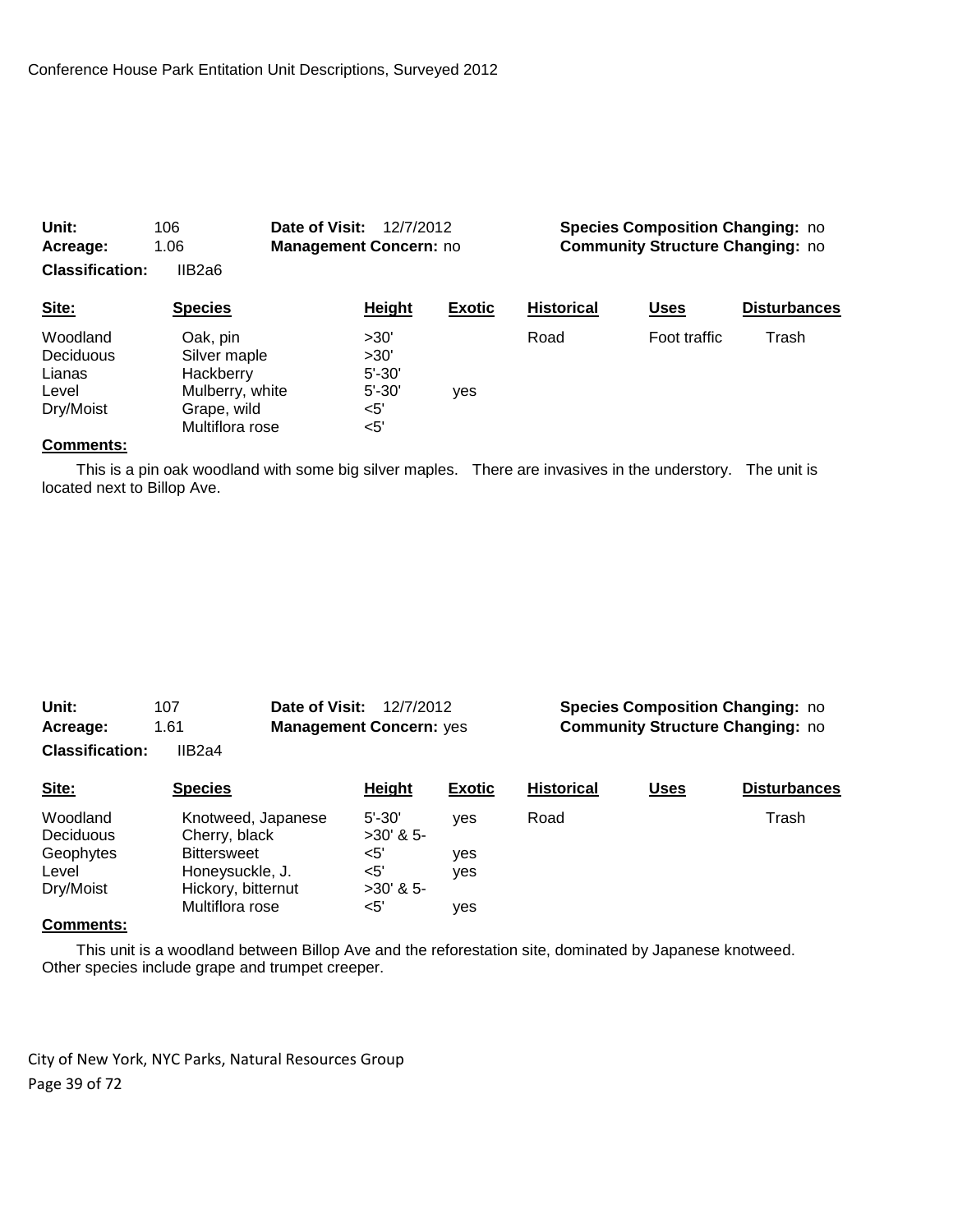| 0.94<br>Acreage:<br><b>Classification:</b><br>IIIA1       |                                                                                                       | <b>Management Concern: yes</b>                       |                          | <b>Community Structure Changing: yes</b> |              |                     |
|-----------------------------------------------------------|-------------------------------------------------------------------------------------------------------|------------------------------------------------------|--------------------------|------------------------------------------|--------------|---------------------|
| Site:                                                     | <b>Species</b>                                                                                        | Height                                               | <b>Exotic</b>            | <b>Historical</b>                        | <b>Uses</b>  | <b>Disturbances</b> |
| Scrub<br>Deciduous<br>Phanerophytes<br>Level<br>Dry/Moist | Wineberry<br>Raspberry, black<br><b>Bittersweet</b><br>Honeysuckle J.<br>Multiflora rose<br>Goldenrod | <5'<br><5'<br>$5' - 30'$<br><5'<br>$5' - 30'$<br><5' | ves<br>yes<br>yes<br>yes | Road                                     | Foot traffic |                     |

**Unit:** 120 **Date of Visit:** 12/7/2012 **Species Composition Changing:** no

## **Comments:**

 Dense scrub area dominated by wineberry and other invasives, bordered by lower gravel rd on the eastern edge. Scrub floor carpeted by garlic mustard and Japanese vine honeysuckle. Small trees in the unit include Ailanthus, Sassafras and black locust.

| Unit:                  | 130    | <b>Date of Visit: 12/19/2012</b> |  | <b>Species Composition Changing: yes</b>                                                                                                                                                                                             |
|------------------------|--------|----------------------------------|--|--------------------------------------------------------------------------------------------------------------------------------------------------------------------------------------------------------------------------------------|
| Acreage:               | 0.45   | <b>Management Concern: yes</b>   |  | <b>Community Structure Changing: yes</b>                                                                                                                                                                                             |
| <b>Classification:</b> | IIIB1a |                                  |  |                                                                                                                                                                                                                                      |
| $\sim$ $\sim$          | .      | .                                |  | <b>Particular and the contract of the contract of the contract of the contract of the contract of the contract of the contract of the contract of the contract of the contract of the contract of the contract of the contract o</b> |

| <u>Site:</u>                                              | <b>Species</b>                                                                         | Height                                                    | <b>EXOUC</b> | <b>Historical</b> | uses | <b>Disturbances</b>       |
|-----------------------------------------------------------|----------------------------------------------------------------------------------------|-----------------------------------------------------------|--------------|-------------------|------|---------------------------|
| Scrub<br>Deciduous<br>Phanerophytes<br>Level<br>Dry/Moist | Pokeweed<br>Hickory, bitternut<br>Grape, wild<br>Cool season grass<br>Sycamore, common | $5'$<br>$<$ 5' & 5-30'<br><5'<br>$<$ 5'<br>$<$ 5' & 5-30' |              | Road              |      | Erosion<br>Trash<br>Other |
|                                                           |                                                                                        |                                                           |              |                   |      |                           |

#### **Comments:**

 'Billop Planting Area' was restored and planted with around 1500 trees and shrubs. This area borders Billop Ave trail and marshland. It was heavily impacted by Hurricane Sandy. The ground was scoured, revealing an underground roadway, and was left covered in Phragmites cane.

City of New York, NYC Parks, Natural Resources Group Page 40 of 72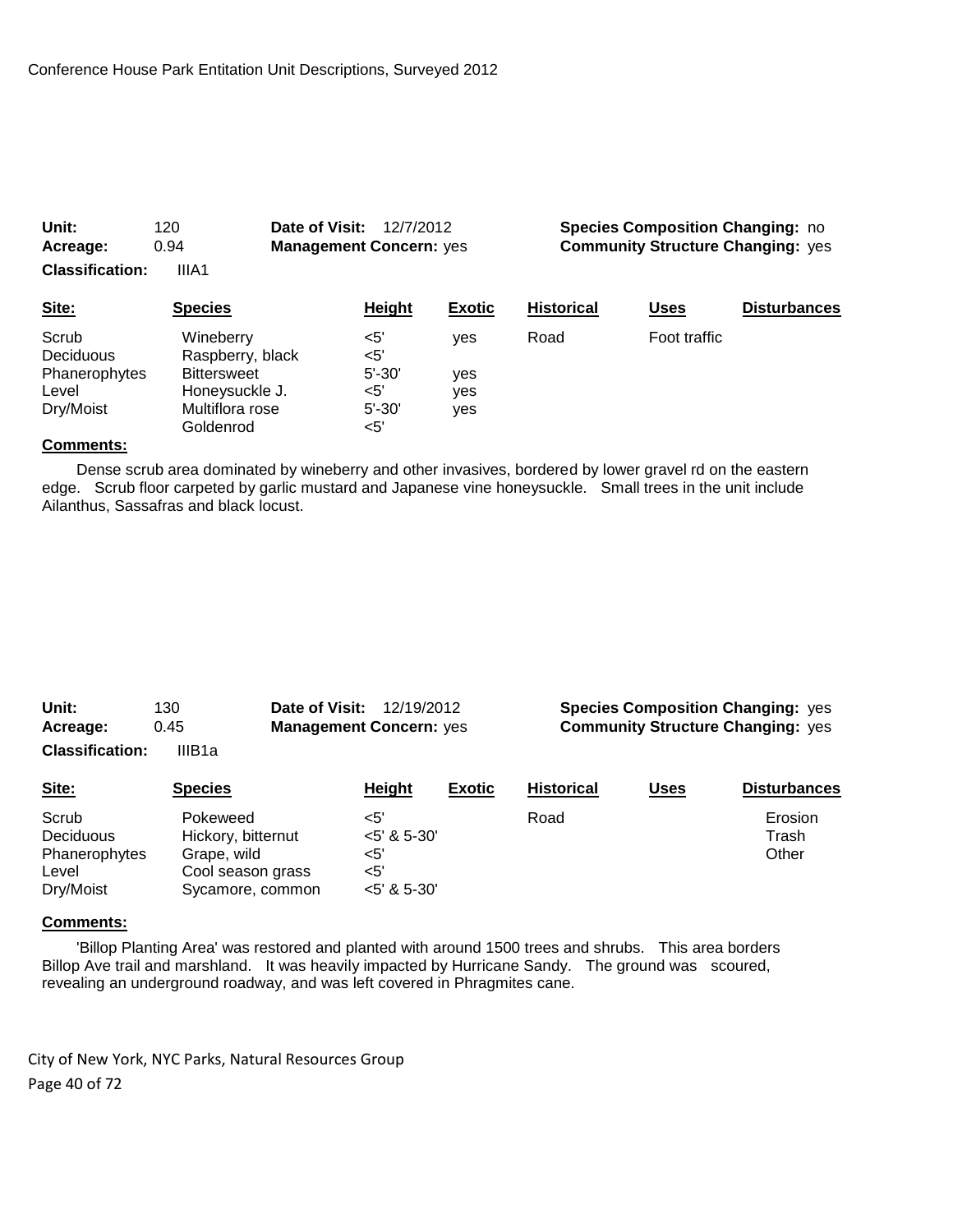| Acreage:                                                           | 0.30                                                                                          | <b>Management Concern: no</b>                                   |               | <b>Community Structure Changing: no</b> |             |                     |
|--------------------------------------------------------------------|-----------------------------------------------------------------------------------------------|-----------------------------------------------------------------|---------------|-----------------------------------------|-------------|---------------------|
| <b>Classification:</b>                                             | VIIA1b2                                                                                       |                                                                 |               |                                         |             |                     |
| Site:                                                              | <b>Species</b>                                                                                | <b>Height</b>                                                   | <b>Exotic</b> | <b>Historical</b>                       | <b>Uses</b> | <b>Disturbances</b> |
| Intertidal<br><b>Deciduous</b><br>Hemicryptophytes<br>Level<br>Wet | Groundsel tree<br>Birch, river<br>Red maple<br>Viburnum spp.<br>Multiflora rose<br>Phragmites | $5' - 30'$<br>$>30'$ & 5-<br>$5' - 30'$<br><5'<br>$<$ 5'<br><5' | ves<br>yes    | Restoration<br>Other                    |             |                     |

**Unit:** 132 **Date of Visit:** 11/20/2013 **Species Composition Changing:** no

## **Comments:**

 This unit contains the Conference House DEP bluebelt project and the banks along the outflow. Most of the mature natives were planted by DEP. It is adjacent to the Phragmites patch and the bridge from the other side.

| Unit:                  | 141    | <b>Date of Visit: 12/19/2012</b> |  |
|------------------------|--------|----------------------------------|--|
| Acreage:               | 1.25   | <b>Management Concern: yes</b>   |  |
| <b>Classification:</b> | IIIB1a |                                  |  |

**Species Composition Changing: yes Community Structure Changing:** yes

| Site:                   | <b>Species</b>                               | Height                         | <b>Exotic</b> | <b>Historical</b> | <u>Uses</u> | <b>Disturbances</b> |
|-------------------------|----------------------------------------------|--------------------------------|---------------|-------------------|-------------|---------------------|
| Scrub<br>Deciduous      | Porcelain berry<br>Ailanthus                 | <5'<br>$5' - 30'$              | ves<br>yes    | Road              |             | Erosion             |
| Phanerophytes           | Hackberry                                    | $5' - 30'$                     |               |                   |             |                     |
| Depression<br>Dry/Moist | <b>Box Elder</b><br>Grape, wild<br>Ash, spp. | $5' - 30'$<br>$<$ 5'<br>$<$ 5' |               |                   |             |                     |

## **Comments:**

 Area totally scoured by Hurricane Sandy. Some small trees remain. Ground covered in rackline forms inland boundary. There is a grove of box elder at the southern end.

City of New York, NYC Parks, Natural Resources Group Page 41 of 72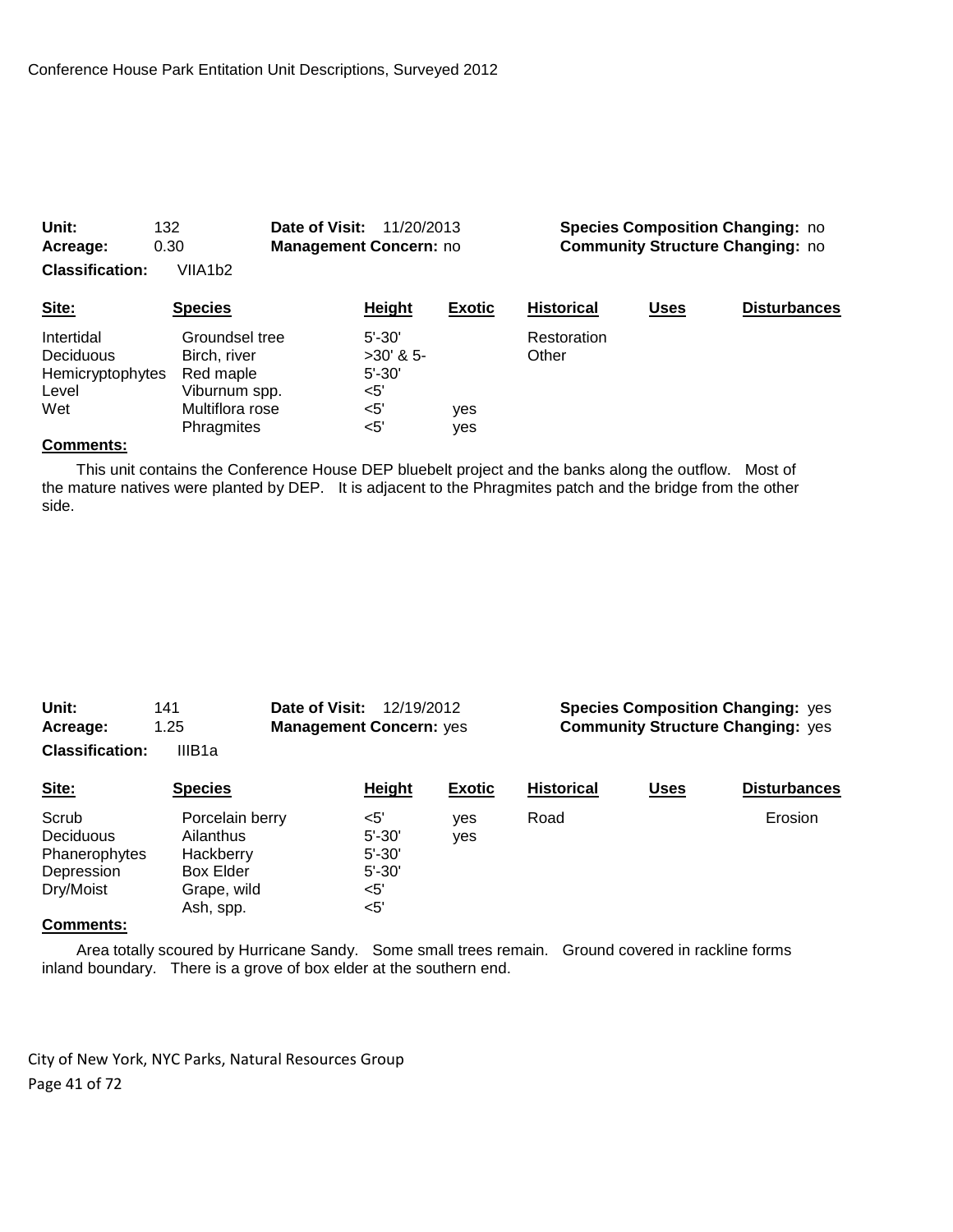| Unit:<br>Acreage:         | 143<br>0.23    | Date of Visit:<br>12/19/2012<br><b>Management Concern: no</b> |        | <b>Species Composition Changing: no</b><br><b>Community Structure Changing: no</b> |                   |             |                     |
|---------------------------|----------------|---------------------------------------------------------------|--------|------------------------------------------------------------------------------------|-------------------|-------------|---------------------|
| <b>Classification:</b>    | VE             |                                                               |        |                                                                                    |                   |             |                     |
| Site:                     | <b>Species</b> |                                                               | Height | <b>Exotic</b>                                                                      | <b>Historical</b> | <b>Uses</b> | <b>Disturbances</b> |
| <b>Scarcely Vegetated</b> |                |                                                               |        |                                                                                    | Road              | Vehicle     |                     |
|                           |                |                                                               |        |                                                                                    |                   |             |                     |

Level Moist

### **Comments:**

 This unit is just west up the gravel path from the 'four corners' area where Billop and Surf Ave intersect. The area is scoured, covered in rack, and then bulldozed to recover the carriage path underneath.

| Unit:<br>Acreage:                                        | Date of Visit:<br>144<br>12/19/2012<br><b>Management Concern: yes</b><br>0.27         |                                                               |               | <b>Species Composition Changing: no</b><br><b>Community Structure Changing: no</b> |             |                     |  |
|----------------------------------------------------------|---------------------------------------------------------------------------------------|---------------------------------------------------------------|---------------|------------------------------------------------------------------------------------|-------------|---------------------|--|
| <b>Classification:</b>                                   | IIB <sub>2a1</sub>                                                                    |                                                               |               |                                                                                    |             |                     |  |
| Site:                                                    | <b>Species</b>                                                                        | Height                                                        | <b>Exotic</b> | <b>Historical</b>                                                                  | <b>Uses</b> | <b>Disturbances</b> |  |
| Woodland<br>Mixed<br>Phanerophytes<br>Level<br>Dry/Moist | Sassafras<br>Locust, black<br>Sycamore, common<br>Oak, pin<br>elm, American<br>Linden | >30'<br>$5' - 30'$<br>$5' - 30'$<br><5'<br>$5' - 30'$<br>>30' | <b>ves</b>    | Planting                                                                           |             |                     |  |

### **Comments:**

 Woodland patch with planted cedars. Also features Oriental bittersweet, porcelain berry, callery pear, and mugwort in the understory. Known as 'four corners', this is the intersection of the Billop Ave and Surf Ave paths.

City of New York, NYC Parks, Natural Resources Group Page 42 of 72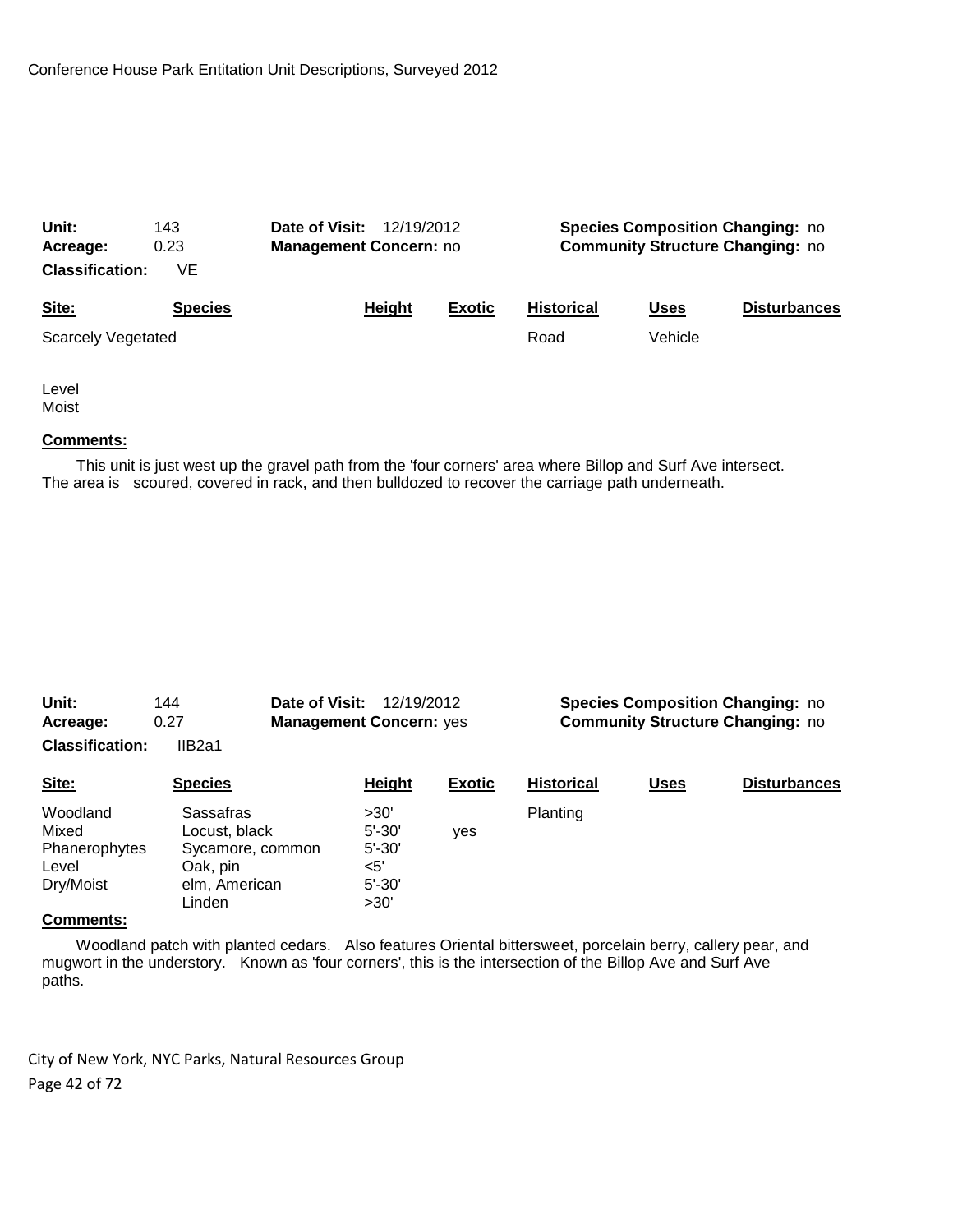| Unit:                  | Date of Visit:<br>145 |                                | <b>Species Composition Changing: yes</b><br>12/19/2012 |                   |             |                     |
|------------------------|-----------------------|--------------------------------|--------------------------------------------------------|-------------------|-------------|---------------------|
| Acreage:               | 0.06                  | <b>Management Concern: yes</b> | <b>Community Structure Changing: yes</b>               |                   |             |                     |
| <b>Classification:</b> | IIB2a1                |                                |                                                        |                   |             |                     |
| Site:                  | <b>Species</b>        | Height                         | <b>Exotic</b>                                          | <b>Historical</b> | <b>Uses</b> | <b>Disturbances</b> |
| Woodland               | Cottonwood, Eastern   | $5' - 30'$                     |                                                        |                   |             |                     |
| Deciduous              | Privet                | $>30'$ & 5-                    | yes                                                    |                   |             |                     |
| Phanerophytes          | Oak, swamp white      | $5' - 30'$                     |                                                        |                   |             |                     |
| Level                  | Honeysuckle J.        | $<$ 5'                         | yes                                                    |                   |             |                     |
| Dry/Moist              |                       |                                |                                                        |                   |             |                     |

 Early successional forest bordered by Surf Ave path on its eastern side, this unit is dominated by young cottonwood.

| Unit:                  | Date of Visit:<br>150 | 12/19/2012                     |               | <b>Species Composition Changing: yes</b> |         |                     |
|------------------------|-----------------------|--------------------------------|---------------|------------------------------------------|---------|---------------------|
| Acreage:               | 0.81                  | <b>Management Concern: yes</b> |               | <b>Community Structure Changing: yes</b> |         |                     |
| <b>Classification:</b> | IVA3a5                |                                |               |                                          |         |                     |
| Site:                  | <b>Species</b>        | <b>Height</b>                  | <b>Exotic</b> | <b>Historical</b>                        | Uses    | <b>Disturbances</b> |
| Herbaceous             | Grass, switch         | $<$ 5'                         |               | Road                                     | Vehicle |                     |
| Deciduous              | Goldenrod             | $<$ 5'                         |               | Restoration                              |         |                     |
| Hemicryptophytes       | Pokeweed              | $<$ 5'                         |               |                                          |         |                     |
| Depression             | Knotweed, Japanese    | $5' - 30'$                     | yes           |                                          |         |                     |
| Dry/Moist              | <b>Rubus</b>          | $<$ 5'                         |               |                                          |         |                     |
|                        | Mullein, common       | $<$ 5'                         | yes           |                                          |         |                     |

#### **Comments:**

 Restored meadow area planted with herbaceous plugs, and with resurgent Japanese knotweed patch at the southern end. This area marks the southern terminus of the area known as 'south center', at the junction of the upper and lower gravel roads.

City of New York, NYC Parks, Natural Resources Group Page 43 of 72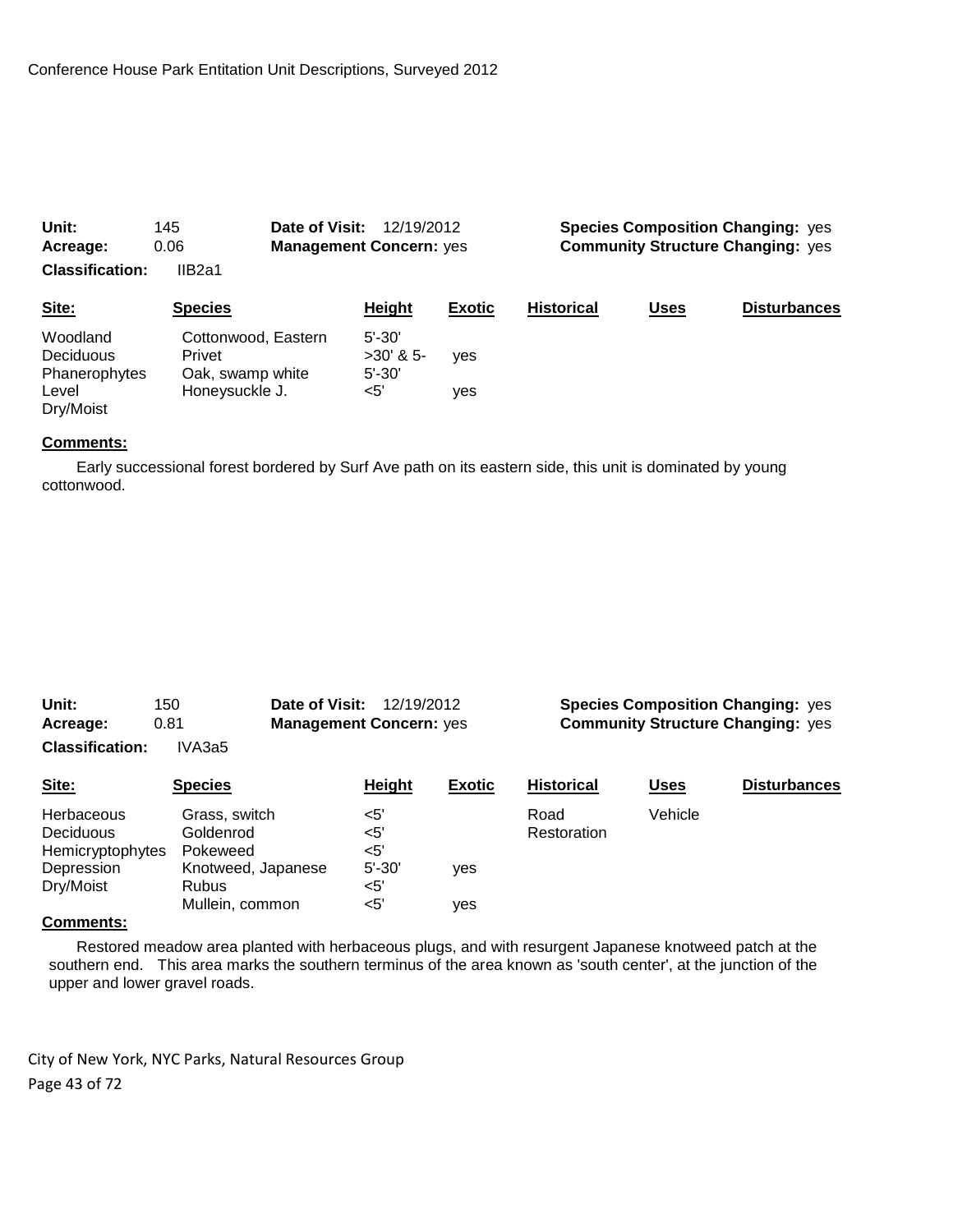| 0.24<br>Acreage:<br><b>Classification:</b><br>IIB2a1 |                                                                                                       | <b>Management Concern: yes</b>                         |                                 |                   | <b>Community Structure Changing: yes</b> |                     |
|------------------------------------------------------|-------------------------------------------------------------------------------------------------------|--------------------------------------------------------|---------------------------------|-------------------|------------------------------------------|---------------------|
| Site:                                                | <b>Species</b>                                                                                        | Height                                                 | <b>Exotic</b>                   | <b>Historical</b> | <u>Uses</u>                              | <b>Disturbances</b> |
| Scrub<br>Deciduous<br>Lianas<br>Level<br>Dry/Moist   | Grape, wild<br>Multiflora rose<br>Honeysuckle sp.<br>Mulberry spp.<br>Spicebush<br><b>Bittersweet</b> | $5 - 30'$<br>$<$ 5'<br><5'<br>$5' - 30'$<br><5'<br><5' | <b>ves</b><br>yes<br>yes<br>ves |                   |                                          |                     |

**Unit:** 151 **Date of Visit:** 12/19/2012 **Species Composition Changing:** yes

### **Comments:**

 Area between the two gravel roads on the eastern edge of the south shore area with some hackberry. Deer rubbing on the trees.

| Unit:<br>Acreage:      | 152<br>0.73    | Date of Visit:<br>12/19/2012<br><b>Management Concern: yes</b> |               | <b>Species Composition Changing: no</b><br><b>Community Structure Changing: no</b> |             |                     |
|------------------------|----------------|----------------------------------------------------------------|---------------|------------------------------------------------------------------------------------|-------------|---------------------|
| <b>Classification:</b> | IIB2a1         |                                                                |               |                                                                                    |             |                     |
| Site:                  | <b>Species</b> | <b>Height</b>                                                  | <b>Exotic</b> | <b>Historical</b>                                                                  | <b>Uses</b> | <b>Disturbances</b> |
| Woodland               | Sassafras      | $>30'$ & 5-                                                    |               |                                                                                    |             |                     |
| Deciduous              | Red maple      | $>30'$ & 5-                                                    |               |                                                                                    |             |                     |
| Phanerophytes          | Oak, pin       | $>30'$ & 5-                                                    |               |                                                                                    |             |                     |
| Level                  | Spicebush      | $5' - 30'$                                                     |               |                                                                                    |             |                     |
| Dry/Moist              |                | <5'                                                            |               |                                                                                    |             |                     |
|                        | Honeysuckle J. | $<$ 5'                                                         | yes           |                                                                                    |             |                     |
| $R$ ammanta:           | Grape, wild    |                                                                |               |                                                                                    |             |                     |

#### **Comments:**

Mature sassafras forest with maples and hackberries, as well as spicebush, grape, privet.

City of New York, NYC Parks, Natural Resources Group Page 44 of 72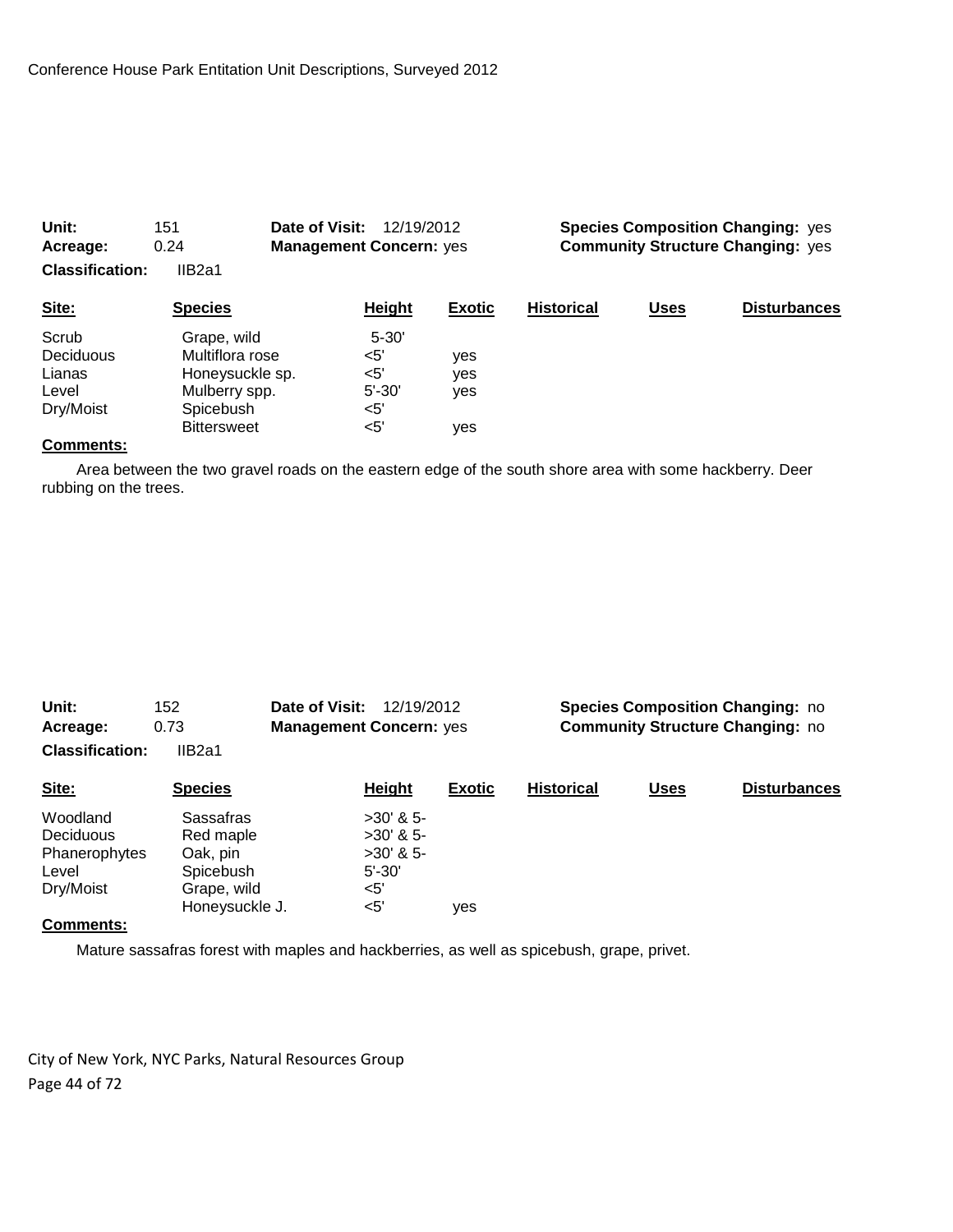| Unit:                  | 160                 | Date of Visit:<br>12/19/2012   |               | <b>Species Composition Changing: yes</b> |             |                     |  |
|------------------------|---------------------|--------------------------------|---------------|------------------------------------------|-------------|---------------------|--|
| Acreage:               | 1.64                | <b>Management Concern: yes</b> |               | <b>Community Structure Changing: yes</b> |             |                     |  |
| <b>Classification:</b> | IIIB <sub>1a</sub>  |                                |               |                                          |             |                     |  |
| Site:                  | <b>Species</b>      | Height                         | <b>Exotic</b> | <b>Historical</b>                        | <b>Uses</b> | <b>Disturbances</b> |  |
| Scrub                  | Cottonwood, Eastern | >30'                           |               |                                          |             |                     |  |
| Deciduous              | Ailanthus           | $5' - 30'$                     | yes           |                                          |             |                     |  |
| Phanerophytes          | <b>Bittersweet</b>  | $5'$                           | yes           |                                          |             |                     |  |
| Undulating             | Oak, pin            | $5' - 30'$                     |               |                                          |             |                     |  |
| Dry                    | grass, dune         | $<$ 5'                         |               |                                          |             |                     |  |
|                        | Locust, black       | $5' - 30'$                     | ves           |                                          |             |                     |  |

Scrubby dune area between the beach and forest bluffs to the east. Occasional bonfires occur here.

| Unit:<br>Acreage:                                        | 161<br>0.87                                              | Date of Visit:<br>12/19/2012<br><b>Management Concern: yes</b> |                   | <b>Species Composition Changing: no</b><br><b>Community Structure Changing: no</b> |              |                               |  |
|----------------------------------------------------------|----------------------------------------------------------|----------------------------------------------------------------|-------------------|------------------------------------------------------------------------------------|--------------|-------------------------------|--|
| <b>Classification:</b>                                   | IIIB1a                                                   |                                                                |                   |                                                                                    |              |                               |  |
| Site:                                                    | <b>Species</b>                                           | Height                                                         | <b>Exotic</b>     | <b>Historical</b>                                                                  | <b>Uses</b>  | <b>Disturbances</b>           |  |
| Scrub<br><b>Deciduous</b><br>Phanerophytes<br>Depression | Oak, pin<br>Ailanthus<br>Sumac sp.<br><b>Bittersweet</b> | $5' - 30'$<br>$5' - 30'$<br><5'<br>$<$ 5'                      | <b>ves</b><br>yes |                                                                                    | Foot traffic | Erosion<br>Trash<br>Vandalism |  |
| Dry                                                      | Mugwort<br>Multiflora rose                               | $<$ 5'<br>$<$ 5'                                               | yes<br>ves        |                                                                                    |              |                               |  |

#### **Comments:**

Low area between dunes and uphill forest.

City of New York, NYC Parks, Natural Resources Group Page 45 of 72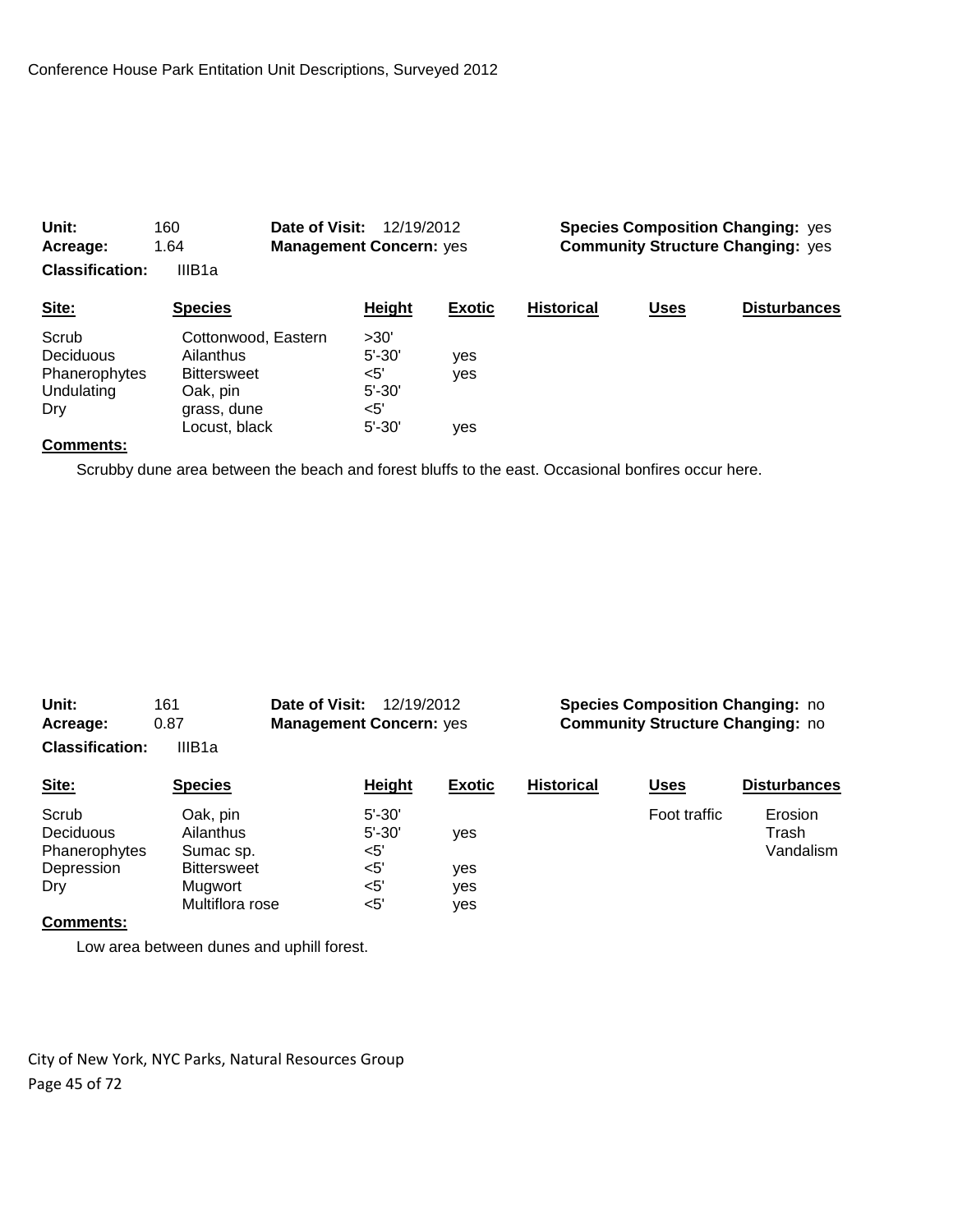| Acreage:               | 0.52<br><b>Management Concern: yes</b> |                    | <b>Community Structure Changing: yes</b> |                   |             |                     |
|------------------------|----------------------------------------|--------------------|------------------------------------------|-------------------|-------------|---------------------|
| <b>Classification:</b> | IIB <sub>2a1</sub>                     |                    |                                          |                   |             |                     |
| Site:                  | <b>Species</b>                         | Height             | <b>Exotic</b>                            | <b>Historical</b> | <b>Uses</b> | <b>Disturbances</b> |
| Woodland<br>Deciduous  | Sassafras<br>Cherry, black             | >30'<br>$5' - 30'$ |                                          |                   |             |                     |
| Phanerophytes<br>Level | <b>Bittersweet</b><br>Honeysuckle J.   | $5' - 30'$<br><5'  | ves<br>yes                               |                   |             |                     |
| Dry/Moist              | Hackberry<br>ivy, poison               | <5'<br>$<$ 5'      |                                          |                   |             |                     |

**Unit:** 162 **Date of Visit:** 12/19/2012 **Species Composition Changing:** no

## **Comments:**

 Upland wooded area with bluff. Also features Japanese knotweed, Ailanthus and rubus. Major blowdown jeopardizes the area.

| Unit:<br>Date of Visit:<br>163 |                  | 6/28/2012 |                                |               | <b>Species Composition Changing: no</b> |              |                     |  |  |
|--------------------------------|------------------|-----------|--------------------------------|---------------|-----------------------------------------|--------------|---------------------|--|--|
| Acreage:                       | 0.79             |           | <b>Management Concern: yes</b> |               | <b>Community Structure Changing: no</b> |              |                     |  |  |
| <b>Classification:</b>         | IIB2a1           |           |                                |               |                                         |              |                     |  |  |
| Site:                          | <b>Species</b>   |           | Height                         | <b>Exotic</b> | <b>Historical</b>                       | <b>Uses</b>  | <b>Disturbances</b> |  |  |
| Woodland                       | Oak, swamp white |           | >30'                           |               |                                         | Foot traffic |                     |  |  |
| <b>Deciduous</b>               | Hackberry        |           | >30'                           |               |                                         |              |                     |  |  |
| Phanerophytes                  | Paulownia        |           | $5' - 30'$                     | ves           |                                         |              |                     |  |  |
| Slope                          | Mulberry, paper  |           | $5' - 30'$                     | ves           |                                         |              |                     |  |  |

#### **Comments:**

 Sloped woodland featuring mature swamp white oaks, with pockets of paper mulberry and paulownia, and understory of bittersweet, black cherry, and invasive vines. Bordered on southern end by the Rutan-Beckett house and lawn.

City of New York, NYC Parks, Natural Resources Group Page 46 of 72

Moist Cak, pin 5'-30'<br>Sassafras 5'-30' Sassafras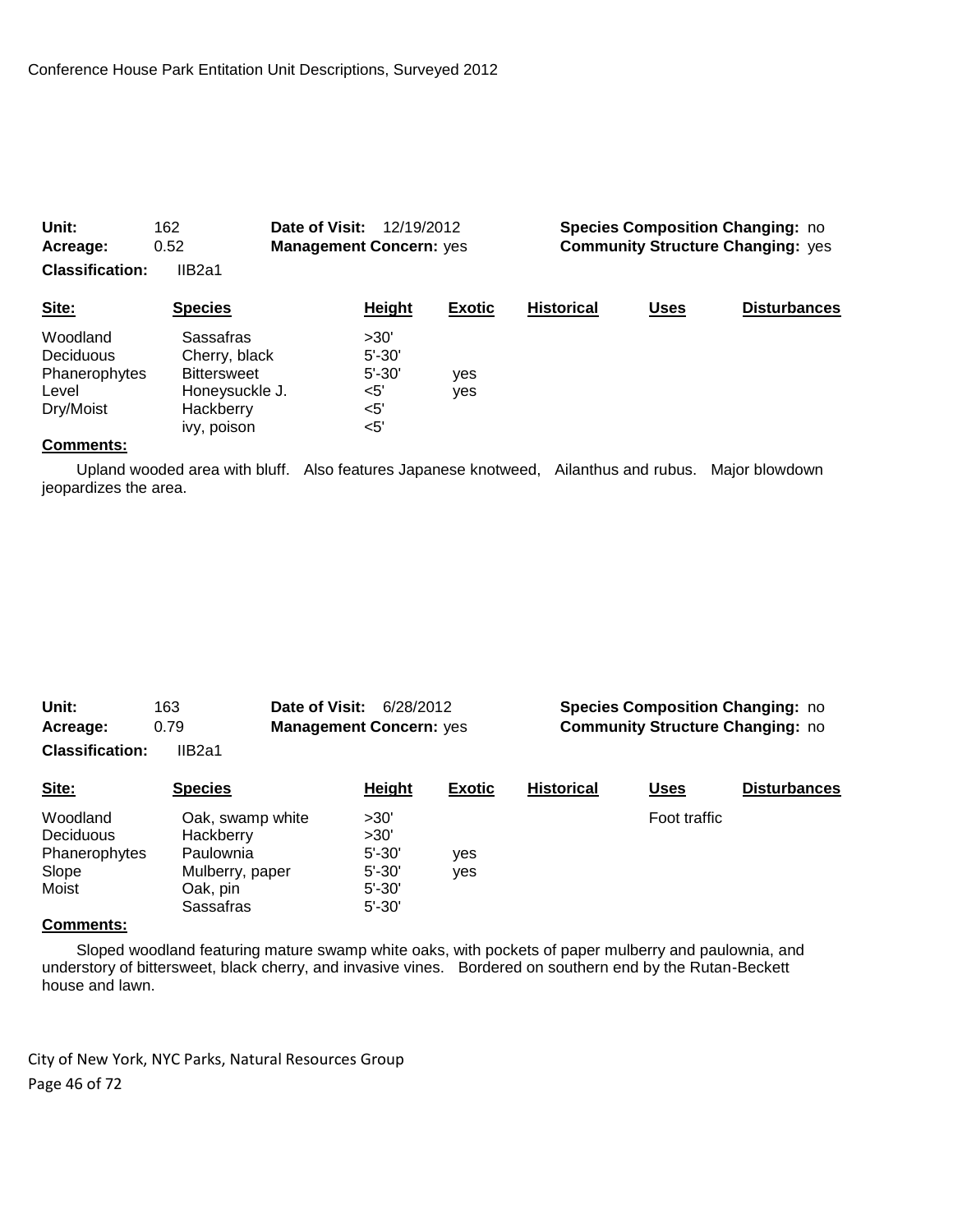| 0.44<br>Acreage:<br><b>Classification:</b><br>IIB2a2 |                                                                      | <b>Management Concern: yes</b>   | <b>Community Structure Changing: yes</b> |                          |             |                     |
|------------------------------------------------------|----------------------------------------------------------------------|----------------------------------|------------------------------------------|--------------------------|-------------|---------------------|
| Site:                                                | <b>Species</b>                                                       | Height                           | <b>Exotic</b>                            | <b>Historical</b>        | <b>Uses</b> | <b>Disturbances</b> |
| Woodland<br>Deciduous<br>Chamaephytes<br>Level       | Locust, black<br>Grape, wild<br>Multiflora rose<br><b>Blackberry</b> | $>30'$ & 5-<br><5'<br><5'<br><5' | ves<br><b>ves</b>                        | Fence<br><b>Planting</b> |             |                     |
| Dry/Moist                                            | Wineberry<br><b>Bittersweet</b>                                      | $<$ 5'<br>$<$ 5'                 | ves<br>ves                               |                          |             |                     |

**Unit:** 164 **Date of Visit:** 7/31/2012 **Species Composition Changing:** yes

#### **Comments:**

 Woodland bordered by a wooden fence along Satterlee St. on the eastern side, featuring mostly black locust, many of which have been wind thrown. Understory a scrubby thicket of blackberry, rose, and vines. Also features pin oaks Japanese vine honeysuckle, porcelain berry, and black walnuts which were planted along the fence line.

| Unit:                  | 165   | <b>Date of Visit: 11/30/2012</b> |  |
|------------------------|-------|----------------------------------|--|
| Acreage:               | 1.25  | <b>Management Concern: yes</b>   |  |
| <b>Classification:</b> | IIIA1 |                                  |  |

**Species Composition Changing: yes Community Structure Changing: no** 

| Site:                                                        | <b>Species</b>                                                                                   | Height                                                            | <b>Exotic</b> | <b>Historical</b> | <u>Uses</u> | <b>Disturbances</b> |
|--------------------------------------------------------------|--------------------------------------------------------------------------------------------------|-------------------------------------------------------------------|---------------|-------------------|-------------|---------------------|
| Scrub<br>Deciduous<br>Hemicryptophytes<br>Level<br>Dry/Moist | Grass spp.<br>Grape, wild<br>Walnut, black<br>Wineberry<br>Honeysuckle, Japanese<br><b>Rubus</b> | <5'<br>$<$ 5' & 5-30'<br>$5' - 30'$<br>$<$ 5'<br>$<$ 5'<br>$<$ 5' | yes<br>ves    | Restoration       |             | Other               |

### **Comments:**

 Southern section of 'South Low Restoration Area', bordered by the gravel path to the west, canopied forest to the south. This area is a grassy meadow/scrub dotted with black walnuts, with Rubus and grape coming in aggressively. Additionally, there is a patch of coral berry at the southern edge. High deer activity evident.

City of New York, NYC Parks, Natural Resources Group Page 47 of 72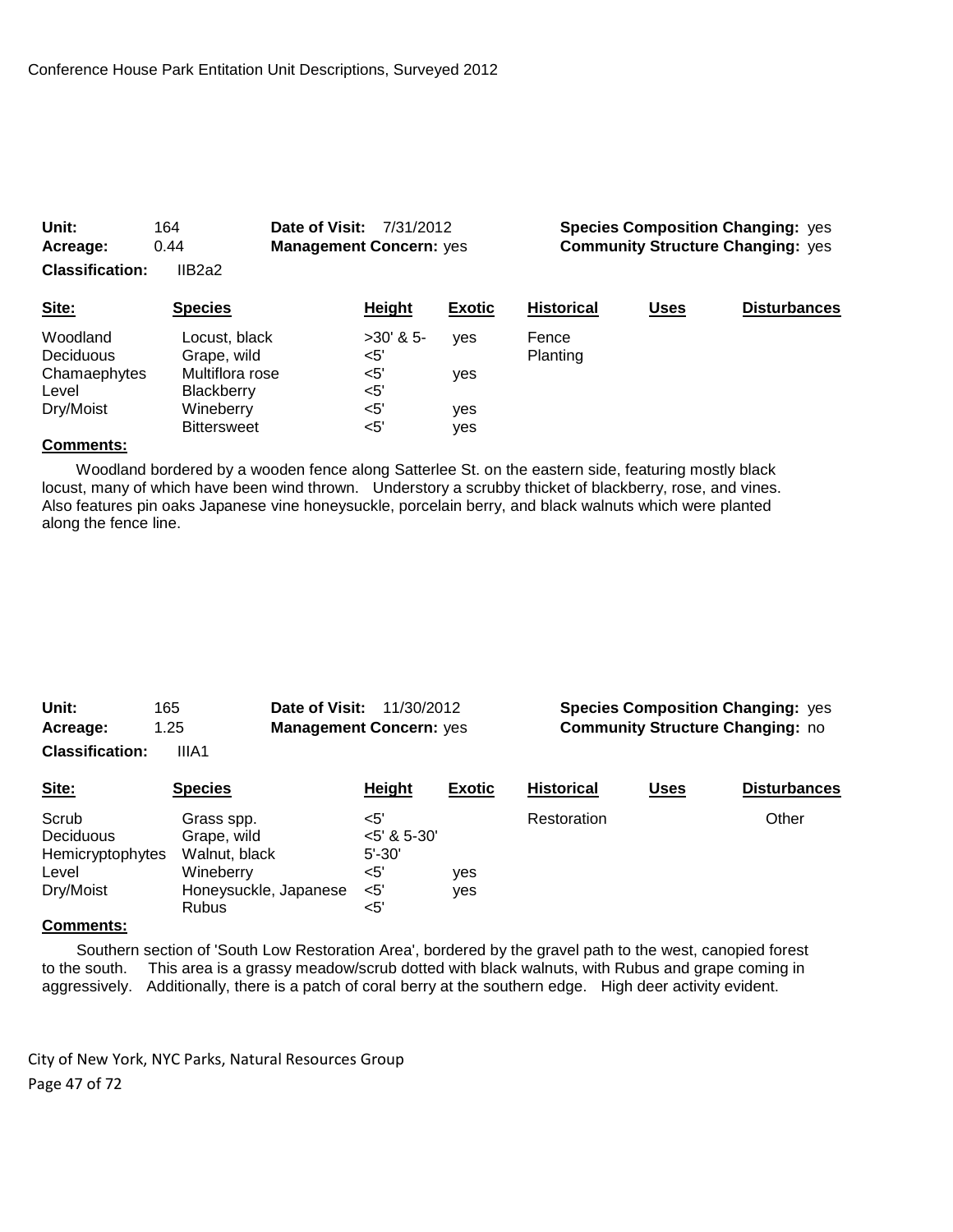| 1.30<br>Acreage:             |                       | <b>Management Concern: yes</b> |               | <b>Community Structure Changing: yes</b> |                           |                     |
|------------------------------|-----------------------|--------------------------------|---------------|------------------------------------------|---------------------------|---------------------|
| <b>Classification:</b>       | IIB2a6                |                                |               |                                          |                           |                     |
| Site:                        | <b>Species</b>        | Height                         | <b>Exotic</b> | <b>Historical</b>                        | <b>Uses</b>               | <b>Disturbances</b> |
| Woodland<br><b>Deciduous</b> | Hackberry<br>Oak, pin | $5' - 30'$<br>>30'             |               | Road<br>Restoration                      | Foot traffic<br>Campfire/ | Trash               |
| Lianas                       | Cottonwood, Eastern   | $5' - 30'$                     |               |                                          |                           |                     |
| Level                        | <b>Bittersweet</b>    | $<$ 5'                         | yes           |                                          |                           |                     |
| Moist                        | Honeysuckle, Japanese | <5'                            | yes           |                                          |                           |                     |
|                              | Multiflora rose       | $5$                            | yes           |                                          |                           |                     |

**Unit:** 166 **Date of Visit:** 11/30/2012 **Species Composition Changing:** yes

### **Comments:**

 Area including and around McDonald Ct., formerly a street, though now a semi-inundated desire line, running from the Surf Ave. path west to the gravel path. Area is a wet, scrubby woodland with aggressive encroachment of vines. Some restorative plantings on the path seem to have been unsuccessful, possibly due to trampling. Also evidence of high deer activity here. A hangout spot with driftwood benches and litter can be found at western end.

| Unit:<br>167<br>0.47<br>Acreage:<br><b>Classification:</b><br>IVA3a5     |                                                       | Date of Visit:<br>12/19/2012<br><b>Management Concern: yes</b> |                      |               | <b>Species Composition Changing: yes</b><br><b>Community Structure Changing: no</b> |             |                     |
|--------------------------------------------------------------------------|-------------------------------------------------------|----------------------------------------------------------------|----------------------|---------------|-------------------------------------------------------------------------------------|-------------|---------------------|
| Site:                                                                    | <b>Species</b>                                        |                                                                | Height               | <b>Exotic</b> | <b>Historical</b>                                                                   | <b>Uses</b> | <b>Disturbances</b> |
| <b>Herbaceous</b><br>Deciduous<br>Hemicryptophytes<br>Slope<br>Dry/Moist | Cool season grass<br>Motherwort<br>Goldenrod, seaside |                                                                | $<$ 5'<br><5'<br><5' | yes<br>yes    |                                                                                     |             | Erosion             |

#### **Comments:**

 Meadow area ending with abrupt drop-off on seaside. Historically a mix of native ferns planted as part of restoration efforts, with invasive motherwort, this area was scoured by Hurricane Sandy.

City of New York, NYC Parks, Natural Resources Group Page 48 of 72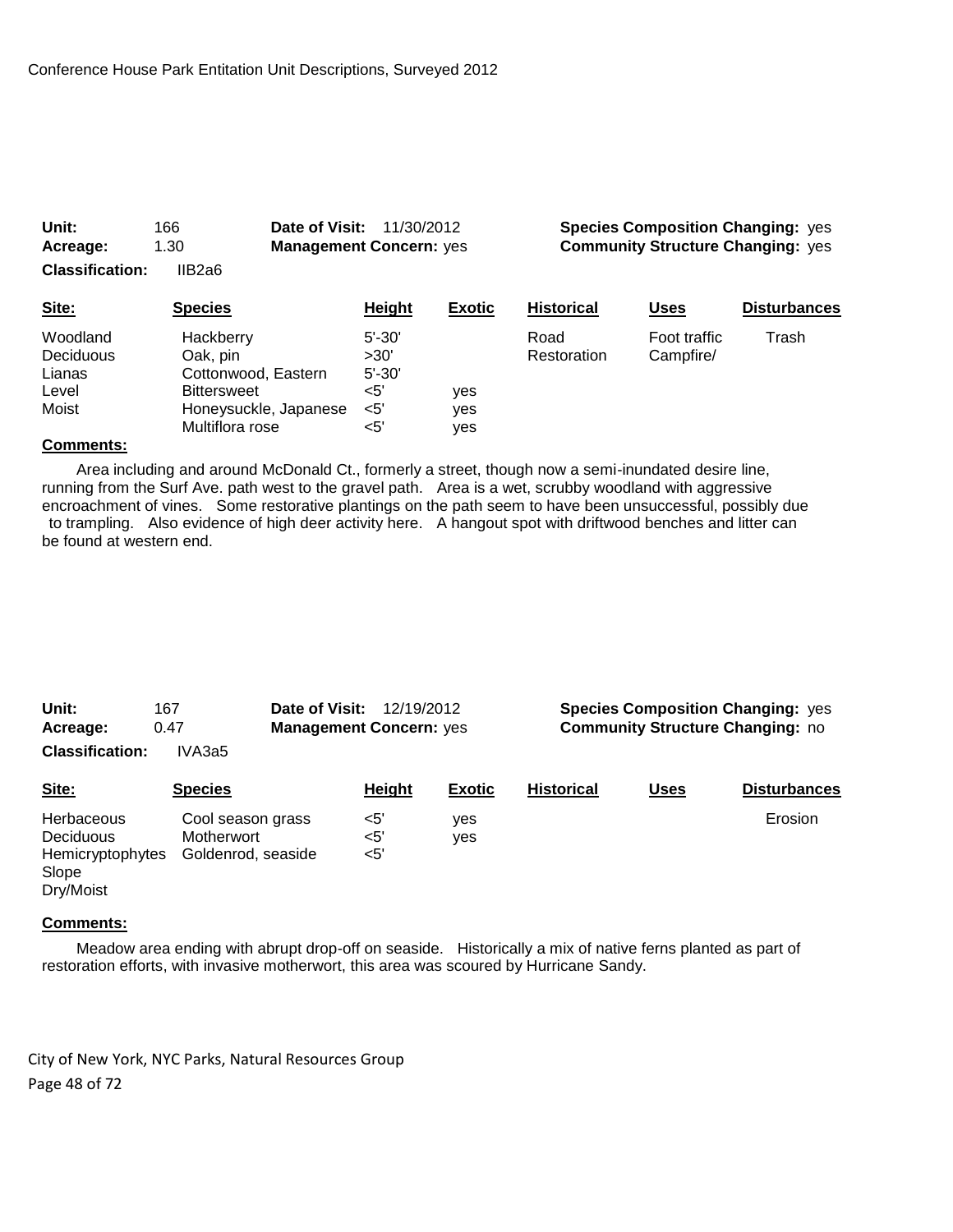| Unit:                                                                      | 168                          | Date of Visit:<br>12/4/2012    |                   |                                         | <b>Species Composition Changing: no</b> |      |                     |
|----------------------------------------------------------------------------|------------------------------|--------------------------------|-------------------|-----------------------------------------|-----------------------------------------|------|---------------------|
| Acreage:                                                                   | 0.44                         | <b>Management Concern: yes</b> |                   | <b>Community Structure Changing: no</b> |                                         |      |                     |
| <b>Classification:</b>                                                     | VIIA1b2                      |                                |                   |                                         |                                         |      |                     |
| Site:                                                                      | <b>Species</b>               |                                | <b>Height</b>     | <b>Exotic</b>                           | <b>Historical</b>                       | Uses | <b>Disturbances</b> |
| Intertidal<br>Deciduous<br>Hemicryptophytes<br>Depression<br>Surface water | Phragmites<br>Groundsel tree |                                | $5' - 30'$<br><5' | ves                                     |                                         |      |                     |

 Bowl-shaped depression in the midst of grass dunes, dominated by phragmites, with small stand of groundsel in the center.

| Unit:<br>200<br>0.12<br>Acreage:<br><b>Classification:</b><br>IIIA1 |                                                                                          | Date of Visit:<br><b>Management Concern: yes</b> | 9/9/2014                                                            |                   | <b>Species Composition Changing:</b><br><b>Community Structure Changing:</b> |                     |  |  |
|---------------------------------------------------------------------|------------------------------------------------------------------------------------------|--------------------------------------------------|---------------------------------------------------------------------|-------------------|------------------------------------------------------------------------------|---------------------|--|--|
| Site:                                                               | <b>Species</b>                                                                           | Height                                           | <b>Exotic</b>                                                       | <b>Historical</b> | <b>Uses</b>                                                                  | <b>Disturbances</b> |  |  |
| Scrub<br><b>Deciduous</b><br>Chamaephytes<br>Level<br>Dry/Moist     | Ailanthus<br><b>Bittersweet</b><br>Oak, red<br>Wineberry<br>Multiflora rose<br>Spicebush | $5' - 30'$<br>$<$ 5'<br>$<$ 5'<br>$<$ 5'         | $<$ 5' & 5-30'<br>ves<br>$<$ 5' & 5-30'<br><b>ves</b><br>yes<br>yes |                   |                                                                              |                     |  |  |

#### **Comments:**

 This unit is a canopy gap invaded by invasive plants growing on top of a thicket of dead multiflora rose and catbrier. Other species in the unit include: Joe-pie weed, white snakeroot, poison ivy, bitternut hickory, black locust, rubus spp., Japanese honeysuckle and moon-seed vine. The unit is a management concern because of the presence of invasive species.

City of New York, NYC Parks, Natural Resources Group Page 49 of 72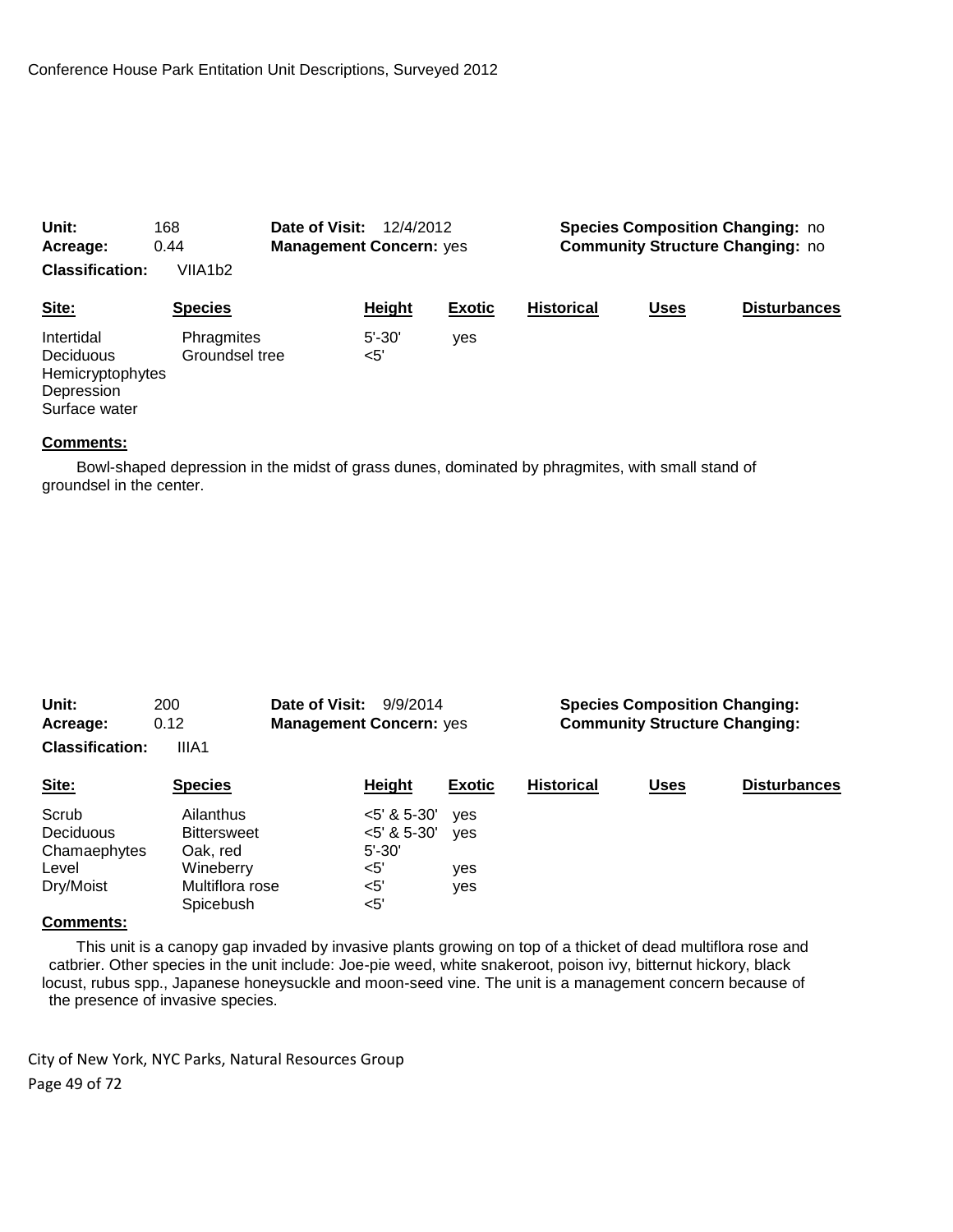| Unit:<br>201<br>0.55<br>Acreage:<br><b>Classification:</b><br>IB <sub>2</sub> a1 |                                                                                              | Date of Visit:<br><b>Management Concern: no</b> | 9/9/2014                                                                    |               | <b>Species Composition Changing:</b><br><b>Community Structure Changing:</b> |             |                     |  |
|----------------------------------------------------------------------------------|----------------------------------------------------------------------------------------------|-------------------------------------------------|-----------------------------------------------------------------------------|---------------|------------------------------------------------------------------------------|-------------|---------------------|--|
| Site:                                                                            | <b>Species</b>                                                                               |                                                 | Height                                                                      | <b>Exotic</b> | <b>Historical</b>                                                            | <b>Uses</b> | <b>Disturbances</b> |  |
| <b>Closed Forest</b><br>Deciduous<br>Phanerophytes<br>Slope<br>Moist             | Sycamore, American<br>Birch, river<br>Ash, spp.<br>Sweetgum<br>Dogwood spp.<br>Willow, black |                                                 | $5' - 30'$<br>$5' - 30'$<br>$5' - 30'$<br>$5' - 30'$<br>$5'$ & 5-30'<br><5' |               |                                                                              |             |                     |  |

 This unit is a DEC restoration planting area and is located on the edge of what appears to be a BMP. Many oyster shells were found in the unit ( possibly from when the BMP was built and the soil was turned). Other species in the unit include: silver maple, hackberry, bitternut hickory, witchhazel, spicebush, dogwood, white snakeroot, sumac, cottonwood, wineberry, blackberry, garlic mustard, poison ivy, Virginia creeper, Oriental bittersweet, porcelainberry, catalpa, black locust, American elm, smart weed, aster spp., clearweed and Japanese honeysuckle.

| Unit:<br>Acreage:                                          | 202<br>0.37                                      | Date of Visit:<br>9/9/2014<br><b>Management Concern: yes</b> |                             |               | <b>Species Composition Changing:</b><br><b>Community Structure Changing:</b> |              |                     |  |
|------------------------------------------------------------|--------------------------------------------------|--------------------------------------------------------------|-----------------------------|---------------|------------------------------------------------------------------------------|--------------|---------------------|--|
| <b>Classification:</b>                                     | IB <sub>2</sub> a <sub>2</sub>                   |                                                              |                             |               |                                                                              |              |                     |  |
| Site:                                                      | <b>Species</b>                                   |                                                              | Height                      | <b>Exotic</b> | <b>Historical</b>                                                            | <u>Uses</u>  | <b>Disturbances</b> |  |
| Closed Forest<br>Deciduous<br>Chamaephytes<br>Level<br>Dry | Red maple<br>Ash, green<br>Oak. red<br>Spicebush |                                                              | >30'<br>>30'<br>>30'<br><5' |               |                                                                              | Foot traffic | Dumping<br>Trash    |  |

#### **Comments:**

 This unit is a seasonally wet area with a lot of down wood and trash especially bottles. The unit is a management concern because of the dumping and presence of household furniture, and desire lines. Other species in the unit include arrowwood, catbrier on the edges and some goldenrod, whitewood aster, poison ivy, black cherry saplings, sweetgum, grass spp, and beggarticks.

City of New York, NYC Parks, Natural Resources Group Page 50 of 72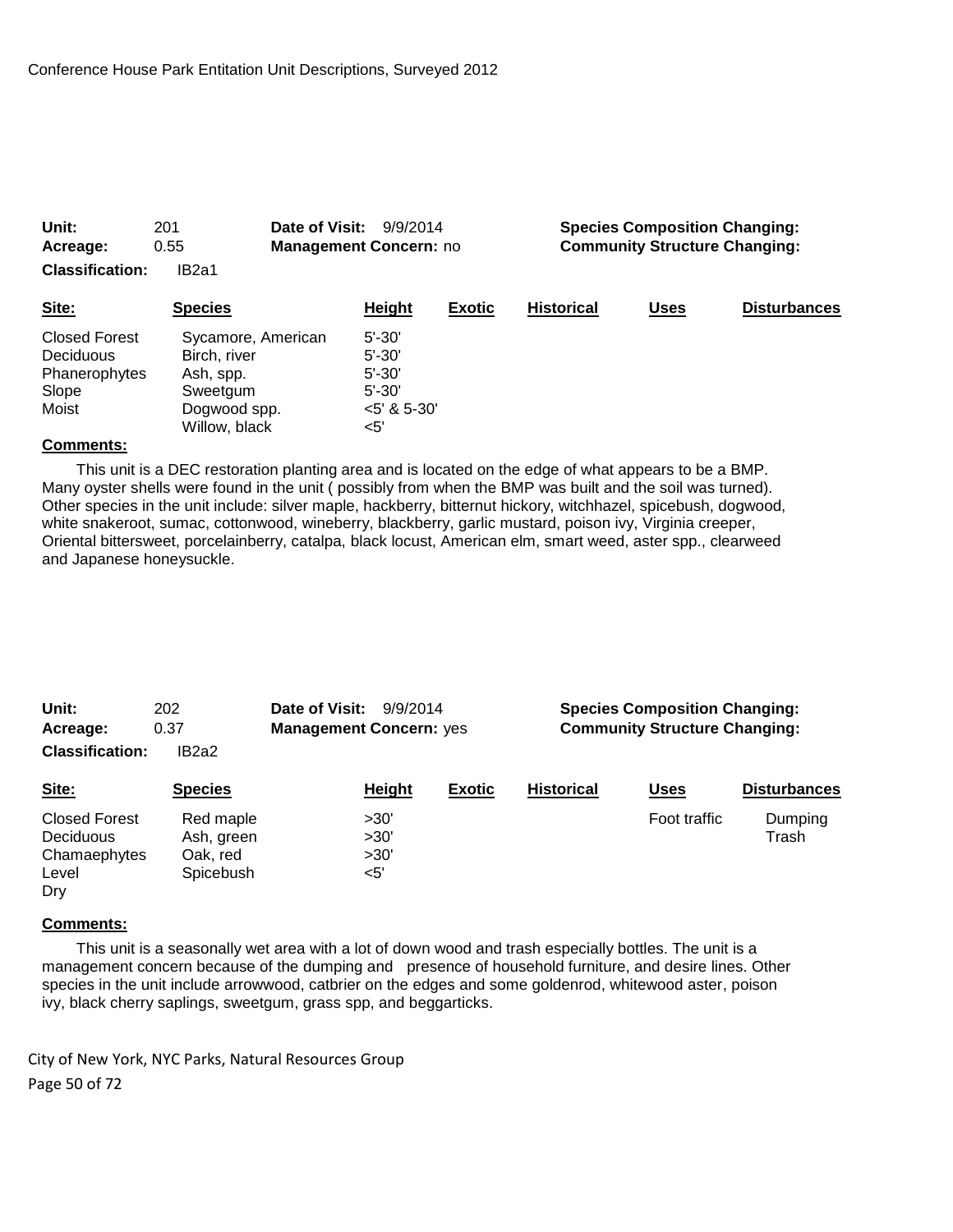| Unit:<br>Acreage:      | Date of Visit:<br>203<br>9/9/2014<br>4.41<br><b>Management Concern: yes</b> |        |               | <b>Species Composition Changing:</b><br><b>Community Structure Changing:</b> |             |                     |  |
|------------------------|-----------------------------------------------------------------------------|--------|---------------|------------------------------------------------------------------------------|-------------|---------------------|--|
| <b>Classification:</b> | IB2a6                                                                       |        |               |                                                                              |             |                     |  |
| Site:                  | <b>Species</b>                                                              | Height | <b>Exotic</b> | <b>Historical</b>                                                            | <b>Uses</b> | <b>Disturbances</b> |  |
| <b>Closed Forest</b>   | Oak. red                                                                    | all    |               | Road                                                                         |             |                     |  |
| Deciduous              | Sassafras                                                                   | all    |               |                                                                              |             |                     |  |
| Lianas                 | Sweetgum                                                                    | all    |               |                                                                              |             |                     |  |
| Level                  | Catbrier                                                                    | <5'    |               |                                                                              |             |                     |  |
| Dry                    | Spicebush                                                                   | <5'    |               |                                                                              |             |                     |  |
|                        | Hickory, bitternut                                                          | all    |               |                                                                              |             |                     |  |

 This is a red oak dominant closed forest unit with catbrier ubiquitous throughout the understory mixed with other vegetation. Other species present in the unit are: arrowwood, poison ivy, multiflora rose, Virginia creeper, dogwood, holly, Japanese honeysuckle, wineberry, black berry, cinnamon fern, aralia, cottonwood, clearweed, grape spp., American elm, white poplar, black cherry, white oak, pin oak, red maple, black gum, hackberry and ailanthus.

| Unit:<br>Acreage:      | Date of Visit:<br>204<br>9/9/2014<br>0.42<br><b>Management Concern: yes</b> |               | <b>Species Composition Changing:</b><br><b>Community Structure Changing:</b> |                   |             |                     |
|------------------------|-----------------------------------------------------------------------------|---------------|------------------------------------------------------------------------------|-------------------|-------------|---------------------|
| <b>Classification:</b> | IB <sub>2a2</sub>                                                           |               |                                                                              |                   |             |                     |
| Site:                  | <b>Species</b>                                                              | <b>Height</b> | <b>Exotic</b>                                                                | <b>Historical</b> | <b>Uses</b> | <b>Disturbances</b> |
| Closed Forest          | Oak, red                                                                    | all           |                                                                              | Road              |             | Trash               |
| <b>Deciduous</b>       | Red maple                                                                   | all           |                                                                              |                   |             |                     |
| Chamaephytes           | Hickory, bitternut                                                          | all           |                                                                              |                   |             |                     |
| Level                  | Dogwood spp.                                                                | $<$ 5'        |                                                                              |                   |             |                     |
| Dry                    | Spicebush                                                                   | $<$ 5'        |                                                                              |                   |             |                     |
|                        | Catbrier                                                                    | <5'           |                                                                              |                   |             |                     |
| Gamma                  |                                                                             |               |                                                                              |                   |             |                     |

#### **Comments:**

 This unit is a red oak, red maple closed forest with catbrier present throughout the unit in the understory. It is a management concern because of the presence of invasives and the fact that is located adjacent to a big canopy gap and a seasonally wet open area. Other species in the unit include; slippery elm, ash, white mulberry, Japanese honeysuckle, poison ivy, Oriental bittersweet, cottonwood, arrowwood, wineberry, Virginia creeper, giant grape, multiflora rose and white snakeroot.

City of New York, NYC Parks, Natural Resources Group Page 51 of 72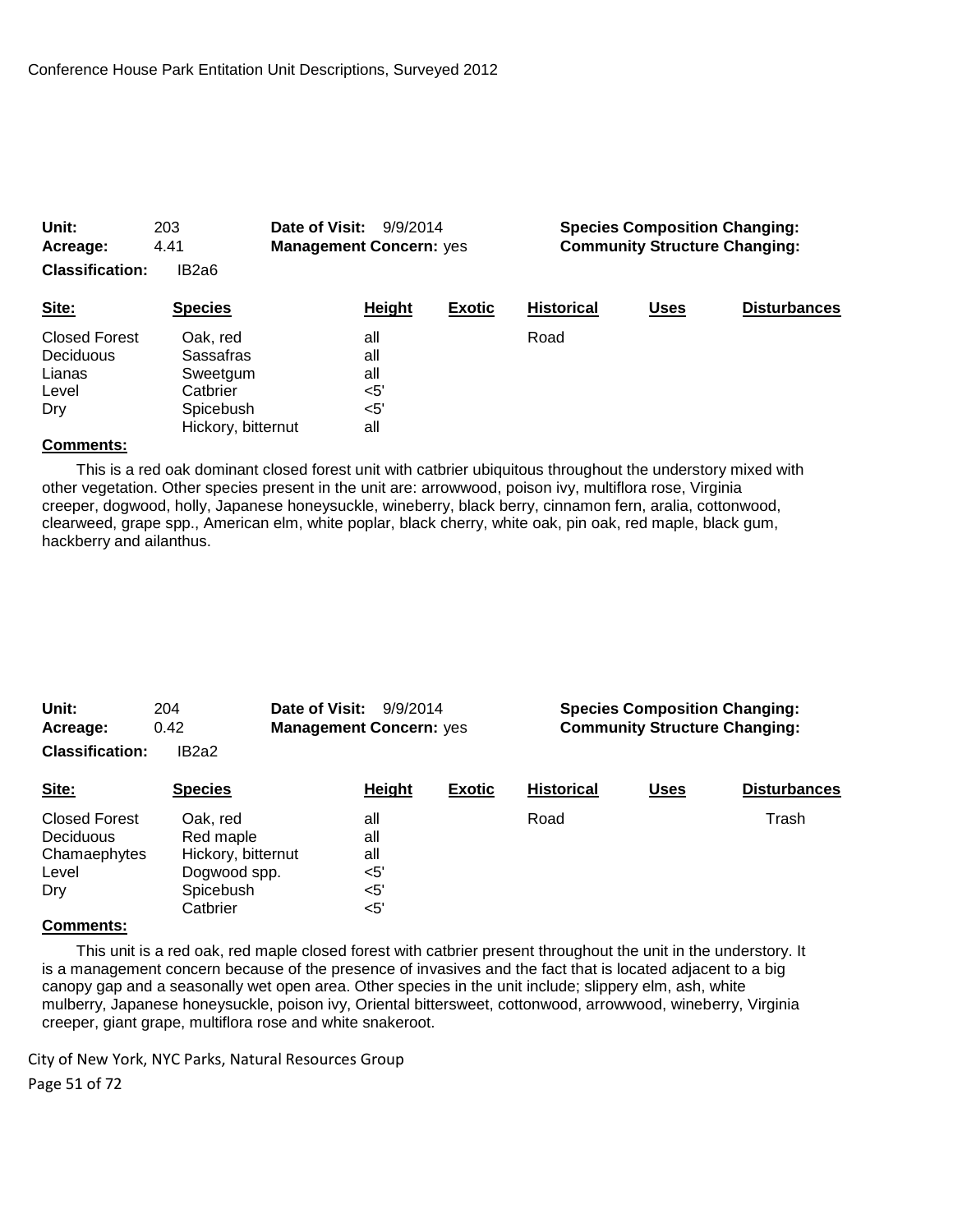| Unit:<br>Acreage:<br><b>Classification:</b>                               | Date of Visit:<br>205<br>9/9/2014<br>1.52<br><b>Management Concern: no</b><br>IB <sub>2a1</sub> |  |                                                 | <b>Species Composition Changing:</b><br><b>Community Structure Changing:</b> |                   |             |                     |
|---------------------------------------------------------------------------|-------------------------------------------------------------------------------------------------|--|-------------------------------------------------|------------------------------------------------------------------------------|-------------------|-------------|---------------------|
| Site:                                                                     | <b>Species</b>                                                                                  |  | Height                                          | <b>Exotic</b>                                                                | <b>Historical</b> | <b>Uses</b> | <b>Disturbances</b> |
| <b>Closed Forest</b><br><b>Deciduous</b><br>Phanerophytes<br>Level<br>Dry | Oak, red<br>Red maple<br>Spicebush<br>Arrowwood<br>ivy, poison<br>Catbrier                      |  | all<br>all<br>$<$ 5'<br>$<$ 5'<br>$<$ 5'<br><5' |                                                                              |                   |             | Trash               |

 This unit is similar to the red oak, red maple close forest (unit 115) but is separated by unit 113 (a seasonally wet closed forest with little understory). On the eastern side of the unit is the narrow disturbed edge unit 112 that is next to the paved path. It is a management concern because of trash and the possible invasion of invasive species from the more disturbed neighbor unit. Other species in the unit include: sassafras, Virginia creeper, bitternut hickory, slippery elm, Japanese honeysuckle.

| Unit:<br>Acreage:                                                  | 206<br>0.34                                      | Date of Visit:<br>9/9/2014<br><b>Management Concern:</b> |               | <b>Species Composition Changing:</b><br><b>Community Structure Changing:</b> |             |                     |  |
|--------------------------------------------------------------------|--------------------------------------------------|----------------------------------------------------------|---------------|------------------------------------------------------------------------------|-------------|---------------------|--|
| <b>Classification:</b>                                             | IB <sub>2a1</sub>                                |                                                          |               |                                                                              |             |                     |  |
| Site:                                                              | <b>Species</b>                                   | Height                                                   | <b>Exotic</b> | <b>Historical</b>                                                            | <b>Uses</b> | <b>Disturbances</b> |  |
| <b>Closed Forest</b><br>Deciduous<br>Phanerophytes<br>Level<br>Dry | Oak. red<br>Arrowwood<br>ivy, poison<br>Catbrier | $>30'$ & 5-<br>$<$ 5'<br><5'<br><5'                      |               |                                                                              |             | Trash               |  |

#### **Comments:**

 this unit is a seasonally wet are with very little understory. There is some catbrier on the edges and poison ivy growing on trees. Other species in the unit include: grass spp., Virginia creeper, black berry and some red maples. The unit is a management concern because of all the dumping. There are washing machine parts, car tires, a stove and some mattress springs present in the area.

City of New York, NYC Parks, Natural Resources Group Page 52 of 72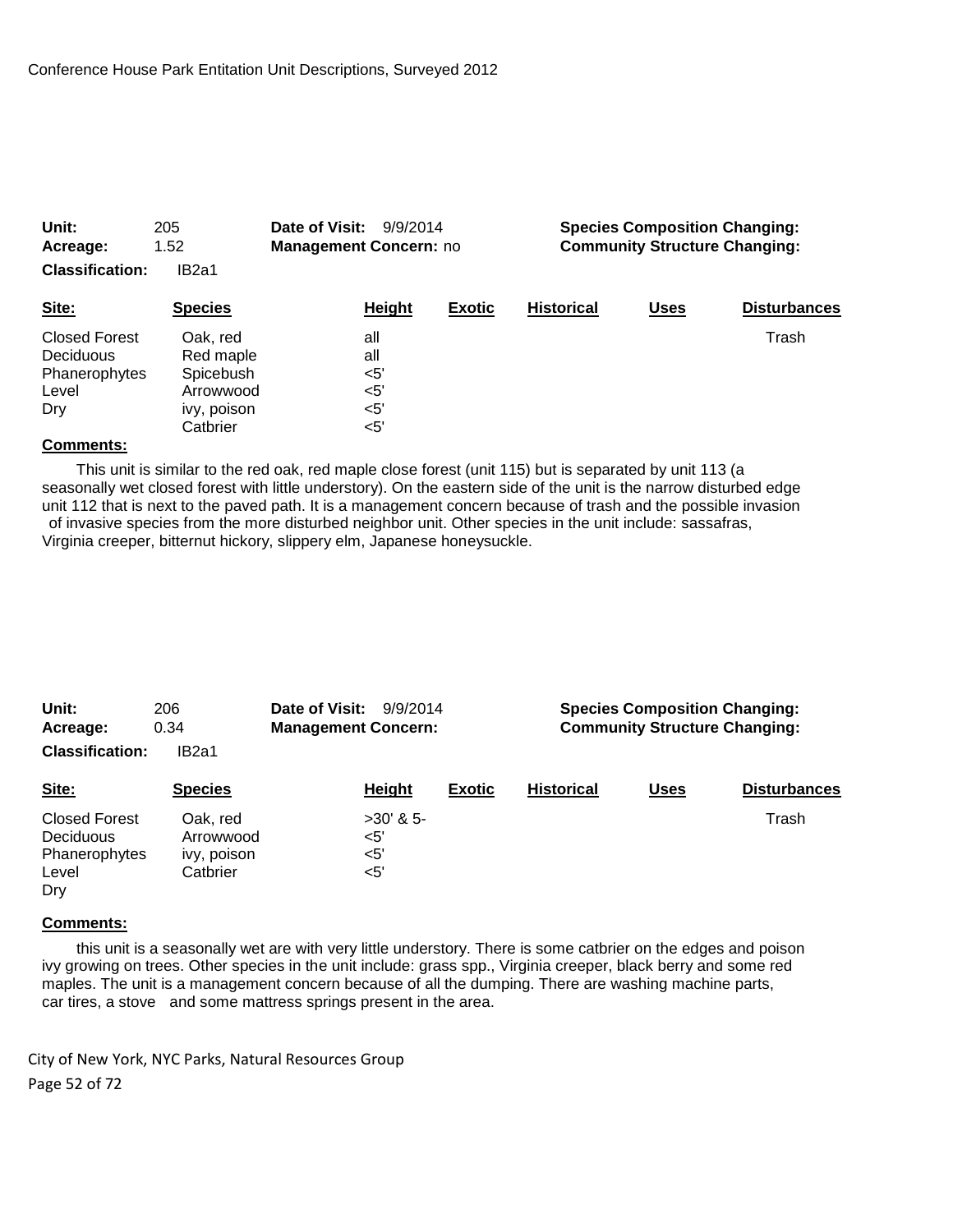| Unit:                                                                     | Date of Visit:<br>207                                    |                                | 9/9/2014 |                                      | <b>Species Composition Changing:</b> |             |                     |
|---------------------------------------------------------------------------|----------------------------------------------------------|--------------------------------|----------|--------------------------------------|--------------------------------------|-------------|---------------------|
| Acreage:                                                                  | 0.61                                                     | <b>Management Concern: yes</b> |          | <b>Community Structure Changing:</b> |                                      |             |                     |
| <b>Classification:</b>                                                    | IB <sub>2a1</sub>                                        |                                |          |                                      |                                      |             |                     |
| Site:                                                                     | <b>Species</b>                                           |                                | Height   | <b>Exotic</b>                        | <b>Historical</b>                    | <u>Uses</u> | <b>Disturbances</b> |
| <b>Closed Forest</b><br><b>Deciduous</b><br>Phanerophytes<br>Level<br>Dry | Hickory, bitternut<br>Ash, green<br>elm, American<br>spp | all<br>all<br>all              |          |                                      | Road                                 |             | Trash               |

 This unit is a closed forest with a lot of dead hanging vines and a couple of old rusted cars. Other species in the unit include: English ivy, rubus spp., white snakeroot, multiflora rose, Japanese honeysuckle, white mulberry, grape spp., hackberry, spicebush, euonymus spp., and Oriental bittersweet.

| Unit:<br>208                 |                              | Date of Visit:<br>9/9/2014     |                          |                                      | <b>Species Composition Changing:</b> |             |                     |  |
|------------------------------|------------------------------|--------------------------------|--------------------------|--------------------------------------|--------------------------------------|-------------|---------------------|--|
| Acreage:                     | 0.34                         | <b>Management Concern: yes</b> |                          | <b>Community Structure Changing:</b> |                                      |             |                     |  |
| <b>Classification:</b>       | IIB <sub>2a</sub>            |                                |                          |                                      |                                      |             |                     |  |
| Site:                        | <b>Species</b>               |                                | Height                   | <b>Exotic</b>                        | <b>Historical</b>                    | <b>Uses</b> | <b>Disturbances</b> |  |
| Vineland<br><b>Deciduous</b> | Porcelainberry<br>Sumac spp. |                                | $5' - 30'$<br>$5' - 30'$ | yes                                  |                                      |             |                     |  |
| Lianas                       | <b>Bittersweet</b>           |                                | $5' - 30'$               | ves                                  |                                      |             |                     |  |
| Undulating<br>Drv            | Sassafras                    |                                | $<$ 5' & 5-30'           |                                      |                                      |             |                     |  |

### **Comments:**

 This unit is a canopy gap area with vines growing on top of trees. There is some down wood present in the unit and some shells on the ground. Other species in the unit include: black cherry, Japanese honeysuckle, wineberry, boneset, hickory spp., mile a minute, goldenrod, silver maple and ailanthus. The unit is a management concern because of the invasive species especially the presence of mile a minute.

City of New York, NYC Parks, Natural Resources Group Page 53 of 72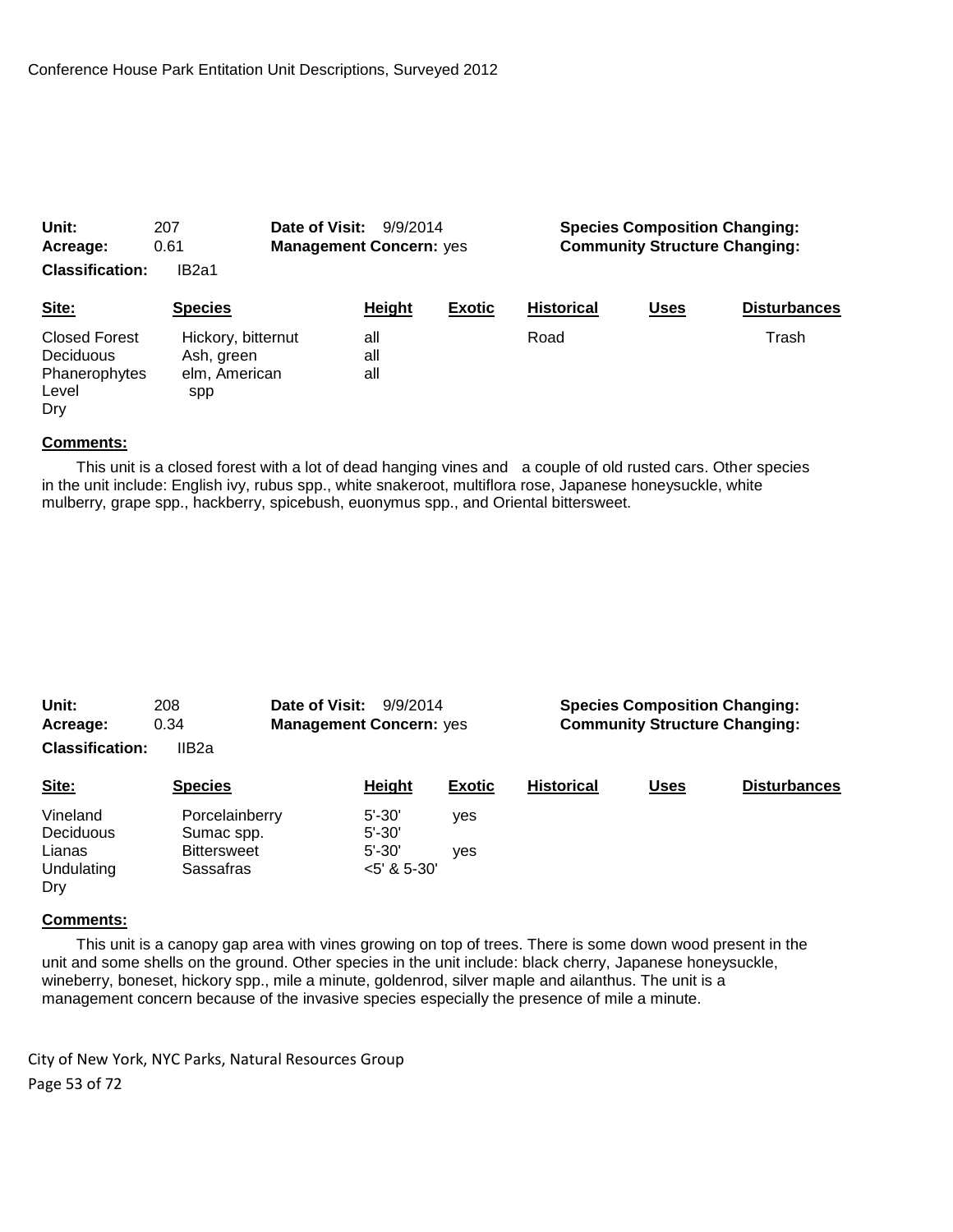| Unit:<br>Acreage:               | 209<br>0.40                                                                                   | Date of Visit:<br>9/9/2014<br><b>Management Concern: yes</b>               |               |                   | <b>Species Composition Changing:</b><br><b>Community Structure Changing:</b> |                     |  |  |
|---------------------------------|-----------------------------------------------------------------------------------------------|----------------------------------------------------------------------------|---------------|-------------------|------------------------------------------------------------------------------|---------------------|--|--|
| <b>Classification:</b>          | IIB2a6                                                                                        |                                                                            |               |                   |                                                                              |                     |  |  |
| Site:                           | <b>Species</b>                                                                                | <b>Height</b>                                                              | <b>Exotic</b> | <b>Historical</b> | <b>Uses</b>                                                                  | <b>Disturbances</b> |  |  |
| Woodland<br>Deciduous<br>Lianas | Poplar, white<br>Oak, pin<br>Sassafras<br>Hickory, bitternut<br>Catbrier<br>Honeysuckle, vine | $>30'$ & 5-<br>$>30'$ & 5-<br>$5' - 30'$<br>$5' - 30'$<br>$<$ 5'<br>$<$ 5' |               |                   |                                                                              | Vandalism           |  |  |

 This is a small area between the canopy opening area next to the trails and the big red oak closed forest unit. It is a management concern because of invasive species and a hole that appears to be an archeological excavation site. Other species in the unit include; red oak, mulberry, spice bush, grape spp., red maple, black cherry, Virginia creeper, arrowwood, poison ivy, and paulownia.

| Unit:                  | 210               | Date of Visit:<br>9/9/2014     | <b>Species Composition Changing:</b> |                   |             |                     |
|------------------------|-------------------|--------------------------------|--------------------------------------|-------------------|-------------|---------------------|
| Acreage:               | 0.14              | <b>Management Concern: yes</b> | <b>Community Structure Changing:</b> |                   |             |                     |
| <b>Classification:</b> | VIIIA             |                                |                                      |                   |             |                     |
| Site:                  | <b>Species</b>    | Height                         | <b>Exotic</b>                        | <b>Historical</b> | <b>Uses</b> | <b>Disturbances</b> |
| Vineland               | Paulownia         | $<$ 5'                         | ves                                  | Road              |             |                     |
| Deciduous              | Cherry, black     | $<$ 5'                         |                                      |                   |             |                     |
| Lianas                 | Spicebush         | $<$ 5'                         |                                      |                   |             |                     |
| Level                  | porcelainberry    | $<$ 5'                         | yes                                  |                   |             |                     |
| Dry                    | Catbrier          | $<$ 5'                         |                                      |                   |             |                     |
|                        | honeysuckle, vine | $<$ 5'                         | ves                                  |                   |             |                     |

## **Comments:**

 This unit is a canopy gap within the red oak, sassafras closed forest (unit203). There is a lot of down trees with vines growing on top. Paulownia is taking advantage of the open area and invading. Other species in the unit include: arrowwood, sassafras and wine berry.

City of New York, NYC Parks, Natural Resources Group Page 54 of 72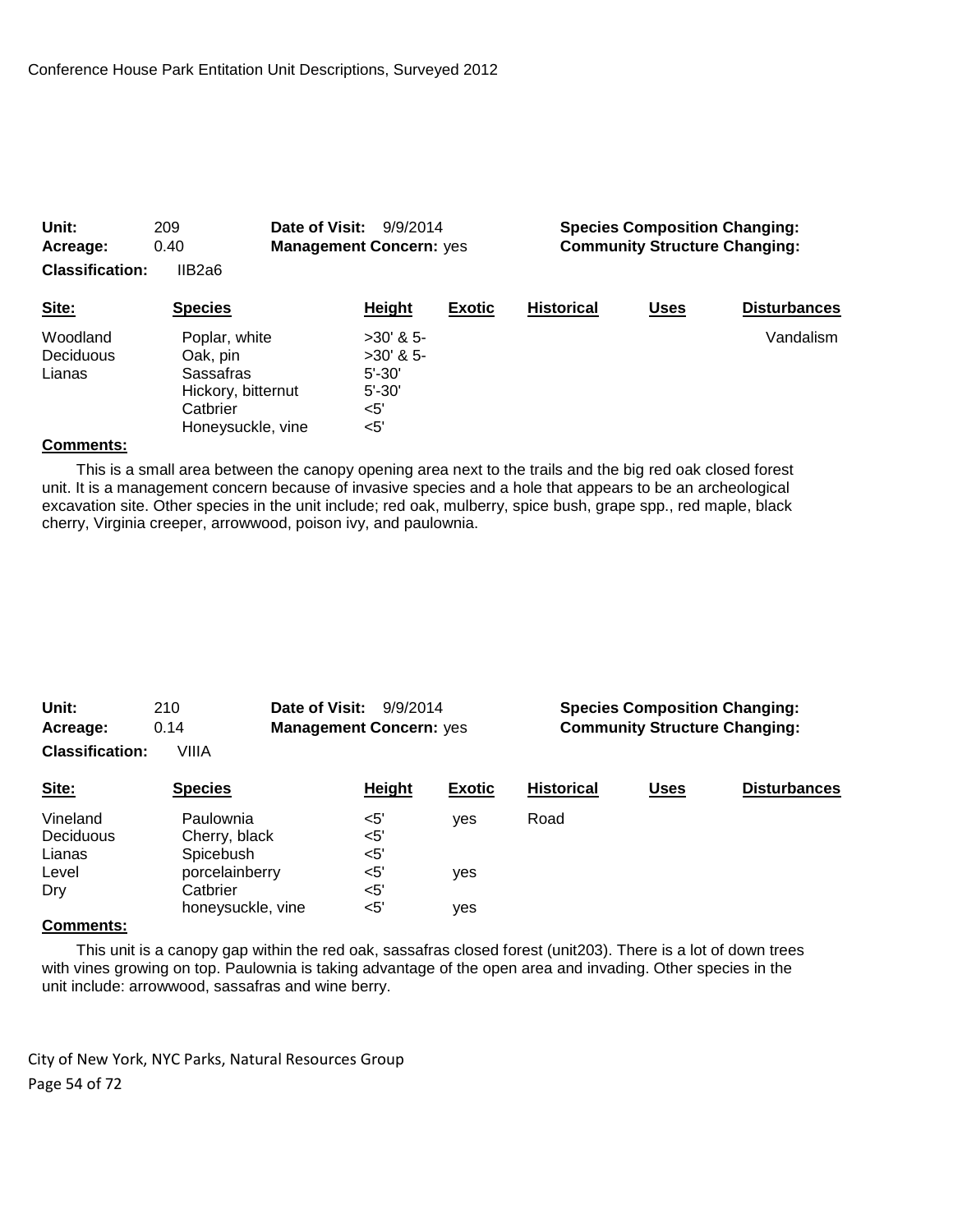| Unit:<br>211<br>0.58<br>Acreage:<br><b>Classification:</b><br>IIB2a3 |                                                                                | Date of Visit:<br>9/9/2014<br><b>Management Concern: yes</b> |                                          |               | <b>Species Composition Changing:</b><br><b>Community Structure Changing:</b> |             |                     |  |
|----------------------------------------------------------------------|--------------------------------------------------------------------------------|--------------------------------------------------------------|------------------------------------------|---------------|------------------------------------------------------------------------------|-------------|---------------------|--|
| Site:                                                                | <b>Species</b>                                                                 |                                                              | Height                                   | <b>Exotic</b> | <b>Historical</b>                                                            | <b>Uses</b> | <b>Disturbances</b> |  |
| Woodland<br>Deciduous<br>Hemicryptophytes<br>Level<br>Dry            | Oak. red<br>elm, slippery<br>Red maple<br>Mugwort<br>Dogwood spp.<br>Hackberry | <5'<br>$<$ 5'<br><5'                                         | $>30'$ & 5-<br>$>30'$ & 5-<br>$5' - 30'$ | yes           |                                                                              |             |                     |  |

 This is an edge unit next to the paved trail with some B+B plantings and mugwort understory throughout. Other species in the unit include: Osage orange. The unit is a management concern because of the presence of invasives.

| Unit:<br>212<br>1.33<br>Acreage: |                                        | Date of Visit:<br>9/9/2014<br><b>Management Concern: yes</b> |                          | <b>Species Composition Changing:</b><br><b>Community Structure Changing:</b> |             |                     |  |
|----------------------------------|----------------------------------------|--------------------------------------------------------------|--------------------------|------------------------------------------------------------------------------|-------------|---------------------|--|
| <b>Classification:</b>           | IIB2a6                                 |                                                              |                          |                                                                              |             |                     |  |
| Site:                            | <b>Species</b>                         | Height                                                       | <b>Exotic</b>            | <b>Historical</b>                                                            | <b>Uses</b> | <b>Disturbances</b> |  |
| Woodland<br>Deciduous            | Paulownia<br>Mugwort                   | $5' - 30'$<br><5'                                            | <b>ves</b><br><b>ves</b> |                                                                              |             |                     |  |
| Lianas<br>Level                  | <b>Box Elder</b><br><b>Bittersweet</b> | $5' - 30'$<br>$5'$                                           | ves                      |                                                                              |             |                     |  |
| Dry/Moist                        | Porcelainberry<br>Bindweed, hedge      | $5'$<br><5'                                                  | ves<br>ves               |                                                                              |             |                     |  |

### **Comments:**

 This unit is located on the corner of two paved trails. It is very patchy and a management concern because of all the invasive species present. Other species in the unit include: goldenrod, aster spp., agastache, ash spp., hackberry, cottonwood, pokeweed, horseweed, wineberry, Virginia creeper, Japanese honeysuckle, black cherry, white snakeroot, multiflora rose and Asiatic dayflower.

City of New York, NYC Parks, Natural Resources Group Page 55 of 72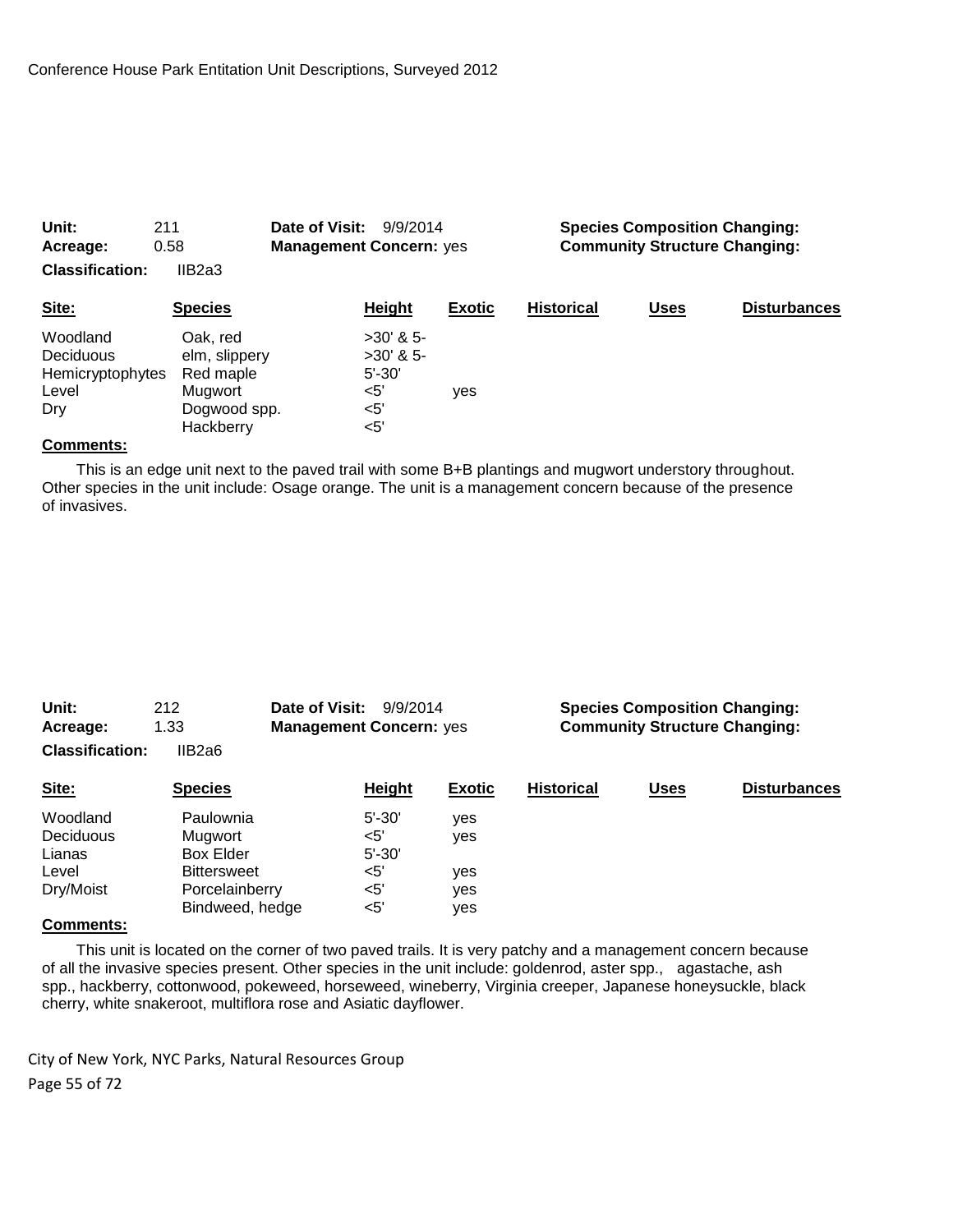| Unit:<br>213<br>0.26<br>Acreage:<br><b>Classification:</b><br>IIB2a3 |                                                                                               | Date of Visit:<br>9/9/2014<br><b>Management Concern: yes</b> |                                                              |               | <b>Species Composition Changing:</b><br><b>Community Structure Changing:</b> |             |                     |  |
|----------------------------------------------------------------------|-----------------------------------------------------------------------------------------------|--------------------------------------------------------------|--------------------------------------------------------------|---------------|------------------------------------------------------------------------------|-------------|---------------------|--|
| Site:                                                                | <b>Species</b>                                                                                |                                                              | <b>Height</b>                                                | <b>Exotic</b> | <b>Historical</b>                                                            | <u>Uses</u> | <b>Disturbances</b> |  |
| Woodland<br>Deciduous<br>Hemicryptophytes<br>Level<br>Dry/Moist      | Silver maple<br>Red maple<br>Oak. red<br>Dayflower, Asiatic<br><b>Boneset</b><br>Beggar ticks |                                                              | $5' - 30'$<br>$5' - 30'$<br>$5' - 30'$<br>$5'$<br><5'<br><5' | yes           |                                                                              |             |                     |  |

 this is an edge unit with probably planted B=B trees. It is a management concern because of the presence of invasives. Other species present in the unit include: Japanese knotweed, multiflora rose, mugwort, bitternut hickory and goldenrod.

| Unit:<br>Acreage:      | 214<br>0.58         | Date of Visit:<br>9/9/2014<br><b>Management Concern: yes</b> |               |                   | <b>Species Composition Changing:</b><br><b>Community Structure Changing:</b> |                     |  |  |
|------------------------|---------------------|--------------------------------------------------------------|---------------|-------------------|------------------------------------------------------------------------------|---------------------|--|--|
| <b>Classification:</b> | IIB2a6              |                                                              |               |                   |                                                                              |                     |  |  |
| Site:                  | <b>Species</b>      | Height                                                       | <b>Exotic</b> | <b>Historical</b> | <b>Uses</b>                                                                  | <b>Disturbances</b> |  |  |
| Woodland               | Oak. red            | $5' - 30'$                                                   |               |                   |                                                                              |                     |  |  |
| Deciduous              | Cottonwood, Eastern | $5' - 30'$                                                   |               |                   |                                                                              |                     |  |  |
| Lianas                 | Sycamore, common    | $5' - 30'$                                                   |               |                   |                                                                              |                     |  |  |
| Level                  | Locust, black       | $5' - 30'$                                                   |               |                   |                                                                              |                     |  |  |
| Dry/Moist              | porcelainberry      | $<$ 5'                                                       | yes           |                   |                                                                              |                     |  |  |
|                        | Mugwort             | $<$ 5'                                                       | yes           |                   |                                                                              |                     |  |  |
| $P$ and the analysis   |                     |                                                              |               |                   |                                                                              |                     |  |  |

#### **Comments:**

 very diverse edge unit with patches of everything. Other species in the unit include: silver maple, phragmites, goldenrod, Japanese honeysuckle, slippery elm, ash, multiflora rose, mulberry, bill thistle, baccharis, motherwort, Japanese knotweed, ailanthus, sassafras, black cherry and pokeweed.

City of New York, NYC Parks, Natural Resources Group Page 56 of 72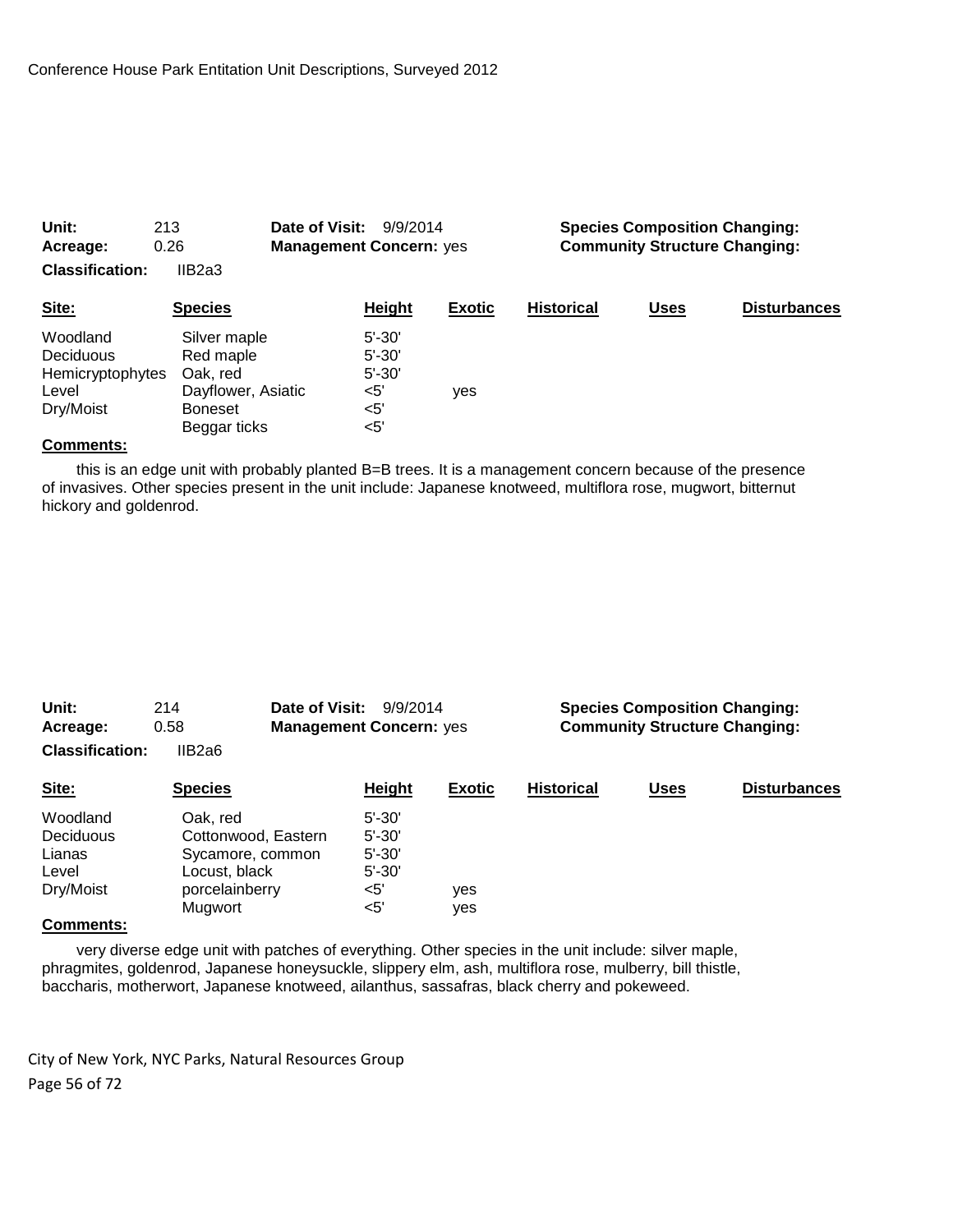| Unit:                  | 215              | Date of Visit:<br>9/9/2014     |               |                   | <b>Species Composition Changing:</b> |                     |  |  |
|------------------------|------------------|--------------------------------|---------------|-------------------|--------------------------------------|---------------------|--|--|
| Acreage:               | 0.39             | <b>Management Concern: yes</b> |               |                   | <b>Community Structure Changing:</b> |                     |  |  |
| <b>Classification:</b> | IB2a6            |                                |               |                   |                                      |                     |  |  |
| Site:                  | <b>Species</b>   | Height                         | <b>Exotic</b> | <b>Historical</b> | <b>Uses</b>                          | <b>Disturbances</b> |  |  |
| <b>Closed Forest</b>   | Silver maple     | $5' - 30'$                     |               |                   |                                      |                     |  |  |
| Deciduous              | Birch, black     | $5' - 30'$                     |               |                   |                                      |                     |  |  |
| Lianas                 | Sycamore, common | $5' - 30'$                     |               |                   |                                      |                     |  |  |
| Level                  | Willow spp.      | $5' - 30'$                     |               |                   |                                      |                     |  |  |
| Dry/Moist              |                  |                                |               |                   |                                      |                     |  |  |

 This unit is still the B+B plantings (same as unit 2014) but the canopy is closed and there is no mugwort understory. Other species in the unit include: swamp white oak, porcelainberry, multiflora rose, boneset, Japanese honey suckle, goldenrod, mulberry, sweet gum, catalpa, Virginia creeper and baccharis. Very little mugwort id present.

| Unit:<br>Acreage:                                           | 216<br>1.03                                              | Date of Visit:<br>9/11/2014<br><b>Management Concern: no</b> |                                  |               | <b>Species Composition Changing:</b><br><b>Community Structure Changing:</b> |             |                     |  |
|-------------------------------------------------------------|----------------------------------------------------------|--------------------------------------------------------------|----------------------------------|---------------|------------------------------------------------------------------------------|-------------|---------------------|--|
| <b>Classification:</b>                                      | VIA1                                                     |                                                              |                                  |               |                                                                              |             |                     |  |
| Site:                                                       | <b>Species</b>                                           |                                                              | Height                           | <b>Exotic</b> | <b>Historical</b>                                                            | <b>Uses</b> | <b>Disturbances</b> |  |
| Aquatic (fresh)<br>Deciduous<br>Hydrophytes<br>Level<br>Wet | Arrow arum<br><b>Buttonbush</b><br>Smartweed<br>Duckweed |                                                              | $5'$<br>$<$ 5'<br>$5'$<br>$<$ 5' | <b>ves</b>    |                                                                              |             |                     |  |

### **Comments:**

 This unit is a DEP, BMP Blue belt. Other species in the unit including: pokeweed, Asiatic dayflower, purple loosestrife and elderberry.

City of New York, NYC Parks, Natural Resources Group Page 57 of 72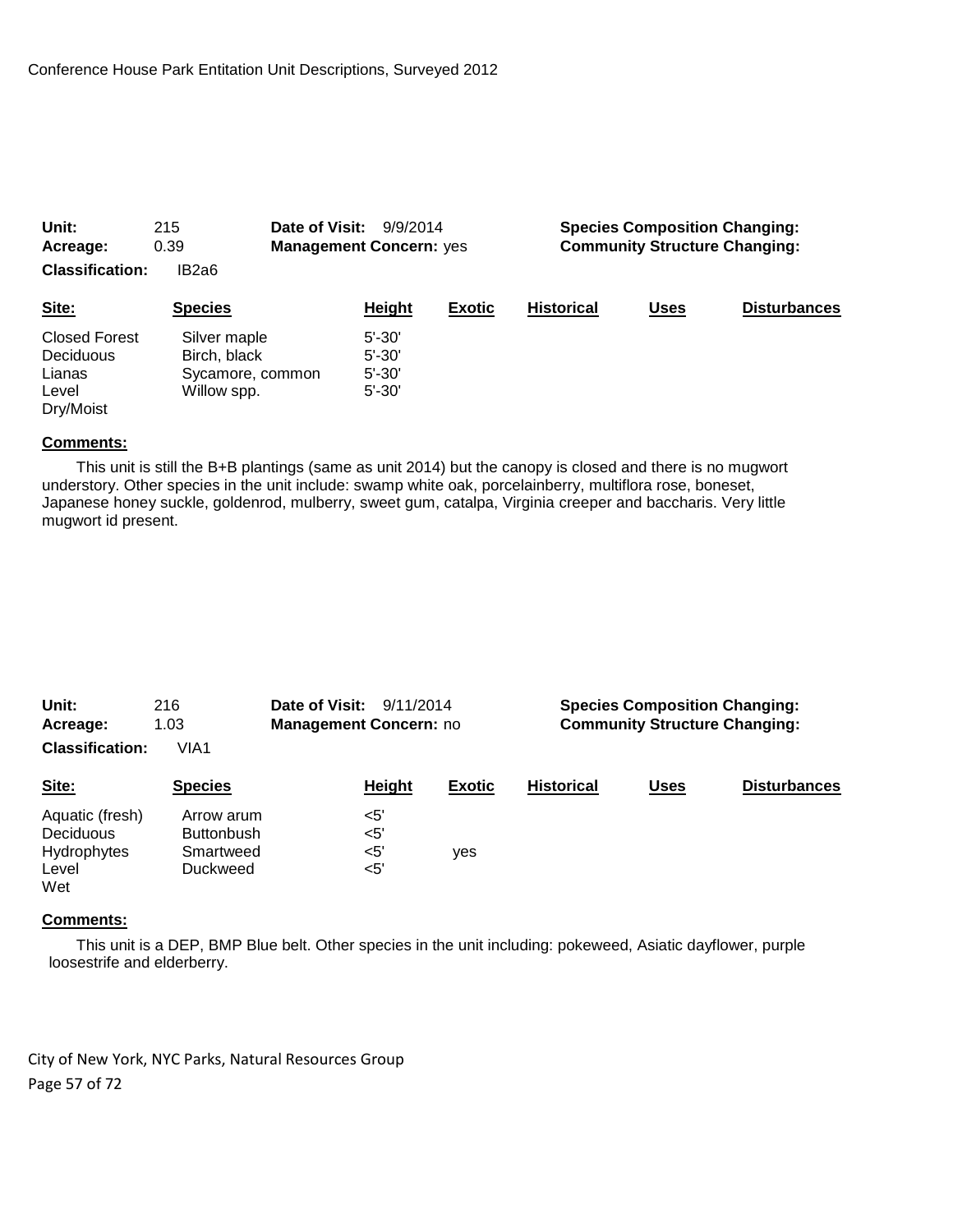| Acreage:               | 0.08                              | <b>Management Concern: yes</b> |               |                   | <b>Community Structure Changing:</b> |                     |  |  |
|------------------------|-----------------------------------|--------------------------------|---------------|-------------------|--------------------------------------|---------------------|--|--|
| <b>Classification:</b> | IIB2a1                            |                                |               |                   |                                      |                     |  |  |
| Site:                  | <b>Species</b>                    | Height                         | <b>Exotic</b> | <b>Historical</b> | <u>Uses</u>                          | <b>Disturbances</b> |  |  |
| Woodland<br>Deciduous  | Cottonwood, Eastern<br>Tulip tree | $5' - 30'$<br>$5' - 30'$       |               |                   | Foot traffic                         | Trash               |  |  |
| Phanerophytes<br>Level | Sycamore, common                  | $5' - 30'$<br>$5' - 30'$       |               |                   |                                      |                     |  |  |
| Dry/Moist              | Mulberry spp.<br>elm spp.         | $5' - 30'$                     |               |                   |                                      |                     |  |  |
|                        | Catalpa                           | $5' - 30'$                     |               |                   |                                      |                     |  |  |

**Unit:** 217 **Date of Visit:** 9/11/2014 **Species Composition Changing:**

#### **Comments:**

 This unit is located on the north east side of the BMP. It contains DEP B+B plantings with some invasives in the understory.

Other species in the unit include: callery pear, hackberry, red maple, silver maple, poison ivy, willow, grape, goldenrod, wineberry, dogwood, mugwort, red oak, Virginia creeper, arrowwood, white snakeroot, spicebush, Oriental bittersweet, black locust, bitternut hickory and black cherry sapling, sweetgum, aster spp., ailanthus, moonseed, Japanese knotweed and serviceberry.

| Unit:<br>Acreage:                                     | 218<br>0.51                                                                                        | Date of Visit:<br>9/11/2014<br><b>Management Concern: yes</b> |                                                                                             | <b>Species Composition Changing:</b><br><b>Community Structure Changing:</b> |             |                     |  |
|-------------------------------------------------------|----------------------------------------------------------------------------------------------------|---------------------------------------------------------------|---------------------------------------------------------------------------------------------|------------------------------------------------------------------------------|-------------|---------------------|--|
| <b>Classification:</b>                                | IIB2a6                                                                                             |                                                               |                                                                                             |                                                                              |             |                     |  |
| Site:                                                 | <b>Species</b>                                                                                     | <b>Height</b>                                                 | <b>Exotic</b>                                                                               | <b>Historical</b>                                                            | <b>Uses</b> | <b>Disturbances</b> |  |
| Woodland<br>Deciduous<br>Lianas<br>Level<br>Dry/Moist | Birch, paper<br>Sycamore, common<br>Willow, black<br>Sweetgum<br>Mulberry spp.<br>Snakeroot, white | <5'                                                           | $<5'$ & 5-30'<br>$<$ 5' & 5-30'<br>$<$ 5' & 5-30'<br>$<$ 5' & 5-30'<br>$<5'$ & 5-30'<br>ves |                                                                              |             |                     |  |

#### **Comments:**

 This unit is a narrow edge of closed forest with planted B+Bs along the north eastern part of the BMP. There are some fragmented patches on the woodland edge. There are some vines creeping in some parts on the woodland edge and in open areas. Other species include Japanese knotweed, porcelainberry, Phragmites, blackgum, sweetgum, locust, spicebush, hickory, swamp white oak, dogwood, Oriental bittersweet, clearweed, porcelainberry, sycamore, red maple, grape, Virginia creeper, Poison ivy, aster spp., alder tree, witchhazel,

City of New York, NYC Parks, Natural Resources Group Page 58 of 72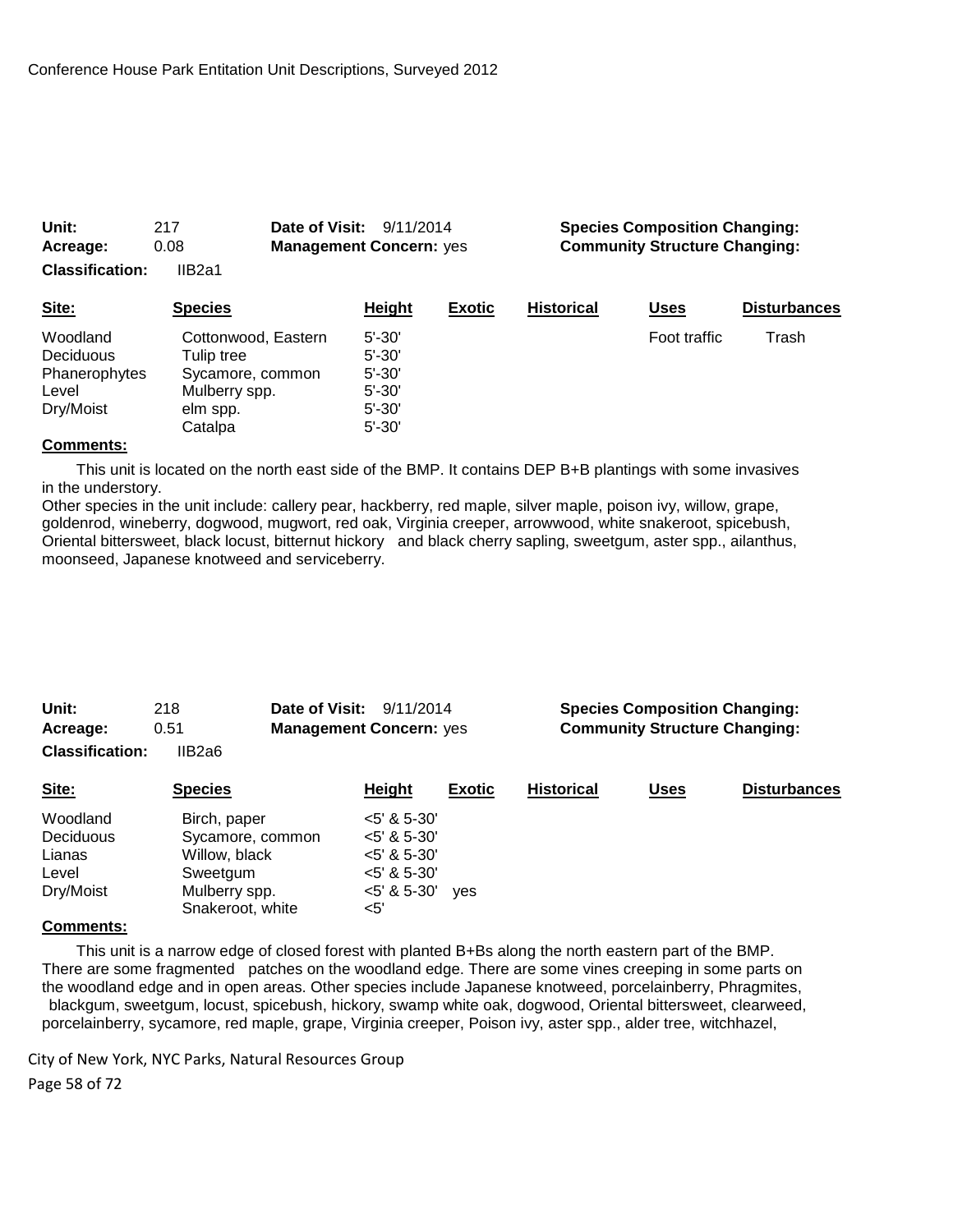wineberry, tulip tree and hackberry.

City of New York, NYC Parks, Natural Resources Group Page 59 of 72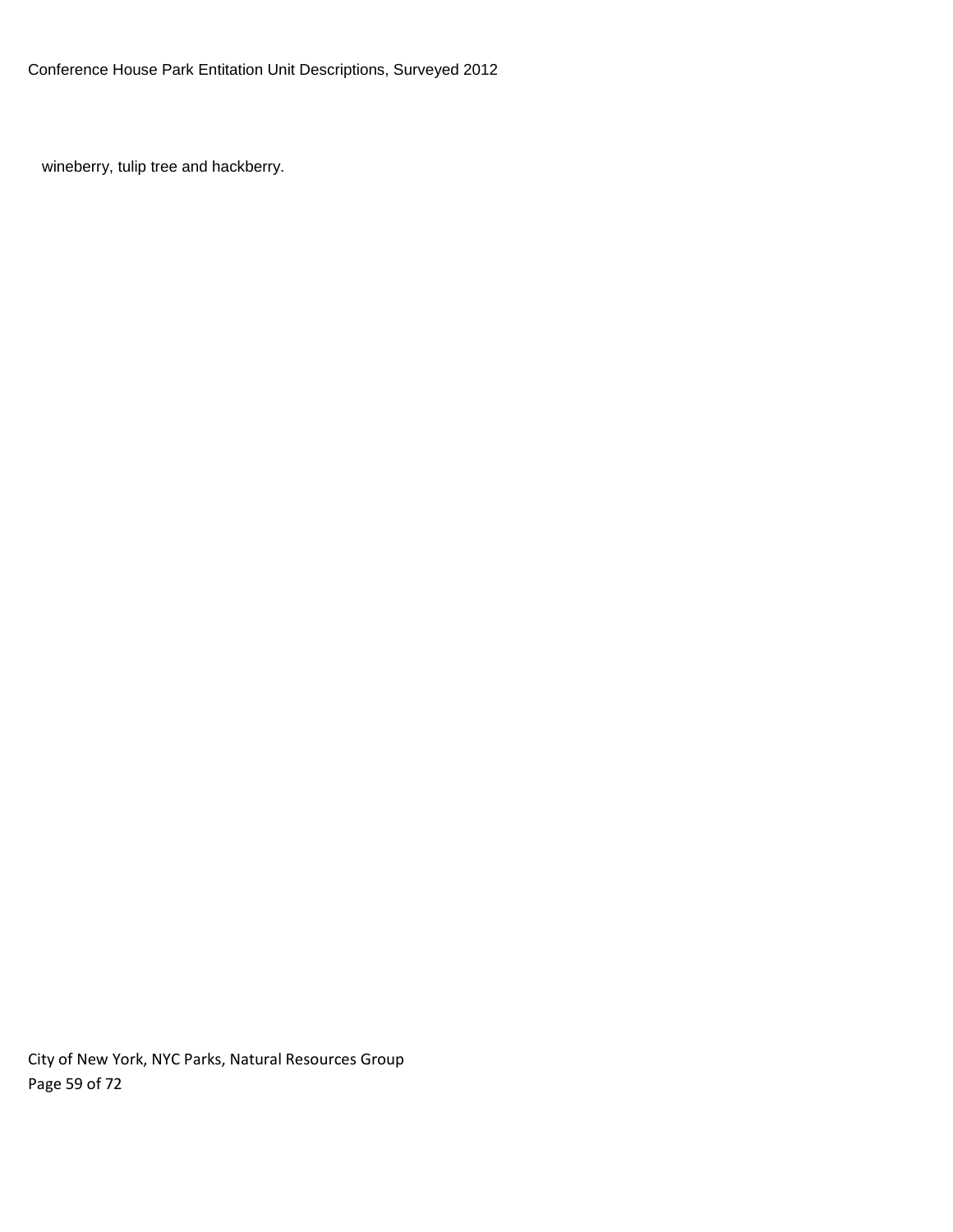| Unit:<br>219<br>0.29<br>Acreage:<br><b>Classification:</b><br>IIB2a6 |                                                                                       | Date of Visit:<br>9/11/2014<br><b>Management Concern:</b> |        |               | <b>Species Composition Changing:</b><br><b>Community Structure Changing:</b> |             |                     |  |
|----------------------------------------------------------------------|---------------------------------------------------------------------------------------|-----------------------------------------------------------|--------|---------------|------------------------------------------------------------------------------|-------------|---------------------|--|
| Site:                                                                | <b>Species</b>                                                                        |                                                           | Height | <b>Exotic</b> | <b>Historical</b>                                                            | <b>Uses</b> | <b>Disturbances</b> |  |
| Vineland<br>Deciduous<br>Lianas<br>Level<br>Dry/Moist                | Catbrier<br>Grass spp.<br><b>Bittersweet</b><br>Hickory spp.<br>Sassafras<br>Sweetgum | $<$ 5'<br>$<$ 5'<br>$<$ 5'<br>all<br>all<br>all           |        | yes           |                                                                              |             |                     |  |

 This unit is a big vegetation gap, covered with a thicket of catbrier vine. The unit is surrounded by old bitternut hickory, sweetgum and sassafras trees. Other species in the unit include: wineberry, sumac, spicebush, ailanthus, ash, blackberry, Japanese honeysuckle, poison ivy, red oak seedling, arrowwood, multiflora rose, Japanese knotweed, mock orange and slippery elm trees.

| Unit:                                                           | 220                                                                                                   | Date of Visit:<br>9/11/2014                                              |               | <b>Species Composition Changing:</b> |             |                     |  |
|-----------------------------------------------------------------|-------------------------------------------------------------------------------------------------------|--------------------------------------------------------------------------|---------------|--------------------------------------|-------------|---------------------|--|
| 0.09<br>Acreage:                                                |                                                                                                       | <b>Management Concern: yes</b>                                           |               | <b>Community Structure Changing:</b> |             |                     |  |
| <b>Classification:</b>                                          | IIB2a3                                                                                                |                                                                          |               |                                      |             |                     |  |
| Site:                                                           | <b>Species</b>                                                                                        | Height                                                                   | <b>Exotic</b> | <b>Historical</b>                    | <b>Uses</b> | <b>Disturbances</b> |  |
| Woodland<br>Deciduous<br>Hemicryptophytes<br>Level<br>Dry/Moist | Cottonwood, Eastern<br>Locust, black<br>Alder, black<br>birch, paper<br>Aster, spp.<br>Solidago, spp. | $5' - 30'$<br>$5' - 30'$<br>$5' - 30'$<br>$5' - 30'$<br>$<$ 5'<br>$<$ 5' |               |                                      |             |                     |  |

### **Comments:**

City of New York, NYC Parks, Natural Resources Group This unit is located between Billop Ave. and the paved trail that goes to the BMP water. The unit is a management concern because of the invasives present. There is lots of mugwort on the edges of this unit. Other species in the unit include: bindweed, Oriental bittersweet, alder, multiflora rose, clearweed, ash, wineberry, prickly lettuce, Japanese honeysuckle, white snakeroot, sumac, porcelainberry, goldenrod, jewelweed, mulberry, cottonwood, black locust, whitewood aster, bitternut hickory, arrowwood, witchhazel, dogwood spp., hemlock, phragmites, mugwort, autumn olive, baccharis, silver maple, paper birch, sweetgum,

Page 60 of 72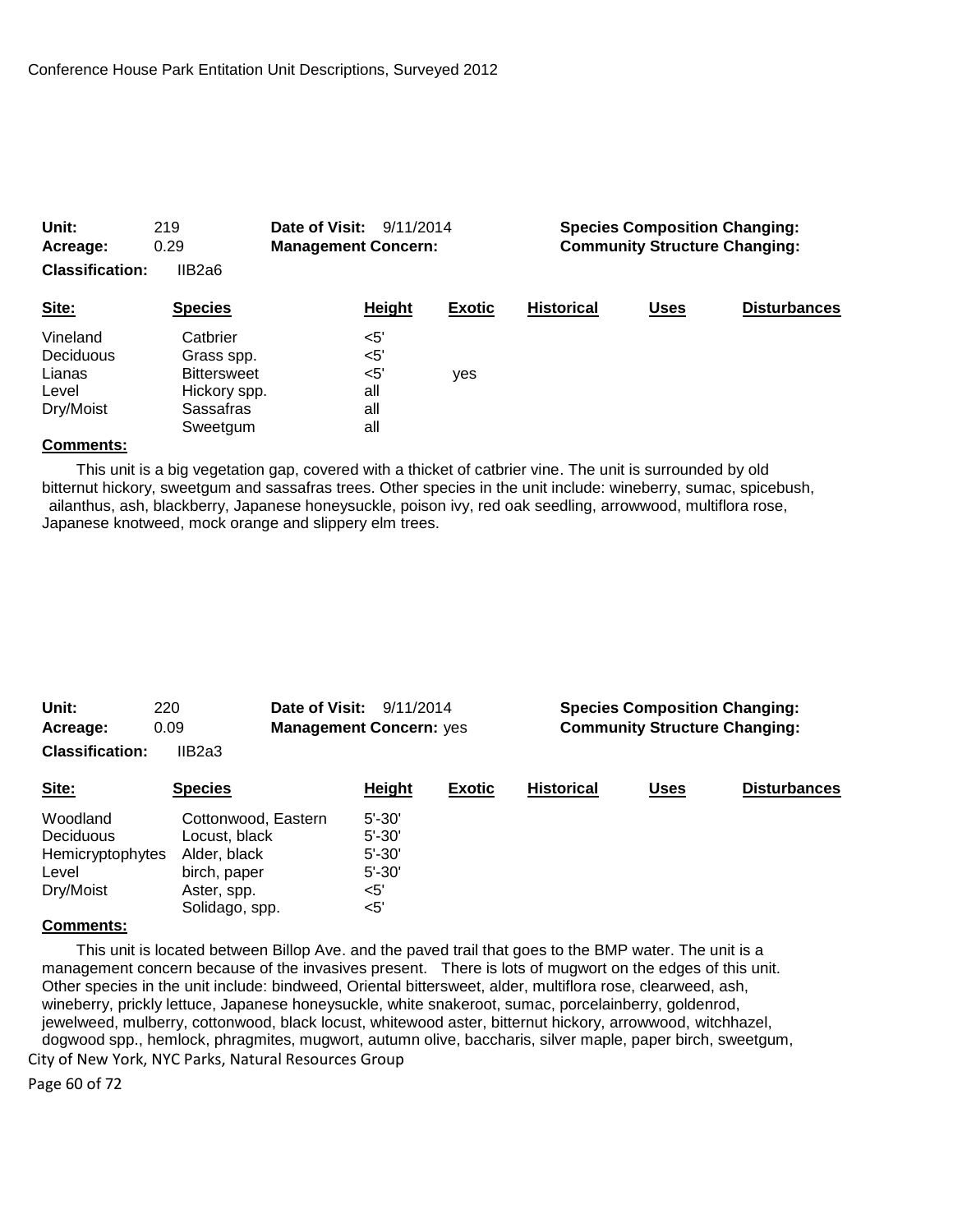red oak and heart-leaved aster.

City of New York, NYC Parks, Natural Resources Group Page 61 of 72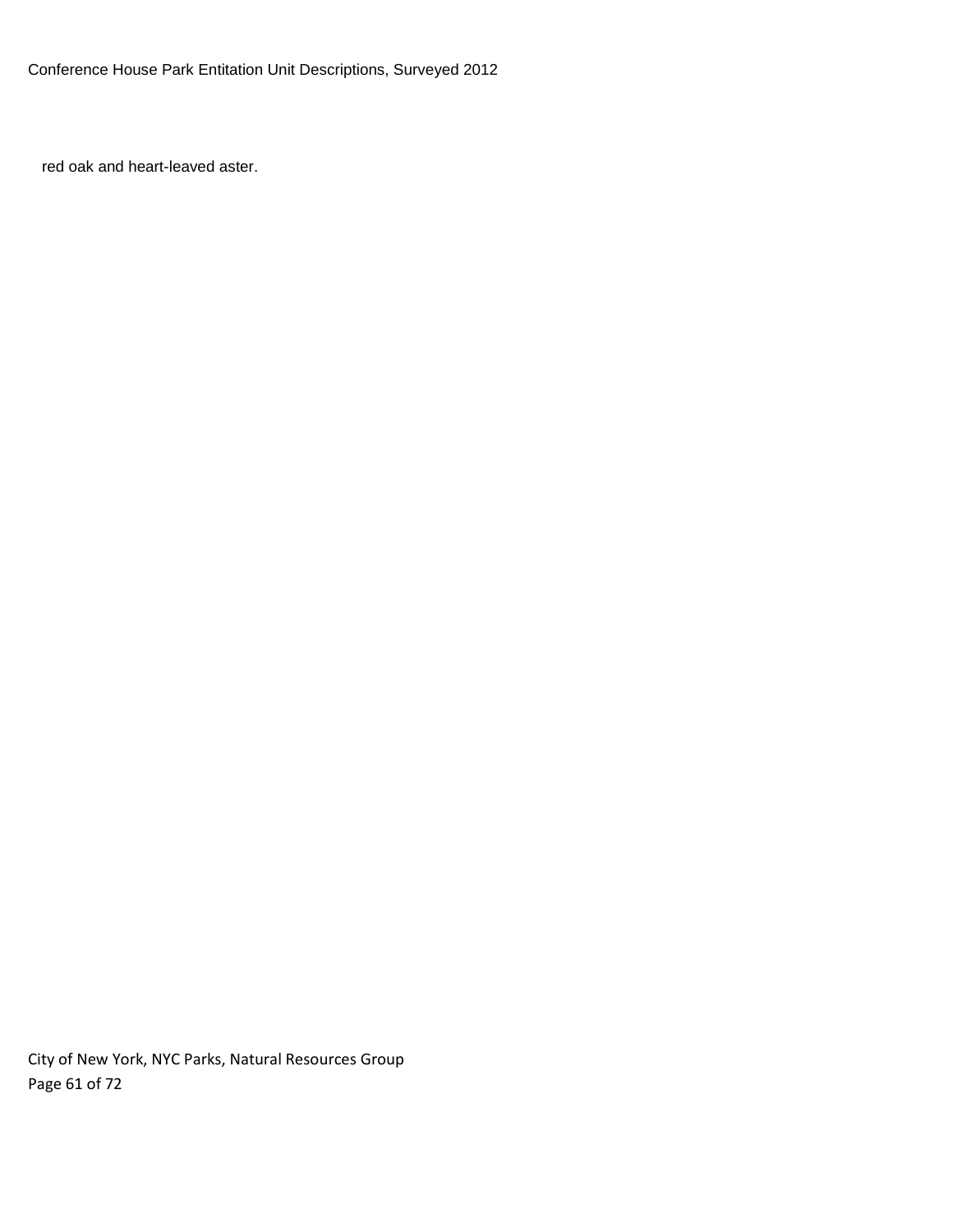| Unit:                                           | 221                           | <b>Date of Visit: 9/11/2014</b> |        | <b>Species Composition Changing:</b><br><b>Community Structure Changing:</b> |                   |             |                     |
|-------------------------------------------------|-------------------------------|---------------------------------|--------|------------------------------------------------------------------------------|-------------------|-------------|---------------------|
| Acreage:                                        | 0.04                          | <b>Management Concern: no</b>   |        |                                                                              |                   |             |                     |
| <b>Classification:</b>                          | V                             |                                 |        |                                                                              |                   |             |                     |
| Site:                                           | <b>Species</b>                |                                 | Height | <b>Exotic</b>                                                                | <b>Historical</b> | <b>Uses</b> | <b>Disturbances</b> |
| Deciduous<br>Hemicryptophytes<br>Level<br>Moist | Scarcely Vegetated Grass spp. |                                 | <5'    |                                                                              |                   |             |                     |

 this unit is a porous paved path that goes to the BMP water from Billop Ave. Other species present are: warm season grass, clover and porcelainberry.

| Unit:<br>Acreage:      | 222<br>0.58         | <b>Date of Visit: 9/11/2014</b><br><b>Management Concern: yes</b> |               | <b>Species Composition Changing:</b><br><b>Community Structure Changing:</b> |             |                     |  |
|------------------------|---------------------|-------------------------------------------------------------------|---------------|------------------------------------------------------------------------------|-------------|---------------------|--|
| <b>Classification:</b> | IIB <sub>2</sub> a6 |                                                                   |               |                                                                              |             |                     |  |
| Site:                  | <b>Species</b>      | Height                                                            | <b>Exotic</b> | <b>Historical</b>                                                            | <b>Uses</b> | <b>Disturbances</b> |  |
| Woodland               | Oak. red            | all                                                               |               |                                                                              |             |                     |  |
| Deciduous              | <b>Sassafras</b>    | $<$ 5'                                                            |               |                                                                              |             |                     |  |
| Lianas                 | <b>Bittersweet</b>  | $<$ 5'                                                            | yes           |                                                                              |             |                     |  |
| Level                  | Grape, wild         | $<$ 5'                                                            |               |                                                                              |             |                     |  |
| Dry                    | Multiflora rose     | $<$ 5'                                                            | yes           |                                                                              |             |                     |  |
| $\sim$ $\sim$          | Cottonwood, Eastern | $<$ 5'                                                            | е             |                                                                              |             |                     |  |

#### **Comments:**

 Disturbed open woodland edge unit along the edge of the trail. Some planting in this area. The unit is a management concern to make sure the plantings survive and because of the dumping and trash, mostly bottles. Other species in the unit include: Japanese barberry, porcelainberry, dogwood, autumn olive, sumac spp., white snakeroot, mugwort, aster spp., mulberry, black locust, catalpa, pin oak, catbrier, goldenrod, arrowwood, paper birch, red maple, beach, Virginia creeper, poison ivy, spicebush, moonseed vine, Japanese honeysuckle, hackberry, black cherry, American elm, giant ragweed, bull thistle and wisteria.

City of New York, NYC Parks, Natural Resources Group

Page 62 of 72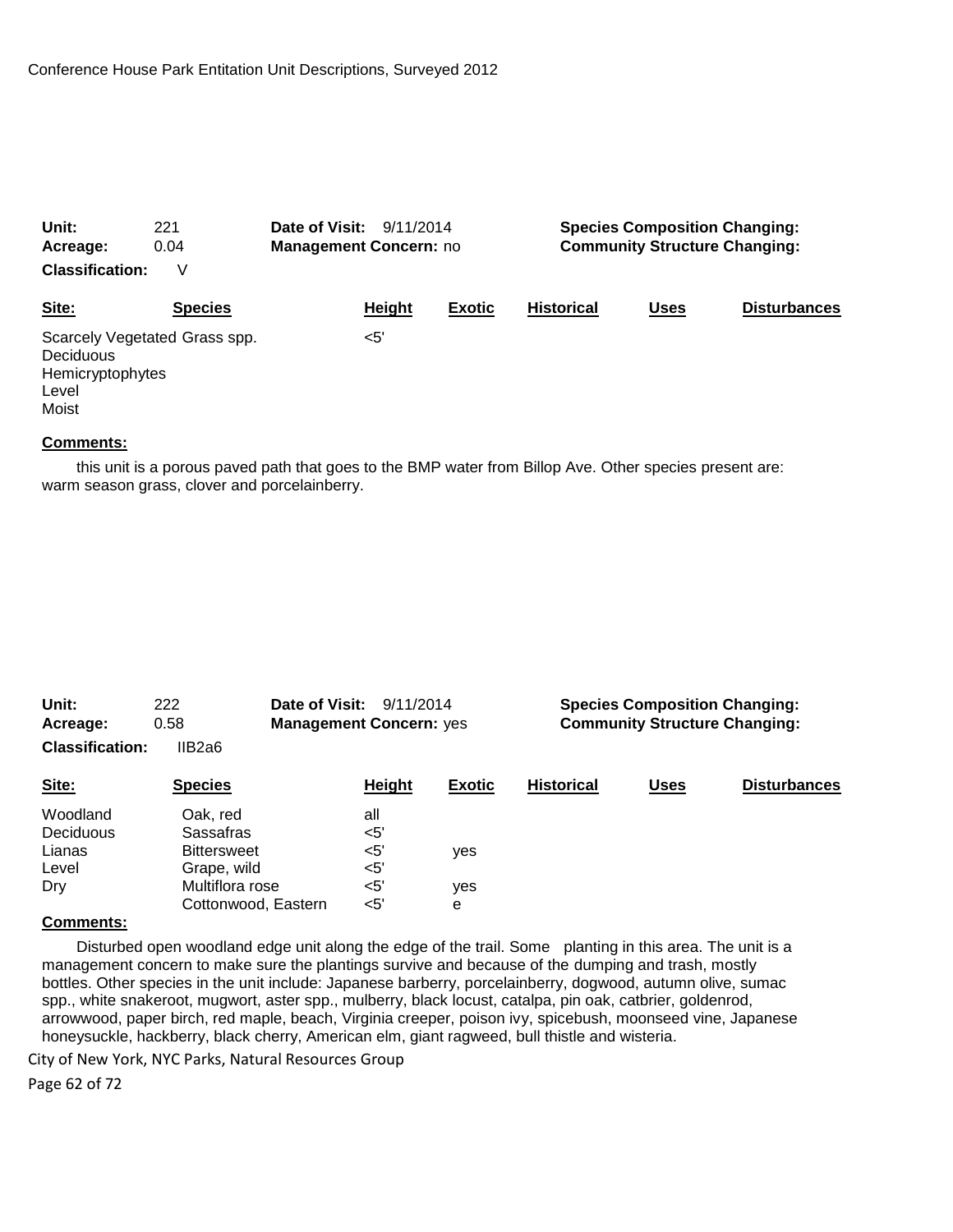| Unit:                                                         | Date of Visit:<br>223                                         |                                | 9/11/2014                                            |               | <b>Species Composition Changing:</b><br><b>Community Structure Changing:</b> |             |                     |  |
|---------------------------------------------------------------|---------------------------------------------------------------|--------------------------------|------------------------------------------------------|---------------|------------------------------------------------------------------------------|-------------|---------------------|--|
| 0.33<br>Acreage:                                              |                                                               | <b>Management Concern: yes</b> |                                                      |               |                                                                              |             |                     |  |
| <b>Classification:</b>                                        | IIB2a1                                                        |                                |                                                      |               |                                                                              |             |                     |  |
| Site:                                                         | <b>Species</b>                                                |                                | Height                                               | <b>Exotic</b> | <b>Historical</b>                                                            | <b>Uses</b> | <b>Disturbances</b> |  |
| Woodland<br><b>Deciduous</b><br>Phanerophytes<br>Level<br>Dry | Cottonwood, Eastern<br>Oak, pin<br>Poplar, white<br>Smartweed |                                | $5' - 30'$<br>$<5'$ & $>30'$<br>$5'$ & $>30'$<br><5' |               |                                                                              |             |                     |  |

 this unit is a seasonally wet area adjacent to an open vineland. It is full of tires and other dumping. Other species present: poison ivy, cat brier and stilt grass.

| Unit:<br>224<br>0.31<br>Acreage: |                    | Date of Visit:<br>9/11/2014<br><b>Management Concern: yes</b> |               | <b>Species Composition Changing:</b><br><b>Community Structure Changing:</b> |             |                     |  |
|----------------------------------|--------------------|---------------------------------------------------------------|---------------|------------------------------------------------------------------------------|-------------|---------------------|--|
| <b>Classification:</b>           | VIIIA              |                                                               |               |                                                                              |             |                     |  |
| Site:                            | <b>Species</b>     | Height                                                        | <b>Exotic</b> | <b>Historical</b>                                                            | <b>Uses</b> | <b>Disturbances</b> |  |
| Vineland                         | Catbrier           | $<$ 5'                                                        |               |                                                                              |             |                     |  |
| Deciduous                        | Poplar, white      | $5' - 30'$                                                    |               |                                                                              |             |                     |  |
| Lianas                           | <b>Bittersweet</b> | $5'$                                                          | ves           |                                                                              |             |                     |  |
| Level                            | Sassafras          | $5' - 30'$                                                    |               |                                                                              |             |                     |  |
| Dry                              | Knotweed, Japanese | $<$ 5'                                                        | yes           |                                                                              |             |                     |  |
|                                  | Multiflora rose    | $<$ 5'                                                        | yes           |                                                                              |             |                     |  |
| $\sim$                           |                    |                                                               |               |                                                                              |             |                     |  |

#### **Comments:**

 small vineland in the bigger red oak, sassafras, red maple closed forest. Other species in the unit include: sweet gum saplings, elm, paulownia, raspberry, boneset, pin oak, poison ivy, English ivy, grape spp., blackgum, and catalpa.

City of New York, NYC Parks, Natural Resources Group Page 63 of 72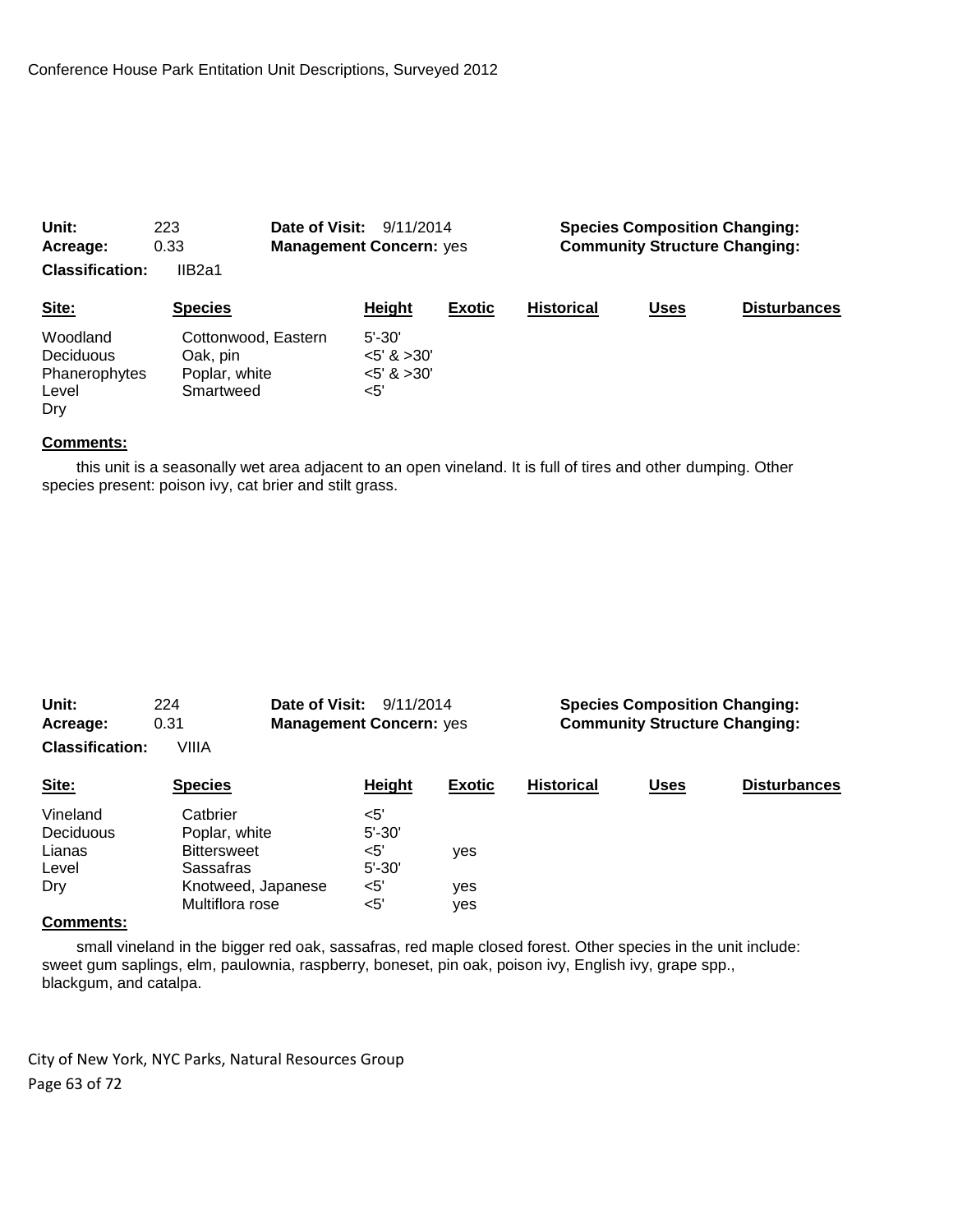| Unit:<br>Acreage:                                            | 225<br>0.79                                                                                    | Date of Visit:<br>9/11/2014<br><b>Management Concern: yes</b> |                                     |               | <b>Species Composition Changing:</b><br><b>Community Structure Changing:</b> |             |                     |  |
|--------------------------------------------------------------|------------------------------------------------------------------------------------------------|---------------------------------------------------------------|-------------------------------------|---------------|------------------------------------------------------------------------------|-------------|---------------------|--|
| <b>Classification:</b>                                       | IIIA1                                                                                          |                                                               |                                     |               |                                                                              |             |                     |  |
| Site:                                                        | <b>Species</b>                                                                                 |                                                               | Height                              | <b>Exotic</b> | <b>Historical</b>                                                            | <b>Uses</b> | <b>Disturbances</b> |  |
| Scrub<br>Deciduous<br>Hemicryptophytes<br>Level<br>Dry/Moist | Cottonwood, Eastern<br>Pear, callery<br>Locust, black<br>Grass spp.<br><b>Rubus</b><br>Mugwort |                                                               | $5' - 30'$<br><5'<br>$5'$<br>$<$ 5' |               |                                                                              |             |                     |  |

 This meadow unit boarders the playground. It also includes a Spring 2009 Million Trees NYC planting site, which most of the trees are missing or very small. The meadow with the mixed grass and rush spp. Look healthy. Other species in the unit include: poison ivy,

path rush, goldenrod, vetch, helianthus, Chinese silver grass. Japanese honeysuckle, red oak, pea spp., black walnut, swamp white oak, milkweed, raspberry and juniper. The unit is a management concern because of the presence of invasive species and the survival of the remaining MTNYC trees.

| Unit:<br>226<br>0.13<br>Acreage:<br><b>Classification:</b><br>IIB2a3 |                    | Date of Visit:<br>9/11/2014<br><b>Management Concern: yes</b> |               | <b>Species Composition Changing:</b><br><b>Community Structure Changing:</b> |              |                     |  |
|----------------------------------------------------------------------|--------------------|---------------------------------------------------------------|---------------|------------------------------------------------------------------------------|--------------|---------------------|--|
| Site:                                                                | <b>Species</b>     | Height                                                        | <b>Exotic</b> | <b>Historical</b>                                                            | <b>Uses</b>  | <b>Disturbances</b> |  |
| Woodland                                                             | Locust, black      | $<5'$ & 5-30'                                                 |               |                                                                              | Foot traffic | Dumping             |  |
| Deciduous                                                            | Poplar, white      | $<$ 5' & 5-30'                                                |               |                                                                              |              |                     |  |
| Hemicryptophytes                                                     | Sassafras          | $<$ 5' & 5-30'                                                |               |                                                                              |              |                     |  |
| Level                                                                | <b>Bittersweet</b> | $<$ 5'                                                        | ves           |                                                                              |              |                     |  |

#### **Comments:**

 the are includes a shallow ditch with some household dumping. Other species in the unit include: Cottonwood, solidago spp., bitternut hickory, Japanese honeysuckle, rubus spp., pin oak, poison ivy, wineberry, dogbane, slippery elm, sweetgum, grass spp., stilt grass, black cherry, dogwood, multiflora rose and porcelainberry.

City of New York, NYC Parks, Natural Resources Group Page 64 of 72

Dry Grass, Chinese Silver <5' yes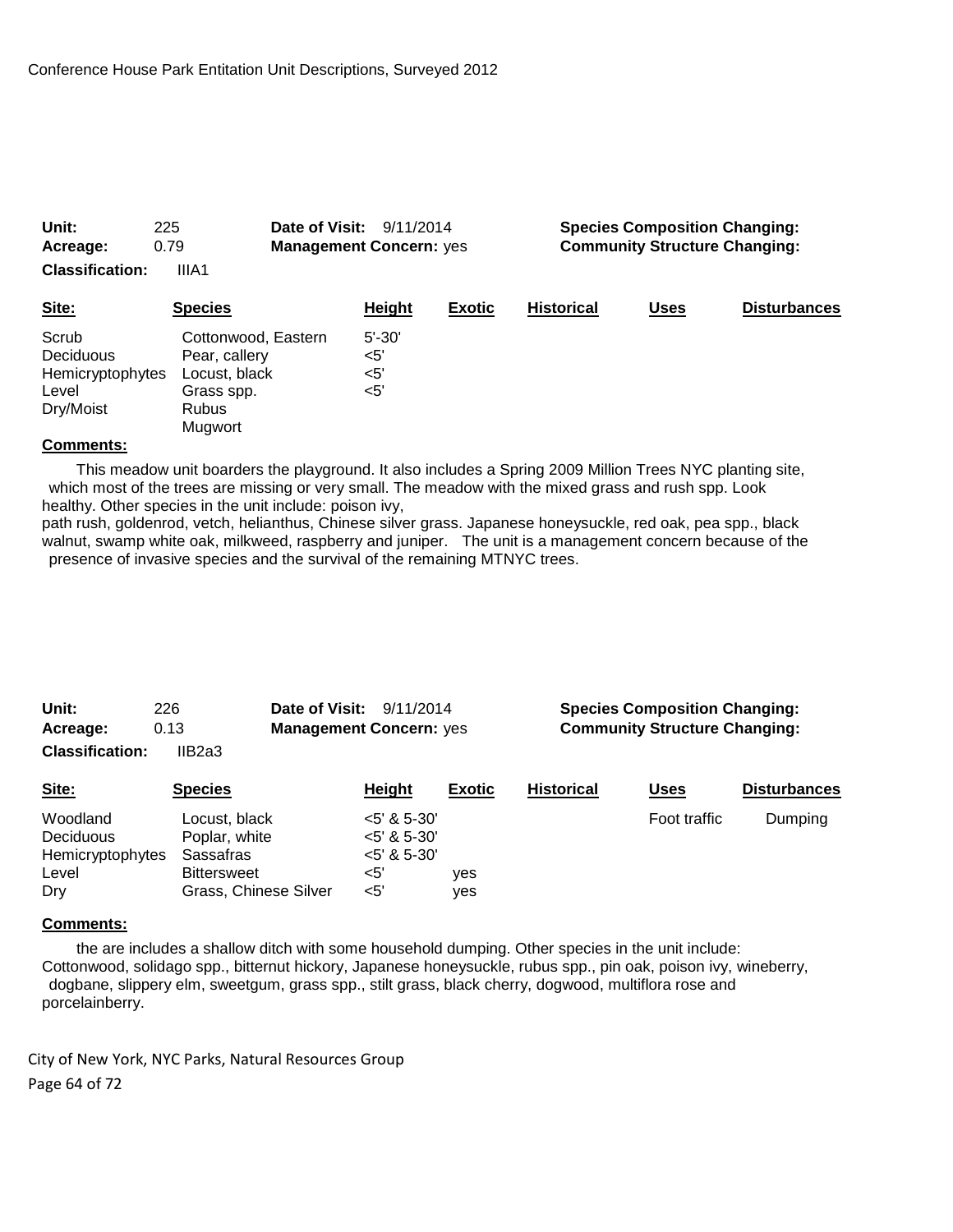| Unit:<br>Acreage:                           | 227<br>0.51                                        | <b>Date of Visit: 9/11/2014</b><br><b>Management Concern: yes</b> |               | <b>Species Composition Changing:</b><br><b>Community Structure Changing:</b> |              |                          |  |
|---------------------------------------------|----------------------------------------------------|-------------------------------------------------------------------|---------------|------------------------------------------------------------------------------|--------------|--------------------------|--|
| <b>Classification:</b>                      | IB2a6                                              |                                                                   |               |                                                                              |              |                          |  |
| Site:                                       | <b>Species</b>                                     | Height                                                            | <b>Exotic</b> | <b>Historical</b>                                                            | <b>Uses</b>  | <b>Disturbances</b>      |  |
| <b>Closed Forest</b><br>Deciduous<br>Lianas | Locust, black<br>Oak. red<br>Catbrier              | $>30'$ & 5-<br>$>30'$ & 5-<br><5'<br><5'                          |               | Road                                                                         | Foot traffic | Dumping<br>Trash<br>Auto |  |
| Level<br>Dry<br>$\sim$                      | Multiflora rose<br>Red maple<br><b>Bittersweet</b> | $5' - 30'$<br>$<$ 5'                                              | ves<br>ves    |                                                                              |              |                          |  |

 This unit contains a hangout area with a full dining set, rugs and other furniture, there is a lot of trash in this unit especially bottles and cans. There are also parts of old roads or sidewalks uncovered as well. There are 2 whole old burnt cars that are covered in multiflora rose and catbrier. The rest of the understory is also covered in catbrier and multiflora rose. Other species in the unit include: raspberry, arrowwood, hackberry, phragmites, Virginia creeper, poison ivy, Japanese honeysuckle, and aster spp.

| Unit:<br>228<br>4.19<br>Acreage:<br><b>Classification:</b><br>IB2a6 |                                    | <b>Date of Visit: 9/11/2014</b><br><b>Management Concern: yes</b> |                   |               | <b>Species Composition Changing:</b><br><b>Community Structure Changing:</b> |              |                          |
|---------------------------------------------------------------------|------------------------------------|-------------------------------------------------------------------|-------------------|---------------|------------------------------------------------------------------------------|--------------|--------------------------|
| Site:                                                               | <b>Species</b>                     |                                                                   | Height            | <b>Exotic</b> | <b>Historical</b>                                                            | <b>Uses</b>  | <b>Disturbances</b>      |
| <b>Closed Forest</b><br>Deciduous<br>Lianas                         | Oak. red<br>Sassafras<br>Red maple |                                                                   | all<br>all<br>all |               | Road                                                                         | Foot traffic | Dumping<br>Trash<br>Auto |

Multiflora rose <5' yes

# **Comments:**

 This unit is a closed forest of red oak and sassafras with an understory of multiflora rose and catbrier. There are several desire lines in the unit that end up in the hangout area of unit 227. There are a lot of car parts and trash throughout the unit. Other species in this unit include: Oriental bittersweet, chestnut oak, wild sarsaparilla, pin oak, blackgum, poison ivy, dogwood, swamp white oak, arrowwood, white ash, grass spp., blackhaw viburnum, aster spp., black locust, ailanthus spicebush, Japanese knotweed, bittersweet night shade,

City of New York, NYC Parks, Natural Resources Group Page 65 of 72

Undulating Sweetgum all Dry/Moist Catbrier <5'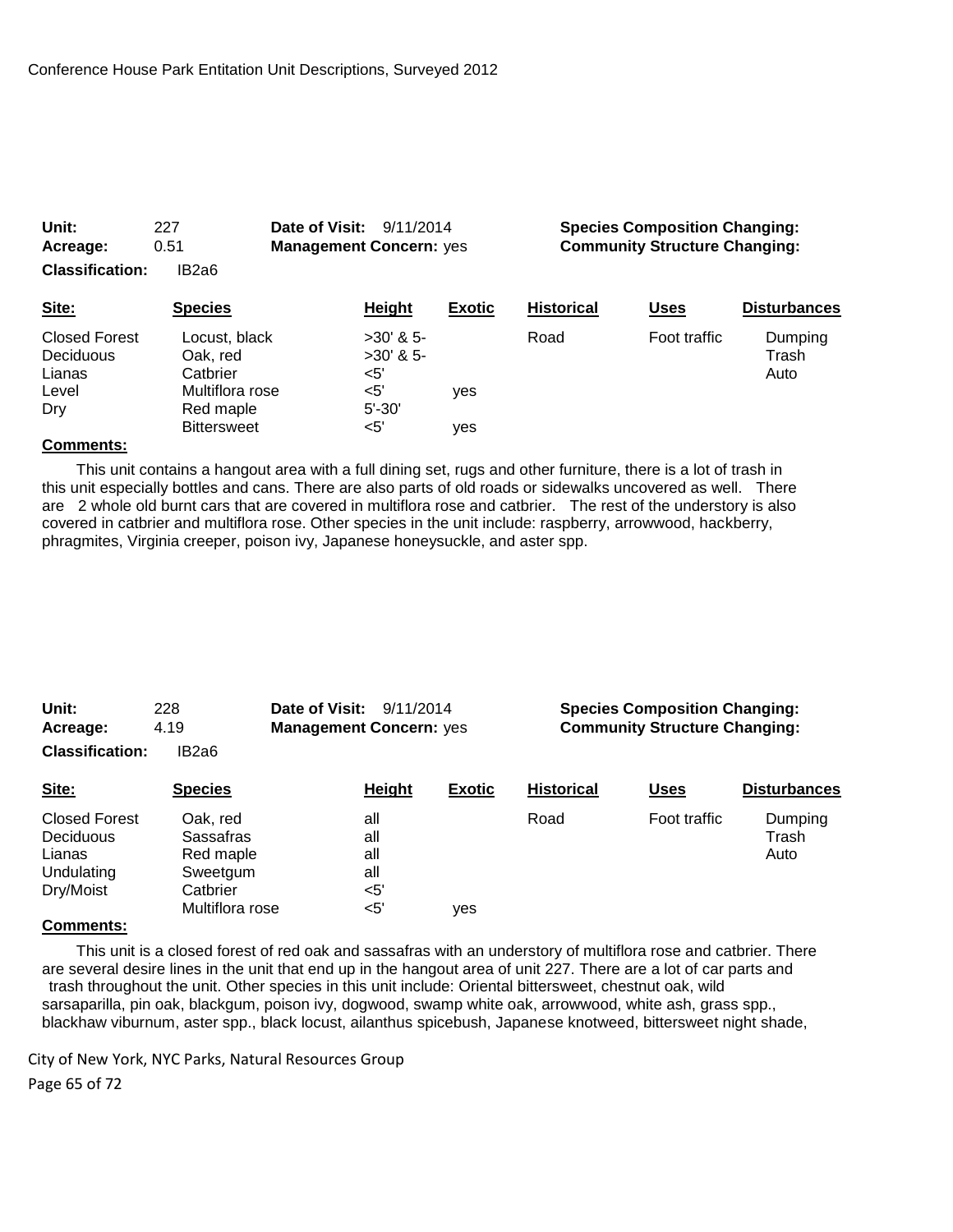Virginia creeper, Norway maple and Japanese honeysuckle.

City of New York, NYC Parks, Natural Resources Group Page 66 of 72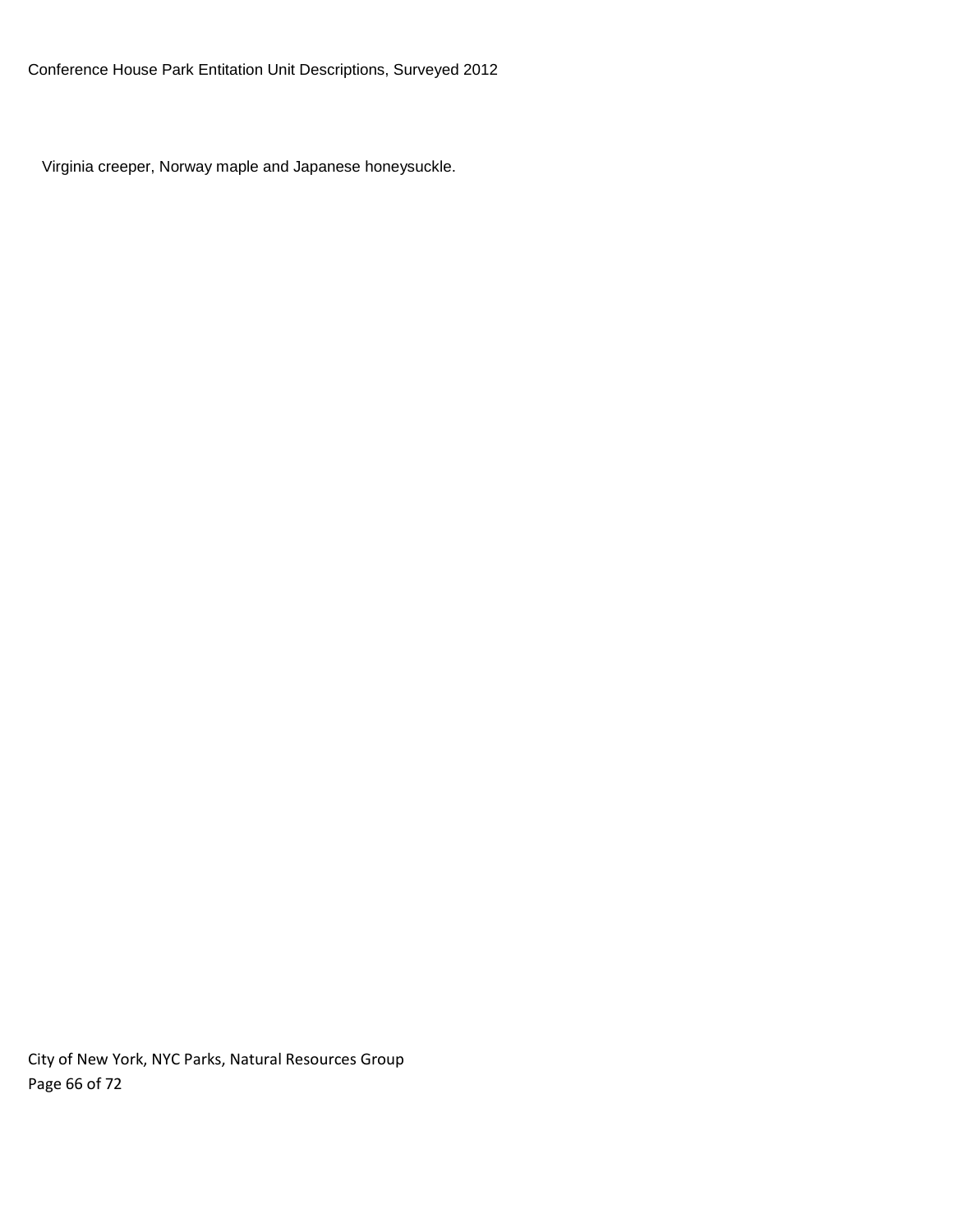| Unit:                  | 229                              | Date of Visit:<br>9/11/2014    |               | <b>Species Composition Changing:</b> |              |                     |  |
|------------------------|----------------------------------|--------------------------------|---------------|--------------------------------------|--------------|---------------------|--|
| Acreage:               | 0.52                             | <b>Management Concern: yes</b> |               | <b>Community Structure Changing:</b> |              |                     |  |
| <b>Classification:</b> | IIB2a6                           |                                |               |                                      |              |                     |  |
| Site:                  | <b>Species</b>                   | <b>Height</b>                  | <b>Exotic</b> | <b>Historical</b>                    | Uses         | <b>Disturbances</b> |  |
| Woodland<br>Deciduous  | Cottonwood, Eastern<br>Sassafras | >30'<br>all                    |               |                                      | Foot traffic | Auto                |  |
| Lianas<br>Undulating   | Oak, red<br>Catbrier             | all<br><5'                     |               |                                      |              |                     |  |
| Dry/Moist              | Multiflora rose                  | $<$ 5'                         | yes           |                                      |              |                     |  |
|                        | Fern, cinnamon                   | $<$ 5'                         |               |                                      |              |                     |  |

 This unit is mainly dominated by cottonwoods, and is connected to the meadow unit. There are desire lines and up to 4 whole cars that were either burnt or dumped and are covered with vines now. Other species in the unit include: solidago, arrowwood, bitternut hickory, poison ivy, sweetgum, black locust, spicebush, paulownia and Japanese honeysuckle.

| Unit:                  | Date of Visit:<br>230 |                                | 9/11/2014     |                   | <b>Species Composition Changing:</b> |                     |  |  |
|------------------------|-----------------------|--------------------------------|---------------|-------------------|--------------------------------------|---------------------|--|--|
| Acreage:               | 0.15                  | <b>Management Concern: yes</b> |               |                   | <b>Community Structure Changing:</b> |                     |  |  |
| <b>Classification:</b> | IIB2a2                |                                |               |                   |                                      |                     |  |  |
| Site:                  | <b>Species</b>        | Height                         | <b>Exotic</b> | <b>Historical</b> | <b>Uses</b>                          | <b>Disturbances</b> |  |  |
| Woodland               | Oak, pin              | $>30'$ & 5-                    |               | Road              |                                      | Dumping             |  |  |
| Deciduous              | Cottonwood, Eastern   | $>30'$ & 5-                    |               |                   |                                      | Auto                |  |  |
| Chamaephytes           | Sweetgum              | $>30'$ & 5-                    |               |                   |                                      |                     |  |  |
| Level                  | Multiflora rose       | <5'                            | ves           |                   |                                      |                     |  |  |
| Drv                    | Dogwood, redtwig      | <5'                            |               |                   |                                      |                     |  |  |

# **Comments:**

 This unit is an old narrow road that still has jersey barriers on the Clermont Ave. side of it. The road is covered with dirt and rose on top. Other species in the unit included: catbrier, Japanese honeysuckle, bitternut hickory, poison ivy, stilt grass, slippery elm, hardy orange, mint, hawthorn, and swamp white oak.

City of New York, NYC Parks, Natural Resources Group Page 67 of 72

blackhaw viburnum <5'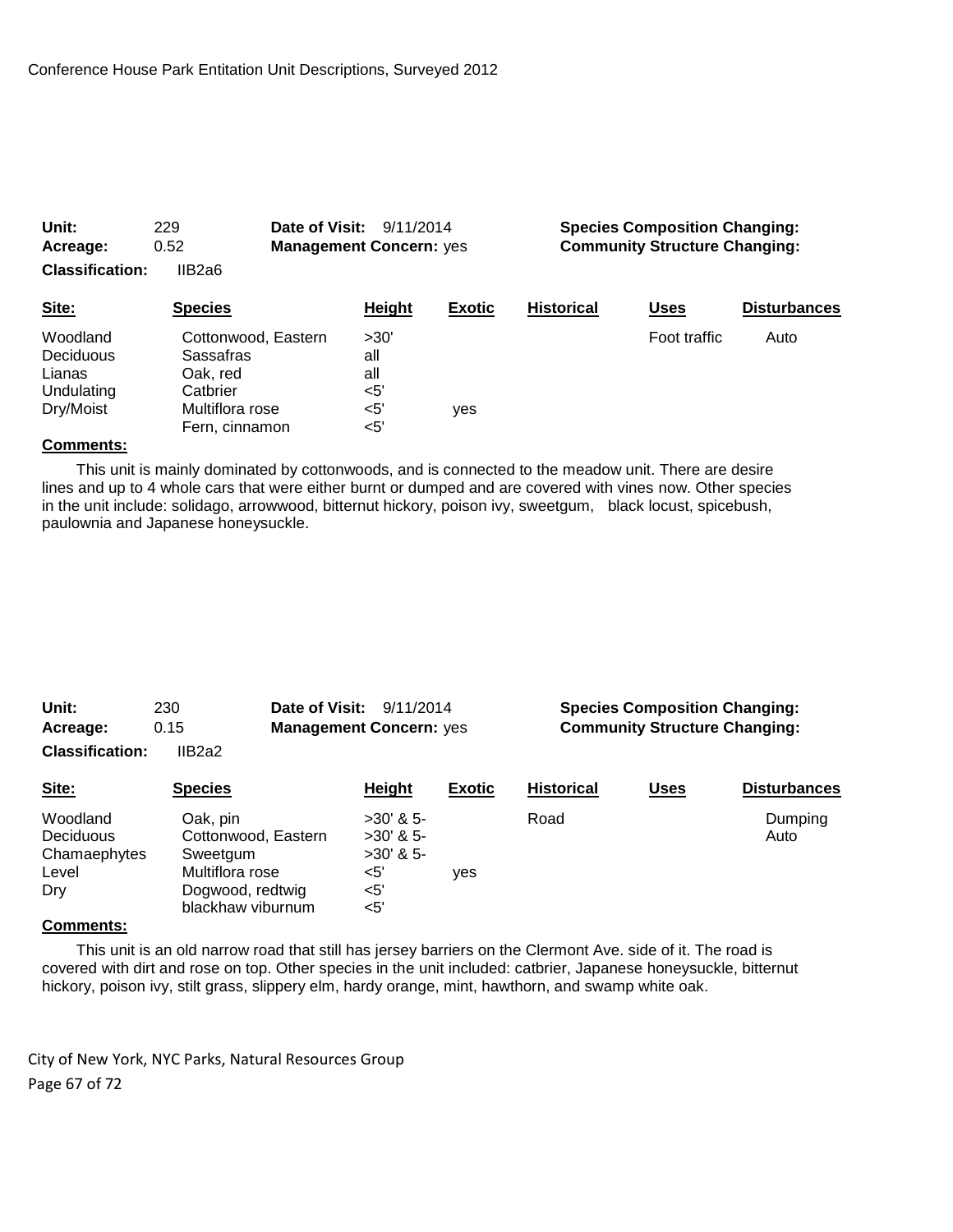| Acreage:<br><b>Classification:</b>                                      | 2.19<br>IB <sub>2</sub> a <sub>6</sub>                                                 | <b>Management Concern: yes</b>                                     |               | <b>Community Structure Changing:</b> |             |                          |
|-------------------------------------------------------------------------|----------------------------------------------------------------------------------------|--------------------------------------------------------------------|---------------|--------------------------------------|-------------|--------------------------|
| Site:                                                                   | <b>Species</b>                                                                         | Height                                                             | <b>Exotic</b> | <b>Historical</b>                    | <b>Uses</b> | <b>Disturbances</b>      |
| <b>Closed Forest</b><br><b>Deciduous</b><br>Lianas<br>Undulating<br>Dry | Hickory, bitternut<br>Oak, red<br>Sassafras<br>Catbrier<br>Sweetgum<br>Multiflora rose | all<br>all<br>$<$ 5' & 5-30'<br>$\leq 5'$<br>$<$ 5' & 5-30'<br><5' | ves           | Road                                 |             | Dumping<br>Auto<br>Trash |

**Unit:** 231 **Date of Visit:** 9/11/2014 **Species Composition Changing:**

### **Comments:**

 This unit is an oak, hickory, sassafras closed forest with a disturbed and patchy understory. Other than being a management concern because of the invasive species it is a concern because of all the dumping, there are many piles of old tires and 6 full cars were found in the unit. There are also piles of carpet in the unit. Other species present include: Japanese arrow bamboo, paulownia, ash, grape, poison ivy, geranium, Japanese honeysuckle, dogwood, stilt grass, Norway maple, Japanese knotweed, bush honeysuckle, periwinkle, spicebush, elm, hawthorn, hackberry and viburnum prunifolium.

| Unit:<br>Acreage:                        | 232<br>0.07                                                            | Date of Visit:<br>9/11/2014<br><b>Management Concern: yes</b> |               | <b>Species Composition Changing:</b><br><b>Community Structure Changing:</b> |             |                     |  |
|------------------------------------------|------------------------------------------------------------------------|---------------------------------------------------------------|---------------|------------------------------------------------------------------------------|-------------|---------------------|--|
| <b>Classification:</b>                   | VIIIA                                                                  |                                                               |               |                                                                              |             |                     |  |
| Site:                                    | <b>Species</b>                                                         | <b>Height</b>                                                 | <b>Exotic</b> | <b>Historical</b>                                                            | <u>Uses</u> | <b>Disturbances</b> |  |
| Vineland<br>Deciduous<br>Lianas<br>Level | Poplar, white<br>Porcelain berry<br><b>Rubus</b><br>Knotweed, Japanese | all<br>$<5'$ & 5-30'<br>$<$ 5'<br>$<$ 5'                      | ves<br>yes    |                                                                              |             |                     |  |
| Dry<br>Comments:                         | <b>Bittersweet</b><br>Grass spp.                                       | $<$ 5'<br>$<$ 5'                                              | yes           |                                                                              |             |                     |  |

#### **Comments:**

 This unit is on the edge of the road and is an open canopy gap area with some dyeing poplars surrounding a vineland. It is a management concern because of the vegetation and also some horticultural dumping possible from the houses across the street.

City of New York, NYC Parks, Natural Resources Group Page 68 of 72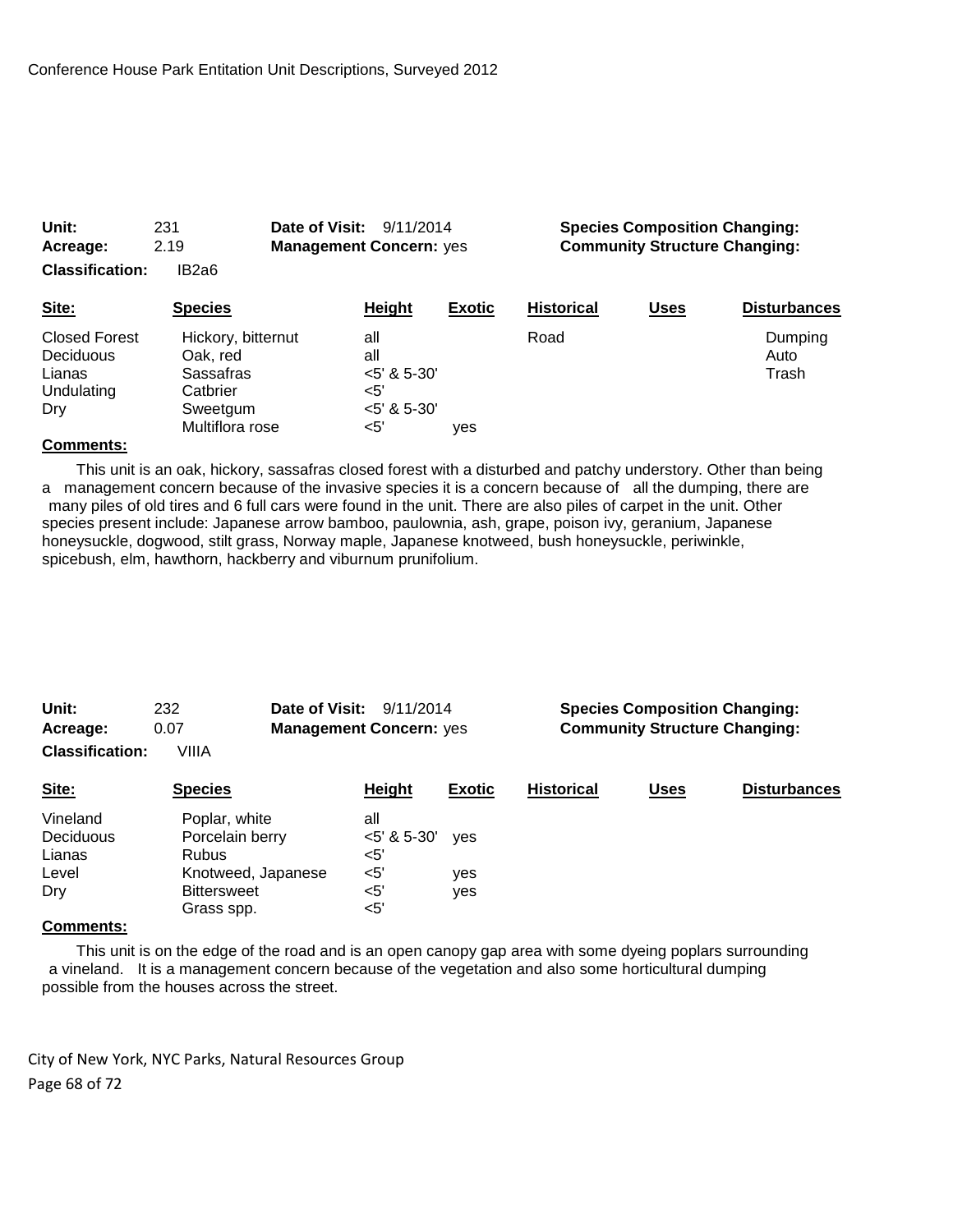| Unit:<br>Acreage:                                           | 233<br>0.18                                                                        | Date of Visit:<br>9/11/2014<br><b>Management Concern: yes</b> |               |                   | <b>Species Composition Changing:</b><br><b>Community Structure Changing:</b> |                     |  |  |
|-------------------------------------------------------------|------------------------------------------------------------------------------------|---------------------------------------------------------------|---------------|-------------------|------------------------------------------------------------------------------|---------------------|--|--|
| <b>Classification:</b>                                      | IB2a6                                                                              |                                                               |               |                   |                                                                              |                     |  |  |
| Site:                                                       | <b>Species</b>                                                                     | Height                                                        | <b>Exotic</b> | <b>Historical</b> | <b>Uses</b>                                                                  | <b>Disturbances</b> |  |  |
| <b>Closed Forest</b><br>Deciduous<br>Lianas<br>Level<br>Dry | Poplar, white<br>elm spp.<br>Sassafras<br>Catbrier<br>Pear, Callery<br>ivy, poison | all<br>all<br>all<br>$<$ 5'<br>$<$ 5'<br><5'                  |               |                   | Foot traffic                                                                 | Dumping             |  |  |

 This unit is an edgy forest unit that has some desire lines going through it. Other species present include: multiflora rose, arrowwood, and sweet gum.

| Unit:<br>Acreage:                 | Date of Visit:<br>234<br>1.42 | 9/11/2014<br><b>Management Concern: yes</b> |               | <b>Species Composition Changing:</b><br><b>Community Structure Changing:</b> |      |                     |  |
|-----------------------------------|-------------------------------|---------------------------------------------|---------------|------------------------------------------------------------------------------|------|---------------------|--|
| <b>Classification:</b>            | IB2a6                         |                                             |               |                                                                              |      |                     |  |
| Site:                             | <b>Species</b>                | Height                                      | <b>Exotic</b> | <b>Historical</b>                                                            | Uses | <b>Disturbances</b> |  |
| <b>Closed Forest</b><br>Deciduous | <b>Sassafras</b><br>Oak, red  | all<br>all                                  |               |                                                                              |      | Dumping<br>Auto     |  |
| Lianas                            | Cherry, black                 | all                                         |               |                                                                              |      |                     |  |
| Level                             | Grape, fox                    | <5'                                         |               |                                                                              |      |                     |  |
| Dry/Moist                         | Catbrier                      | $<$ 5'                                      |               |                                                                              |      |                     |  |
| $\sim$ $\sim$                     | Cottonwood, Eastern           | >30'                                        |               |                                                                              |      |                     |  |

## **Comments:**

 This unit is a mixed closed forest that is adjacent to the playground and woodland. It has a disturbed viney understory. There are auto parts and lots of old tires in the unit and some old concrete chunks on a berm. Other species present in the unit include: clearweed, lily of the valley, phragmites, rose of sharon, mugwort, black locust, wild sarsparilla, poison ivy, bittersweet, multiflora rose, English ivy, dogwood and hickory samplings, stilt grass, mulberry, Japanese honeysuckle, viburnum prunifolium, Japanese knotweed, porcelainberry, hackberry, red maple and boneset.

City of New York, NYC Parks, Natural Resources Group

Page 69 of 72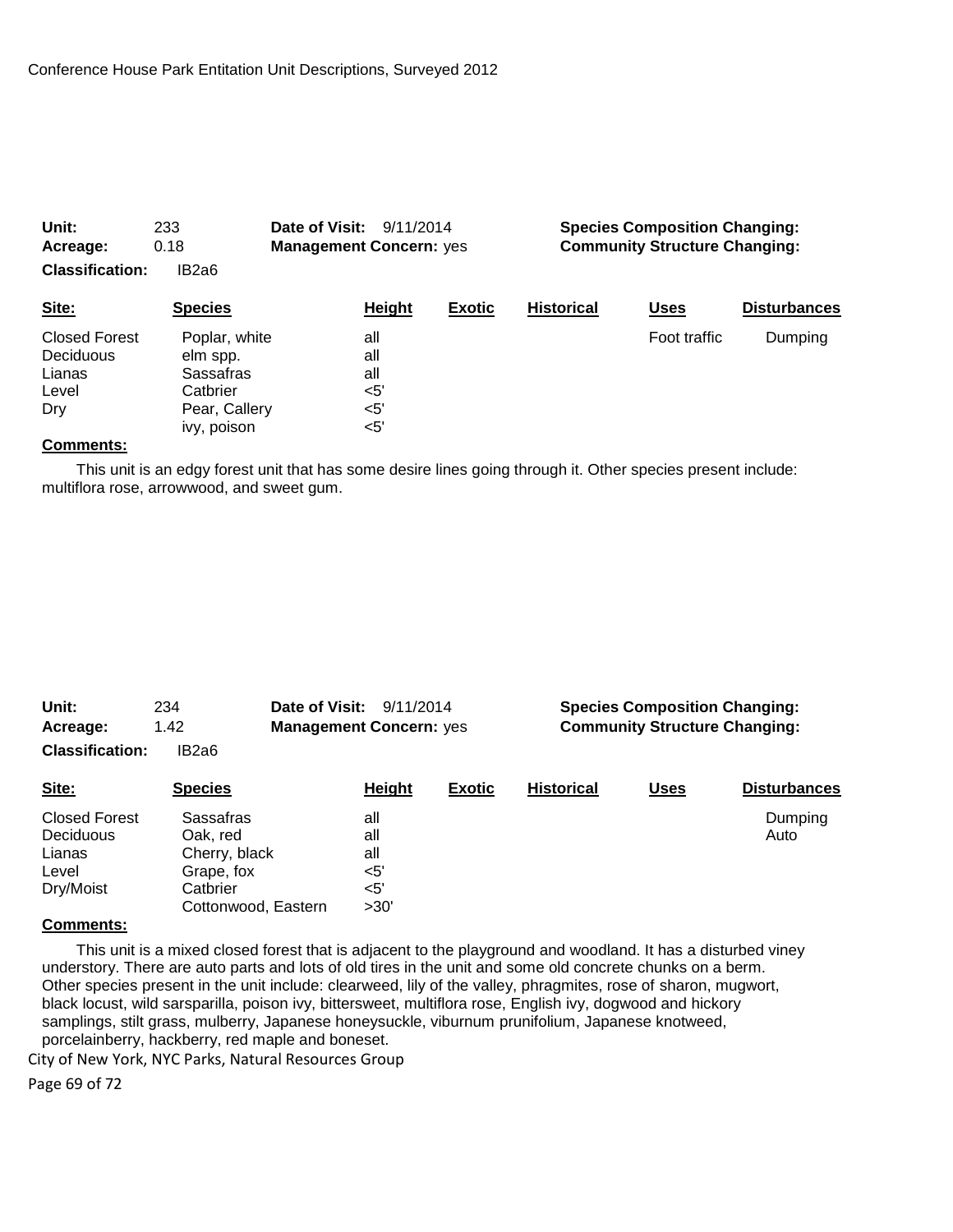| Unit:                       | 235            | Date of Visit:<br>9/11/2014<br><b>Management Concern:</b> |        | <b>Species Composition Changing:</b> |                   |             |                     |
|-----------------------------|----------------|-----------------------------------------------------------|--------|--------------------------------------|-------------------|-------------|---------------------|
| Acreage:                    | 0.84           |                                                           |        | <b>Community Structure Changing:</b> |                   |             |                     |
| <b>Classification:</b>      | VD             |                                                           |        |                                      |                   |             |                     |
| Site:                       | <b>Species</b> |                                                           | Height | <b>Exotic</b>                        | <b>Historical</b> | <b>Uses</b> | <b>Disturbances</b> |
| Scarcely Vegetated Oak spp. |                |                                                           | >30'   |                                      |                   |             |                     |
| <b>Deciduous</b>            | Grass spp.     |                                                           | <5'    |                                      |                   |             |                     |
| Hemicryptophytes            |                |                                                           |        |                                      |                   |             |                     |
| Level                       |                |                                                           |        |                                      |                   |             |                     |
| Drv                         |                |                                                           |        |                                      |                   |             |                     |

 This unit is the Lenape playground that was just reopened after being closed due to Hurricane Sandy damage.

| Unit:<br>Acreage:<br><b>Classification:</b>                       | 236<br>4.15<br>IB2a6                                               | Date of Visit:<br><b>Management Concern: yes</b> | 9/11/2014     |                   | <b>Species Composition Changing:</b><br><b>Community Structure Changing:</b> |                     |  |
|-------------------------------------------------------------------|--------------------------------------------------------------------|--------------------------------------------------|---------------|-------------------|------------------------------------------------------------------------------|---------------------|--|
| Site:                                                             | <b>Species</b>                                                     | Height                                           | <b>Exotic</b> | <b>Historical</b> | <b>Uses</b>                                                                  | <b>Disturbances</b> |  |
| <b>Closed Forest</b><br>Deciduous<br>Lianas<br>Level<br>Dry/Moist | Oak. red<br>Locust, black<br>Multiflora rose<br><b>Bittersweet</b> | all<br>all<br>$<$ 5'<br>$<$ 5' & 5-30'           | ves<br>ves    | Foundation        |                                                                              | Trash               |  |

#### **Comments:**

 This unit is located between the trail and the smaller path that go to the beach. Multiflora rose throughout the understory, and some mugwort on the edges. There are parts of concrete slabs that look like old building foundation in the northern part of the unit. There is marine debris and trash present in the southern part of the unit. Other species include: Japanese honeysuckle, ailanthus and cottonwood.

City of New York, NYC Parks, Natural Resources Group Page 70 of 72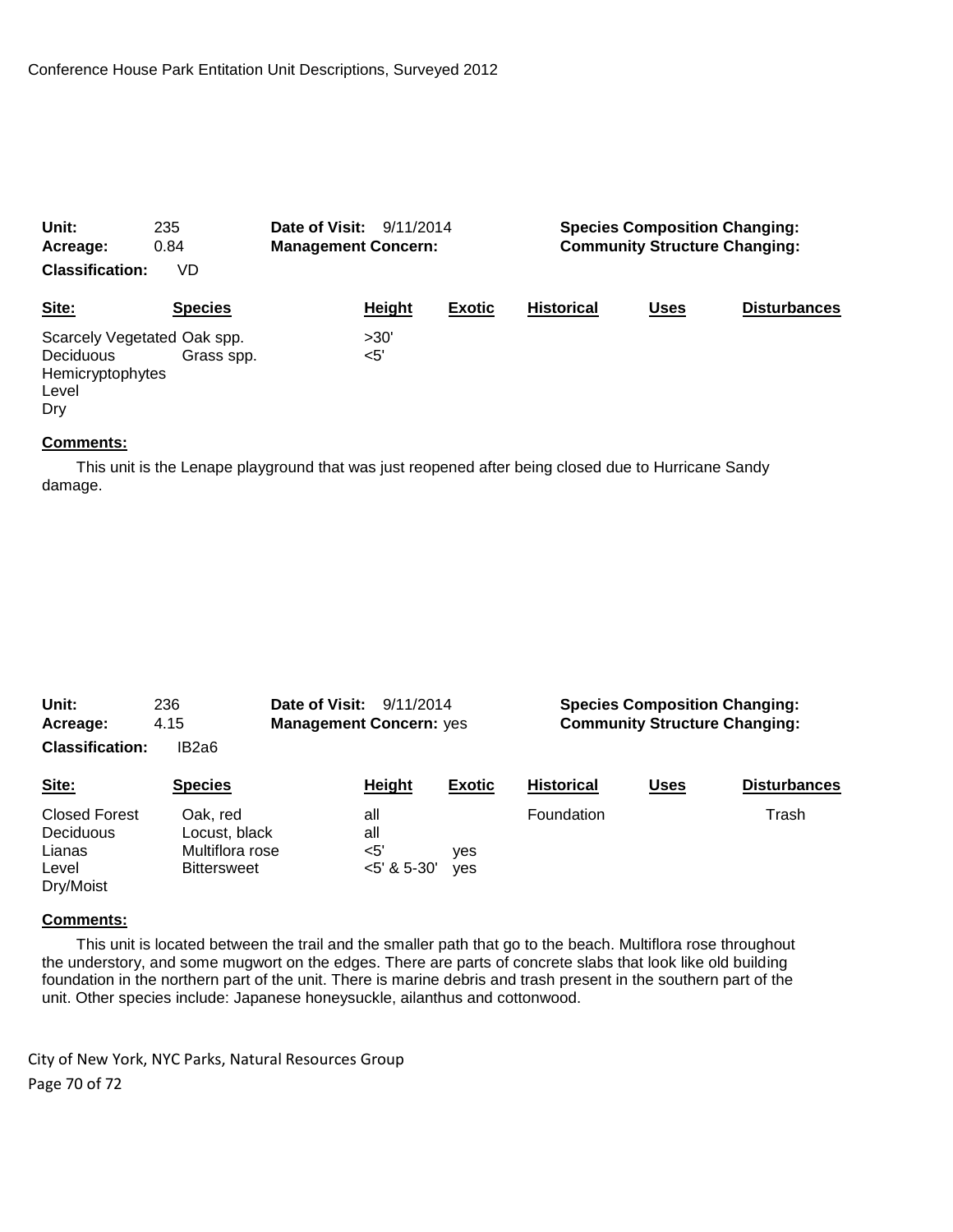| Unit:                                           | 237                   | <b>Date of Visit: 9/11/2014</b> |               | <b>Species Composition Changing:</b> |                   |             |                     |
|-------------------------------------------------|-----------------------|---------------------------------|---------------|--------------------------------------|-------------------|-------------|---------------------|
| Acreage:                                        | 0.28                  | <b>Management Concern: yes</b>  |               | <b>Community Structure Changing:</b> |                   |             |                     |
| <b>Classification:</b>                          | IIIA1                 |                                 |               |                                      |                   |             |                     |
| Site:                                           | <b>Species</b>        |                                 | Height        | <b>Exotic</b>                        | <b>Historical</b> | <b>Uses</b> | <b>Disturbances</b> |
| Scrub<br>Deciduous<br>Hemicryptophytes<br>Level | Phragmites<br>Mugwort |                                 | <5'<br>$<$ 5' | yes<br>yes                           |                   |             | Trash               |

This unit has a lot of trash and floatable marine debris.

| Unit:<br>Date of Visit:<br>238<br>9/11/2014<br>3.31<br><b>Management Concern: yes</b><br>Acreage: |                                           |                  | <b>Species Composition Changing:</b><br><b>Community Structure Changing:</b> |                   |             |                     |
|---------------------------------------------------------------------------------------------------|-------------------------------------------|------------------|------------------------------------------------------------------------------|-------------------|-------------|---------------------|
| <b>Classification:</b>                                                                            | IB2a6                                     |                  |                                                                              |                   |             |                     |
| Site:                                                                                             | <b>Species</b>                            | Height           | <b>Exotic</b>                                                                | <b>Historical</b> | <b>Uses</b> | <b>Disturbances</b> |
| <b>Closed Forest</b><br>Deciduous<br>Lianas                                                       | Oak, red<br>Hickory spp.<br>Locust, black | all<br>all       |                                                                              |                   |             |                     |
| Level                                                                                             | Mugwort<br><b>Bittersweet</b>             | $<$ 5'<br>$<$ 5' | yes<br>yes                                                                   |                   |             |                     |

#### **Comments:**

 This unit is very similar to the adjacent unit 239 but the invasive species in the understory it have not been treated and there are more hickories in the unit.

City of New York, NYC Parks, Natural Resources Group Page 71 of 72